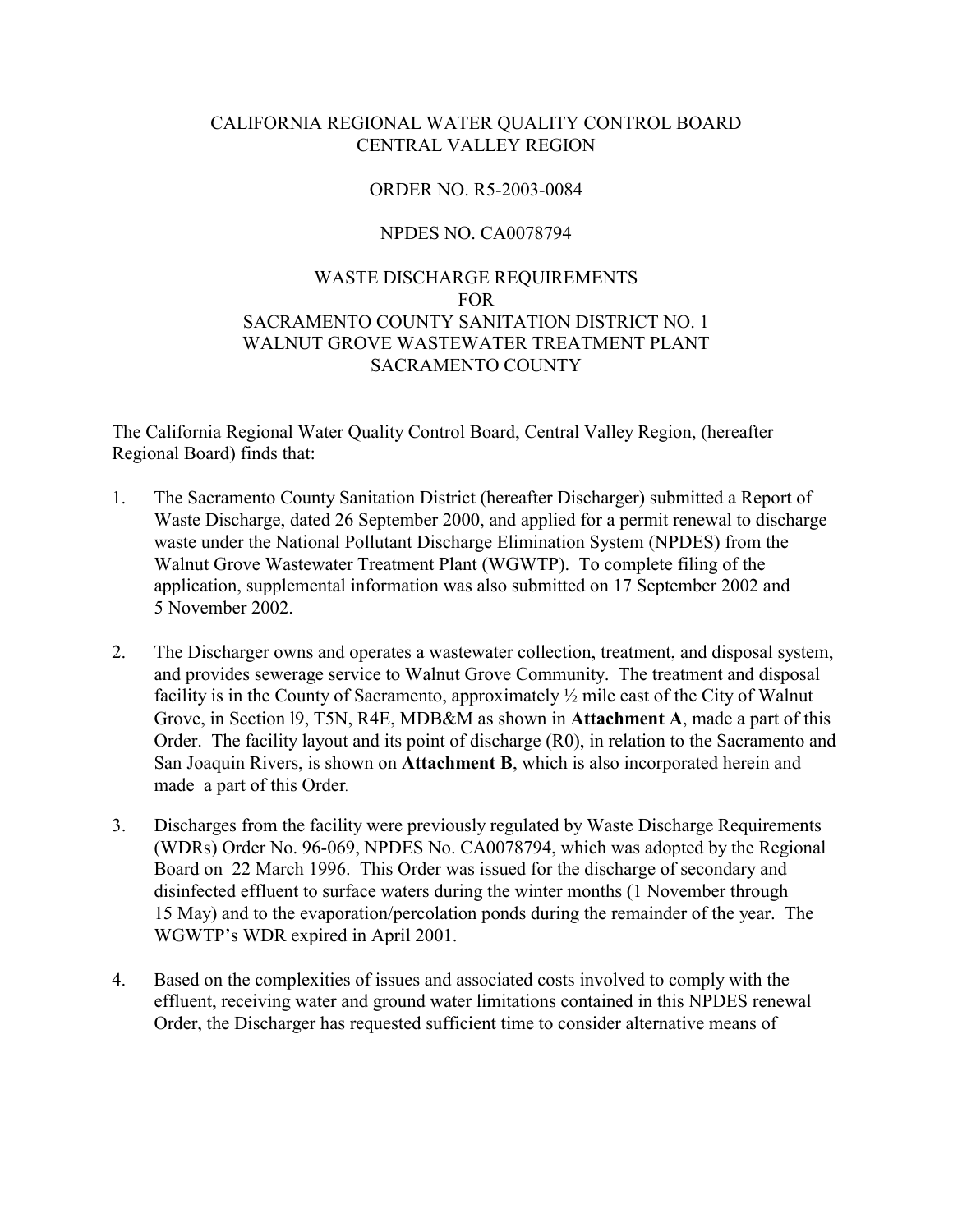complying with this Order other than treatment plant upgrades and continued discharge at their existing location. These alternatives would include but not be limited to 1) discharge of treated effluent directly to the Sacramento River (one half mile west of the current discharge point, and 2) connecting the wastewater collection system to the Sacramento Regional Wastewater Treatment Plant (10 mile north of the City of Walnut Grove). Because these alternatives may provide better economic assurances of long-term treatment and disposal for the people of Walnut Grove, this Order provides up to one year to conduct feasibility studies to evaluate and select the most cost effective and environmental feasible alternatives. This Order is written based on the submitted report of waste discharge, described in Finding 1 above, requesting the continuance of waste discharge at the facility's current location. If after the feasibility study of alternative projects is conducted and alternative means of treatment and/or disposal is proposed, a new or revised report of waste discharge may be submitted and revisions to this Order will be considered.

- 5. The current treatment system consists of an influent splitter box, two stabilization ponds, three percolation/evaporation ponds, a chlorination/de-chlorination system with pH adjustment, and a chlorine contact basin to accommodate flows from the existing community and projected growth.
- 6. The existing facility's designed flow is reported to be 0.50 million gallons per day (mgd) monthly average dry weather flow and 0.86 daily peak wet weather flow (PWWF). The high winter flows are a result of a significant inflow/infiltration (I/I) problem of the collection system. The main I/I problems result from direct inflow into the wastewater collection system as well as the collection system in or near the groundwater table infiltrating groundwater into the collection system. Repairs and improvements to the collection system to reduce I/I have been provided in the past few years and additional corrections are planned for the future. The current summertime flow to the plant averages 0.112 mgd. The low flow summer time disposal method consists of percolation and evaporation ponds. The higher winter flow discharge consists of treated and disinfected domestic wastewater discharged from the stabilization pond system into an unnamed agricultural drainage ditch (Ditch). The wastewater flows in the Ditch, across agricultural fields and is pumped through a levee and into Snodgrass Slough (Slough), which is tributary to the Sacramento, Mokelumne, and San Joaquin Rivers, all waters of the State. Snodgrass Slough, Sacramento, Mokelumne, and San Joaquin Rivers are all waters of the United States. The discharge into Snodgrass Slough occurs at the point(s), latitude  $N38^\circ$ 14' 12<sup>no</sup> and longitude W121<sup>o</sup> 29' 57". All these water bodies are located within the legal boundaries of the Sacramento-San Joaquin Delta (Delta).
- 7. Although the RWD describes the design flow of the facilities to be 0.5 mgd, the record indicates the flow estimate is based on calculations provided prior to the adoption of NPDES permits in the 1980s. Monitoring data from two of the past three years indicate when the flow of the facilities exceed 0.2 mgd for sustained periods of time the BOD percent removal falls below the Federal Secondary Treatment Standards of at least 65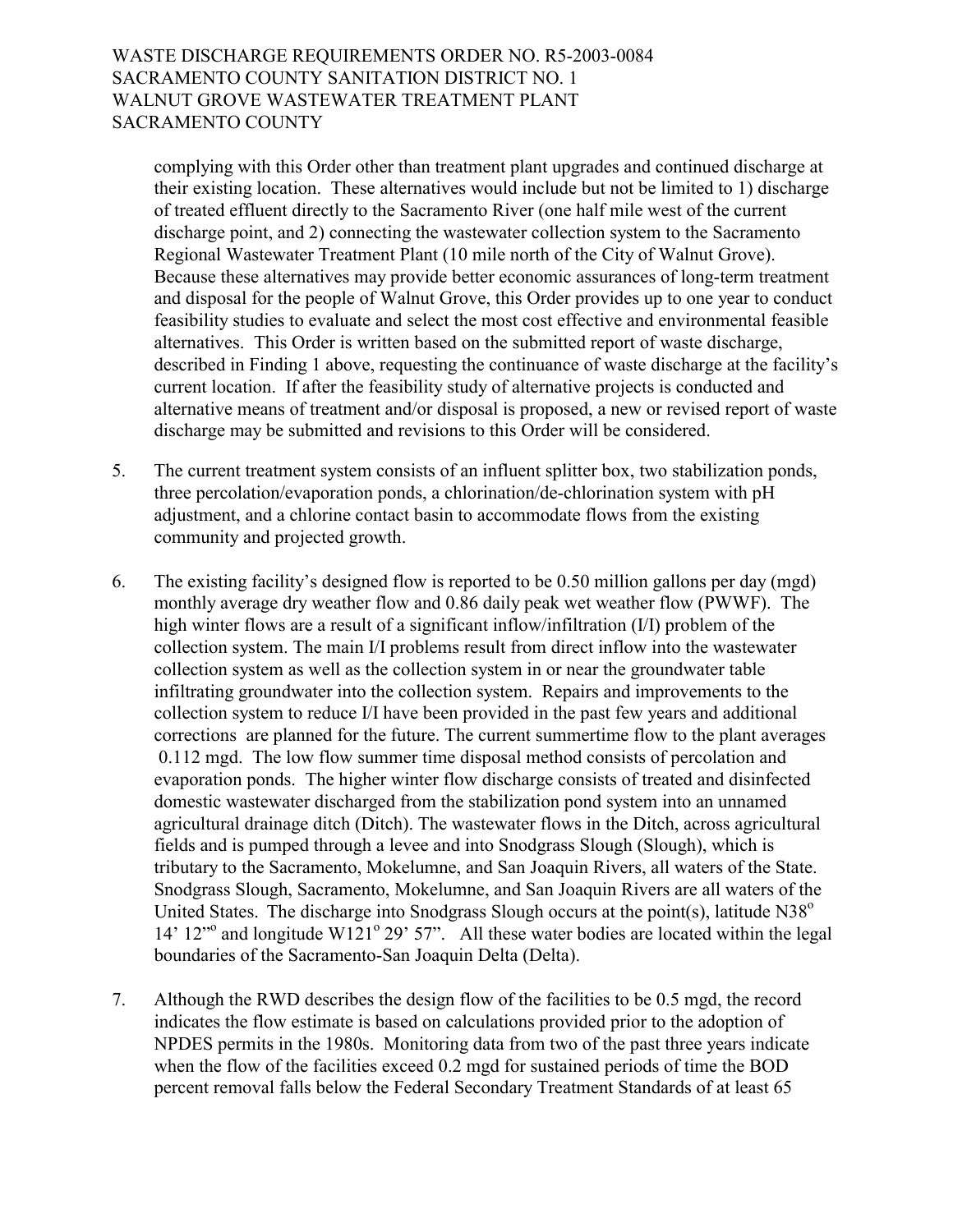percent removal (40 CFR ß133.105). Provision 3 of this Order requires a reevaluation of the design capacity and continued assessment of I/I reduction measures. If the plant treatment capacity is determined to be less than the 0.5 mgd design flow allowed by this Order, the Order may be reopened to establish new flow and mass effluent limitations.

- 8. The City of Locke, located a mile north of Walnut Grove is proposing to abandon their wastewater treatment facilities and pump its raw sewage to the WGWTP for treatment and disposal. The City of Locke has a total population of 85 with an estimated average dry weather flow of 17,000 gallons per day  $(0.017 \text{ med})$ . Locke's existing sewer system including both treatment and disposal facilities have been in violation of their existing WDR, No. 5-00-062, due to its age and lack of proper operation and maintenance. The U.S. Department of Agriculture has approved an \$825,000 grant, and Sacramento Housing and Redevelopment Agency agreed to provide \$200,000 in matching funds to remove and/or replace the failing sewer system. Locke's sewer collection system and the main interceptor to the WGWTP are currently under construction and are scheduled to be completed by 1 July 2003.
- 9. The Report of Waste Discharge describes the wastewater discharge as follows:

| <b>Average Dry Weather flow</b><br>Design Flow (Monthly Average):<br>Design Peak Wet Weather Flow:<br>Maximum Daily (1999-2000) Flow:<br>Annual Average Discharge to Ditch                                                                                                                                                                                            | 0.112 mgd million gallons per day (mgd)<br>$0.50$ mgd<br>$0.86$ mgd<br>$0.730$ mgd<br>$0.226$ mgd                                                                                                                                                                                                                                                                 |                                                                                                                                                |
|-----------------------------------------------------------------------------------------------------------------------------------------------------------------------------------------------------------------------------------------------------------------------------------------------------------------------------------------------------------------------|-------------------------------------------------------------------------------------------------------------------------------------------------------------------------------------------------------------------------------------------------------------------------------------------------------------------------------------------------------------------|------------------------------------------------------------------------------------------------------------------------------------------------|
| Constituent <sup>1</sup><br>BOD <sup>3</sup><br><b>Total Suspended Solids</b><br><b>COD</b><br>pH<br>Conductivity<br><b>Total Coliform</b><br>Settleable Solids<br><b>Total Dissolved Solids</b><br>Hardness<br>Ammonia<br>Phosphorous<br>Arsenic<br>Cyanide<br>Mercury<br>Bis (2-ethylhexyl)Phthalate<br>Chloroform<br>Dichlorobromomethane<br>Diazinon<br>Malathion | Max. Daily<br>$40 \text{ mg/l}$<br>$93 \text{ mg/l}$<br>$210$ mg/l<br>$8.1 \text{ mg}/l$<br>1330 mM/CM<br>110 MPN/100 ml<br>$0.0$ ml/l<br>$700 \text{ mg}/1$<br>$115$ mg/l<br>$9.9$ mg/l<br>$3.8 \text{ mg}/l$<br>$13.0 \,\mu g/l$<br>$10.7 \,\mu g/l$<br>$29.4$ ng/l<br>$3.40 \mu g/l$<br>$23.0 \,\mu g/l$<br>$1.20 \mu g/l$<br>$0.04 \mu g/l$<br>$0.07 \mu g/l$ | Avg. Daily <sup>2</sup><br>$<$ 18 mg/l<br>$47 \text{ mg}/l$<br>$111$ mg/l<br>$7.4 \text{ mg}/l$<br>1160 mM/CM<br>$<7$ MPN/100 ml<br>$0.0$ ml/l |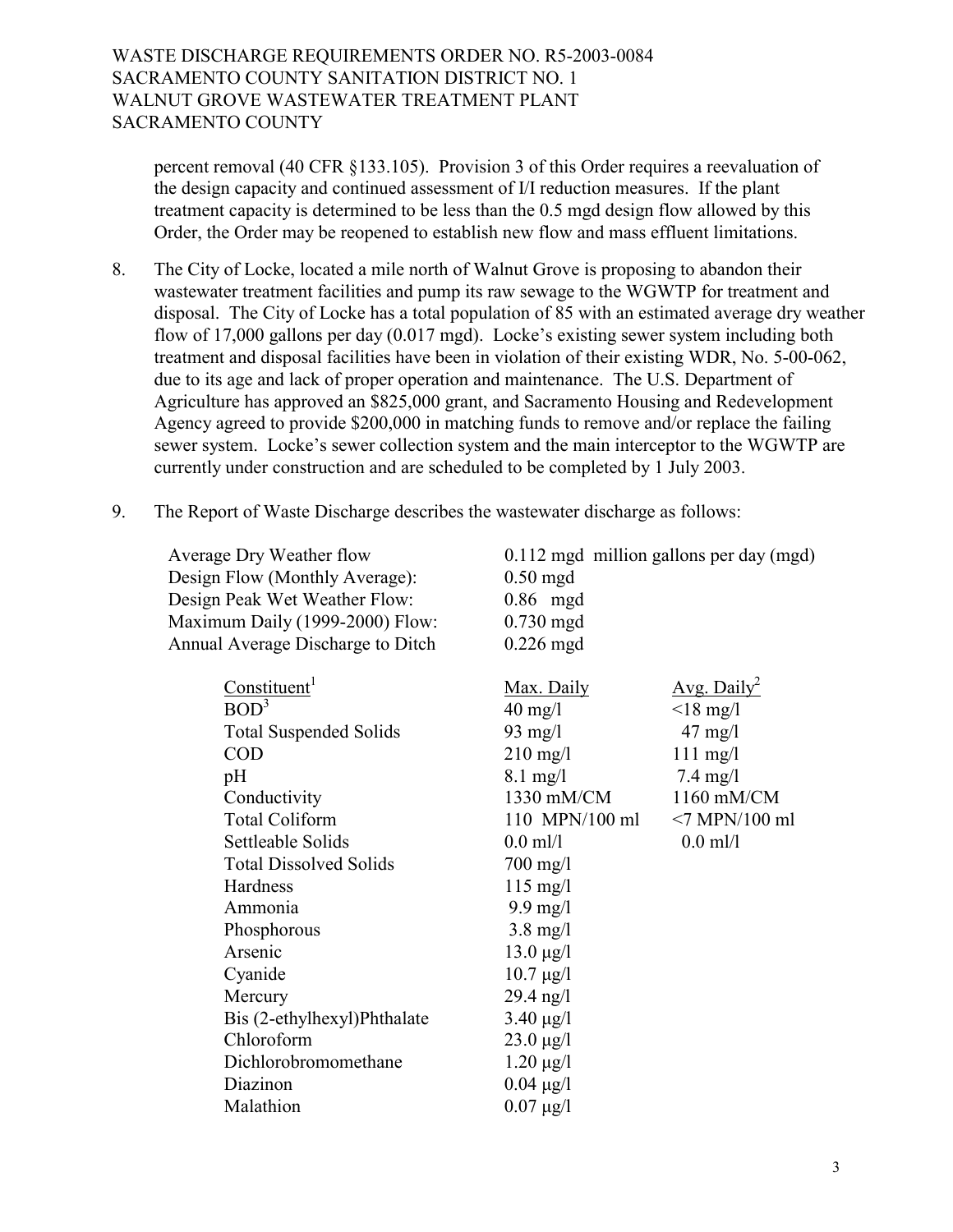- 10. The Regional Board adopted a *Water Quality Control Plan*, *Fourth Edition, for the Sacramento and San Joaquin River Basins* (hereafter Basin Plan). The Basin Plan designates beneficial uses, establishes water quality objectives, and contains implementation programs and policies to achieve water quality objectives for all waters of the Basin. These requirements implement the Basin Plan.
- 11. The U.S. Environmental Protection Agency (USEPA) adopted the *National Toxics Rule* (NTR) on 5 February 1993 and the *California Toxics Rule* (CTR) on 18 May 2000. These Rules contain water quality standards applicable to this discharge. The State Water Resources Control Board adopted the *Policy for Implementation of Toxics Standards for Inland Surface Waters, Enclosed Bays, and Estuaries of California* (known as the State Implementation Plan - SIP), which contains guidance on implementation of the *National Toxics Rule* and the *California Toxics Rule.*

### **RECEIVING WATER BENEFICIAL USES**

12. Previous Waste Discharge Requirements (WDRs), Order No. 96-069, for discharges from the facility to the Ditch, contained findings including the following, "The beneficial uses of the unnamed agricultural drains are agricultural supply, and preservation and enhancement of non-aquatic resources." This Order has reevaluated the limited beneficial uses of the unnamed Ditch and determined the previous permit did not fully protect all beneficial uses identified in the Basin Plan. Because of the Regional Board's reinterpretation of the beneficial uses applied to the Ditch in previous permitting, additional beneficial uses have been added in this Order. The application of new beneficial uses to the Ditch resulted in additional effluent and receiving water limitations for waste constituents having reasonable potential for causing an exceedance of a water quality objectives being added to this Order. Because of the changes in beneficial uses applied to the Ditch, this order allows time for the Discharger to obtain compliance with the new effluent limitations, through time schedules included in this order.

 The designated beneficial uses of Sacramento-San Joaquin Delta, of which the Ditch, Snodgrass Slough, Mokelumne River, Sacramento River and San Joaquin River are a part, are identified in Table II-1 of the Basin Plan, as municipal and domestic supply (MUN); agricultural supply (AGR, both irrigation and stock watering); industrial process supply (PROC); industrial service supply (IND); water contact recreation (REC-1); non-contact water recreation (REC-2); warm freshwater habitat (WARM); cold freshwater habitat (COLD); migration of aquatic organisms (MIGR, for both WARM and COLD); spawning, reproduction, and early development (SPWN, WARM); wildlife habitat (WILD), and navigation (NAV).

<sup>&</sup>lt;sup>1)</sup> From RWD and the data collected during December 2000

<sup>&</sup>lt;sup>2)</sup> Based on winter time daily discharge to the Ditch (1 Nov to 15 May).

 $3)$  5-Day, 20 $\degree$ C biochemical oxygen demand.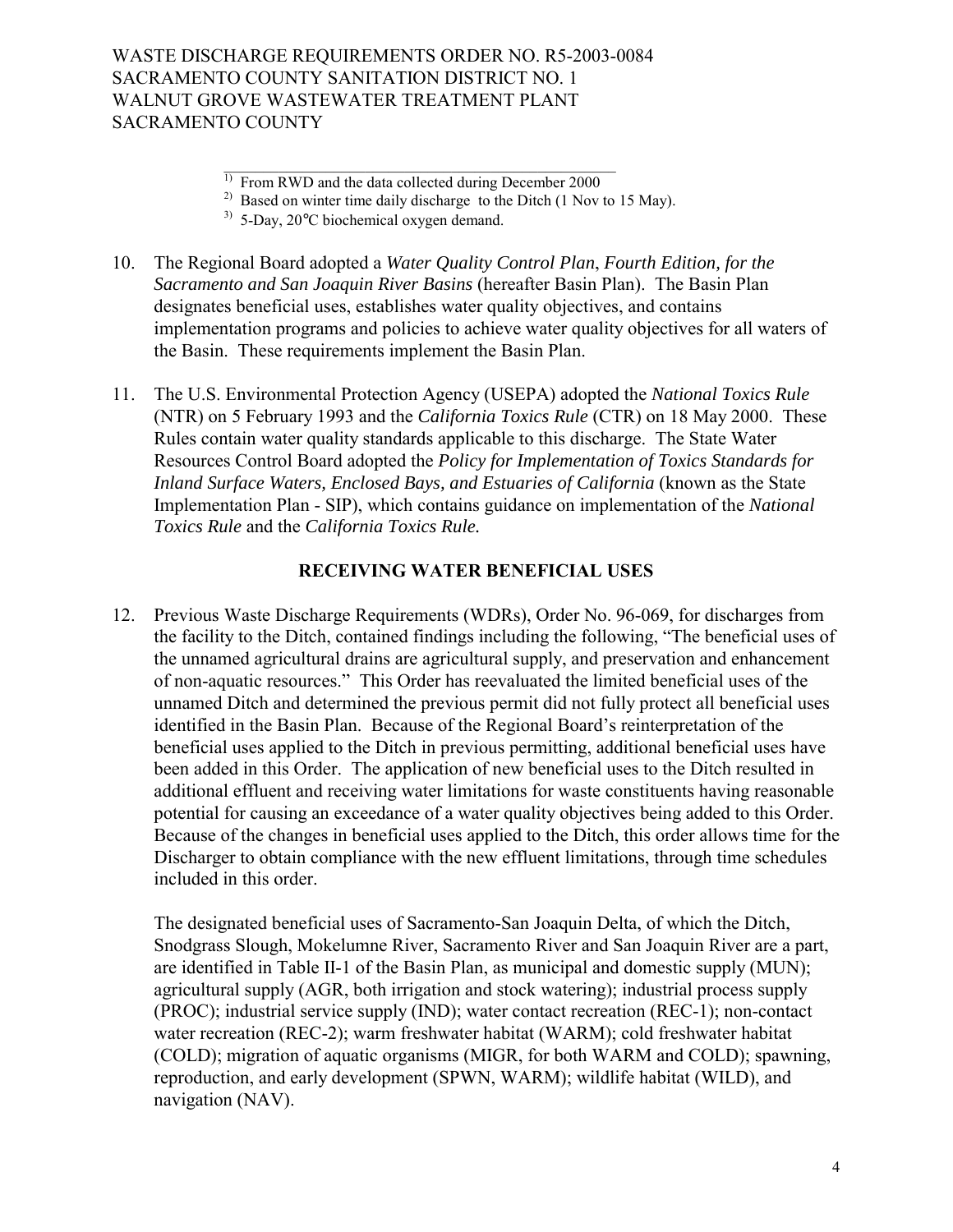In reviewing whether the existing and/or potential uses of the Sacramento-San Joaquin Delta are applicable, the following facts were considered:

a. Domestic Supply and Agricultural Supply

In addition to the specific designation of MUN and AGR in the Basin Plan this Regional Board also applies the beneficial uses of municipal and domestic supply to the Ditch, Snodgrass Slough and other downstream receiving waters based on State Water Resources Control Board (State Board) Resolution No. 88-63 ("Sources of Drinking Water<sup>n</sup>) which was incorporated in the Basin Plan pursuant to Regional Board Resolution No. 89-056. The State Board has issued water rights to existing water users along the Snodgrass Slough downstream of the discharge for domestic and irrigation uses. Since the Ditch is an ephemeral water body, the Ditch and the treatment and evaporation/percolation ponds likely provides groundwater recharge during periods of low flow. The groundwater is a source of drinking water for the residents of Walnut Grove. In addition to the existing water uses, growth in the area due to open farm land downstream of the discharge is expected to continue, which presents a potential for increased domestic and agricultural uses of the water in the Ditch.

b. Water Contact and Non-contact Recreation and Esthetic Enjoyment

The discharge flows through active agricultural farm lands and close proximity to an elementary school. There is ready public access to the Ditch, exclusion of the public is unrealistic, and potential for contact recreational activities exists along the Ditch and in downstream waters and these uses are likely to increase as the population in the area grows.

c. Groundwater Recharge:

In areas and at times of the years where groundwater elevations are below the Ditch bottom, water from the Ditch will percolate to groundwater. Since the Ditch is at times dry, it is reasonable to assume that the Ditch water is lost by evaporation, flow downstream and percolation to groundwater providing a source of municipal and irrigation water supply to the residents of Walnut Grove.

d. Freshwater Replenishment

During the periods of pumping wastewater from the Ditch into the Snodgrass Slough, the Ditch adds to the water quantity and may impact the quality of water flowing down stream in the Sacramento-San Joaquin Delta.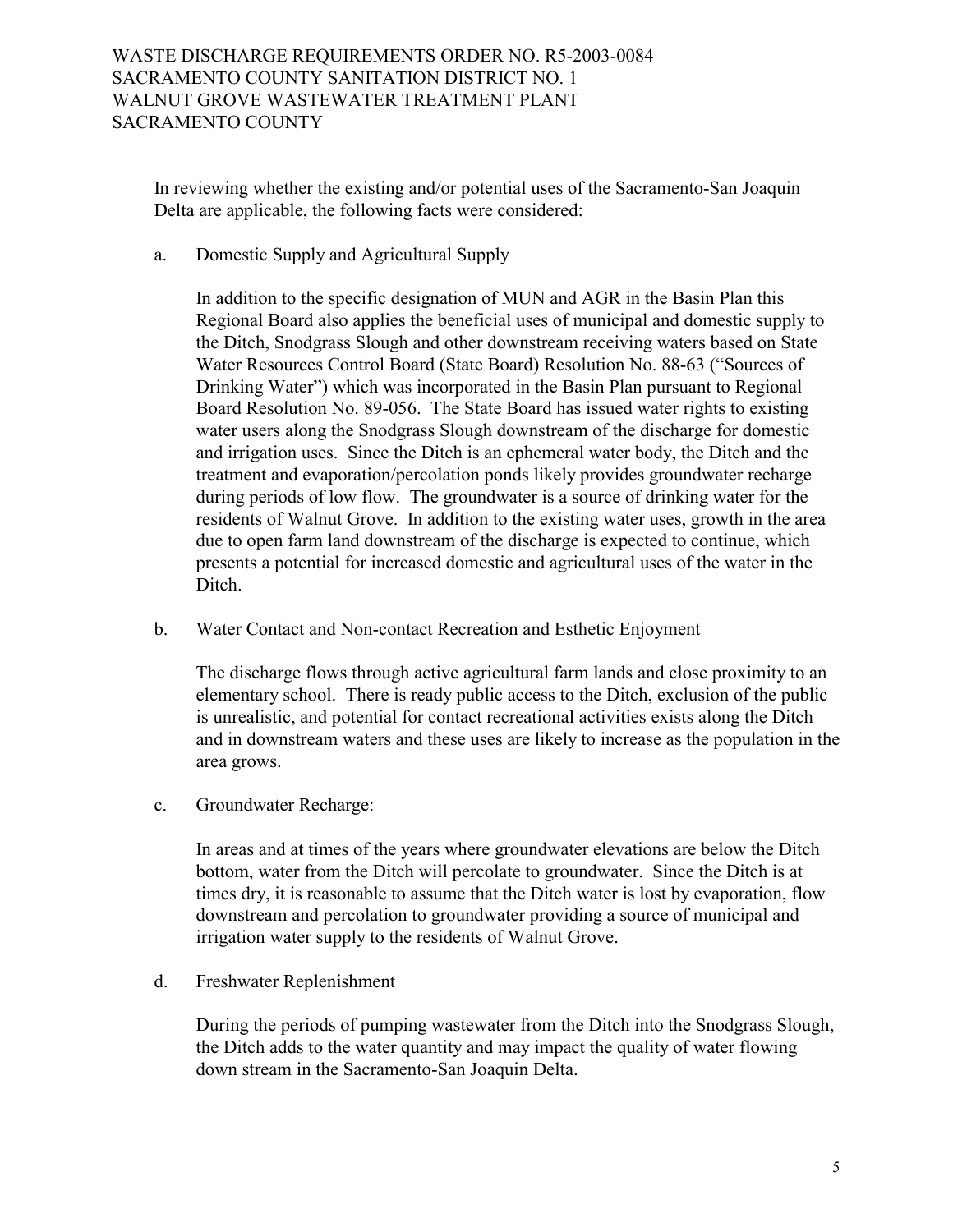e. Preservation and Enhancement of Fish, Wildlife and Other Aquatic Resources

Wastewater is discharged to the Ditch and is thereafter pumped into the Snodgrass Slough, all waters within the Delta. The Basin Plan (Table II-1) designates the Delta as being both a cold and warm freshwater habitat. For the application of water quality objectives, Delta waters necessitates that the in-stream dissolved oxygen concentration be maintained at, or above, 5.0 mg/l. This approach recognizes that, if the naturally occurring in-stream dissolved oxygen concentration is below 5.0 mg/l, the Discharger is not required to improve the naturally occurring level.

- 13. The Regional Board also finds that based on the available information and on the Discharger's application, that Ditch, absent the discharge, is an ephemeral water body. The ephemeral nature of the Ditch means that the designated beneficial uses must be protected, but that no credit for receiving water dilution is available. Although the discharge, at times, maintains the aquatic habitat, constituents may not be discharged that may cause harm to aquatic life. At other times, natural flows within the Ditch help support the aquatic life. Both conditions may exist within a short time span, where the Ditch would be dry without the discharge. Dry conditions occur primarily in the summer months, but dry conditions may also occur throughout the year, particularly in low rainfall years. The lack of dilution results in more stringent effluent limitations to protect contact recreational uses, domestic water standards, agricultural water quality goals and aquatic life. Significant dilution may occur during and immediately following high rainfall events, but has not been quantified.
- 14. The State Board adopted Order WQ 2002-0015 (Vacaville Order) provided guidance on implementing Basin Plan beneficial use designations and resulting limitations to protect these uses. Some of the issues addressed by the Vacaville Order may be relevant to the Walnut Grove situation. To the extent that is the case, this Order reflects the direction provided by the Vacaville Order. Specifically, to the extent that there is information in the administrative record for Walnut Grove that indicates specific receiving water designated uses do not exist and are likely not to be attained in the future, this Order includes compliance schedules and interim limits to provide time for these uses to be fully evaluated and changed if appropriate. The Discharger should be aware that the Vacaville Order makes it clear that the discharger bears the responsibility for providing the information to support this evaluation. Consequently, this Order encourages an expeditious process of developing this information for any of the beneficial uses listed above that the Discharger believes to fit this situation. To the extent that beneficial use designation/dedesignation issues are relevant in this case, the Discharger should begin evaluating available alternatives (increased treatment, relocating the outfall, studies to support dedesignating uses, etc.) for the discharge to determine the most cost efficient course of action.

As noted in the findings of this Order some of the designated beneficial uses of the receiving water are existing uses or are probable future beneficial uses and therefore are unlikely to be eliminated through an evaluation process. Designated beneficial uses, such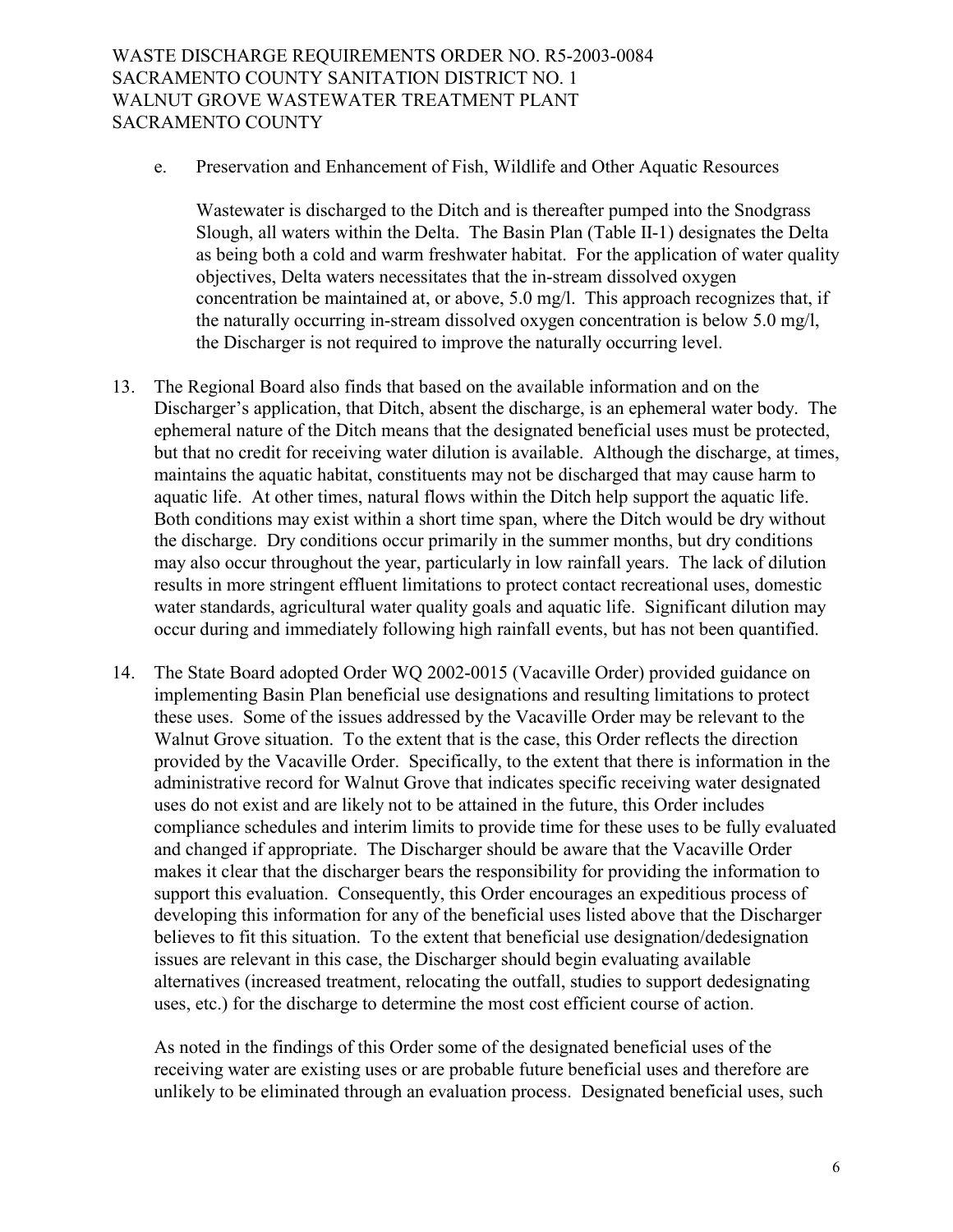as COLD, MIGR and MUN may likely be determined to not exist in the receiving water Ditch and the Discharger may be successful in obtaining favorable amendments to the Basin Plan to exclude these uses of the Ditch. However, unless all or most of the remaining beneficial uses are successfully removed from the Ditch, the need to upgrade the treatment facilities to tertiary treatment to meet effluent limitations will not change.

- 15. Potential downstream agricultural use of the treated wastewater exists. The main crop grown in the area of the Ditch is alfalfa. Currently there are no crops for direct human consumption grown in the farmlands surrounding the Ditch. However, the Ditch is within the legal boundaries of the Delta, and therefore has the designated beneficial use of unrestricted irrigation. DHS recommends that in cases where treated wastewater discharges to agricultural drains or creeks identified to have beneficial uses of irrigation of vegetables or fruit crops that do not come in contact with the treated wastewater and dilution is <20:1, then the wastewater only needs to be adequately oxidized and disinfected. However, DHS also recommends that in cases where beneficial uses include contact recreation and unrestricted food crop irrigation and the receiving stream provides <20:1 dilution, then the wastewater should be oxidized, coagulated and filtered and the effluent be disinfected such that the median MPN of coliform organisms does not exceed 2.2/100ml. Currently, the Ditch provides little or no dilution at locations downstream of the discharge point. Hence, this Order includes **Provision G6** that provides the Discharger with a time schedule for the construction of tertiary or advanced treatment facilities. There are no bacteria/total coliform requirements in the Basin Plan for water designated to have agricultural use. The Basin Plan requires recreational contact use water to contain less than 200 MPN/100 ml fecal coliform for a 30-day average. However, this objective was established for natural stream systems not containing wastewater discharges with human pathogens. There are requirements for total coliform and more advanced pathogen removal as established for reclaimed wastewater under Title 22. However, the discharge is not part of a planned reclamation project.
- 16. Potential recreational use of waters within the Ditch exists. The Ditch flows adjacent to an elementary school, there is ready public access to the Ditch, exclusion of the public is unrealistic, and therefore, potential for contact recreational activities exist along the Ditch and in downstream waters.

The Regional Board requested the California Department of Health Services (DHS) on 24 February 1999, for guidance regarding the required levels of wastewater treatment for potential recreational and reclamation use of relatively undiluted wastewater. DHS responded to the Regional Board with letter dated 8 April 1999 recommending treatment levels to protect public health from both contact recreation and food crop irrigation. DHS recommends that, in cases where relatively undiluted wastewater discharges are permitted to agricultural drains and creeks that have been identified by the Regional Board to have beneficial uses of body contact recreation or irrigation of vegetables and food crops where the vegetables or fruit may come in contact with the treated wastewater, then the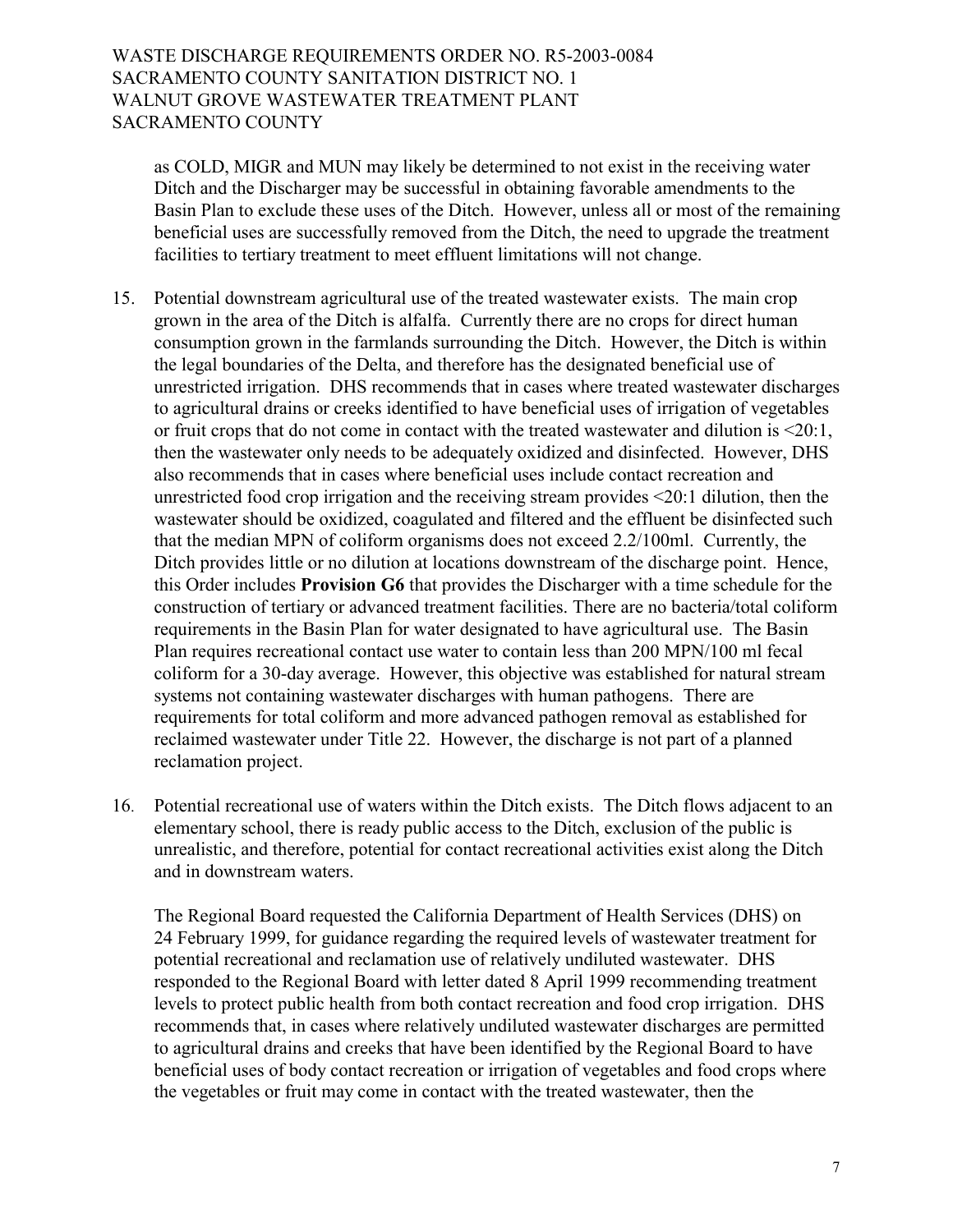wastewater should be adequately oxidized, coagulated, filtered, and disinfected. The wastewater should be considered adequately disinfected if:

- a. The chlorine disinfection process provides a CT (residual chlorine concentration times modal contact time) value of not less than 450 milligram-minutes per liter at all times, with a modal contact time of at least 90 minutes, based on peak dry weather design flow; and
- b. The median concentration of total coliform bacteria measured in the disinfected effluent does not exceed an MPN of 2.2 per 100 ml utilizing the bacteriological results of the last seven days for which analyses have been completed and the number of total coliform bacteria does not exceed an MPN of 23 per 100 ml in more than one sample in any 30 day period. No single sample should exceed an MPN of 240 per 100 ml for total coliform bacteria.
- c In cases where relatively undiluted wastewater discharges are permitted to agricultural drains and creeks that have been identified to have beneficial uses of irrigation of vegetable or fruit crops where the vegetables or fruit does not come in contact with the treated wastewater, the Department recommends that the wastewater be adequately oxidized and disinfected. The wastewater shall be considered to be adequately disinfected if the median concentration of total coliform bacteria measured in the disinfected effluent does not exceed an MPN of 2.2 per 100 milliliters utilizing the bacteriological results of the last seven days of which analyses have been completed and the number of total coliform bacteria does not exceed an MPN of 23 per 100 milliliters in more than one sample in any 30 day period
- d. In cases where wastewater is discharged to agricultural drain and creeks that have been identified to have beneficial uses of irrigation of vegetable and fruit crops or body contact recreation and the wastewater receives dilution >20:1, the Department recommends that the wastewater be adequately oxidized and disinfected. The wastewater should be considered adequately disinfected if the disinfected effluent does not exceed an MPN of 23 per 100 milliliters utilizing the bacteriological results of the last seven days for which analyses have been completed and the number of total coliform bacteria does not exceed an MPN of 240 per 100 milliliters in more than one sample in any 30 day period.

To protect the body contact recreation and agricultural irrigation beneficial uses, a higher level of wastewater treatment for pathogen removal is required. Pathogen removal is considered adequate if the above treatment train is implemented, turbidity levels are low and bacteriological level of coliform, as an indicator parameter, are reduced as noted above. Alternatively, the Discharger may provide studies to demonstrate receiving water at times provides 20:1 minimum dilution for protection of human health and/or agricultural use. Based on this new information revised effluent limits may be established where additional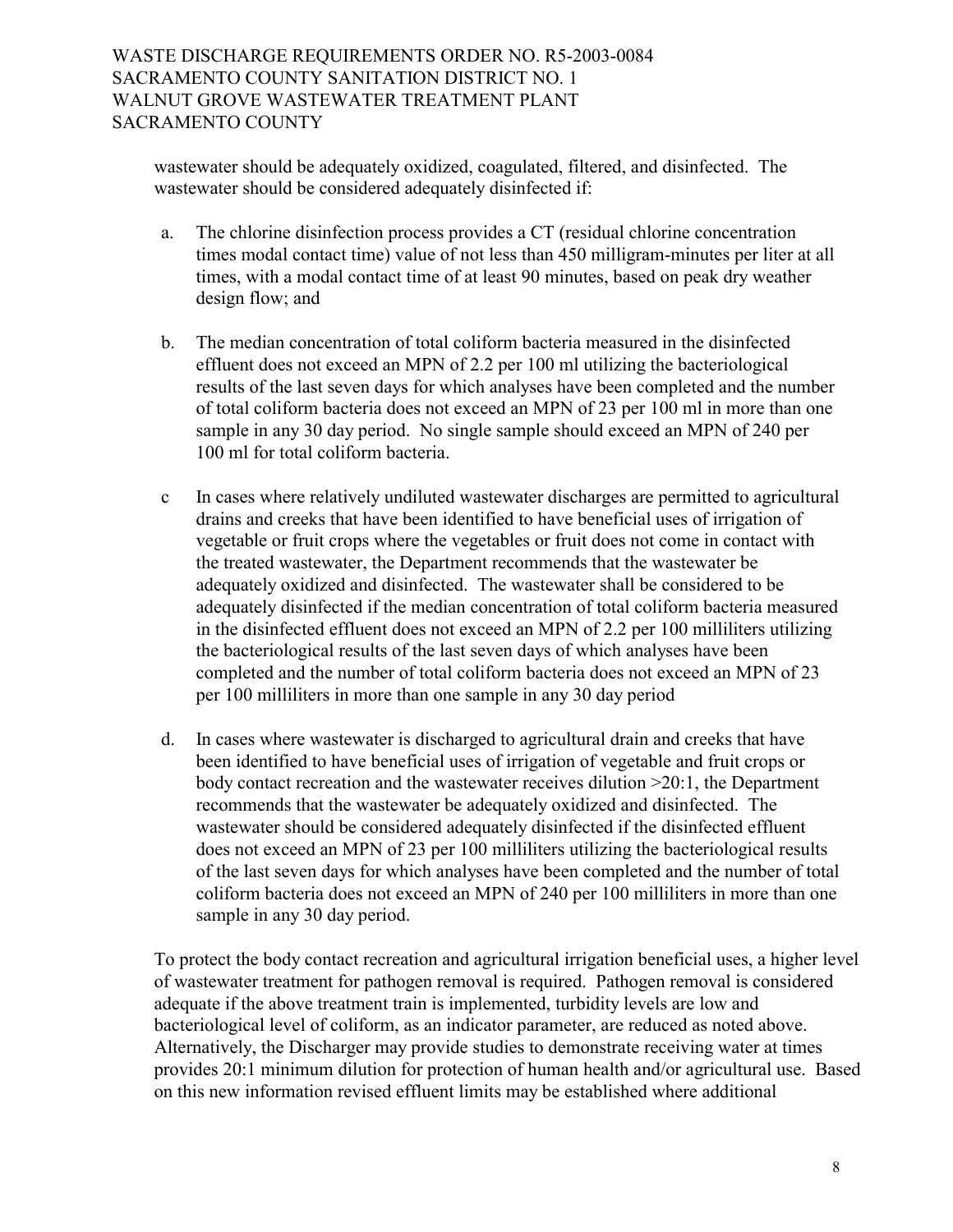treatment may not be required. This Order establishes final effluent limits for **total coliform** of 2.2 MPN/100ml for a 7-day median and 23 MPN/100 ml for a daily maximum and **turbidity** limits of 2 NTU for a daily average and 5 NTU for daily maximum in accordance with Title 22, Section 60304, requirements. Interim disinfection effluent limits, based on past treatment performance, of 23 MPN/100ml as a 30 day median and 500 MPN/100ml as the daily maximum are prescribed until additional treatment facilities are constructed. **Provision G6** of this Order provides a time schedule for the construction of the necessary treatment facilities.

17. Previous Board Order No. 96-069, required only a single receiving water sampling station (R-1) at a point at the Ditch immediately prior to pumping into Snodgrass Slough (1/2 mile down stream of the discharge). Monitoring at this location did not allow for assessment of any potential impacts to the Ditch at the point of discharge (R-0), nor whether the discharge had a potential impact on Snodgrass Slough. Therefore, to evaluate any potential impacts to the beneficial uses of the receiving water and to provide a better understanding of receiving water quality and its assimilative capacity for discharge of treated wastewater, four additional monitoring stations (R-1 through R-4) have been added for this Order. Also, the frequencies of sampling and required analyses have been modified from the previous requirements and are summarized in Monitoring and Reporting Program No. R5-2003-0084.

#### **EFFLUENT LIMITATIONS AND REASONABLE POTENTIAL ANALYSIS**

- 18. Effluent limitations, and toxic and pretreatment effluent standards established pursuant to Sections 301 (Effluent Limitations), 302 (Water Quality Related Effluent Limitations), 304 (Information and Guidelines), and 307 (Toxic and Pretreatment Effluent Standards) of the Clean Water Act (CWA) and amendments thereto are applicable to the discharge.
- 19. Federal regulations at 40 C.F.R Section 122.44 require NPDES permits to contain effluent limitations, including technology-based and water quality standards-based limitations and limitations based on toxicity. The federal regulations at 40 C.F.R. Section 122.44(d)(1) require effluent limitations for all pollutants that are or may be discharged at a level that will cause or have the reasonable potential to cause, or contribute to an in-stream excursion above a narrative or numerical water quality standard. Those regulations set forth a methodology for establishing effluent limitations based on narrative state water quality standards. (40 CFR Section 122.44(d)(1)(vi)(A-C).)

EPA, the State Board, and the Regional Board have adopted or published standards that are used to implement 40 CFR Section 122.44. U.S.EPA has promulgated the California Toxics Rule (CTR) and the National Toxics Rule (NTR) that establish water quality criteria. The State Water Resources Control Board (SWRCB) adopted the *Policy for Implementation of Toxics Standards for Inland Surface Waters, Enclosed Bays, and Estuaries of California* (known as the *State Implementation Plan* or SIP), which contains guidance on implementation of the *National Toxics Rule* and the *California Toxics Rule.*  U.S. EPA has published ambient water quality criteria. The Basin Plan contains numeric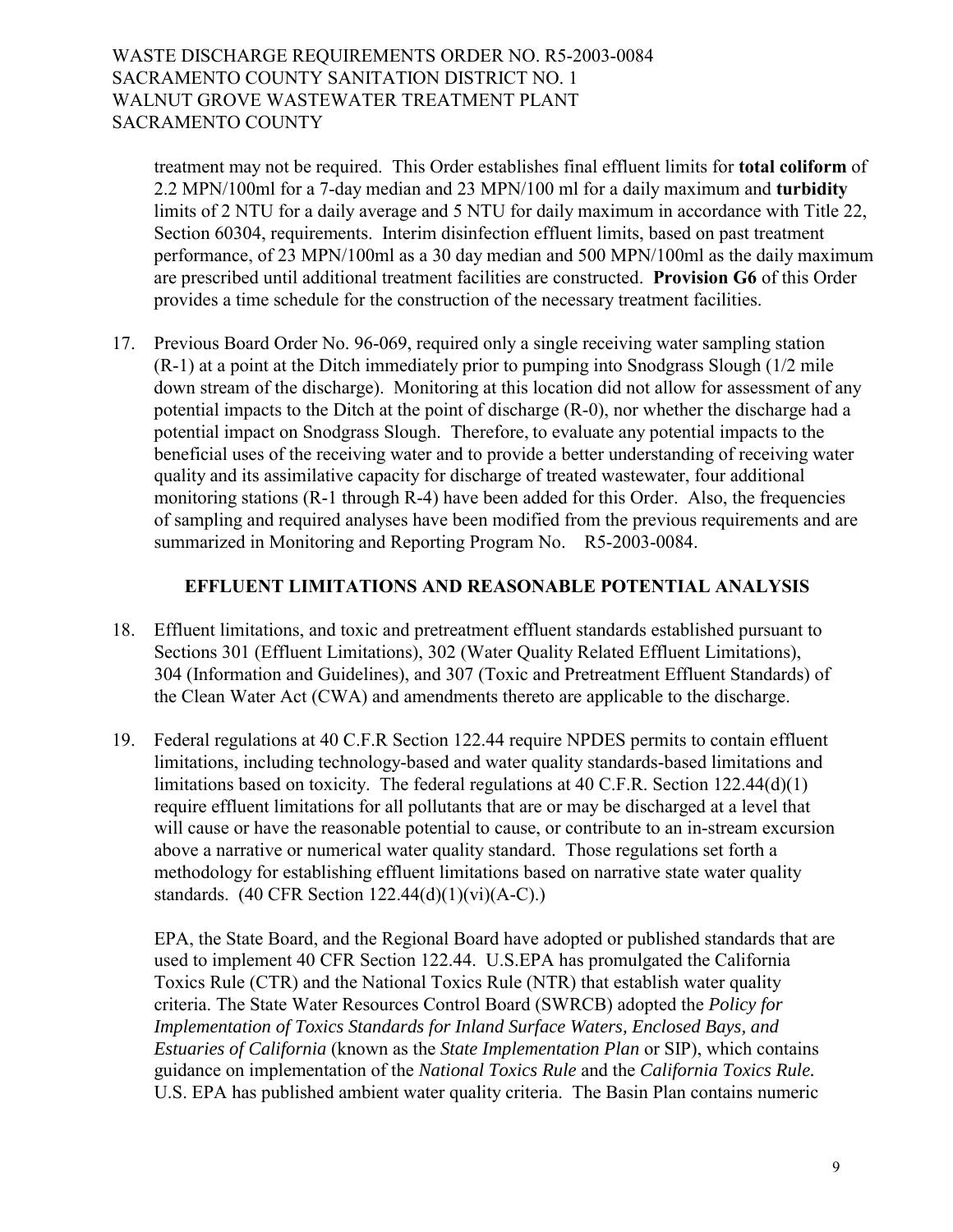and narrative water quality objectives. The Basin Plan contains an Implementation Policy ("Policy for Application of Water Quality Objectives") that, in part, sets forth a process for translating narrative water quality objectives into numeric effluent limitations.U.S. EPAís ambient water quality criteria and the Basin Plan "Policy for Application of Water Quality Objectives" are used to implement 40 CFR Section  $122.44(d)(1)(v)$ .

The Ditch may not meet the definition of a "waters of the United States" as defined in 40 CFR Section 122.2. The Ditch is a part of the Delta, however, and has the designated beneficial uses of the Delta. The Effluent Limitations are necessary to protect the beneficial uses of the Ditch and other receiving waters. The Effluent Limitations to protect the beneficial uses of the Ditch are based on the numeric and narrative water quality objectives and the Policy for Implementation of Water Quality Objectives contained in the Basin Plan. With respect to the Ditch, the Policy for Implementation of Water Quality Objectives is applied through the use of the CTR and the SIP to implement narrative water quality objectives.

On 10 September 2001*,* the Executive Officer issued a letter, in conformance with State Water Code, Section 13267, requiring the Discharger to prepare a technical report assessing water quality. A copy of that letter, including its attachments I through IV, is incorporated into this Order as **Attachment C**. This Order is intended to be consistent with the requirements of the technical report in requiring sampling for NTR, CTR, and additional constituents to determine the full water quality impacts of the discharge. The technical report requirements are intended to be more detailed, listing specific constituents, detection levels, and acceptable time frames and shall take precedence in resolving any conflicts.

Section 2.1 of the SIP provides that *<i><sup>'Based on an existing discharger's request and*</sup> *demonstration that it is infeasible for the discharger to achieve immediate compliance with a CTR criterion, or with an effluent limitation based on a CTR criterion, the RWQCB may establish a compliance schedule in an NPDES permit.*<sup>7</sup> Section 2.1 further states that compliance schedule may be included in NPDES permits provided that the following justification has been submitted:...."(a) documentation that diligent efforts have been made to quantify pollutant levels in the discharge and the sources of the pollutant in the waste stream; (b) documentation of source control measures and/or pollution minimization measures efforts currently underway or completed; (c) a proposal for additional or future source control measures, pollutant minimization actions, or waste treatment (i.e., facility upgrades); and  $(d)$  a demonstration that the proposed schedule is short as practicable.<sup> $n$ </sup> **Provision G11** of this Order requires the Discharger to provide this information. The new water quality based effluent limitations for CTR constituents; Arsenic, Bis (2-Ethylhexyl) Phthalate, Chloroform, Bromodichloromethane, Dibromochloromethane, and Cyanide, become effective on **1 September 2004** if a compliance schedule justification is not completed and submitted by the Discharger to the Regional Board. Otherwise, final water quality based effluent limitations for these CTR constituents become effective **1 June 2008**.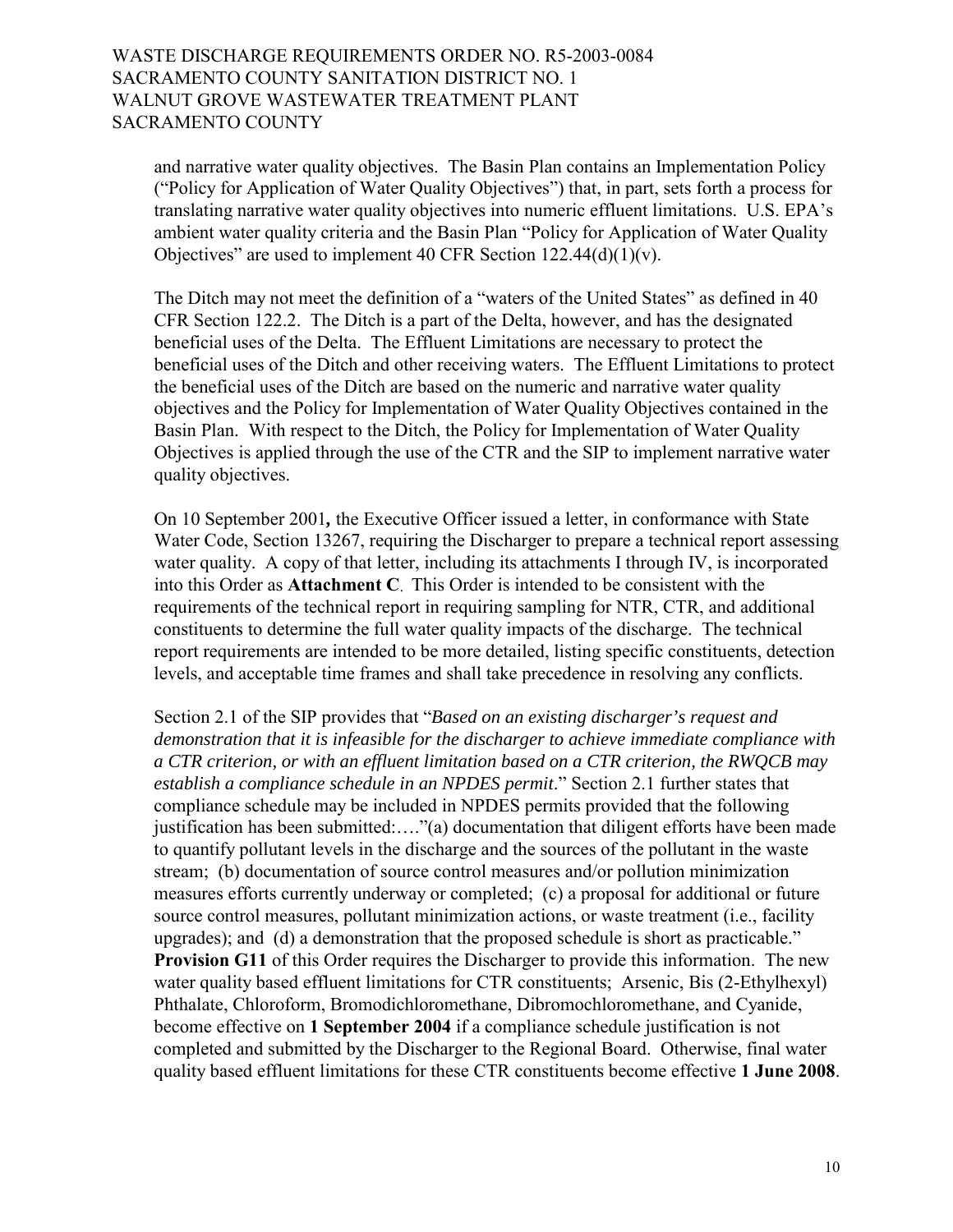- 20. California Water Code Section  $13263.6(a)$  requires that "the regional board shall prescribe effluent limitations as part of the waste discharge requirements of a POTW for all substances that the most recent toxic chemical release data reported to the state emergency response commission pursuant to Section 313 of the Emergency Planning and Community Right to Know Act of 1986 (42 U.S.C. Sec. 11023) (EPCRKA) indicate as discharged into the POTW, for which the State Board or the Regional Board has established numeric water quality objectives, and has determined that the discharge is or may be discharged at a level which will cause, have the reasonable potential to cause, or contribute to, an excursion above any numeric water quality objective". The Regional Board has not, at this time, identified any substance that requires an effluent limitation based on Section 13263.6(a) for the discharge regulated by this Order.
- 21. Based on information submitted on 14 February 2001 and 5 November 2002, as part of the application, in studies, and as directed by monitoring and reporting programs, the Regional Board finds that the discharge has a reasonable potential to cause or contribute to an instream excursion above a water quality objective **for total dissolved solids**, **ammonia**, **arsenic**, **mercury, chloride, chlorine, manganese, cyanide, chloroform, bromodichloromethane, dibromochloromethane, and Bis (2-ehtylhexyl) Phthalate see Attachment D.** Final effluent limitations for these constituents, except mercury, are included in this Order. A discussion of each constituent's water quality standard is found in the following Findings, and the attached Information Sheet.
- 22. **Ammonia** is present in untreated domestic wastewater. Nitrification is a biological process that converts ammonia to nitrate. Wastewater treatment plants commonly use nitrification to remove ammonia from the waste stream. Inadequate or incomplete nitrification may result in the discharge of ammonia to the receiving stream. Ammonia is known to cause toxicity to aquatic organisms in surface waters. Because the WGWTP Plant is not designed for nitrification, the discharge from the Plant is likely to discharge ammonia to the receiving water. The Basin Plan contains a narrative water quality objective for toxicity that states in part that ì[all] waters shall be maintained free of toxic substances in concentrations that produce detrimental physiological responses in human, plant, animal, or aquatic life". Therefore, the discharge has a reasonable potential to cause or contribute to an in-stream excursion above the narrative toxicity objective. U.S. EPA has developed Ambient Water Quality Criteria for ammonia. Applying 40 CFR section  $122.44(d)(1)(vi)(B)$  and the Policy for Implementation of Water Quality Objectives, it is appropriate to use U.S. EPA's Ambient National Water Quality Criteria for the Protection of Freshwater Aquatic Life for ammonia, which was developed to be protective of aquatic organisms. Effluent limitations for ammonia are included in this Order, which will vary with pH and temperature, to assure the treatment process adequately nitrifies the waste stream to protect the beneficial uses of the receiving stream and to prevent aquatic toxicity. See **Attachment E** (chronic) and **Attachment F** (acute) for limitations.
- 23. **Chloride** concentrations in the effluent ranged from 240-470 mg/l based on the results from samples collected during January through May 2002, while the samples taken from the Snodgrass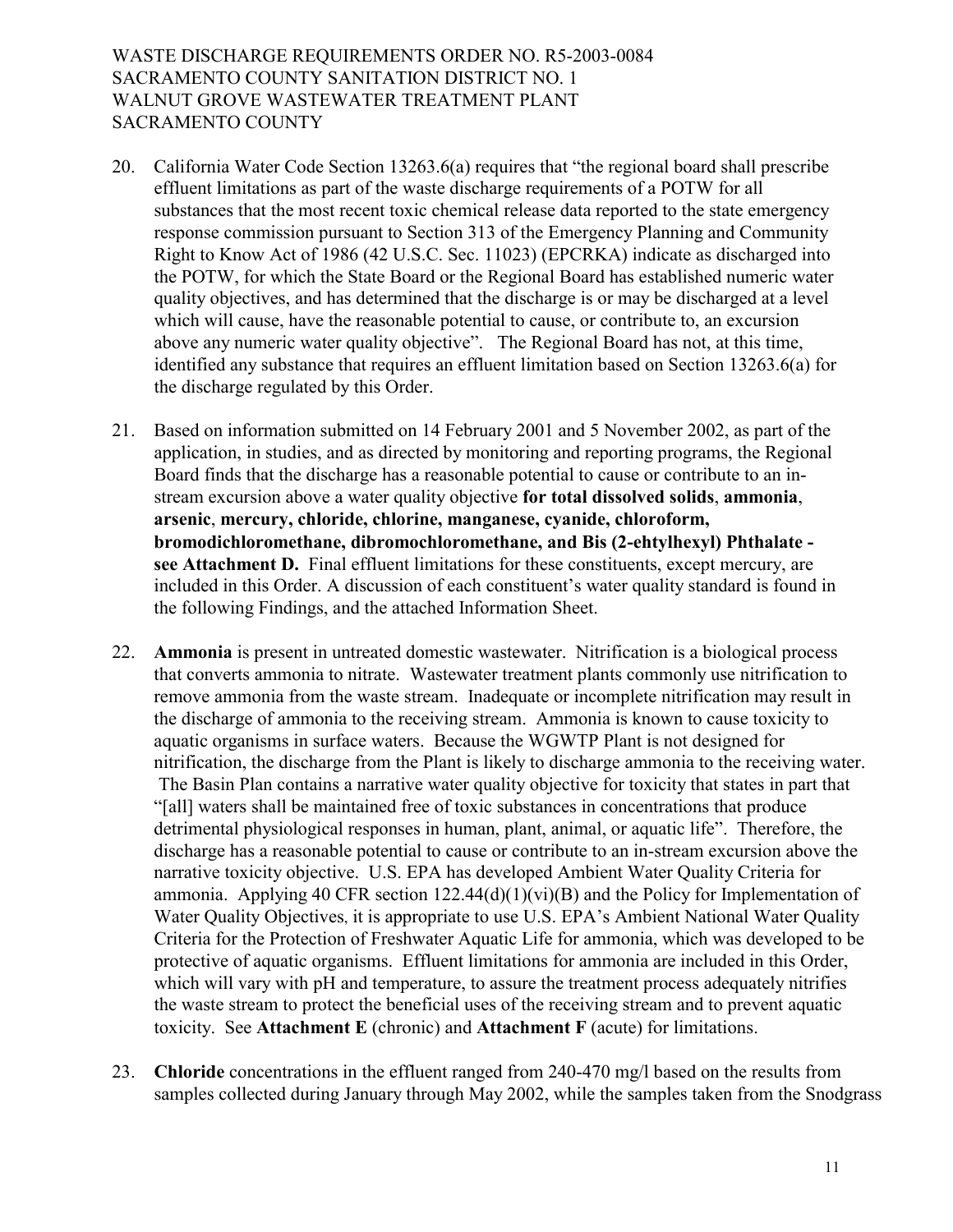Slough show the chloride concentrations in these Delta waters ranged from 3 mg/l to 24 mg/l. The beneficial uses of the receiving water include MUN, WARM freshwater habitat and agricultural use. The Basin Plan contains a Chemical Constituent objective that requires that water not exceed California MCLs and shall not contain chemical constituents that adversely impact beneficial uses. The secondary MCL recommended range for chloride is 250 mg/l, the upper range is  $500 \text{ mg/l}$ , and the short-term range is  $600 \text{ mg/l}$ . USEPA's National Ambient Water Quality Criteria for chloride for the Protection of Freshwater Aquatic Life is 230 mg/l, as a 4-day average, and 860 mg/l as a 1-hour average. The *Water Quality for Agriculture, Food and Agriculture Organization of the United Nations—Irrigation and Drainage Paper No. 29, Rev. 1* (R.S. Ayers and D.W. Westcot, Rome, 1985), recommends that the chloride concentrations in waters used for agricultural irrigation (Agricultural Water Quality Goal) not exceed 106 mg/l, since levels above 106 mg/l will reduce crop yield for sensitive plants. Applying the Basin Plan ìPolicy for Implementation of Water Quality Objectivesî, the limiting numeric standard that implements the narrative objective is the Agricultural Water Quality Goal of 106 mg/l.

Based on this information, the discharge has a reasonable potential to cause or contribute to an in-stream excursion above the Agricultural Water Quality objective and the secondary MCL. Therefore, an effluent limitation for chloride is included in this Order based on the Agricultural Water Quality goal and is established as 106 mg/l as a monthly average and the daily maximum of 250 mg/l, which will be protective of the secondary MCL for MUN. Both limits are also protective of aquatic life.

24. **Arsenic** was detected in the effluent with concentrations ranging from 14  $\mu$ g/l to 26  $\mu$ g/l in samples taken during January through May 2002. The Basin Plan contains a site-specific water quality objective of 10 µg/l for waters of the Delta. Arsenic is considered to be a ìknown human carcinogenî. The Ditch has a designated MUN beneficial use. For waters with the beneficial use of MUN, applicable water quality objectives contained in the Basin Plan include both the Chemical Constituents objective and the narrative toxicity objective. The Chemical Constituents objective requires that water not exceed California MCLs. The Toxicity objective prohibits toxic substances in toxic amounts. Applying the Basin Plan "Policy for Implementation of Water Quality Objectives", it is appropriate to consider federal MCLs that are more stringent than state MCLs. On 22 January 2001, U.S. EPA adopted a new federal MCL for arsenic of 10 µg/l that becomes effective on 23 January 2006.

 As noted previously, the agricultural Ditch, absent the discharge, is at times a seasonal and/or ephemeral water body. The effluent flow from the WGWTP to the Ditch may represent, at times, most of or all of the flow in the Ditch. Considering these flow conditions and the results of effluent monitoring, the Ditch at times likely contains concentrations of arsenic that exceed the Basin Plan objective and the USEPA primary MCL of 10  $\mu$ g/l, potentially impacting the municipal and domestic supply beneficial uses of the Ditch and the Delta. Based on the above information the discharge has a reasonable potential to cause or contribute to an in-stream excursion above the federal MCL and Basin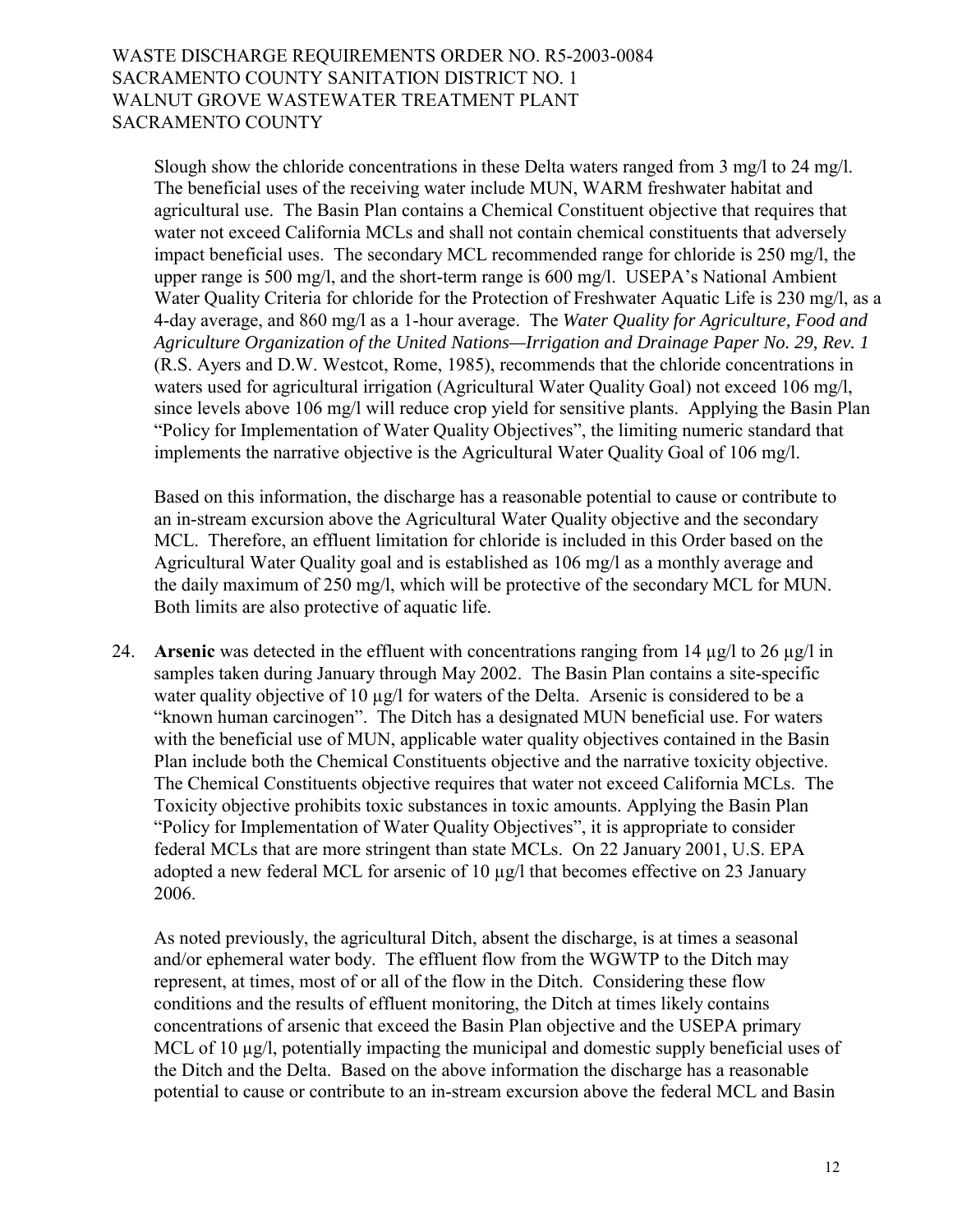Plan water quality objective of 10 µg/l. This Order establishes a final effluent limitation for arsenic at the current MCL and Basin Plan objective of 10 µg/l. The Discharger is not currently capable of meeting this limit with the current treatment facilities. Because of the Regional Board's reinterpretation of the Basin Plan to include appropriate uses of the Ditch, the Ditch's beneficial uses have been reclassified, from previous permits. Hence, a compliance schedule has been included in this Order. The full compliance date for arsenic is effective **1 June 2008**. **Provision G11** of this Order requires the discharger to submit a corrective action plan and implementation schedule to assure compliance with final effluent limits.

Additional study of the flow quality and quantity characteristics of the Ditch could be provided to support an alternative final effluent limitation for arsenic as appropriate. Regarding compliance with water quality standards for arsenic, two options are available to the Discharger:

a. *Basin Plan Amendment Process* 

The Discharger may provide information to the Regional Board to support a Basin Plan amendment to de-designate the municipal and domestic supply (MUN) beneficial use of the Ditch based on the exceptions to State Board Resolution 88-63.

b. *'End-of-Pipe' Compliance with new MCL*

Without a change to the Basin Plan objective and the Delta waters beneficial use designation, the Discharger must comply with the Bain Plan objective of 10 µg/l at the point of effluent discharge to the Ditch. Because the Basin Plan objective is a maximum value not to exceed, this Order includes a final effluent limitation for arsenic of 10 µg/l as a monthly average. Since the protection of MUN is based on long-term averages, no daily or weekly effluent limits are required by this Order.

25. **Cyanide** was detected in the effluent with a maximum concentration of 22 µg/l in a sample taken in March 2002. Cyanide in wastewater is usually associated with steel, petroleum, plastics, synthetic fibers, metal plating, mining and chemical industries. The Basin Plan water quality objective for dissolved cyanide is a maximum concentration of 10 µg/l for waters in the Delta. The CTR's water quality criteria for protection of freshwater aquatic life are  $5.2 \mu g/l$  as a 4-day average (chronic) concentration, and 22 µg/l as a 1-hour average (acute) concentration. WGWTP effluent sampling and analysis detected cyanide in all 4 sampling events. The effluent has a reasonable potential to exceed both the CTR chronic criteria and the Delta Basin Plan limit. Therefore, applying the CTR and the Policy for Implementation of Water Quality Objectives*,* this permit contains an effluent limitation for cyanide of 4.2 µg/l as a monthly average and 8.4 µg/l as a daily maximum based on the calculations utilizing the SIP for the CTR and as shown in the attached Information Sheet.

Based on Section 2.1 of the SIP **Provision G11** of this Order requires the Discharger to submit this information for approval by the Regional Board's Executive Officer.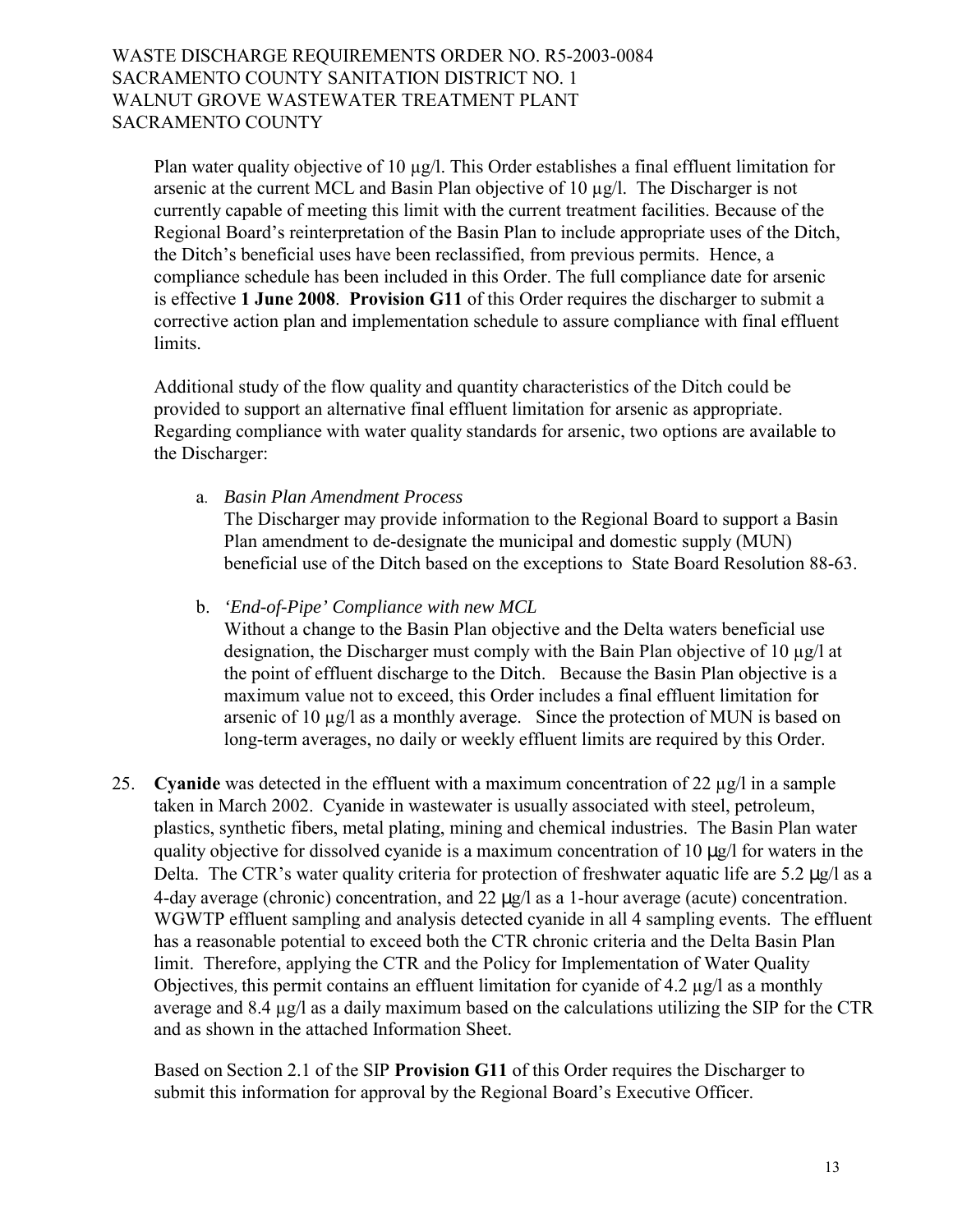Implementation of the new water quality based effluent limitations for Cyanide become effective on **1 September 2004** if a compliance schedule justification is not completed and submitted by the Discharger to the Regional Board. Otherwise, final water quality based effluent limitations for Cyanide become effective **1 June 2008**.

A compliance schedule has been included in this Order to allow time to bring the facility into compliance with final effluent limitations. **Provision G11** of this Order requires the discharger to submit a corrective action plan and implementation schedule to assure compliance with final effluent limits. In the meantime, interim effluent limits are based on plant performance and accounts for statistical variations and are in effect through **31 May 2008** if the time schedule justification is submitted and approved. This Order also requires the Discharger to prepare and submit to the Regional Board a *Cyanide Pollution Prevention Plan* in compliance with CWC 13263.3(d)(3). Once submitted, the Regional Board will consider whether to require implementation of the *Plan* after making it available for public comment at a public proceeding with regard to the *Plan* (CWC 13263.3(e)).

- 26. **Manganese:** The concentrations of manganese in the effluent range between 160 µg/l and 220 µg/l. Municipal and domestic supply (MUN) is a beneficial use of the Ditch. The Basin Plan contains a Chemical Constituent water quality objective that requires that water not exceed California MCLs. The Secondary MCL-Consumer Acceptance Limit is 50 µg/ for manganese. The Basin Plan also includes narrative water quality objectives that water be free of discoloration and taste- or odor-producing substances in concentrations that cause nuisance or adversely affect beneficial uses. The Basin Plan identifies non-contact water recreation, which includes aesthetic enjoyment, as a beneficial use of the Ditch. Manganese concentrations in excess of the Secondary MCL-Consumer Acceptance Limit produce aesthetically undesirable discoloration and taste. Based on the observed effluent concentrations of manganese, the discharge has a reasonable potential to cause or contribute to an in-stream excursion above the Secondary MCL and to violate the narrative color and taste and odor objectives. An Effluent Limitation for manganese is included in this Order and is based on protection of the Basin Plan water quality objectives for chemical constituents, color, and tastes and odors and the Secondary MCL. Because of the Regional Board's reinterpretation of the Basin Plan to include appropriate uses of the Ditch, the Ditch's beneficial uses have been reclassified, from previous permits. Hence, a compliance schedule has been included in this Order. **Provision G10** of this permit requires the discharger to submit a corrective action plan and implementation schedule to assure compliance with final effluent limits.
- 27. **Mercury:** The effluent contains mercury. The maximum observed effluent mercury concentration was 0.027 µg/l. The current U.S. EPA Ambient Water Quality Criteria for Protection of Freshwater Aquatic Life, continuous concentration, for mercury is 0.77  $\mu$ g/l (30-day average, chronic criteria). The CTR contains a human health criterion (based on a one-in-a-million cancer risk) of 0.050 µg/l for waters from which both water and aquatic organisms are consumed. In 40 CFR Part 131, U.S. EPA acknowledges that the human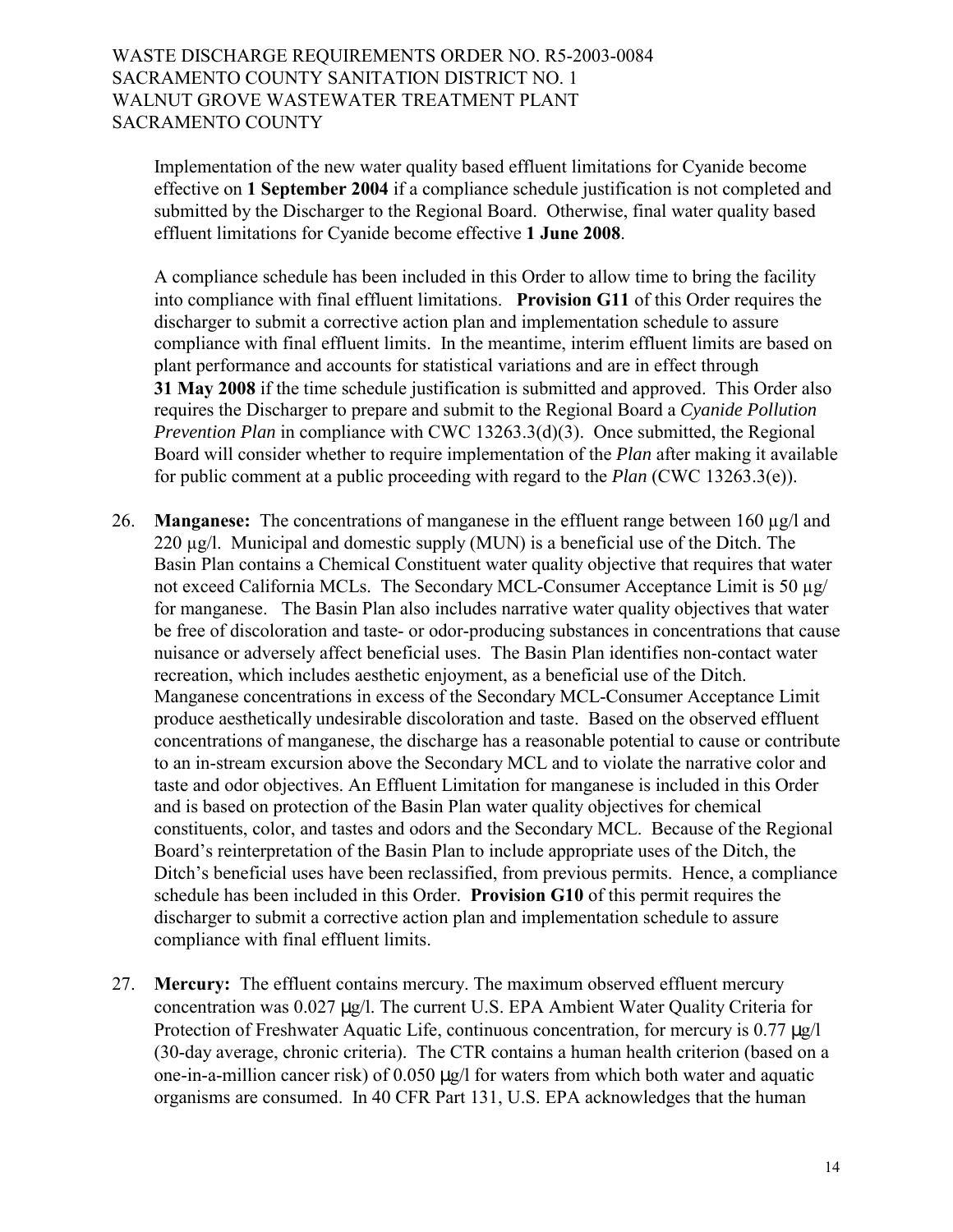health criteria may not be protective of some aquatic or endangered species*.* Both values are controversial and subject to change. In the CTR, U.S. EPA reserved the mercury criteria for freshwater and aquatic life and may adopt new criteria at a later date. The Delta has been listed as an impaired water body pursuant to Section 303(d) of the Clean Water Act because of mercury. Because the Delta has been listed as an impaired water body for mercury, the discharge must not cause or contribute to increased mercury levels. The SIP, Section 1.3, requires the establishment of an effluent limitation for a constituent when the receiving stream background water quality exceeds an applicable criterion or objective. This Order contains an interim performance-based mass Effluent Limitation of 0.01 lbs/year for mercury for the effluent discharge to the Ditch. This limitation is based maintaining the mercury loading at the current level until a total maximum daily load (TMDL) can be established and U.S. EPA develops mercury standards that are protective of human health. The mass limitation was derived using the maximum observed effluent mercury concentration  $(0.027 \mu g/l)$  and the reported average daily surface water effluent flow rate (0.226 mgd) and using the maximum allowable 195 days of discharge. Compliance time schedules have not been included since the discharge currently meets the concentration based limitation and the mass limitation can be met through implementing best management practices for controlling mercury and limiting new sewer discharges containing mercury concentrations. If U.S. EPA develops new water quality criteria for mercury, this permit may be reopened and the Effluent Limitations adjusted.

- 28. **Chloroform,** one of several **Total Trihalomethanes,** was detected in the effluent in samples collected between January and May 2002 at concentrations ranging from 230 µg/l to 1060 µg/l. The receiving water has the designated beneficial use of MUN. The Basin Plan contains a Chemical Constituent objective that requires that water not exceed California MCLs. The primary MCL for total trihalomethanes is 80 µg/l. Based on information included in analytical laboratory results submitted by the Discharger, the discharge was found to have a reasonable potential to cause or contribute to an in-stream excursion above the water quality objective for MUN by causing exceedance of the primary MCL for trihalomethanes. This Order establishes an Effluent Limitation at the MCL for total trihalomethanes, the sum of bromoform, bromodichloromethane, chloroform and dibromochloromethane, of 80 µg/l. The final effluent limits are based on a long-term average for the protection of MUN supplies. Therefore, no daily or weekly effluent limitations are required by this Order. **Provision G11** of this permit requires the discharger to submit a corrective action plan and implementation schedule to assure compliance with final effluent limits. If U.S. EPA or the State Board develop a water quality objective for chloroform and/or total trihalomethanes, this Order may be reopened and a new effluent limitation established.
- 29. **Bromodichloromethane and Dibromochloromethane** were detected in the effluent samples, taken during the winter of 2001. Bromodichloromethane concentration ranged between 50  $\mu$ g/l and 68  $\mu$ g/l, while Dibromochloromethane was measured between 6.9  $\mu$ g/l and 10  $\mu$ g/l. These concentrations exceeded the CTR's criteria for Human Health protection for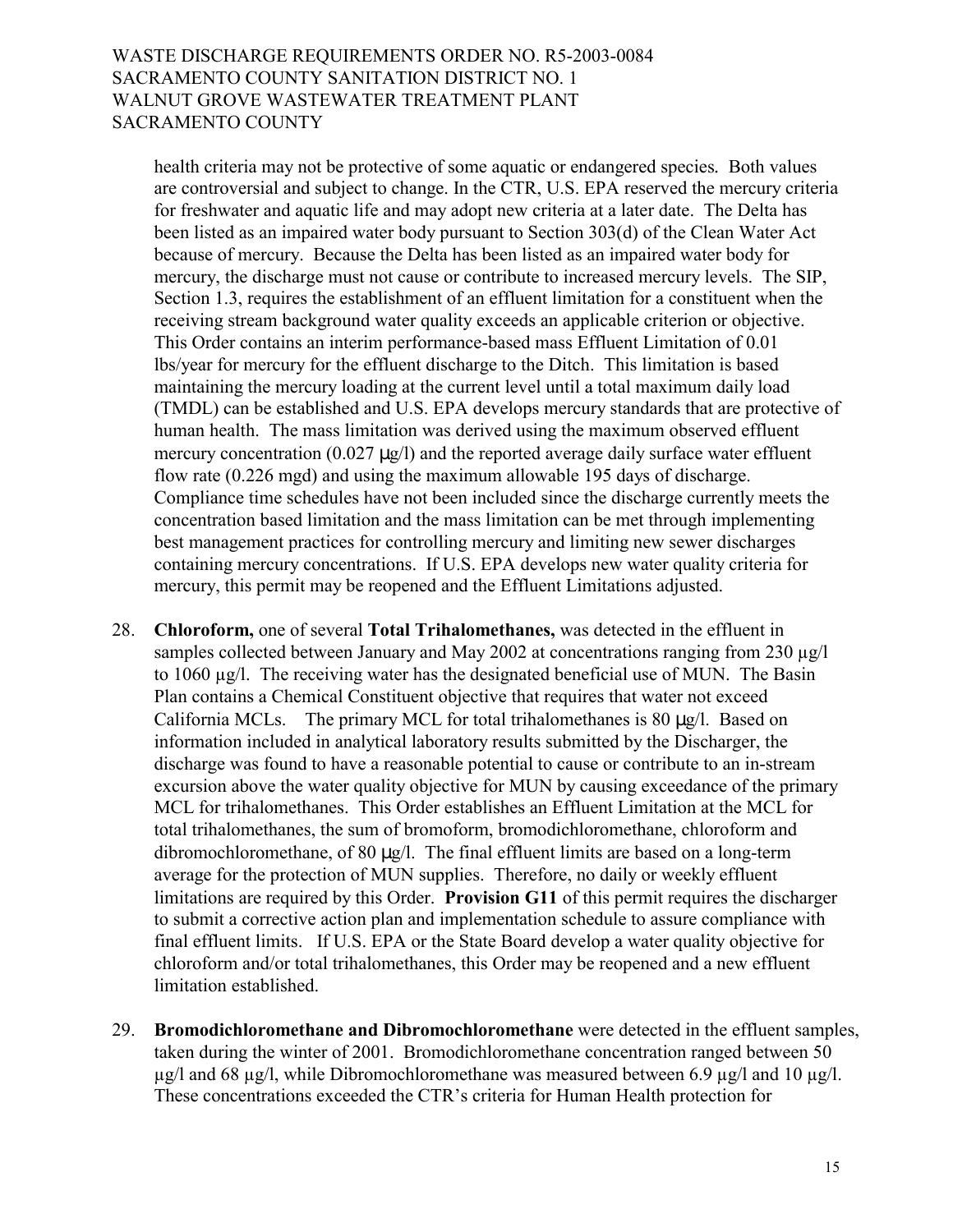consumption of water and aquatic organisms of 0.56 µg/l and 0.41 µg/l, respectively. A Federal Drinking Water Standard for total trihalomethane has been established at 100 µg/l and is scheduled to be reduced to 80  $\mu$ g /l in 2003. The total trihalomethanes MCL and effluent limitation does not satisfy the requirements of the CTR criteria for bromodichloromethane and dibromochloromethane. Therefore, applying the CTR and the Policy for Implementation of Water Quality Objectives, this Order establishes final effluent limitations for bromodichloromethane and dibromochloromethane of 0.56  $\mu$ g/l and 0.41  $\mu$ g/l, respectively as the monthly averages and 1.2  $\mu$ g/l and 0.82  $\mu$ g/l, respectively as the daily maximums.

Based on Section 2.1 of the SIP **Provision G11** this Order requires the Discharger to provide this information. Implementation of the new water quality based effluent limitations for bromodichloromethane, dibromochloromethane, and total trihalomethanes become effective on **1 September 2004** if a compliance schedule justification is not completed and submitted by the Discharger to the Regional Board. Otherwise, final water quality based effluent limitations for bromodichloromethane, dibromochloromethane, and total trihalomethanes become effective **1 June 2008**.

**Provision G11** of this permit requires the discharger to submit a corrective action plan and implementation schedule to assure compliance with final effluent limits. In the meantime, interim effluent limits based on plant performance are established and are in effect through 31 **May 2008** if the time schedule justification is submitted and approved. This Order also requires the Discharger to prepare and submit to the Regional Board a *bromodichloromethane, dibromochloromethane, and total trihalomethanes Pollution Prevention Plan* in compliance with CWC 13263.3(d)(3). Once submitted, the Regional Board will consider whether to require implementation of the *Plan* after making it available for public comment at a public proceeding with regard to the *Plan* (CWC 13263.3(e)).

30. **Bis (2-Ethylhexyl) Phthalate** was found in the effluent sampled during December 2000, and May 2002. The maximum observed effluent concentration was  $3.4 \mu g/l$ . The CTR's criteria for Human Health protection for consumption of water and aquatic organisms for Bis (2-Ethylhexyl) Phthalate is 1.8 µg/l. Based on this information, it is determined that the effluent has a reasonable potential to cause or contribute to an in-stream excursion above the water quality objective. Therefore, applying the CTR and the Policy for Implementation of Water Quality Objectives*,* this Order contains effluent discharge limitation for Bis (2- Ethylhexyl) Phathalate of 1.8  $\mu$ g/l as a 30-day average, and 3.6  $\mu$ g/l as daily maximum. These limitations are based on human health and aquatic toxicity standards for Inland Surface Waters criteria to protect human and aquatic life (see attached Information Sheet for the calculations using the SIP).

Based on Section 2.1 of the SIP **Provision G11** of this Order requires the Discharger to provide this information. Implementation of the new water quality based effluent limitation for Bis (2-Ethylhexyl) Phthalate becomes effective on **1 September 2004** if a compliance schedule justification is not completed and submitted by the Discharger to the Regional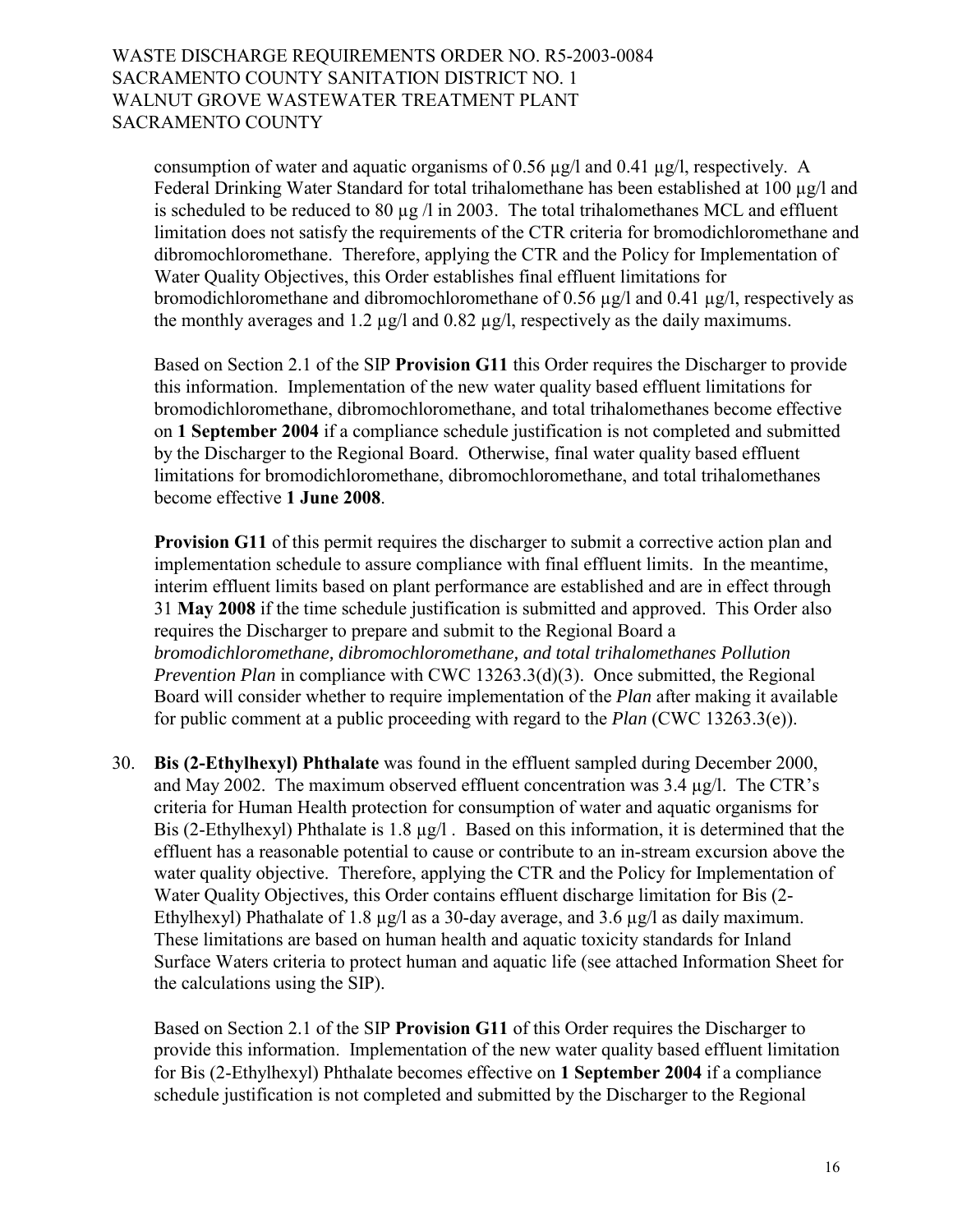Board. Otherwise, final water quality based effluent limitations for Bis (2-Ethylhexyl) Phthalate becomes effective **1 June 2008**.

**Provision G11** of this permit requires the discharger to submit a corrective action plan and implementation schedule to assure compliance with final effluent limits. In the meantime, interim effluent limits based on plant performance are established and are in effect through **31 May 2008** if the time schedule justification is submitted and approved. This Order also requires the Discharger to prepare and submit to the Regional Board a *Bis (2-Ethylhexyl) Phthalate Pollution Prevention Plan* in compliance with CWC 13263.3(d)(3). Once submitted, the Regional Board will consider whether to require implementation of the *Plan* after making it available for public comment at a public proceeding with regard to the *Plan* (CWC 13263.3(e)).

- 31. **Chlorine** is commonly used as a disinfection agent in the treatment of wastewater. The Discharger uses chlorine for disinfection at its WWTP. For dechlorination, the Discharger uses sulfur dioxide, which combines with chlorine, to render it relatively unreactive and thus remove it from the waste stream. Inadequate dechlorination may result in discharge of chlorine to the receiving stream and cause toxicity. Chlorine is extremely toxic to aquatic life. For chlorine, U.S. EPA has developed Ambient Water Quality Criteria for the Protection of Freshwater Aquatic Life. The maximum concentration for chlorine is 0.019 mg/l and the chronic (4-day) average is 0.011 mg/l. Rounded off, the limits are 0.02 mg/l and 0.01 mg/l. Based on 40 CFR Section 122.44(d)(1)(vi)(B*),*and the Policy for Implementation of Water Quality Objectives*,* concentration-based effluent limitations for chlorine, based on these criteria, are included in this permit. The compliance date implementing the new effluent chlorine residual is delayed until 1 November 2004, until the feasibility study of alternative long-term treatment and/or disposal is completed. The interim chlorine limits, prior to 1 November 2004, will continue to be the same as the previous permit that required a chlorine residual maximum of  $0.02 \text{ m/s}$  at the pumps discharging to Snodgrass Slough. Because these are also technology based effluent limitations, the interim limits are also the final effluent limits. The mass-based effluent limitations are calculated using the Ambient Water Quality Criteria and multiplying by the design flow (0.5 mgd) and a factor of 8.345 to convert mg/l to lbs/day.
- 32. **Total Dissolved Solids** (TDS) concentrations in the effluent were found to range between 700 mg/l and 1200 mg/l in samples collected during the month of December 2000. The beneficial uses of the receiving water include MUN and agricultural use. The Basin Plan contains a Chemical Constituent objective that requires that water not exceed California MCLs. The Secondary MCL recommended range is 500 mg/l, the upper range is 1000 mg/l and the short-term range is  $1500 \text{ mg/l}$ . Applying the Basin Plan "Policy for Implementation" of Water Quality Objectives, the numeric standard that implements the narrative objective is the Agricultural Water Quality Goal of 450 mg/l. The Agricultural Water Quality Goal is found in the *Water Quality for Agriculture, Food and Agriculture Organization of the United Nations—Irrigation and Drainage Paper No. 29, Rev. 1* (R.S. Ayers and D.W.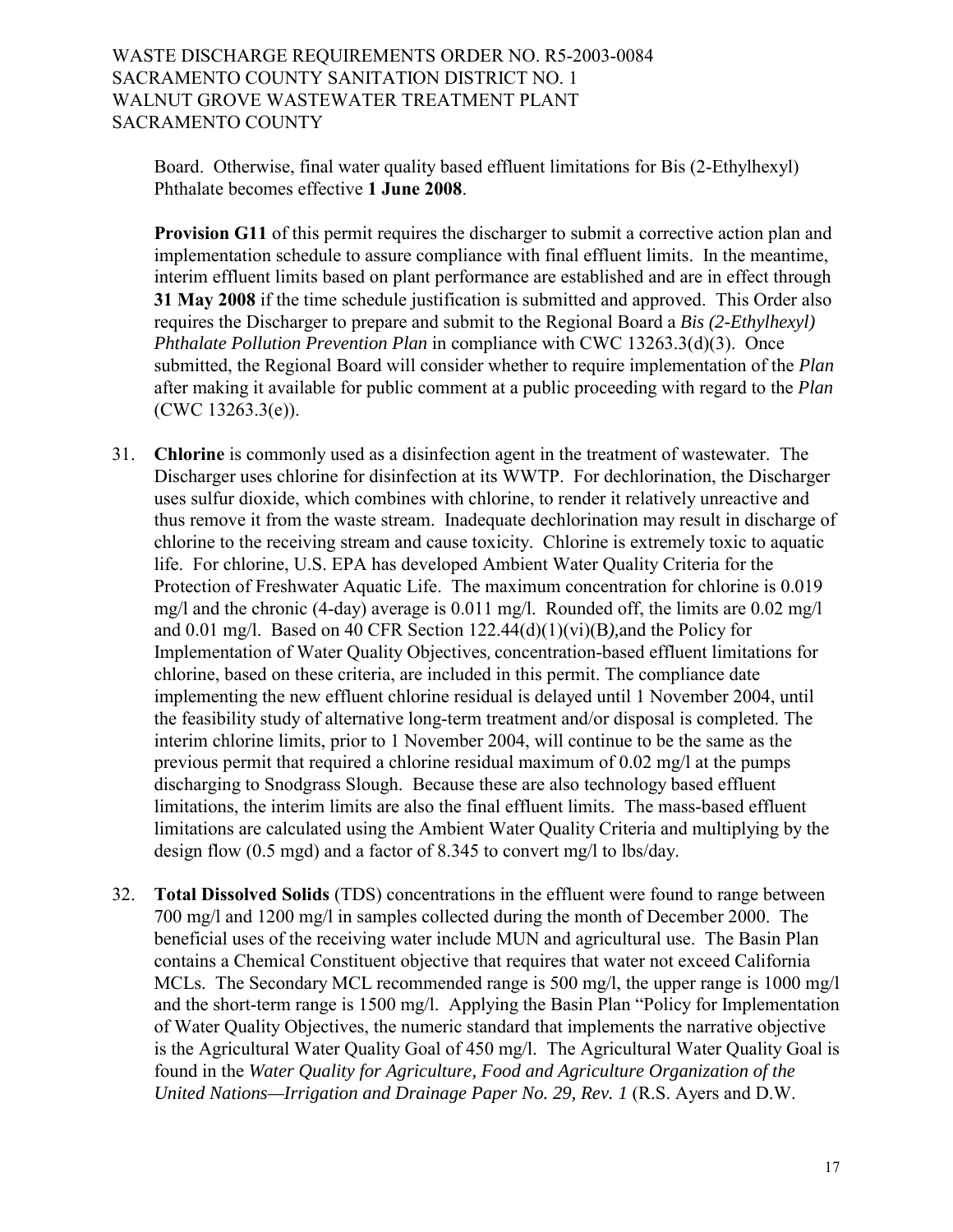Westcot, Rome, 1985), that recommends that the TDS concentrations in waters used for agricultural irrigation not exceed 450 mg/l, since levels above 450 mg/l will reduce crop yield for sensitive plants. The effluent at times exceeds the water quality objectives. In order to protect potential irrigation uses, this Order requires salt reduction in the discharge.

It is the State Board's policy to reduce salt loading to the Sacramento-San Joaquin Delta and in accordance with Resolution 68-16 permits must require use of best practicable treatment or control of the discharge to achieve the highest water quality consistent with the maximum benefit to the people of the state. To ensure the highest degree of water quality is protected from degradation and since dissolved solids are not readily amenable to conventional treatment, the Discharger is required by this Order to identify and implement to the extent feasible source control measures, consisting of a public education program, evaluation of local ordinance development, and evaluate possible transition to an alternative City source water. **Provision G10** of this Order requires the discharger to develop a salinity source control study, implement corrective actions, provide annual progress reports, and submit a final effectiveness assessment report. Furthermore, the effluent concentration may also be a source of groundwater degradation. The infiltration into groundwater is available through percolation disposal ponds as well as the Ditch treated effluent is discharged.

33. **Tertiary Treatment:** The beneficial uses of Sacramento-San Joaquin Delta include contact recreation uses and irrigation. To protect these beneficial uses, the Regional Board finds that the wastewater must be disinfected and adequately treated to prevent disease. The principal infectious agents (pathogens) that may be present in raw sewage may be classified into three broad groups: bacteria, parasites, and viruses. Tertiary treatment, consisting of chemical coagulation, sedimentation, and filtration, has been found to remove approximately 99.5% of viruses. Filtration is an effective means of reducing viruses and parasites from the waste stream. Disinfection effectively mitigates the remainder. The wastewater must be treated to tertiary standards (filtered and disinfected) to protect contact recreational and food crop irrigation uses.

The California Department of Health Services (DHS) has developed reclamation criteria, California Code of Regulations, Title 22, Division 4, Chapter 3 (Title 22), for the reuse of wastewater. Title 22 requires that for spray irrigation of food crops, parks, playgrounds, school yards, and other areas of similar public access, wastewater be adequately disinfected, oxidized, coagulated, clarified, and filtered, and that the effluent total coliform levels not exceed 2.2 MPN/100 ml as a 7-day median. Title 22 is not directly applicable to surface waters; however, it is appropriate to apply DHS's reclamation criteria because the Sacramento-San Joaquin Delta is used for irrigation of agricultural land and for contact recreation purposes. The stringent disinfection criteria of Title 22 are appropriate since the undiluted effluent may be used for the irrigation of food crops. Coliform organisms are intended as an indicator of the effectiveness of the entire treatment train and the effectiveness of removing other pathogens. The method of treatment is not prescribed by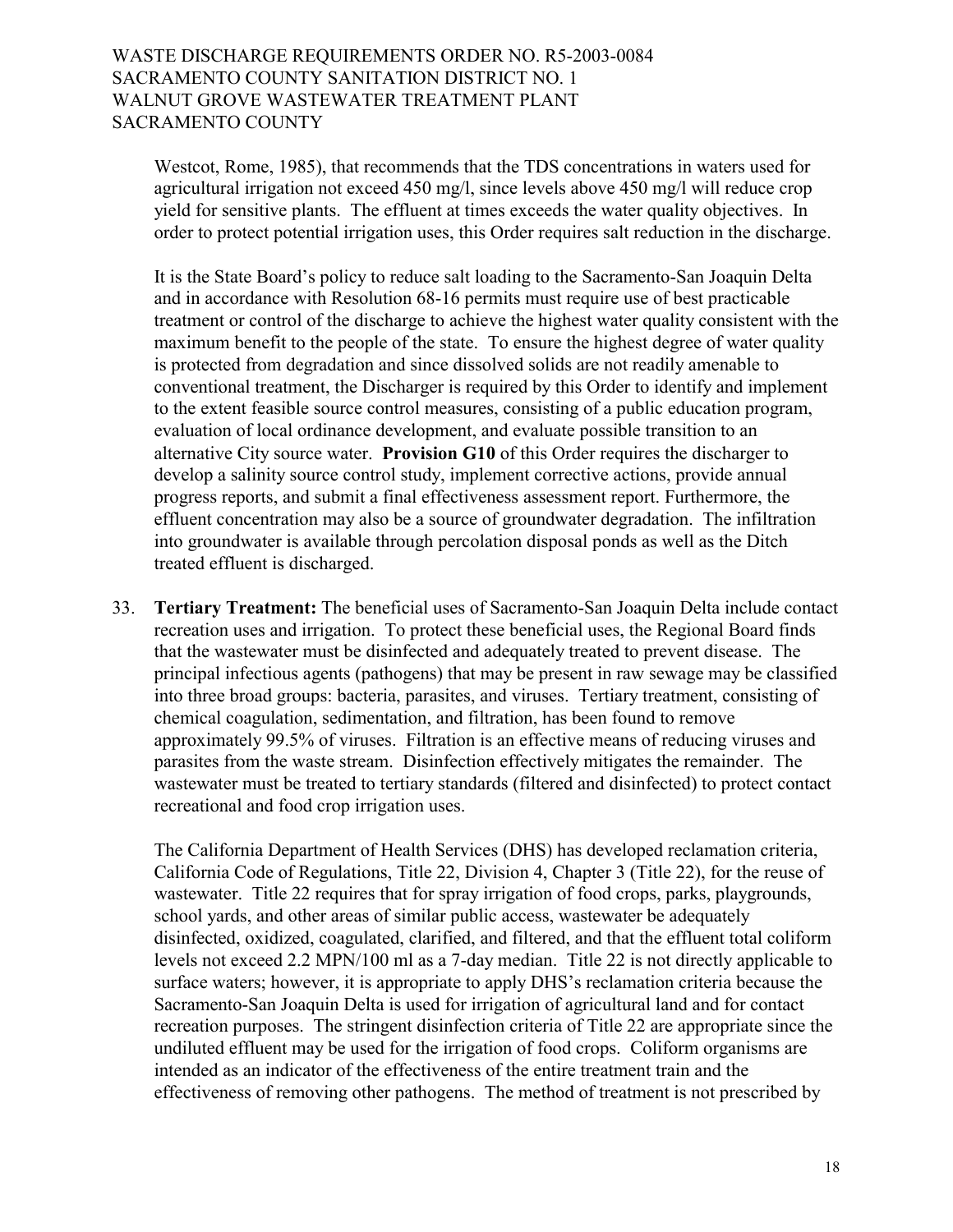this Order; however, wastewater must be treated to a level equivalent to that recommended by DHS and required by this Order.

In addition to coliform testing, a turbidity effluent limitation has been included as a second indicator of the effectiveness of the treatment process and to assure compliance with the required level of treatment. The tertiary treatment process, or equivalent, is also capable of reliably meeting a turbidity limitation of 2 nephelometric turbidity units (NTU) as a daily average. Failure of the filtration system such that virus removal is impaired would normally result in increased particles in the effluent, which result in higher effluent turbidity. Turbidity has a major advantage for monitoring filter performance, allowing immediate detection of filter failure and rapid corrective action. Coliform testing, by comparison, is not conducted continuously and requires several hours, to days, to identify high coliform concentrations.

The application of tertiary treatment processes results in the ability to achieve lower levels for BOD and TSS than the secondary standards currently prescribed; the 30-day average BOD and TSS limitations have been revised to 10 mg/l, which is technically based on the capability of a tertiary system. The establishment of tertiary limitations has not been previously required for this discharge; therefore, a schedule for compliance with the tertiary treatment requirement is included as **Provision G6** in this Order. Alternatives to tertiary treatment, such as total land disposal, discharge to a water body with assimilative capacity, or amending the Basin Plan to change the beneficial use of the Ditch may be acceptable but would require modification of this Order. The Discharger, by letter dated 13 January 2003, has indicated they intend to perform a use attainability analysis to de-designate the beneficial uses determined by this Order to be designed for the Ditch by the Basin Plan. The compliance time schedule in **Provision G6** allows time to pursue this de-designation process. However, if an alternative means of compliance with effluent limitations is proposed the time schedule is still limited to the 5-year life of this permit. The time limitation is reasonable given the degree of planning, budgeting, design and construction details necessary to upgrade the existing facilities, and in accordance with the Basin Plan. The time scheduled is based on the shortest practicable time required to achieve compliance (as determined by the Regional Board). Also, the EPA guidance specifies that compliance schedules extend no longer than the term of the permit.

34. It is possible that tertiary treatment will allow the Discharger to meet additional effluent limitations contained in this permit. However, the ability to meet this permit's effluent limitations will not be known until the new tertiary facilities are constructed and operational. Once data are obtained from the new facility, re-evaluation of reasonable potential will be provided based on the quality of the new effluent. If the quality of the tertiary effluent does not meet all permit limitations, additional treatment and disposal options will have to be considered. Provisions of this permit allow five years for the construction of tertiary treatment facilities and to achieve full compliance with effluent limitations regarding BOD, suspended solids, total coliform, and turbidity. Full compliance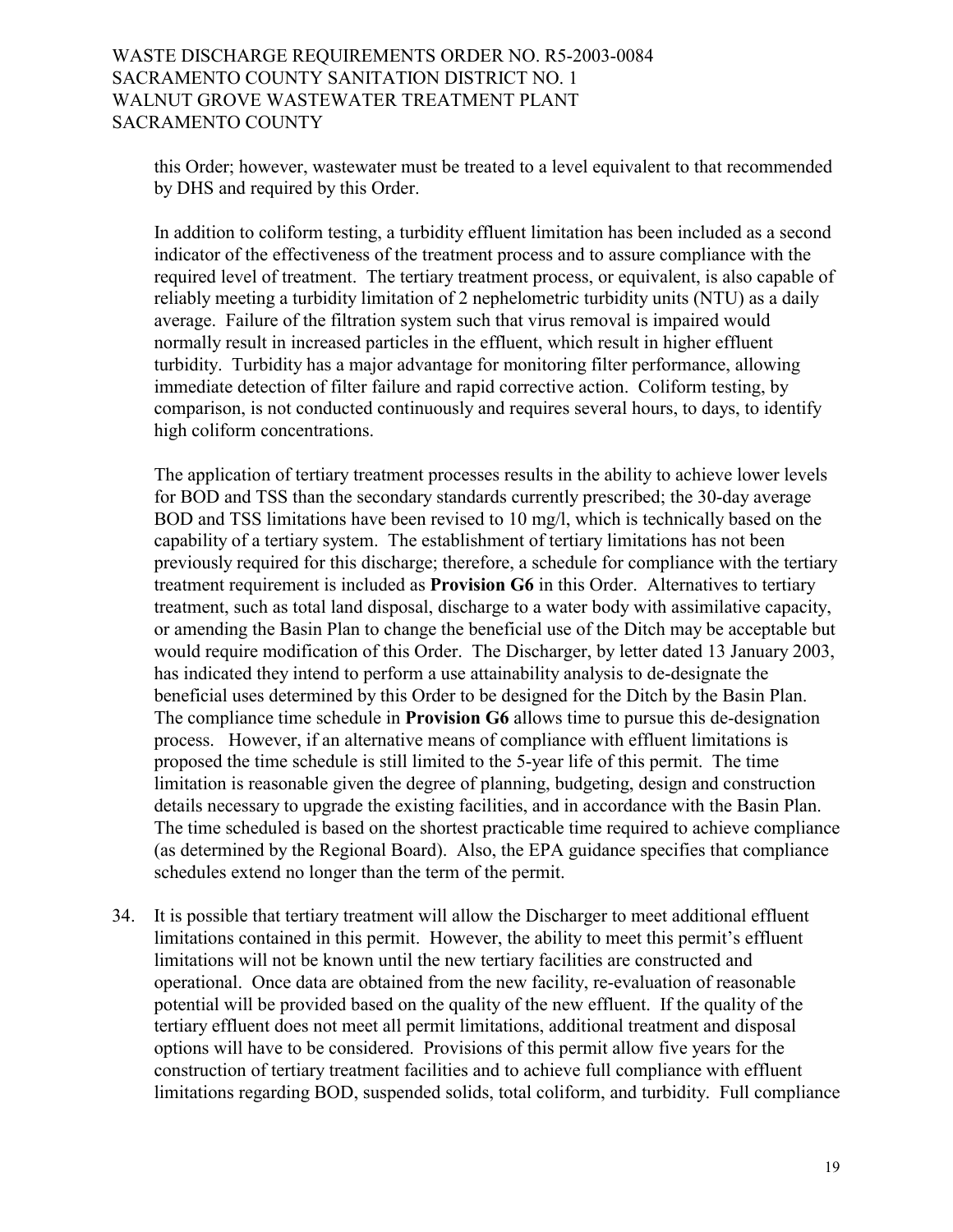with effluent limitations for specific tri-halomethanes and metals are also required and expected to be met with the construction of the tertiary or advanced treatment facilities in five years which is the maximum time allowed by the California Toxics Rule. Effluent limitations for arsenic, TDS, THMs, nutrients, and interim mercury mass limits may be met sooner by source control and without additional treatment**.** However, the expansion to tertiary treatment will also further lower the mass of these constituents with the additional solids removal.

#### **GROUNDWATER CONSIDERATIONS**

- 35. The treatment and land disposal system is on land surrounded by levees and surface waters, Sacramento River, Snodgrass Slough, Delta Cross Channel, and Georgiana Slough. This island effect results in a very high groundwater table probably near ground surface.
- 36. The beneficial uses of the underlying ground water, as identified in the Basin Plan, are municipal and domestic, industrial service, industrial process, and agricultural supply.
- 37. Basin Plan water quality objectives to protect the beneficial uses of groundwater include numeric objectives and narrative objectives, including objectives for chemical constituents, toxicity of groundwater, and taste and odor. The toxicity objective requires that groundwater be maintained free of toxic substances in concentrations that produce detrimental physiological responses in humans, plants, or animals. The chemical constituent objective states, in part, groundwater shall not contain chemical constituents in concentrations that adversely affect any beneficial use or that exceed the maximum contaminant levels (MCLs) in Title 22, CCR. The tastes and odors objective states that groundwater shall not contain taste or odor producing substances in concentrations that cause nuisance or adversely affect beneficial uses. The Basin Plan requires the application of the most stringent objective necessary to ensure that groundwaters do not contain chemical constituents, toxic substances, radionuclides, or taste and odor producing substances in concentrations that adversely affect domestic drinking water supply, agricultural supply, or any other beneficial use.
- 38. State Board Resolution No. 68-16 requires the discharge of waste maintain high quality waters of the State until it is demonstrated that any change in quality will be consistent with maximum benefit to the people of the State, will not unreasonably affect beneficial uses, and will not result in water quality less than that described in water quality plans and policies (e.g., quality that exceeds water quality objectives). Resolution 68-16 requires that the discharge be regulated to meet best practicable treatment or control to assure that pollution or nuisance will not occur and the highest water quality consistent with the maximum benefit to the people of the State be maintained.
- 39. Domestic wastewater contains constituents such as total dissolved solids (TDS), specific conductivity, pathogens, nitrates, organics, metals and oxygen demanding substances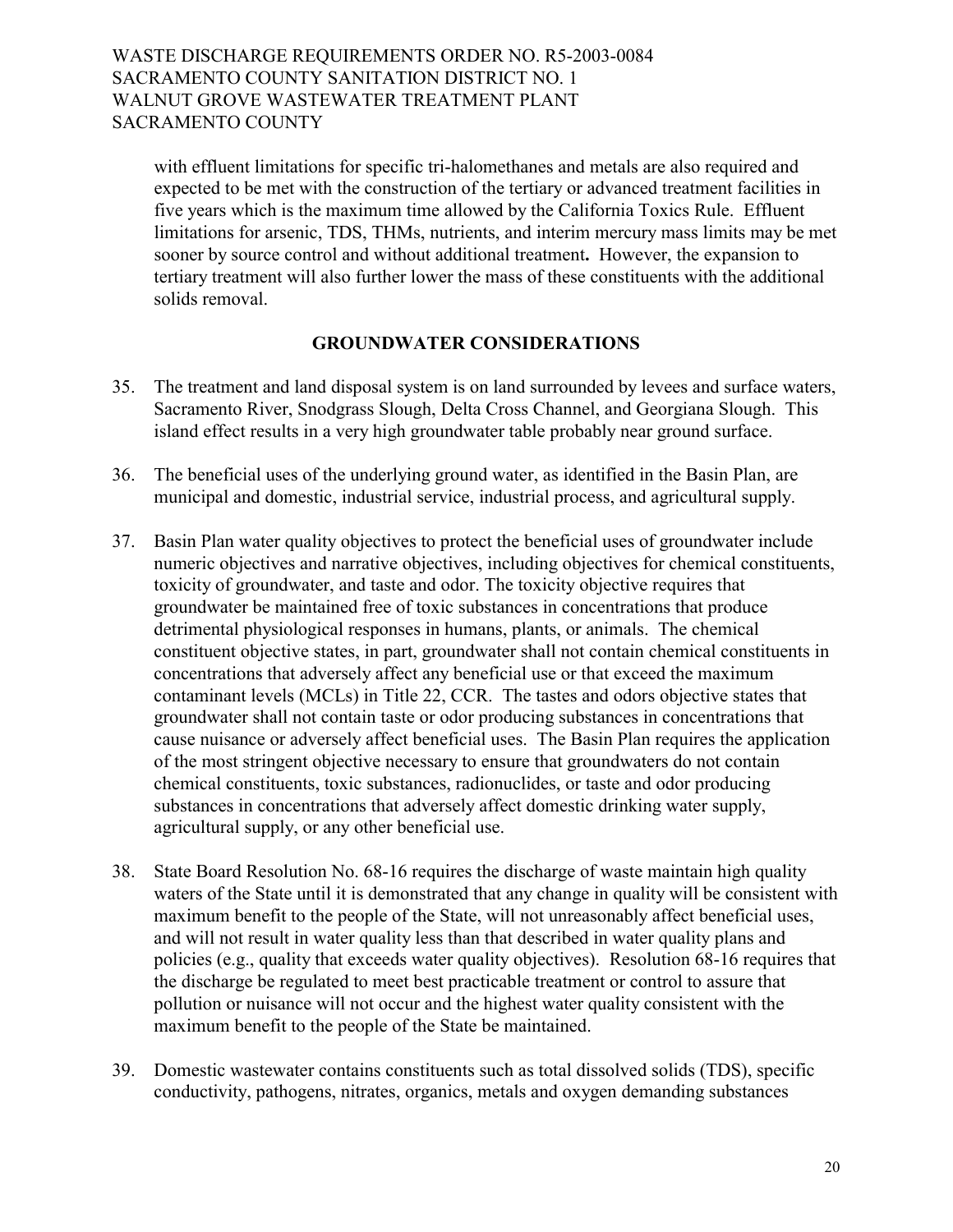(BOD). The discharge to land, with disposal by percolation, may result in an increase in the concentration of these constituents in groundwater. The increase in the concentration of these constituents in groundwater must be consistent with Resolution 68-16. Any increase in constituent concentrations in groundwater must be consistent with maximum benefit to the people of the state of California. Some degradation of groundwater by the Discharger is consistent with Resolution 68-16 provided that:

- a. the degradation is confined within a specified boundary;
- b. the degradation after effective source control, treatment, and control is limited to waste constituents typically encountered in municipal wastewater as specified in the groundwater limitations in this Order;
- c. the Discharger minimizes the degradation by fully implementing, regularly maintaining, and optimally operating best practicable treatment and control (BPTC) measures; and
- d. the degradation does not result in water quality less than that prescribed in the Basin Plan.
- 40. Monitoring of the groundwater must be conducted to determine if the discharge has caused an increase in constituent concentrations, when compared to background. The monitoring must, at a minimum, require a complete assessment of groundwater impacts including the vertical and lateral extent of degradation, an assessment of all wastewater-related constituents which may have migrated to groundwater, and an analysis of whether additional or different methods of treatment or control of the discharge are necessary to provide best practicable treatment or control to comply with Resolution 68-16. Economic analysis is only one of many factors considered in determining best practicable treatment and control. Until groundwater monitoring is sufficient, this Order contains Groundwater Limitations that allow groundwater quality to be degraded for certain constituents when compared to background groundwater quality, but not to exceed water quality objectives. If groundwater quality is found to have been degraded by the discharge for constituents where limitations reflect water quality objectives, the limitation is not intended as permission to increase the constituent concentration further during investigations. When investigations quantify what degradation, if any, may be consistent with Resolution 68- 16, this Order may be reopened and limitations modified.
- 41. The discharge to groundwater authorized herein and the treatment and storage facilities associated with the discharge of treated municipal wastewater, except for discharges of residual sludge and solid waste, are exempt from the requirements of Title 27, California Code of Regulations (CCR), section 20005 et seq. (hereafter Title 27). The exemption, pursuant to Title 27 CCR section 20090(a), is based on the following: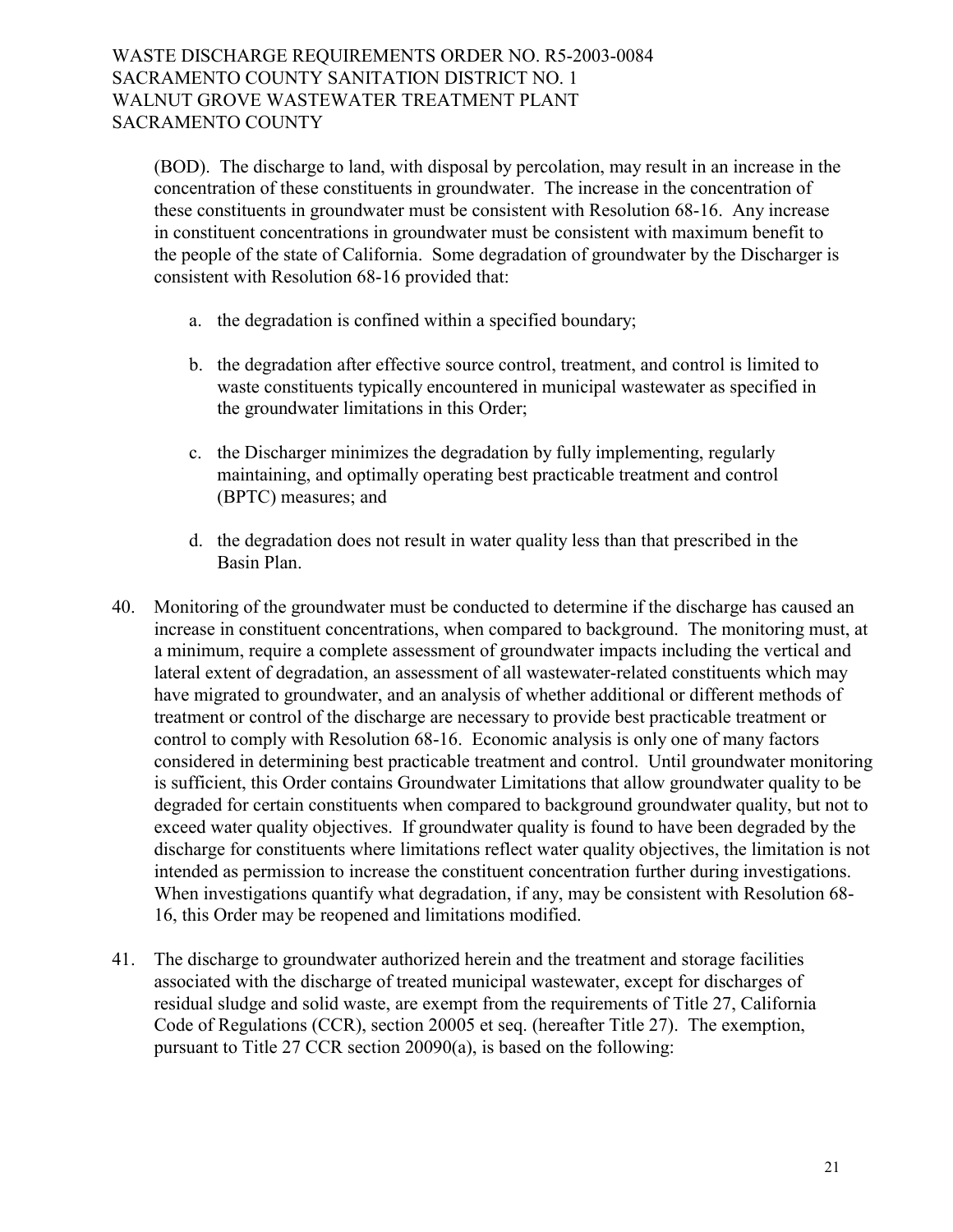- a. The waste consists primarily of domestic sewage and treated effluent;
- b. The waste discharge requirements are consistent with water quality objectives; and
- c. The treatment and storage facilities described herein are associated with a municipal wastewater treatment plant.
- 42. This Order requires the Discharger to continue groundwater monitoring and includes a regular schedule of groundwater monitoring in the attached Monitoring and Reporting Program. The groundwater monitoring reports are necessary to evaluate impacts to waters of the state to assure protection of beneficial uses and compliance with Regional Board plans and policies, including Resolution 68-16. Evidence in the record includes effluent monitoring data that indicates the presence of constituents that may degrade groundwater and surface water.
- 43. Section 13267 of the California Water Code states, in part, *<sup><i>'*</sup>(a) A regional board, in *establishing…waste discharge requirements… may investigate the quality of any waters of the state within its region"* and *"(b) (1) In conducting an investigation…, the regional board may require that any person who… discharges… waste…that could affect the quality of waters within its region shall furnish, under penalty of perjury, technical or monitoring program reports which the regional board requires.*îThe attached Monitoring and Reporting Program is issued pursuant to California Water Code Section 13267. The monitoring and reporting program to monitor groundwater required by this Order and the attached Monitoring and Reporting Program are necessary to assure compliance with this Order. The Discharger operates the facility that discharges waste subject to this Order.

#### **GENERAL**

- 44. In accordance with previous Regional Board Order No. 96-069, an improvement project was initiated by the Discharger in June 2000 and completed in March 2001. The primary purpose of this project was to improve the reliability of their chlorination and dechlorination process, chemical handling, and chemical feed systems and to convert from a two-stage pond system to a single-stage pond system to better maintain compliance with requirements of their NPDES permit.
- 45. This Order contains Effluent Limitations and a tertiary level of treatment or equivalent, necessary to protect the beneficial uses of the receiving water. In accordance with California Water Code, Section 13241, the Regional Board has considered the following:

The past, present and probable future beneficial uses for the receiving stream include: municipal and domestic water supply, irrigation and stock watering, industry process and service supply, contact and non-contact water recreation, freshwater habitat, and serves as wildlife habitat.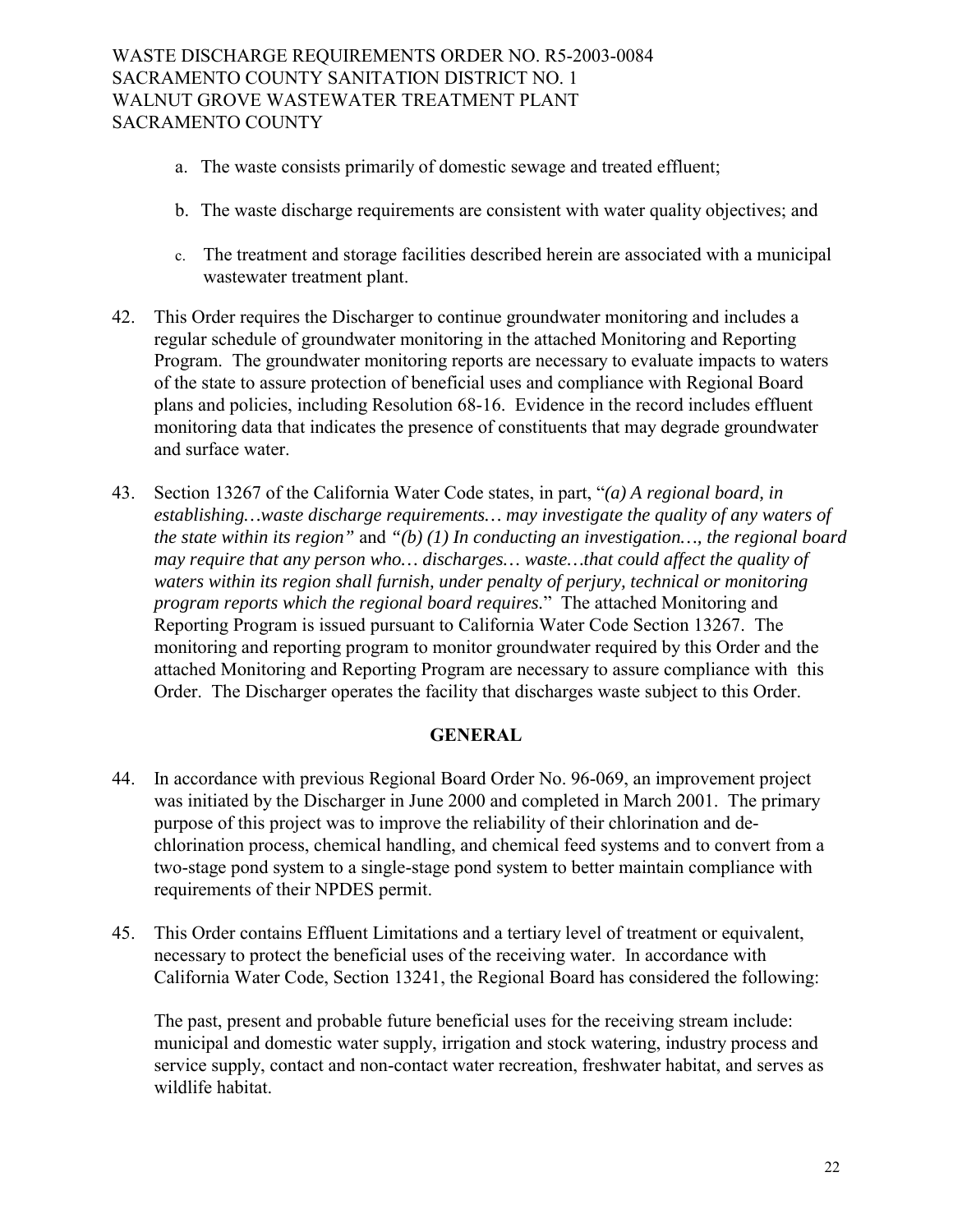The environmental characteristics of the hydrographic unit including the quality of water available will be improved by tertiary treatment for this wastewater discharge. Tertiary treatment will allow for the reuse of the undiluted wastewater for food crop irrigation and contact recreation activities, which would otherwise be unsafe according to recommendations from the California Department of Health Services (DHS).

Fishable and swimable water quality conditions can be reasonably achieved through the coordinated control of all factors that affect water quality in the area and the discharge is a major factor.

The economic impact of requiring an increased level of treatment has been carefully considered. The Regional Board staff has estimated that the increased level of treatment will cost approximately 2 million dollars, in capital costs, based on similar project upgrades. According to the County Sanitation District No.1, the current monthly domestic sewer user fee applicable to Walnut Grove is \$21.30. The economic impact from the capital improvement project would increase the monthly user fee by approximately \$55, based on a 20 year amortization at 6 percent interest rate to \$76 per month. However, the economic impact using low interest loan funds (3% for 20 yrs) provided in perpetuity by California State Revolving Fund Program (SRF), would increase the monthly user fee by approximately \$42 only. These economic analysis conclude that for the 264 households in the City of Walnut Grove a monthly rate increase would range (depending on the source of money) from \$42 to \$55 per household if none of the cost were passed onto to industrial, commercial and institutional users. If all industrial, commercial and institutional users are included, the monthly user charges possibly would drop appreciably. These analyses did not take into account the annual operation and maintenance costs, which would typically range between \$800 to \$850 per million gallons (for advanced treatment consisting of coagulation and filtration). If both annual operation and maintenance costs are taken into account, the total monthly user fee would increase to approximately \$86 per household. The Wastewater User Charge Survey Report dated May 2000, prepared by the State Board, Division of Clean Water Programs, lists the monthly user fee statewide average as \$19.71 and median as \$16.67. Although the proposed increase in user fee is on a higher side compared to statewide average, the estimated monthly user fee is still considered reasonable and necessary for the protection of beneficial uses. In addition, given the location of the existing discharge and the existing beneficial uses of the receiving waters that must be protected, this monthly rate is not out of line with other communities in similar circumstances. Therefore, the loss of beneficial uses within downstream waters, without this Order's tertiary or advanced treatment requirements, include prohibiting the irrigation of food crops and prohibiting public access for contact recreational purposes, would have a detrimental economic impact. In addition to pathogen removal to protect irrigation and recreation, tertiary or advanced treatment may also aid in meeting discharge limitations for other pollutants, such as heavy metals, reducing the need for additional treatment, although the extent of pollutant removal is unknown.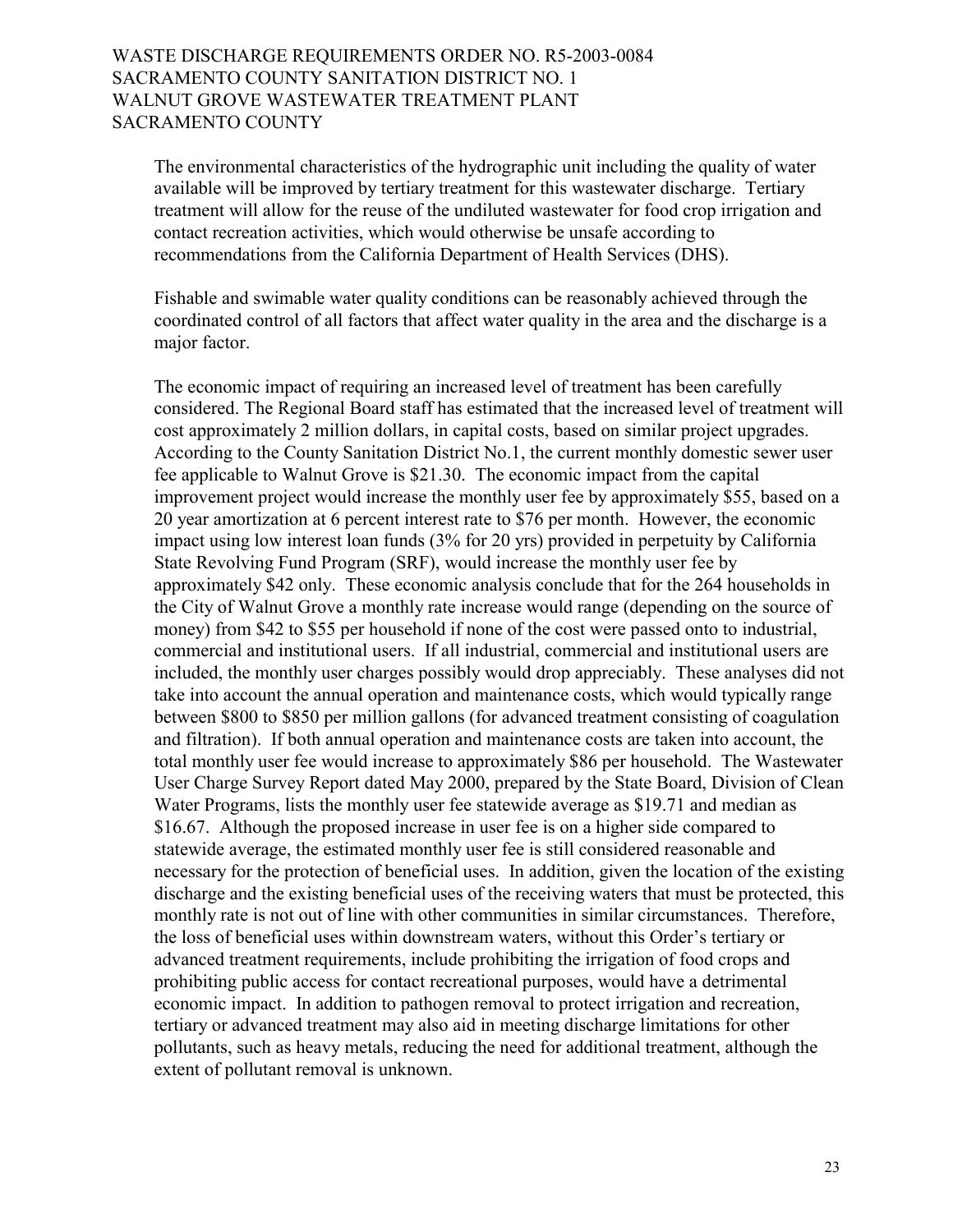Satisfying the need for housing in the area will be facilitated by improved water quality, which protects the contact recreation and irrigation uses of the receiving water. DHS recommends that, in order to protect the public health, undiluted wastewater effluent must be treated to a tertiary level, for contact recreational and food crop irrigation uses. Without tertiary or advanced treatment, the receiving waters could not be safely utilized for contact recreation or the irrigation of food crops.

The Basin Plan, page IV-15.00, encourages the reuse of wastewater, as does State Board Resolution 77-1. Dischargers must evaluate how reuse or land disposal of wastewater can be optimized. The need to supplement state water supplies through development and use of recycled water is facilitated by providing a tertiary effluent, which has fewer restrictions on potential uses.

- 46. The Regional Board has considered anti-degradation pursuant to 40 CFR 131.12 and State Board Resolution No. 68-16 and finds that the permitted discharge is consistent with those provisions. This Order provides for a temporary increase in the volume and mass of pollutants discharged, due to the incorporation of City of Locke (by an increase up to the existing design flow or effluent concentration limitations), until tertiary treatment is implemented in accordance with provisions in this Order. Compliance with this Order will not have significant impacts on aquatic life, which is the beneficial use most likely affected by the pollutants discharged (BOD, suspended solids, chlorine residual, temperature, and metals). Compliance with this Order will not cause a violation of water quality objectives and will result in the use of best practicable treatment or control of the discharge. The temporary impacts on water quality will either be localized or insignificant. The increase in the discharge allows wastewater utility service necessary to accommodate housing, economic expansion in the area, will provide regionalization of wastewater treatment in the area and is considered to be a benefit to the people of the State.
- 47. The Regional Board has considered the negative declaration for the incorporation of the City of Locke's wastewater into the WGWTP, approved by the Department of Environmental Review and Assessment, County of Sacramento on 24 February 2000, and concurs there are no significant impacts on water quality.
- 48. The action to adopt an NPDES permit is exempt from the provisions of Chapter 3 of the California Environmental Quality Act (CEQA) (Public Resources Code Section 21000, et seq.) requiring an environmental impact report or a negative declaration, in accordance with Section 13389 of the California Water Code.
- 49. The U.S. Environmental Protection Agency (USEPA) and the Regional Board have classified this discharge as a minor discharge.
- 50. Facts with supplemental analyses and reasoning, as set forth in the Information Sheet, were considered in establishing the regulatory basis for the Findings of this Order. The Information Sheet is attached, as a part of this Order, as supporting documentation.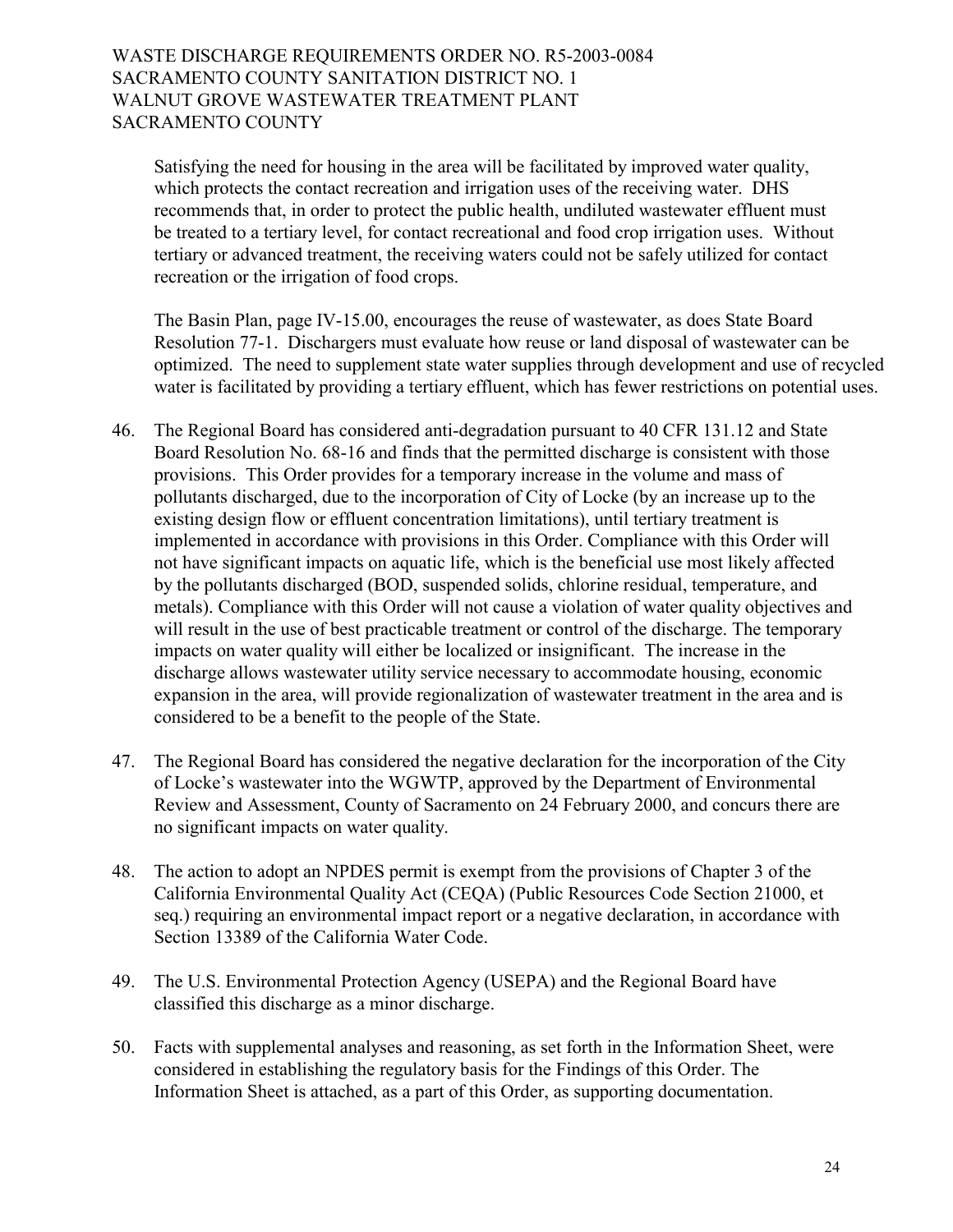- 51. The attached Monitoring and Reporting Program No. R5-2003-0084, and Attachments A through F are a part of this Order.
- 52. The Regional Board has notified the Discharger and interested agencies and persons of its intent to prescribe waste discharge requirements for this discharge and has provided them with an opportunity for a public hearing and an opportunity to submit their written views and recommendations.
- 53. Recommendations of the State Department of Health Services regarding the public health aspects of domestic and irrigation use have been considered.
- 54. The Regional Board, in a public meeting, heard and considered all comments pertaining to the discharge.
- 55. This Order shall serve as an NPDES permit pursuant to Section 402 of the CWA, and amendments thereto, and shall take effect 50 days following permit adoption (**effective 25 July 2003**), provided EPA has no objections.

**IT IS HEREBY ORDERED** that Order No. 96-069 is rescinded and Sacramento County Sanitation District No.1, its agents, successors and assigns, in order to meet the provisions contained in Division 7 of the California Water Code and regulations adopted thereunder, and the provisions of the Clean Water Act and regulations and guidelines adopted thereunder, shall comply with the following:

# **A. Discharge Prohibitions:**

- 1. Discharge of wastewater at a location or in a manner different from that described in the Findings is prohibited.
- 2. The by-pass or overflow of wastes to surface waters is prohibited, except as allowed by Standard Provision A.13. [See attached "Standard Provisions and Reporting Requirements for Waste Discharge Requirements (NPDES)"].
- 3. Neither the discharge nor its treatment shall create a nuisance as defined in Section 13050 of the California Water Code.
- 4. Any use of reclaimed WGWTP disinfected secondary effluent must meet the requirements of Title 22, California Code of Regulations, Section 60301, et seq. and the associated DHS guidelines as applicable. However, no runoff from such projects is allowed.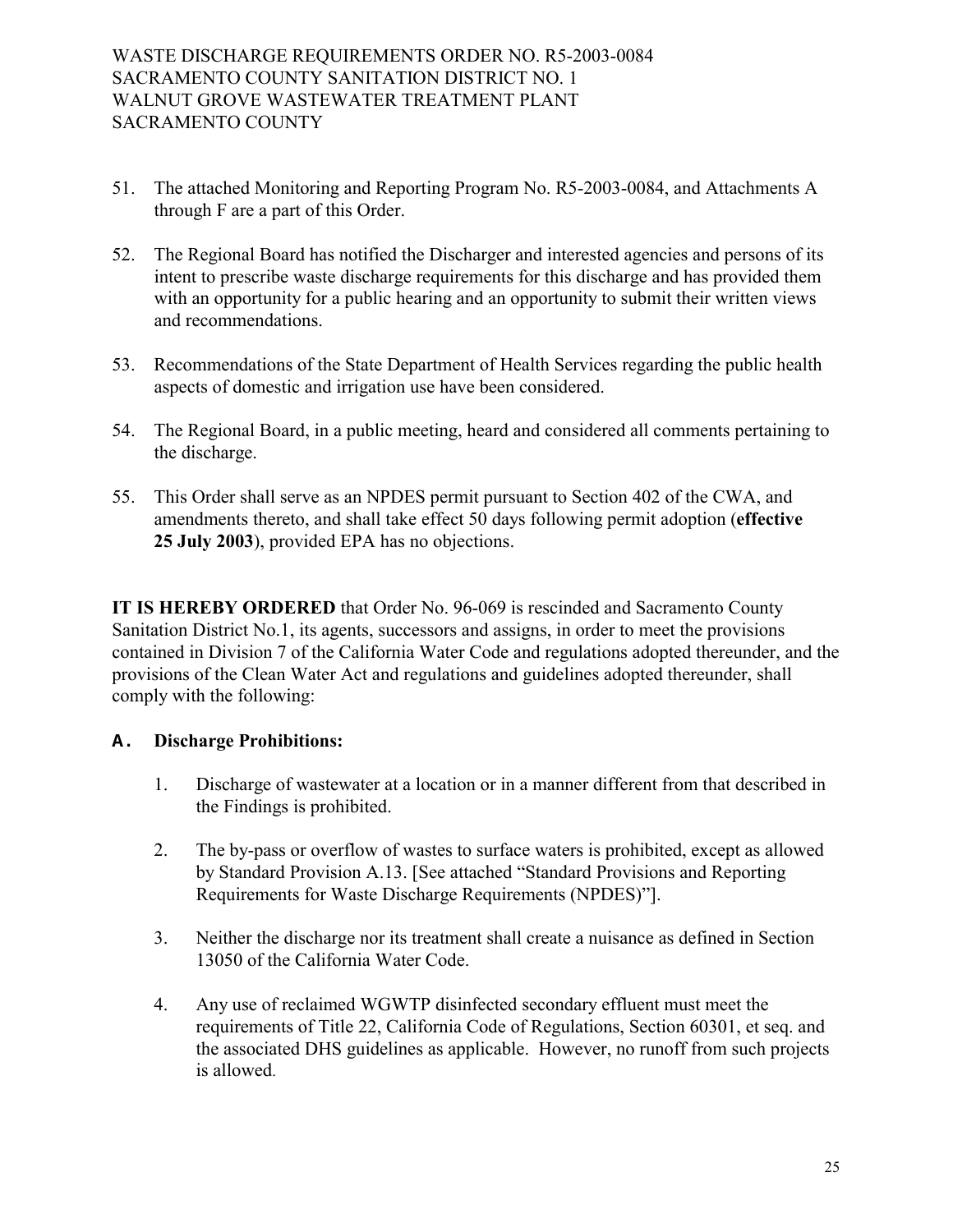5. The discharge of wastes to surface waters is prohibited during the calendar period **16 May through 31 October**.

# **B. Effluent Limitations for Discharge to Ditch:**

1. Effluent shall not exceed the following limits (after **1 June 2008**):

| Constituents (Units)                     | Monthly<br>Average | Weekly<br>Average | Daily<br>Maximum             | 4-day<br>Average | 1-hour<br>Average |
|------------------------------------------|--------------------|-------------------|------------------------------|------------------|-------------------|
| BOD <sup>1</sup><br>(mg/l)               | 10                 | 15                | 20                           |                  |                   |
| $(lbs/day)^2$                            | 42                 | 63                | 84                           |                  |                   |
| Total Suspended Solids (mg/l)            | 10                 | 15                | 20                           |                  |                   |
| $(lbs/day)^2$                            | 42                 | 63                | 84                           |                  |                   |
| Chlorine Residual (mg/l)                 | --                 |                   |                              | 0.01             | 0.02              |
| $(lbs/day)^2$                            | --                 |                   | --                           | 0.04             | 0.08              |
| Settleable Matter (ml/l)                 | 0.1                |                   | 0.2                          |                  |                   |
| Dissolved Oxygen (mg/l)                  |                    |                   | $<$ 5 <sup>5</sup>           |                  |                   |
| Turbidity <sup>3</sup> (NTU)             | 2.0                |                   | 5.0                          |                  |                   |
| Total Coliform <sup>4</sup> (MPN/l00 ml) | 2.2 (median)       |                   | 23                           |                  |                   |
| Total Dissolved Solids (mg/l)            | 450                |                   | 1000                         |                  |                   |
| $(lbs/day)^2$                            | 1876               |                   | 4170                         |                  |                   |
| Chloride (mg/l)                          | 106                |                   | 250                          |                  |                   |
| $(lbs/day)$ <sup>2</sup>                 | 442                |                   | 1042                         |                  |                   |
| Oil & Grease (mg/l)                      | 10                 |                   | 15                           |                  |                   |
| Ammonia (mg N/l)                         |                    |                   | (see attached Table E $&$ F) |                  |                   |
| $(lbs/day)$ <sup>2</sup>                 |                    |                   |                              |                  |                   |
| Arsenic $(\mu g/l)$                      | 10                 |                   |                              |                  |                   |
| $(lbs/day)^2$                            | 0.042              |                   |                              |                  |                   |
| Cyanide $(\mu g/l)$                      | 4.2                |                   | 8.4                          |                  |                   |
| $(lbs/day)^2$                            | 0.018              |                   | 0.036                        |                  |                   |
| Manganese $(\mu g/l)$                    | 50                 |                   |                              |                  |                   |
| $(lbs/day)^2$                            | 0.21               |                   |                              |                  |                   |
| Total Trihalomethanes (µg/l)             | 80                 |                   |                              |                  |                   |
| $(lbs/day)^2$                            | 0.0046             |                   |                              |                  |                   |
| Bromodichloromethane (µg/l)              | 0.56               |                   | 1.1                          |                  |                   |
| $(lbs/day)^2$                            | 0.0025             |                   | 0.05                         |                  |                   |
| Dibromochloromethane (µg/l)              | 0.41               |                   | 0.82                         |                  |                   |
| $(lbs/day)^2$                            | 0.0017             |                   | 0.0034                       |                  |                   |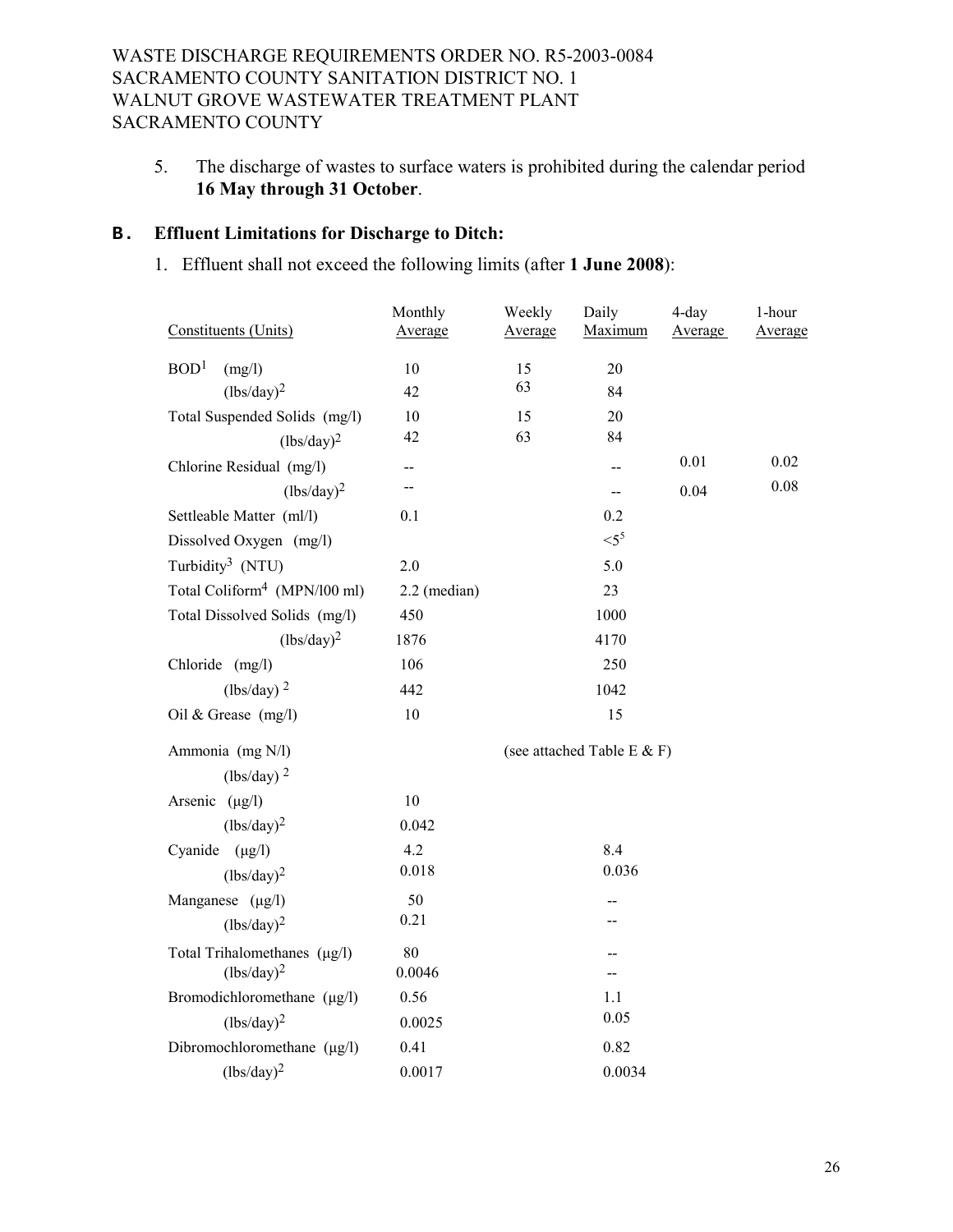| Bis-2 ethylhexyl phthalate $(\mu g/l)$ |        |       | $\sim$ | $- -$ |
|----------------------------------------|--------|-------|--------|-------|
| $(lbs/day)^2$                          | 0.0075 | 0.015 |        |       |

1) 5-day, 20°C biochemical oxygen demand.

2) Based upon a design monthly average flow capacity of 0.5 mgd,

\_\_\_\_\_\_\_\_\_\_*\_\_\_\_\_\_\_\_\_\_\_\_\_\_\_\_\_\_\_\_\_\_\_\_\_\_\_\_\_\_\_\_\_\_\_\_\_\_\_\_\_\_\_\_\_\_\_\_\_\_\_\_\_\_\_\_\_\_\_\_\_\_\_\_\_\_* 

- 3) The daily max of 5NTU must not exceed 5% of the time within 24-hr period. The daily average must not exceed 2NTU.
- 4) In a 30-day period, only a single sample may exceed 23 MPN/100ml and no sample should exceed 240 MPN/100ml.
- 5) The dissolved oxygen content of the effluent shall at all times be greater than 5.0 mg/l.
- 2. The discharge of effluent in excess of the following interim limits is prohibited (in effect through **31 May 2008**):

| Constituents                   | Units                        | Monthly<br>Average | Weekly<br>Average | Daily<br>Maximum               |
|--------------------------------|------------------------------|--------------------|-------------------|--------------------------------|
| BOD <sup>1,2</sup>             | mg/l<br>lbs/day <sup>2</sup> | 45<br>188          | 60<br>272         | 90<br>376                      |
| <b>Total Suspended Solids</b>  | mg/l<br>lbs/day <sup>2</sup> | 95<br>188          | $- -$<br>--       | --<br>$\overline{\phantom{m}}$ |
| Chlorine Residual <sup>5</sup> | mg/l                         |                    | $0.01^3$          | $0.02^4$                       |
| <b>Total Settleable Solids</b> | ml/l                         | 0.1                |                   | 0.3                            |
| <b>Total Coliform</b>          | MPN/100ml                    | 23 (median)        |                   | 500                            |
| Bromodichloromethane           | $\mu$ g/l                    | 147                |                   | 215                            |
| Dibromochloromethane           | $\mu$ g/l                    | 21                 |                   | 31                             |
| Bis 2-Ethylhexyl Phthalate     | $\mu$ g/l                    | 7.25               |                   | 11                             |
| Cyanide                        | $\mu$ g/l                    | 47                 |                   | 68                             |
|                                |                              |                    |                   |                                |

1) 5-day, 20°C biochemical oxygen demand.

2) Based upon a design monthly average flow capacity of 0.5 mgd,

3) 4-day Average

4) 1-hr Average

 5) Effective at the discharge pump prior to discharge to Snodgrass Slough until 1 November 2004, thereafter as an effluent limit.

3. The effluent mass mercury loading to the Ditch (R0) shall not exceed 0.01 pounds as a seven and one-half month average. This interim performance-based limitation shall be in effect until final TMDL is established for mercury.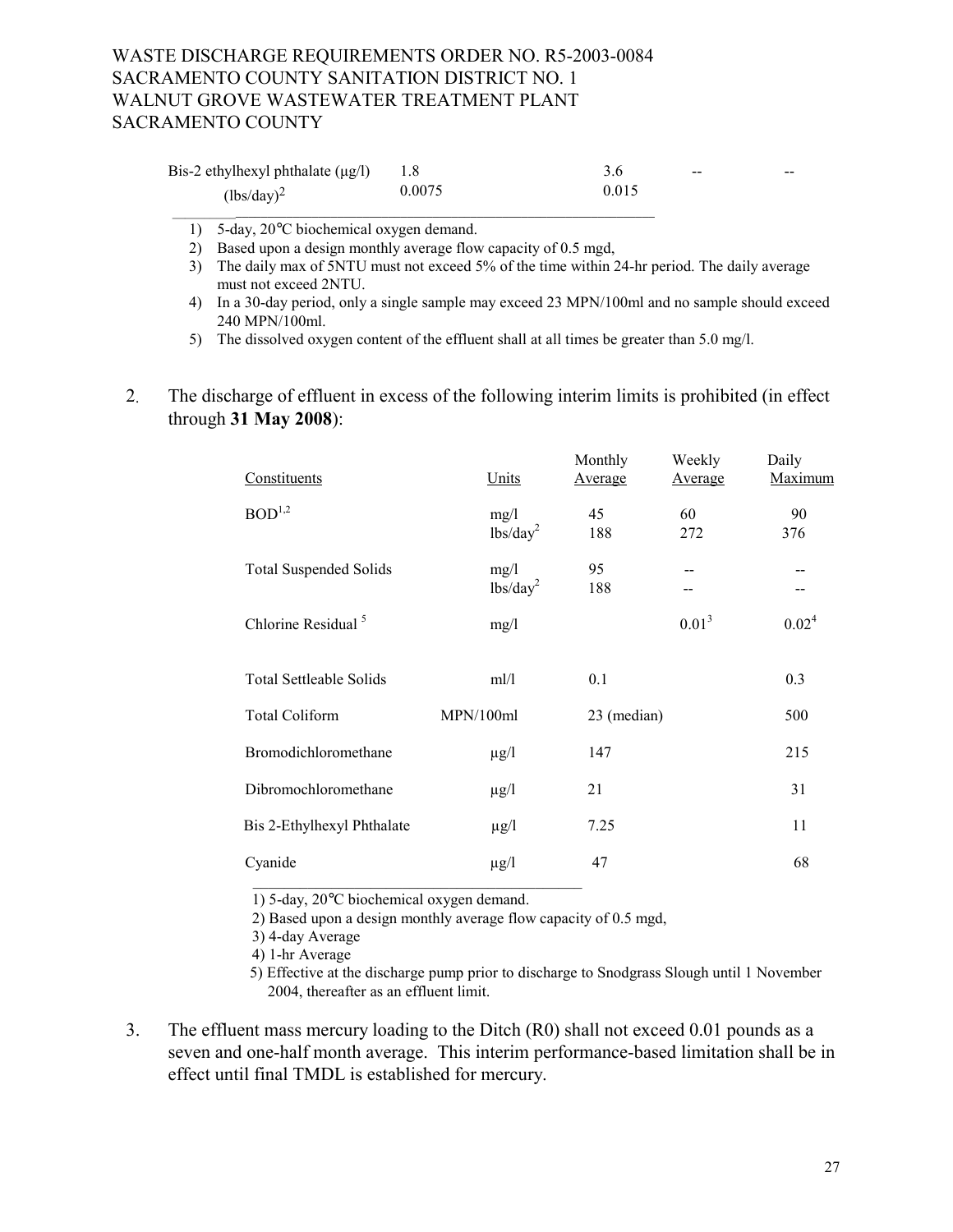- a. In calculating for compliance, the Discharger shall count all non-detect results at one half of the method detection limit and shall apply the monthly average flow from the discharge. If compliance with the effluent limit is not attained due to detection levels of the analytical method used, the Discharger may be required to use alternative EPA approved analytical methods with lower detection levels to evaluate compliance.
- b. Monthly mass loadings shall be calculated for each calendar month in which surface water discharge occurs. For monthly measures, calculate monthly loadings using average monthly flow and the average of all mercury analyses conducted that month. The Discharger shall submit a cumulative total of mass loadings for the previous seven and one-half months with each self-monitoring report. Compliance will be determined based on monitoring results from the previous seven and one-half calendar months.
- c. If mercury is found to be causing toxicity based on acute or chronic toxicity test results, or if a TMDL program is adopted, this Order shall be reopened and the mass effluent limitation shall be modified (higher or lower) or an effluent concentration limitation imposed.
- 4. Beginning **1 June 2008**, wastewater shall be oxidized, coagulated and filtered, or equivalent treatment provided.
- 5. Beginning **1 June 2008**, the arithmetic mean of 20°C BOD (5-day) and total suspended solids in effluent samples collected over a monthly period shall not exceed 15 percent of the arithmetic mean of the values for influent samples collected at approximately the same times during the same period (85 percent removal).
- 6. Prior to **31 May 2008**, the arithmetic mean of 20°C BOD (5-day) in effluent samples collected over a monthly period shall not exceed 35 percent of the arithmetic mean of the values for influent samples collected at approximately the same times during the same period (65 percent removal).
- 7. The discharge shall not have a pH less than 6.5 nor greater than 8.5.
- 8. The 30-day average discharge flow shall not exceed 0.5 million gallons per day.
- 9. Survival of aquatic organisms in 96-hour bioassays of undiluted waste shall be no less than:

Minimum for any one bioassay - - - - - - - - - 70% Median for any three or more consecutive bioassays - - - - 90%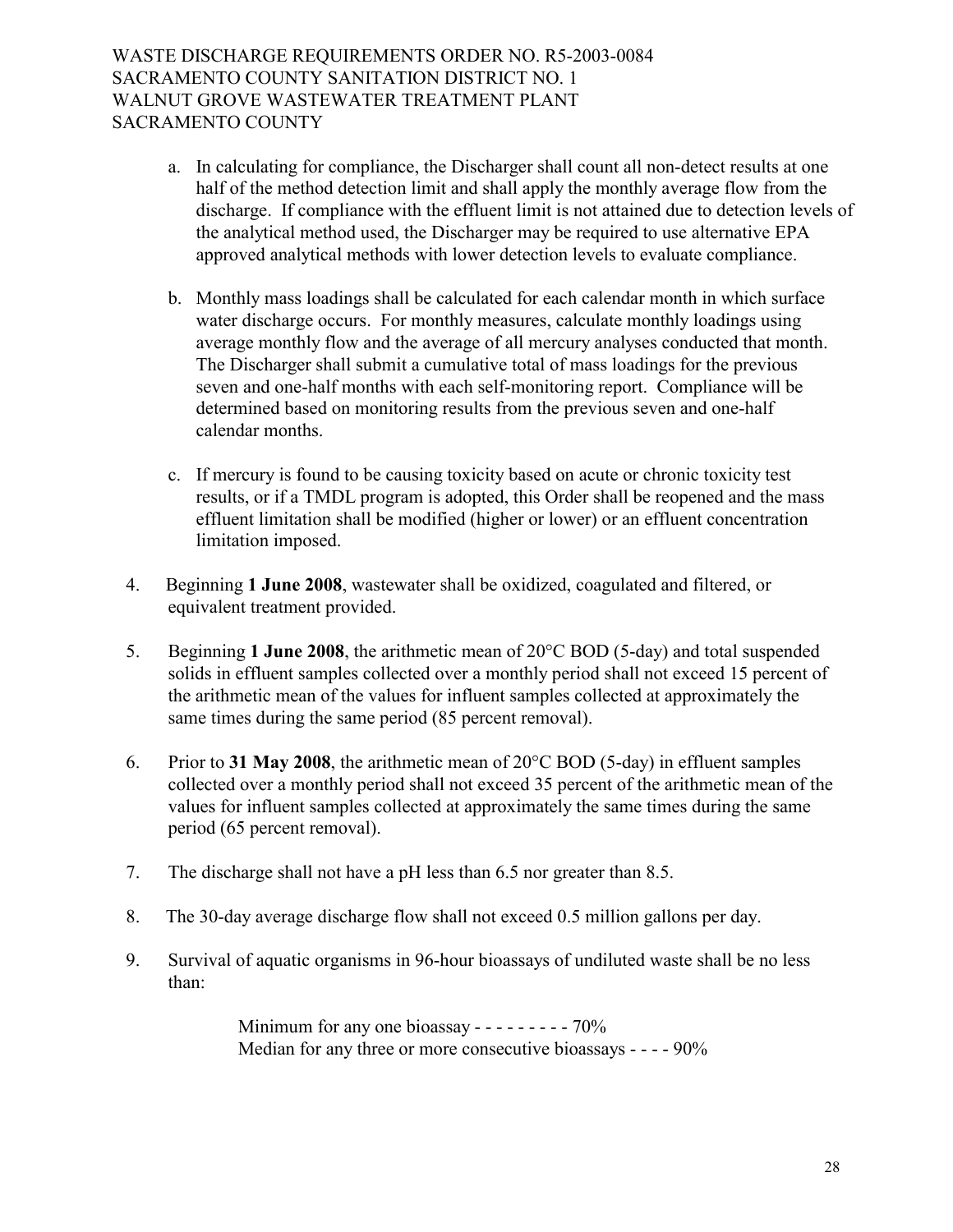#### **C. Effluent Limitations for Disposal to Ponds:**

- 1. The 30-day average discharge flow shall not exceed 0.5 mgd.
- 2. Objectionable odors originating at this facility shall not be perceivable beyond the limits of the wastewater treatment and disposal areas*.*
- 3. Public contact with wastewater shall be precluded through such means as fences, signs, and other acceptable alternatives.
- 4. The discharge to the percolation/evaporation ponds shall not exceed the following limits:

| Constituent                   | Units | Monthly<br>Average | Daily<br>Maximum |
|-------------------------------|-------|--------------------|------------------|
| BOD <sub>5</sub> <sup>1</sup> | mg/l  | 45                 | 90               |
| Settleable Solids             | ml/l  | 0.2                | 0.5              |

<sup>1</sup> Five-day,  $20^\circ$  Celsius biochemical oxygen demand.

- 5. Percolation/Evaporation ponds shall not have a pH less than 6.5 or greater than 9.0 averaged over 24-hr period.
- 6. All ponds shall be managed to prevent breeding of mosquitoes. In particular,
	- a. An erosion control program should assure that small coves and irregularities are not created around the perimeter of the water surface.
	- b. Weeds shall be minimized.
	- c. Dead algae, vegetation, and debris shall not accumulate on the water surface.
	- d. As a means of discerning compliance with Discharge Specification C2 above, the dissolved oxygen content in the upper zone (1 foot) of wastewater in ponds shall not be less than 1.0 mg/l.
	- e. Ponds shall have sufficient capacity to accommodate allowable wastewater flow and design seasonal precipitation and ancillary inflow and infiltration during the nonirrigation season. Design seasonal precipitation shall be based on total annual precipitation using a return period of 100 years, distributed monthly in accordance with historical rainfall patterns. Freeboard shall never be less than two feet (measured vertically to the lowest point of overflow).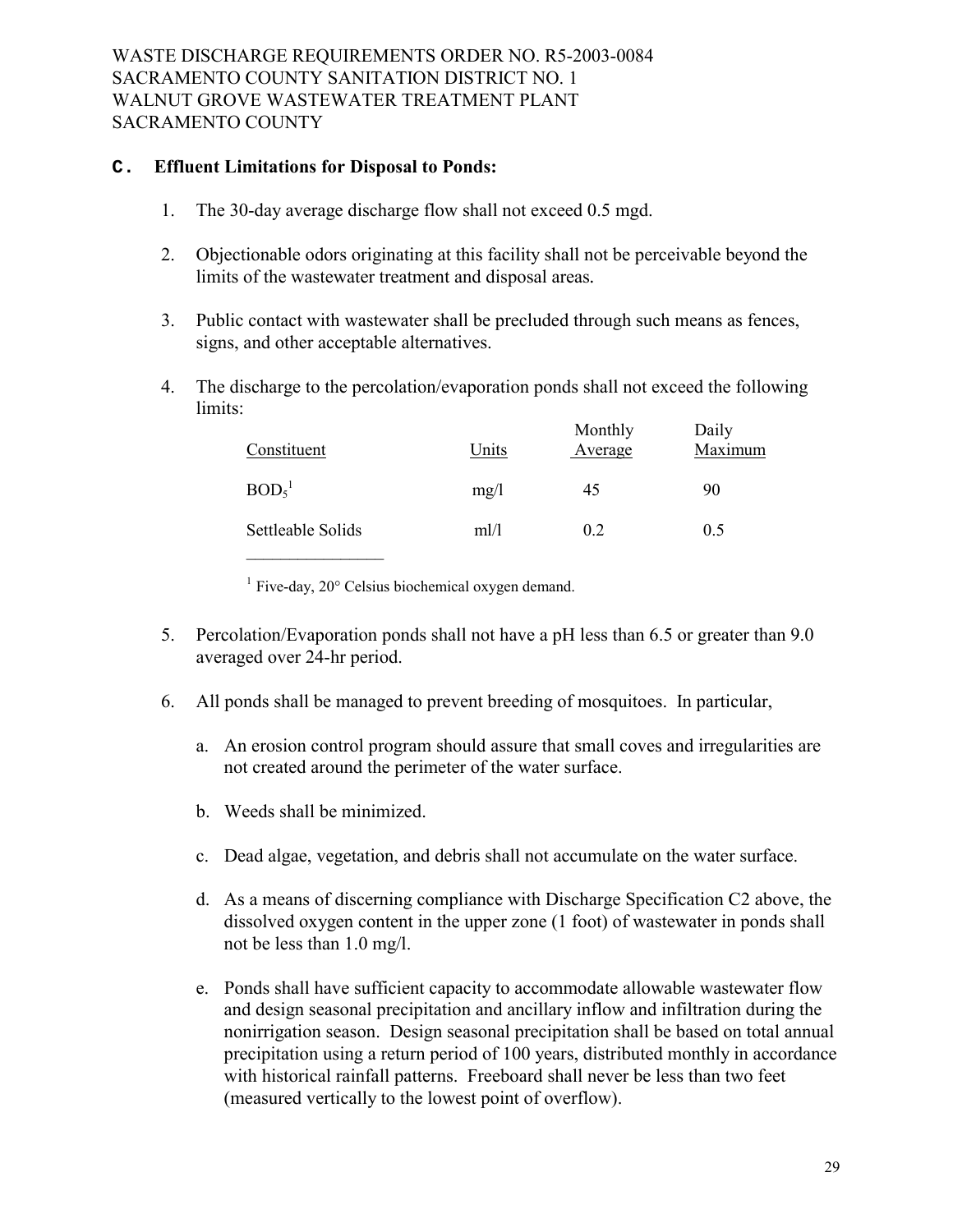f. On or about 15 May of each year, available pond storage capacity shall at least equal the volume necessary to comply with Discharge Specification and prohibitions.

# **D. Sludge Disposal:**

- 1. Collected screenings, sludges, and other solids removed from liquid wastes shall be disposed of in a manner approved by the Executive Officer, and consistent with *Consolidated Regulations for Treatment, Storage, Processing, or Disposal of Solid Waste*, as set forth in Title 27, CCR, Division 2, Subdivision 1, Section 20005, et seq.
- 2. Any proposed change in sludge use or disposal practice from a previously approved practice shall be reported to the Executive Officer and EPA Regional Administrator at least **90 days** in advance of the change.
- 3. Use and disposal of sewage sludge shall comply with existing Federal and State laws and regulations, including permitting requirements and technical standards included in 40 CFR 503.

If the State Water Resources Control Board and the Regional Water Quality Control Boards are given the authority to implement regulations contained in 40 CFR 503, this Order may be reopened to incorporate appropriate time schedules and technical standards. The Discharger must comply with the standards and time schedules contained in 40 CFR 503 whether or not they have been incorporated into this Order.

4. The Discharger is encouraged to comply with the "Manual of Good Practice for Agricultural Land Application of Biosolids" developed by the California Water Environment Association.

### **E. Receiving Water Limitations:**

Receiving Water Limitations are based upon water quality objectives contained in the Basin Plan. As such, they are a required part of this permit.

The discharge shall not cause the following in the receiving water:

- 1. Beginning **1 June 2004**, concentrations of dissolved oxygen to fall below 5 mg/l.
- 2. Oils, greases, waxes, or other materials to form a visible film or coating on the water surface or on the stream bottom.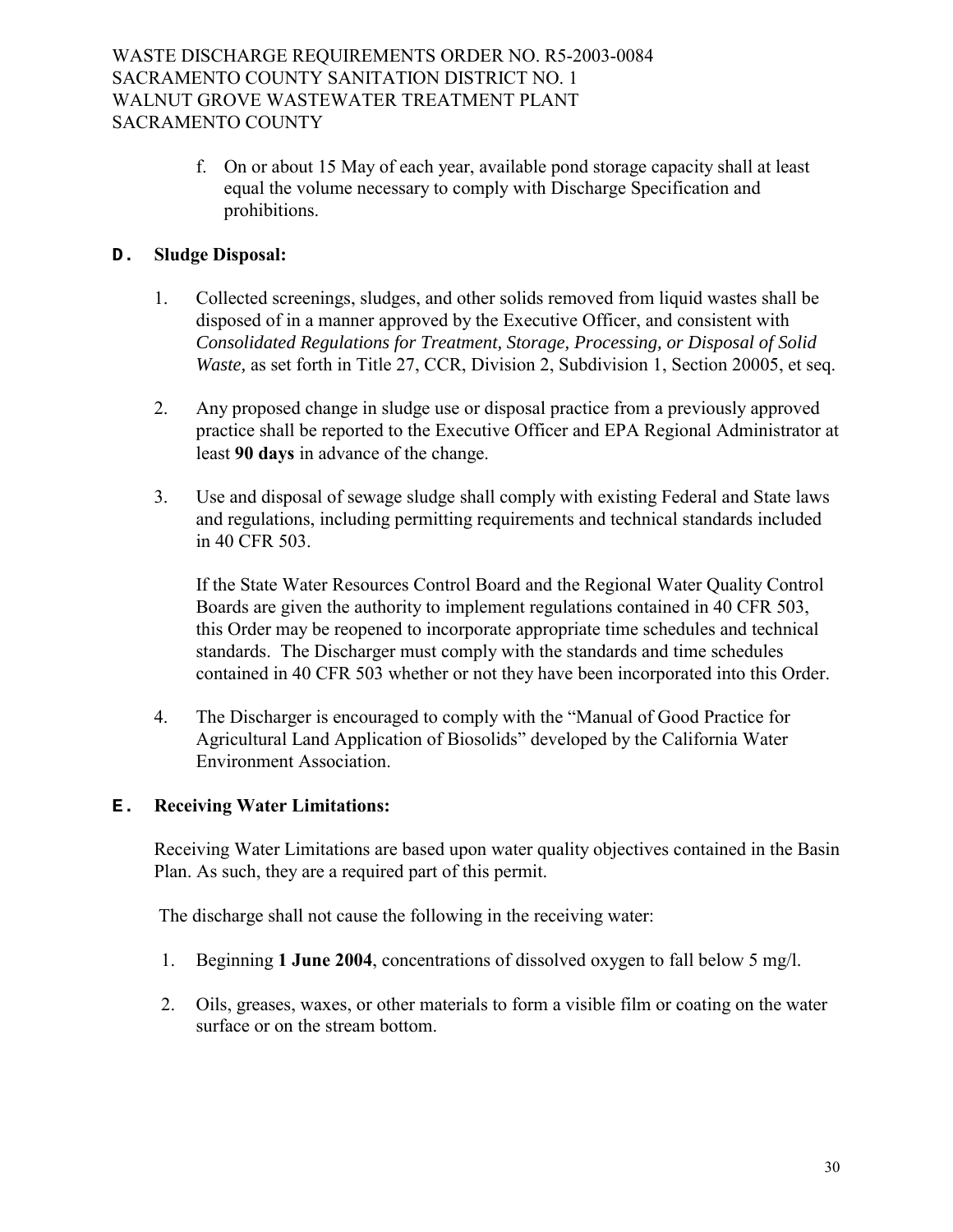- 3. Oils, greases, waxes, floating material (liquids, solids, foams, and scum) or suspended material to create a nuisance or adversely affect beneficial uses.
- 4. Esthetically undesirable discoloration.
- 5. Fungi, slimes, or other objectionable growths.
- 6. The turbidity to increase as follows:
	- a. More than 1 Nephelometric Turbidity Units (NTUs) where natural turbidity is between 0 and 5 NTUs.
	- b. More than 20 percent where natural turbidity is between 5 and 50 NTUs.
	- c. More than 10 NTUs where natural turbidity is between 50 and 100 NTUs.
	- d. More than 10 percent where natural turbidity is greater than 100 NTUs.
- 7. The ambient pH to fall below 6.5, exceed 8.5, or the 30-day average pH to change by more than 0.5 units.
- 8. The ambient temperature to increase more than 5°F.
- 9. Deposition of material that causes nuisance or adversely affects beneficial uses.
- 10. Radionuclides to be present in concentrations that exceed maximum contaminant levels specified in the California Code of Regulations, Title 22; that harm human, plant, animal or aquatic life; or that result in the accumulation of radionuclides in the food web to an extent that presents a hazard to human, plant, animal, or aquatic life.
- 11. Aquatic communities and populations, including vertebrate, invertebrate, and plant species, to be degraded.
- 12. Toxic pollutants to be present in the water column, sediments, or biota in concentrations that adversely affect beneficial uses; that produce detrimental response in human, plant, animal, or aquatic life; or that bioaccumulate in aquatic resources at levels which are harmful to human health.
- 13. Violation of any applicable water quality standard for receiving waters adopted by the Regional Board or the State Water Resources Control Board pursuant to the CWA and regulations adopted thereunder.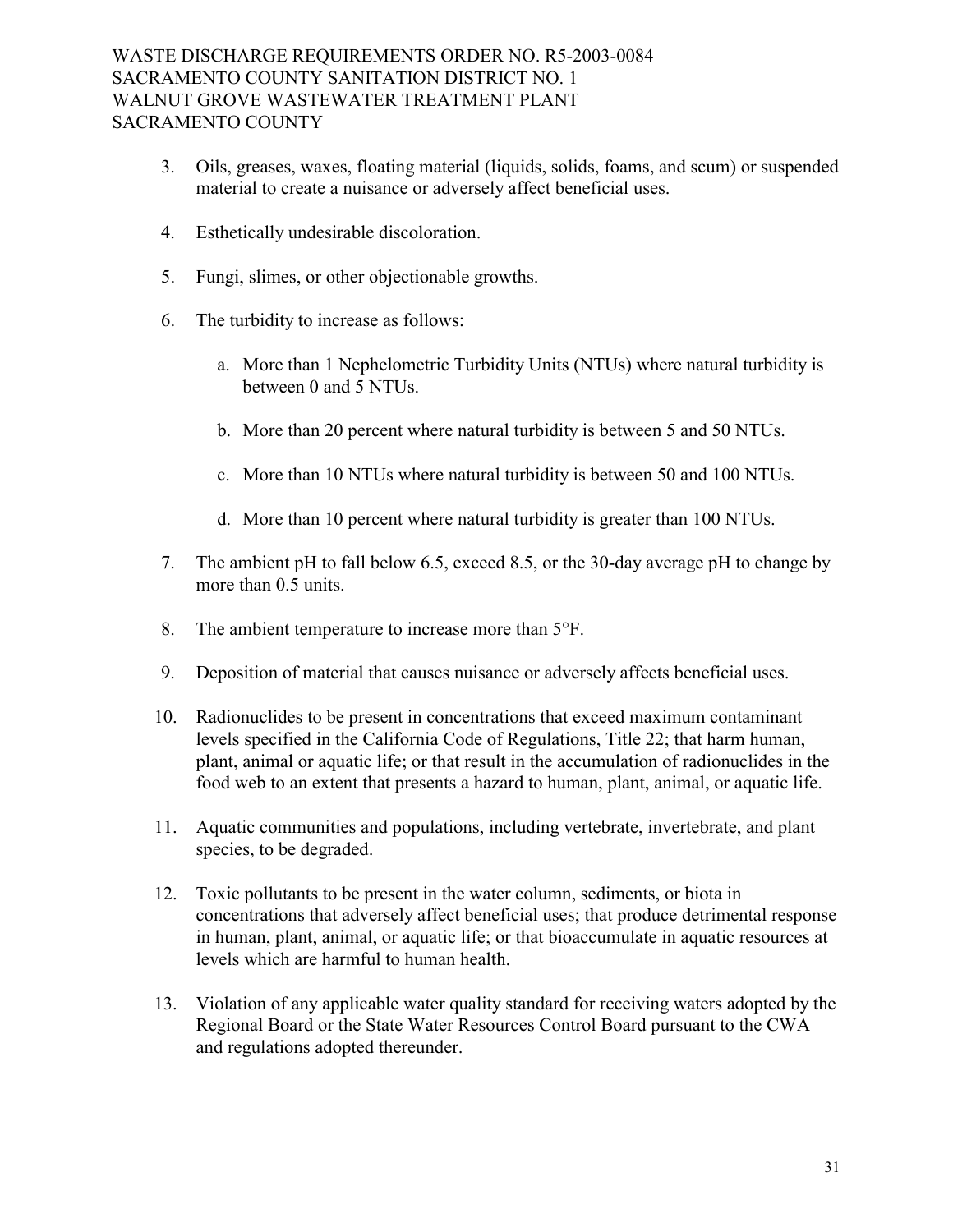- 14. Taste or odor-producing substances to impart undesirable tastes or odors to fish flesh or other edible products of aquatic origin or to cause nuisance or adversely affect beneficial uses.
- 15. The fecal coliform concentration in any 30-day period to exceed a geometric mean of 200 MPN/100 ml or cause more than 10 percent of total samples to exceed 400 MPN/100 ml.

### **F. Groundwater Limitations:**

Effective **1 January 2006**, after groundwater quality has been established through studies required by Provision 9 of this Order, release of waste constituents from any portion of the WWTF and reclamation area shall not cause groundwater to:

a. Contain any of the following constituents in concentrations greater than listed or greater than natural background quality, whichever is greater:

| Constituent                         | Units     | Limitation |  |
|-------------------------------------|-----------|------------|--|
| <b>Boron</b>                        | mg/L      | 0.7        |  |
| Chloride                            | mg/L      | 106        |  |
| Iron                                | mg/L      | 0.3        |  |
| Manganese                           | mg/L      | 0.05       |  |
| Sodium                              | mg/L      | 69         |  |
| Fecal Coliform                      | MPN/100ml | < 2.2      |  |
| Total Dissolved Solids <sup>1</sup> | mg/L      | 450        |  |
| <b>Total Nitrogen</b>               | mg/L      | 10         |  |

<sup>1</sup> A cumulative impact limit that accounts for several dissolved constituents in addition to those listed here separately [e.g., alkalinity (carbonate and bicarbonate), calcium, hardness, phosphate, and potassium].

- b. Contain any constituent, not identified in the list above, in concentrations greater than natural background quality or the limiting water quality goals, which ever is greater.
- c. Exhibit a pH of less than 6.5 or greater than 8.5 pH units.
- d. Impart taste, odor, toxicity, or color that creates nuisance or impairs any beneficial use.

#### **G. Provisions:**

1. In accordance with Finding 4 of this Order, the Discharger has requested time to evaluate alternatives to upgrading the degree of treatment required by this Order and/or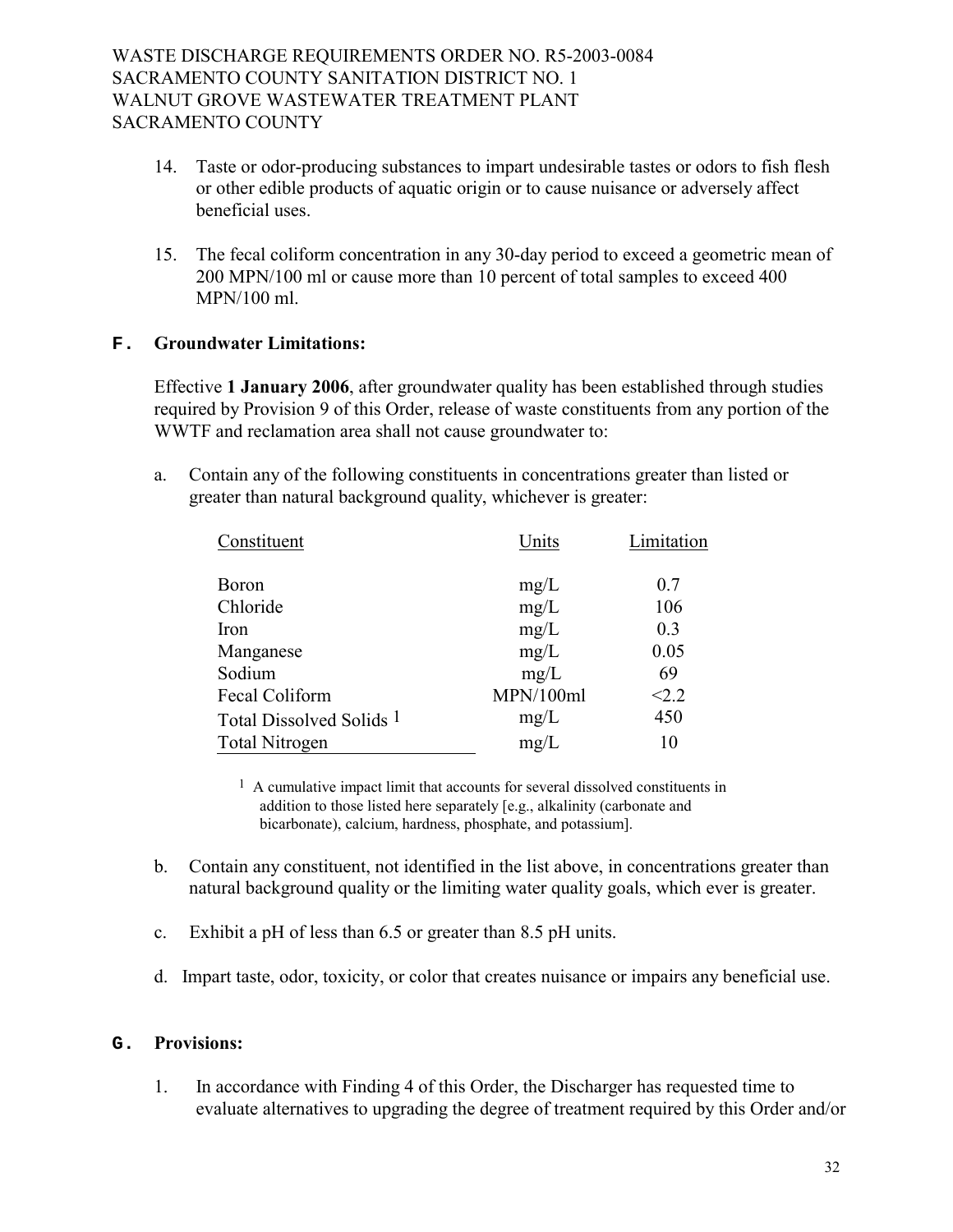maintaining the current discharge location. The Discharger shall submit an engineering feasibility report and select a project to comply with this Order in accordance with the following time schedule:

| Task                                  | Compliance Date        |
|---------------------------------------|------------------------|
| Submit Workplan and Time Schedule     |                        |
| of Selected Project Alternatives      | <b>15 October 2003</b> |
| Complete and Submit Feasibility Study | 15 February 2004       |
| <b>Select Project Alternative</b>     | 1 April 2004           |
| Submit Implementation Time Schedule   | 1 May 2004             |
| Submit New Report of Waste Discharge* | 1 June 2004            |
|                                       |                        |

If necessary to implement an alternative project not prescribed by this Order.

 The Discharger shall submit to the Regional Board on or before each compliance due date, the specified document or a written report detailing compliance or noncompliance with the specific date and task. If noncompliance is reported, the Discharger shall state the reasons for noncompliance and include an estimate of the date when the Discharger will be in compliance. The Discharger shall notify the Regional Board by letter when it returns to compliance with the time schedule.

- 1. The treatment and disposal facilities shall be designed, constructed, operated, and maintained to prevent inundation or washout due to floods with a 100-year return frequency.
- 3. Following the completion of City of Locke's sewer system installation, as described in Finding No. 8, a separate sampling of Locke's contribution into WGWTP is required to demonstrate compliance with the CTR. A single sample of the combined Locke and Walnut Grove effluent shall be sampled for constituents in Attachment C through C4 excluding Dioxins. The sample shall be collected in the first two weeks of discharge in November or December 2004. Results of the effluent sampling shall be submitted with the first quarterly monitoring report on **1 May 2005**. If based on this data or other information available at a later date, Locke's discharge is found to result in the WGWTP effluent having additional reasonable potential to cause an adverse impact on beneficial uses of the receiving water, this permit may be reopened. .
- 4. By **1 June 2004,** the Discharger, shall submit a **technical report** providing documentation of the existing treatment plant organic and hydraulic design capacity. The facility design shall be certified, by a Registered Civil Engineer with experience in the design and operation of wastewater treatment plants, that the facility is capable of providing a minimum of secondary treatment for the entire projected peak flows by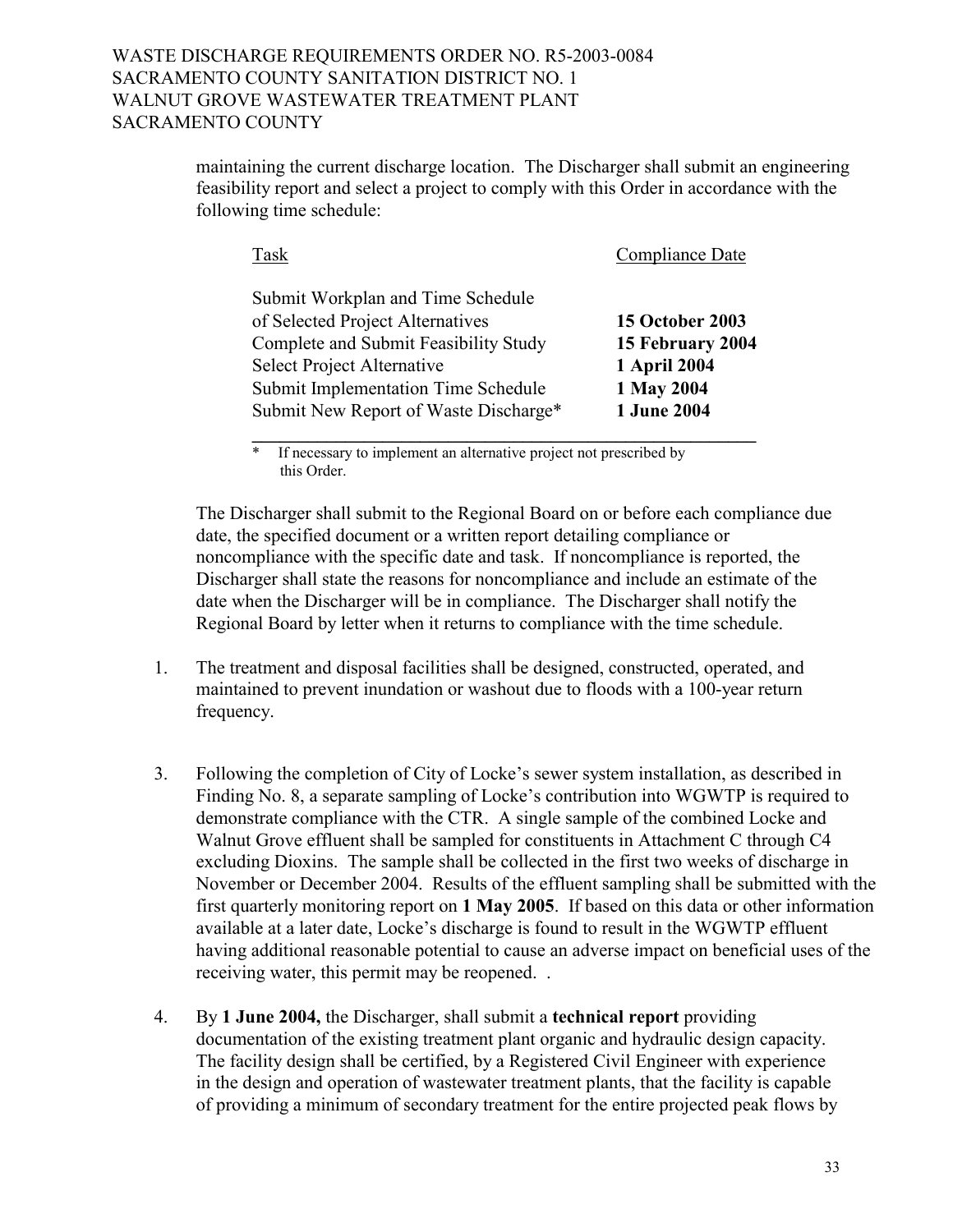achieving continuous compliance with the interim BOD, suspended solids, and total coliform limits established in the permit. If the plant treatment capacity is determined to be less than the 0.5 mgd design flow allowed by this Order, the Order may be reopened to establish new flow and mass effluent limitations.

- 5. This permit, and the **Monitoring and Reporting Program** which is a part of this permit, requires that certain parameters be monitored on a continuous basis. The wastewater treatment plant is not staffed on a full time basis. Permit violations or system upsets can go undetected during this period. The Discharger is required to establish an electronic system for operator notification for continuous recording devise alarms. For existing continuous monitoring systems, the electronic notification system shall be installed by **1 October 2004**. For systems installed following permit adoption, the notification system shall be installed simultaneously. The Discharger shall notify the Regional Board by letter when the electronic notification system is installed and successfully operating.
- 6. Findings No. 14, 15, 16 and 34 of this Order conclude that in order to protect the beneficial uses of municipal and domestic water supply, body contact recreation and agricultural irrigation, and comply with final effluent limits for total coliform, turbidity, BOD, DO, and TSS, the Discharger shall provide **tertiary or advanced treatment, equivalent treatment** capabilities, or studies necessary to change the designated beneficial uses of the receiving waters, in accordance with the following time schedule. Alternative means of compliance may be proposed as discussed in Finding 33.

Task Compliance Date

| workplan submittal <sup>1</sup>                 | <b>1 July 2004</b>                                 |
|-------------------------------------------------|----------------------------------------------------|
| Evaluate existing data and propose              |                                                    |
| additional data needs and                       | 60 days upon Executive officer approval to proceed |
| conduct approved studies                        | with time schedule per approved work-plan          |
| Begin Preparation of Plans & Specs <sup>1</sup> | 1 Sept 2004                                        |
| Complete Plans & $\text{Specs}^2$               | 1 Sept. 2005                                       |
| <b>Commence Construction</b>                    | 1 Sept 2006                                        |
| <b>Complete Construction</b>                    | <b>1 March 2008</b>                                |
| <b>Full Compliance</b>                          | <b>1 June 2008</b>                                 |

1. Alternatively, other methods of compliance with effluent limitations may be proposed substituting for additional studies and plans and specifications (in accordance with Provision G1). If an alternative is proposed a detailed workplan and time schedule will be submitted in accordance with the time schedule contained in Provision G1).

2. Submittal shall indicate what additional facilities will be required to comply with tertiary requirements and under what wet weather flows the receiving water provides 20:1 dilution in order to protect beneficial uses.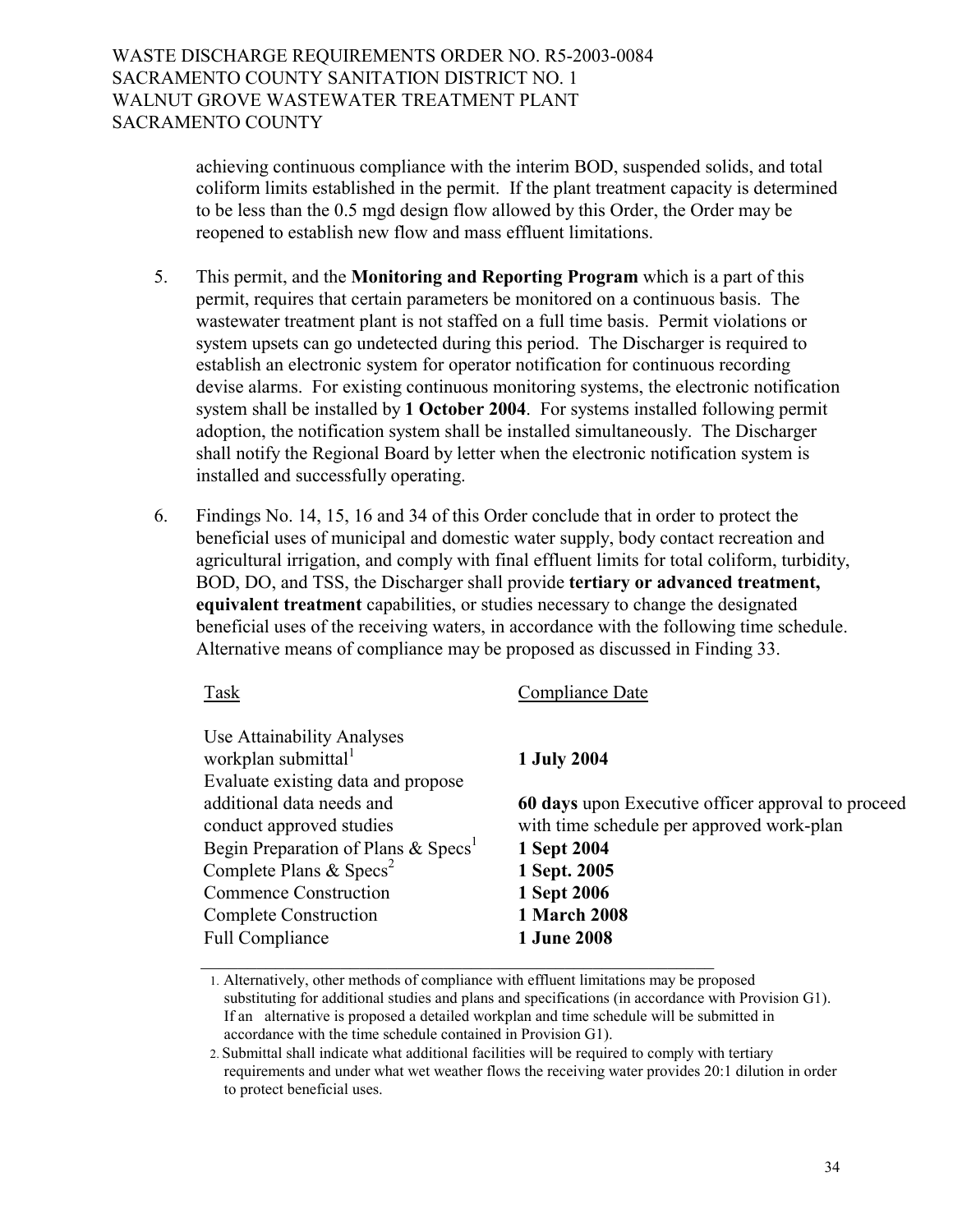The Discharger shall submit to the Regional Board on or before each compliance report due date, the specified document or, if appropriate, a written report detailing compliance or noncompliance with the specific schedule data and task. Regional Board staff shall review and approve all plans and specifications of the proposed tertiary treatment facilities prior to construction activities. If noncompliance is being reported, the reasons for such noncompliance shall be stated, plus an estimate of the date when the Discharger will be in compliance. The Discharger shall notify the Regional Board by letter when it returns to compliance with the time schedule.

7. The Discharger shall continue to minimize pollutant-free wastewater to be discharged into the collection, treatment, and disposal system in amounts that significantly diminish the system's capability to comply with this Order. Pollutantfree wastewater means rainfall, groundwater, cooling waters, and condensates that are essentially free of pollutants.

 Findings and information contained in this Order indicate that the Discharger does not provide secondary treatment to all its wastewater during peak wet weather flows. Excess flows do not have sufficient treatment detention time to adequately treat the high peak flows. The Discharger is required to increase treatment capacity and provide full treatment of all its wastewater and if needed provide wastewater storage or additional secondary treatment units to treat entire projected peak flows, or reduce the amount of peaking **inflow/infiltration (I/I**) flows to increase treatment detention time capacity in accordance with the following time schedule. The Discharger shall continue to reduce its I/I to the extent possible and submit the current work plan, if available, or a proposed workplan , a budget, progress reports, and corrective action taken in accordance with a time schedule. The current and/or proposed work plan and time schedule and budget shall be submitted by **1 December** each year of work proposed in the proceeding 12 months for the first two years in order to determine if additional treatment/storage units will be required.

| Summary report of I/I work done to date                        | 1 December 2003    |
|----------------------------------------------------------------|--------------------|
| Submit I/I Work plan and Time Schedule                         | <b>1 June 2004</b> |
| Submit Report of $1st$ year I/I study                          | 1 December 2005    |
| Submit final Report of success of I/I reduction                | 1 December 2006    |
| Begin Plans/specs for additional treatment units <sup>1</sup>  | 1 January 2006     |
| Complete Plans & $\text{Specs}^1$                              | 1 January 2007     |
| Commence Construction <sup>1</sup>                             | 1 May 2007         |
| Complete Construction <sup>1</sup>                             | 1 May 2008         |
| Full compliance                                                | 1 June 2008        |
| <sup>1</sup> If necessary to treat entire projected peak flows |                    |

TaskCompliance Due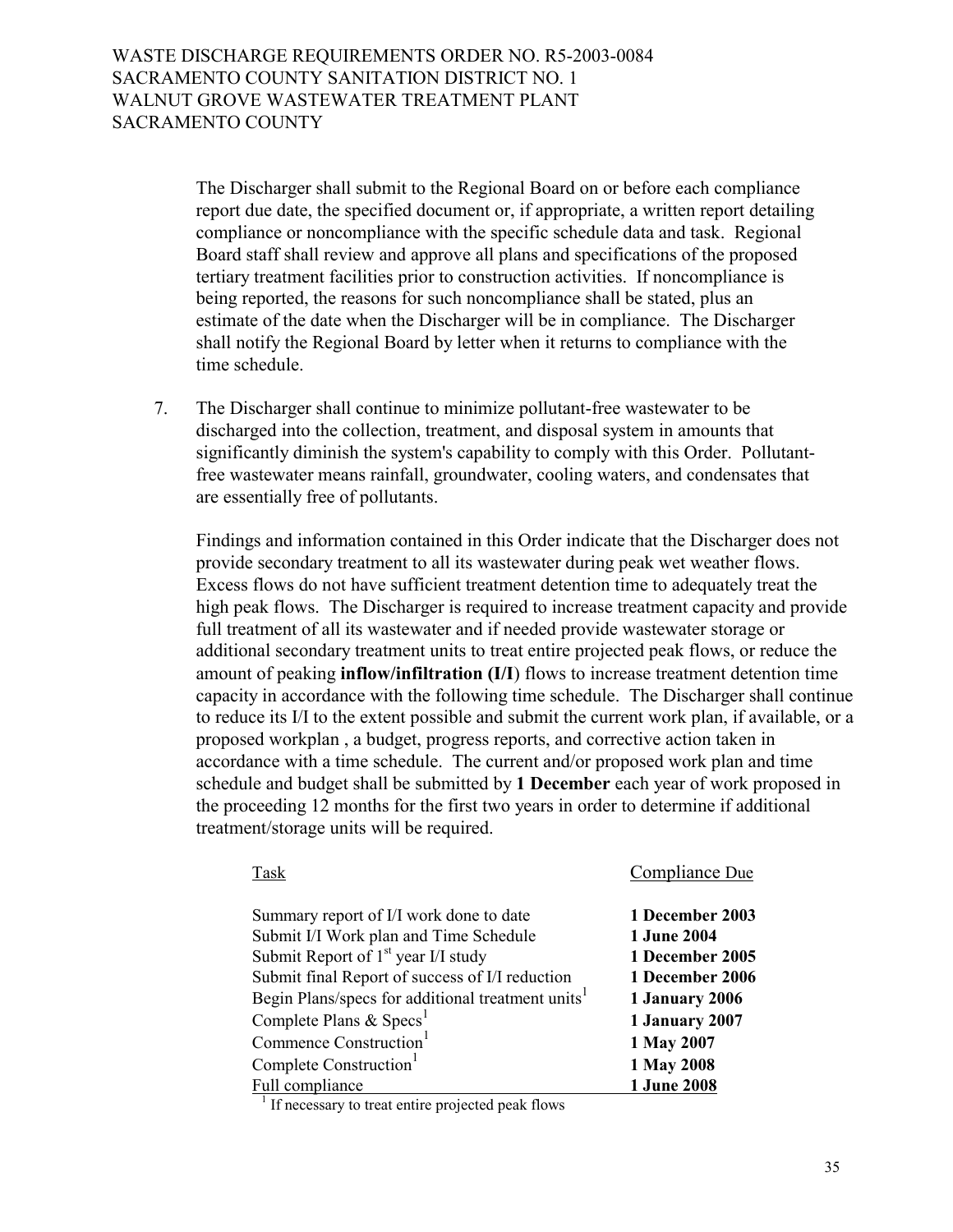- 8. Due to the listing of **mercury** on the California 303 (d) list as a pollutant causing impairment of the Sacramento-San Joaquin Delta, the discharge must not cause or contribute to increased mercury levels in fish tissue to meet the requirements of the anti-degradation policy described in SWRCB Resolution No. 68-16 and the anti degradation provision in 40 CFR 131.12 (a) (1). Therefore, the Discharger shall develop and submit a mercury source reduction workplan acceptable to the Executive Officer by 1 December 2003. To the extent, the Discharger already has an existing mercury source control workplan adopted for their Sacramento Regional Wastewater Treatment Plant, it is recommended that the efforts under this workplan be expanded to include Walnut Grove. The purpose of the workplan is to investigate the causes of, and identify corrective control actions to control mercury loadings. The workplan shall include, at a minimum: source reduction activities under the pretreatment program; a public outreach program to eliminate or minimize the use of mercury thermometers, discharge of amalgam from dental offices, and regarding proper collection and disposal of fluorescent bulbs; and reductions in discharges to surface water through reclamation of treated wastewater; preventative measures to minimize mercury discharges from new industry, commercial establishments and residential developments. The workplan will include a time schedule by which source control efforts identified in the approved workplan shall be implemented. Pretreatment related activities shall commence immediately upon approval of the workplan. The workplan shall become an enforceable part of the permit upon approval of the Executive Officer.
- 9. **Hydrogeologic Evaluation and Groundwater Monitoring Tasks**. By **1 January 2006**, after the long term wastewater disposal project is implemented, the Discharger shall complete a hydrogeologic investigation within the area affected and potentially affected by the WGWTP and its discharge(s) to evaporation ponds and submit a technical report. If in accordance with **Provision G1** of this Order the Discharger commits to the abandonment of the existing facility (by connection to the Sacramento Regional Treatment Plant) this Provision (and this Order's associated Monitoring and Reporting Program) requiring groundwater monitoring is waived.

 The technical report documenting the hydrogeologic investigation shall describe the underlying geology, existing wells (active and otherwise), local well construction practices and standards, well restrictions, hydrogeology and assess all impacts of the wastewater discharge on water quality. The groundwater quality must be monitored at least quarterly for a minimum of four quarters for U.S. EPA priority pollutants, nutrients, coliform organisms, pH, TDS and EC. The technical report must present, for each monitoring event, determinations for the direction and gradient of groundwater flow.

The groundwater monitoring network shall include one or more background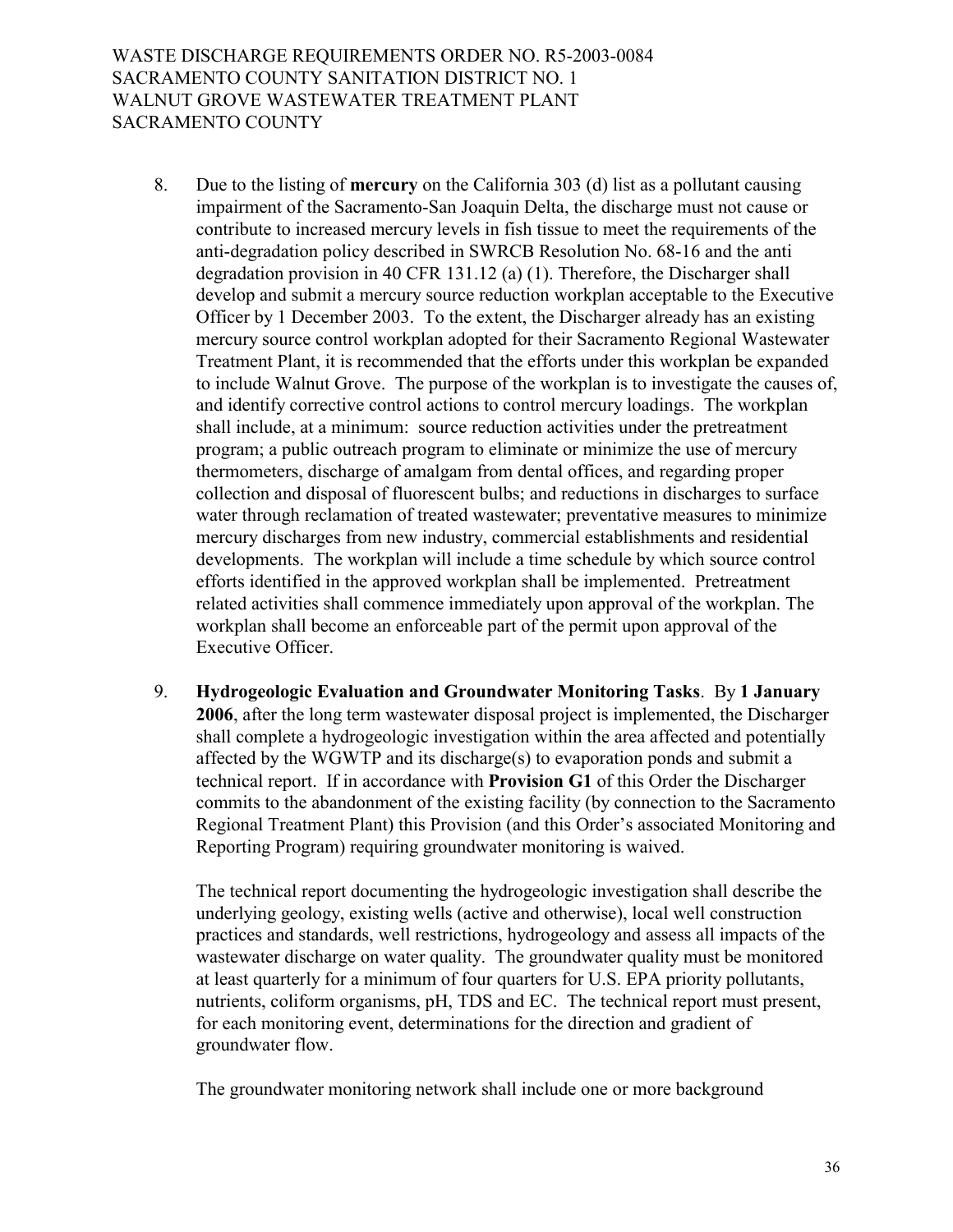monitoring wells and sufficient number of designated monitoring wells to evaluate performance of BPTC measures and determine groundwater gradient if the discharge has degraded groundwater. These include monitoring wells immediately down gradient of every treatment, storage, and disposal unit that does or may release waste constituents to groundwater. All wells shall comply with appropriate standards as described in *California Well Standards Bulletin 74-90* (June 1991) and *Water Well Standards: State of California Bulletin 94-81* (December 1981), and any more stringent standards adopted by the Discharger or county pursuant to CWC section 13801. The existing well network will be evaluated, and the proposed network should include existing monitoring wells where they will serve to measure compliance or provide other relevant information (e.g., depth to groundwater). By **1 November 2005**, the Discharger shall install required and approved monitoring wells, properly destroy ineffective wells, and commence groundwater monitoring in accordance with this Order's Monitoring and Reporting Program. After the first sampling event, the Discharger shall report on its sampling protocol as specified in this Order's Monitoring and Reporting Program (MRP).

By **15 December 2005**, the Discharger shall characterize natural background quality of monitored constituents in a technical report. If the monitoring shows that any constituent concentrations are increased above background water quality, the Discharger shall submit a technical report describing the evaluation's results and critiquing each evaluated component with respect to BPTC and minimizing the discharge's impact on groundwater quality. In no case shall the discharge be allowed to exceed a water quality objective. Where treatment system deficiencies are documented, the technical report shall provide recommendations for necessary modifications (e.g., new or revised salinity source control measures, WGWTP component upgrade and retrofit) to achieve BPTC and identify the source of funding and proposed schedule for modifications for achieving full compliance prior to expiration of this Order. This Order may be reopened and additional groundwater limitations added.

10. If the selected long term solution to the effluent discharge is determined to cause or have the reasonable potential to cause, or contribute to an in-stream excursion for salinity, the Discharger shall develop a **Salinity Source Control Study** including **magnesium and chloride**, which evaluates sources of salts in the Wastewater Treatment Plant effluent, and which addresses salt reduction and/or source control alternatives. In the event, the Discharger selects an alternative long term project, in accordance with Provision 1, which would provide an alternative means of compliance with all applicable Basin Plan and the CTR criteria, a corrective action plan required by this Provision will not be required. The Discharger shall select and implement salt reduction and/or source control alternatives in accordance with a schedule developed as part of the study. The time schedule accounts for the evaluation of alternatives to upgrading the degree of treatment required by this Order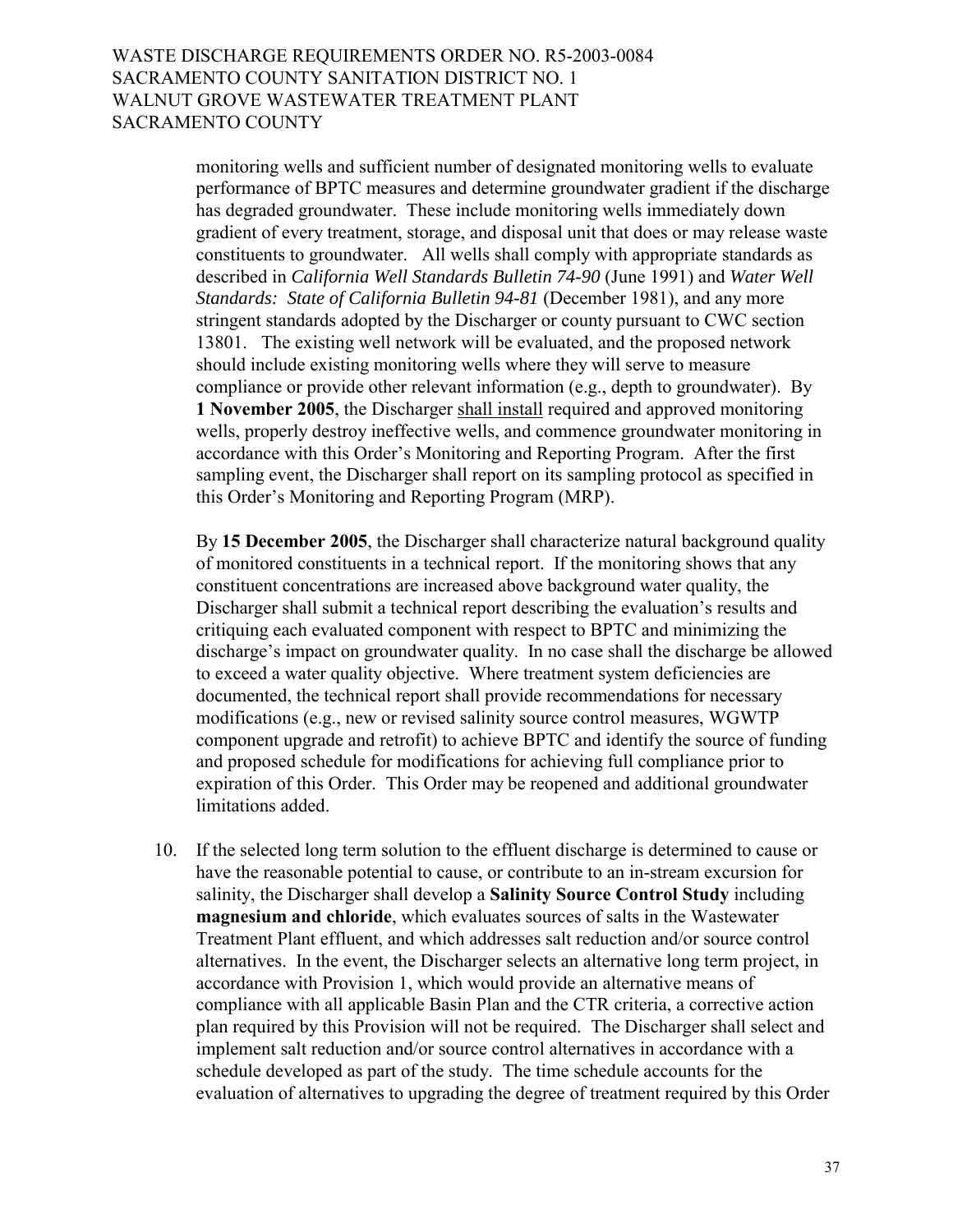# WASTE DISCHARGE REQUIREMENTS ORDER NO. R5-2003-0084 SACRAMENTO COUNTY SANITATION DISTRICT NO. 1 WALNUT GROVE WASTEWATER TREATMENT PLANT SACRAMENTO COUNTY

and /or maintaining the current discharge location as described in Provision 1. This Salinity Source Control Study shall be accomplished in accordance with the following time schedule:

| Submit Workplan, Time Schedule              |                     |
|---------------------------------------------|---------------------|
| and Begin Study                             | 1 September 2004    |
| Complete Study                              | 1 July 2005         |
| Submit Study Report                         | 1 September 2005    |
| <b>Implement Corrective Action measures</b> | 1 December 2005     |
| <b>Submit Annual Progress Reports</b>       | 1 June of each year |
| Submit Effectiveness Assessment Report      | <b>1 June 2007</b>  |
| Full compliance with effluent limits        | <b>1 June 2008</b>  |
|                                             |                     |

TaskCompliance Due

The Discharger shall submit to the Regional Board on or before each compliance report due date, the specified document or, if appropriate, a written report detailing compliance or noncompliance with the specific date and task. If noncompliance is being reported, the reasons for such noncompliance shall be stated, plus an estimate of the date when the Discharger will be in compliance. The Discharger shall notify the Regional Board by letter when it returns to compliance with the time schedule.

11. **Arsenic, Bis (2-Ethylhexyl) Phthalate, Chloroform, Bromodichloromethane, Dibromochloromethane, and Cyanide** have been detected in the effluent at concentrations that exceed water quality objectives contained in the Basin Plan and the CTR criteria. Sampling indicates the existing wastewater treatment plant will not be capable of consistently meeting the effluent limitations for these constituents. Hence, a corrective action plan is necessary to address the reduction and/or source control alternatives. In the event, the Discharger selects an alternative long term project, in accordance with Provision 1, which would provide an alternative means of compliance with all applicable Basin Plan and the CTR criteria, a corrective action plan required by this Provision will not be required. However, if the existing point of discharge continues or is anticipated to continue after 1 June 2008, the Discharger shall develop a corrective action plan which evaluates measures to achieve full compliance with final limitations in accordance with the following time schedule:

Task Compliance Date

Submit Corrective Action Plan, implementation schedule and pollution prevention plans **1 September 2004** Full Compliance 1 June 2008

Progress Report\* **semi-annually 1 June of each year**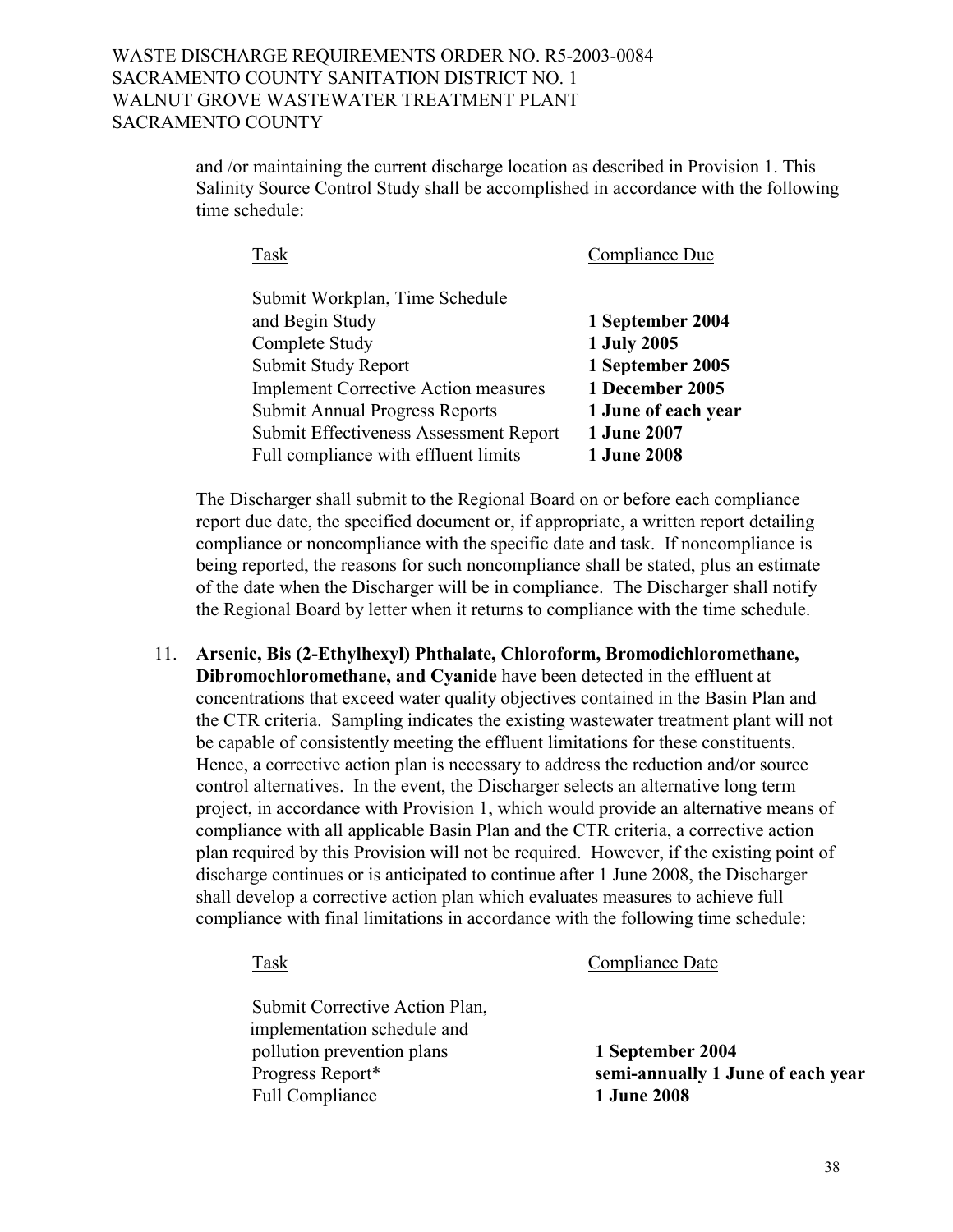**By 1 September 2004,** the Discharger shall complete and submit a compliance schedule justification for Arsenic, Bis (2-Ethylhexyl) Phthalate, Chloroform, Bromodichloromethane, Dibromochloromethane, and Cyanide. The compliance schedule justification shall include all items specified by the SIP Section 2.1, Paragraph 3 (items (a) through (d)). Implementation of the new water quality based effluent limitations for Arsenic, Bis (2-Ethylhexyl) Phthalate, Chloroform, Bromodichloromethane, Dibromochloromethane, and Cyanide become effective on **1 September 2004** if a compliance schedule justification meeting the requirements of Section 2.1 of the SIP is not completed and submitted by the Discharger. Otherwise, the new final water quality based effluent limitations for Arsenic, Bis (2-Ethylhexyl) Phthalate, Chloroform, Bromodichloromethane**,** Dibromochloromethane, and Cyanide required by this Order shall become effective on **1 June 2008.** As these schedules are greater than one year, the Discharger shall submit semi-annual progress reports on **15 January** and **15 July** each year until the Discharger achieves compliance with the final water quality based effluent limitations for Arsenic, Bis (2-Ethylhexyl) Phthalate, Chloroform, Bromodichloromethane, Dibromochloromethane, and Cyanide.

Furthermore, and in addition to a corrective action plan, and in the event the long term solution is not implemented, the Discharger shall prepare and submit to the Regional Board pollution prevention plans (PPP's) in compliance with the CWC  $13263.3(d)(3)$ for Arsenic, Bis (2-Ethylhexyl) Phthalate, Chloroform, Bromodichloromethane, Dibromochloromethane, and Cyanide. The Discharger shall submit the completed PPP's by 1 September 2004. Once submitted, the Regional Board will consider whether to require implementation of each PPP after making it available for public comment at a public proceeding with regard to that PPP*.* (CWC 13263.3(e).) As this schedule is greater than one year, the Discharger shall submit a PPP progress reports on **1 June 2004**.

12. Summary Pollutant Data and Receiving Water Characterization Report: There are indications that the discharge may contain constituents that have a reasonable potential to cause or contribute to an exceedance of water quality objectives. The constituents are specifically listed in a technical report requirement issued by the Executive Officer on 10 September 2001 and include **NTR, CTR**, and additional constituents that could exceed Basin Plan numeric or narrative water quality objectives. The Discharger shall comply with the following time schedule in conducting a study of the potential effect(s) of these constituents in surface waters:

 $\frac{1}{2}$  ,  $\frac{1}{2}$  ,  $\frac{1}{2}$  ,  $\frac{1}{2}$  ,  $\frac{1}{2}$  ,  $\frac{1}{2}$  ,  $\frac{1}{2}$  ,  $\frac{1}{2}$  ,  $\frac{1}{2}$  ,  $\frac{1}{2}$  ,  $\frac{1}{2}$  ,  $\frac{1}{2}$  ,  $\frac{1}{2}$  ,  $\frac{1}{2}$  ,  $\frac{1}{2}$  ,  $\frac{1}{2}$  ,  $\frac{1}{2}$  ,  $\frac{1}{2}$  ,  $\frac{1$ \* The Progress reports shall detail what steps have been implemented towards achieving compliance with waste discharge requirements, evaluate the effectiveness of the implemented measures and assess whether additional measures are necessary to meet the time schedule..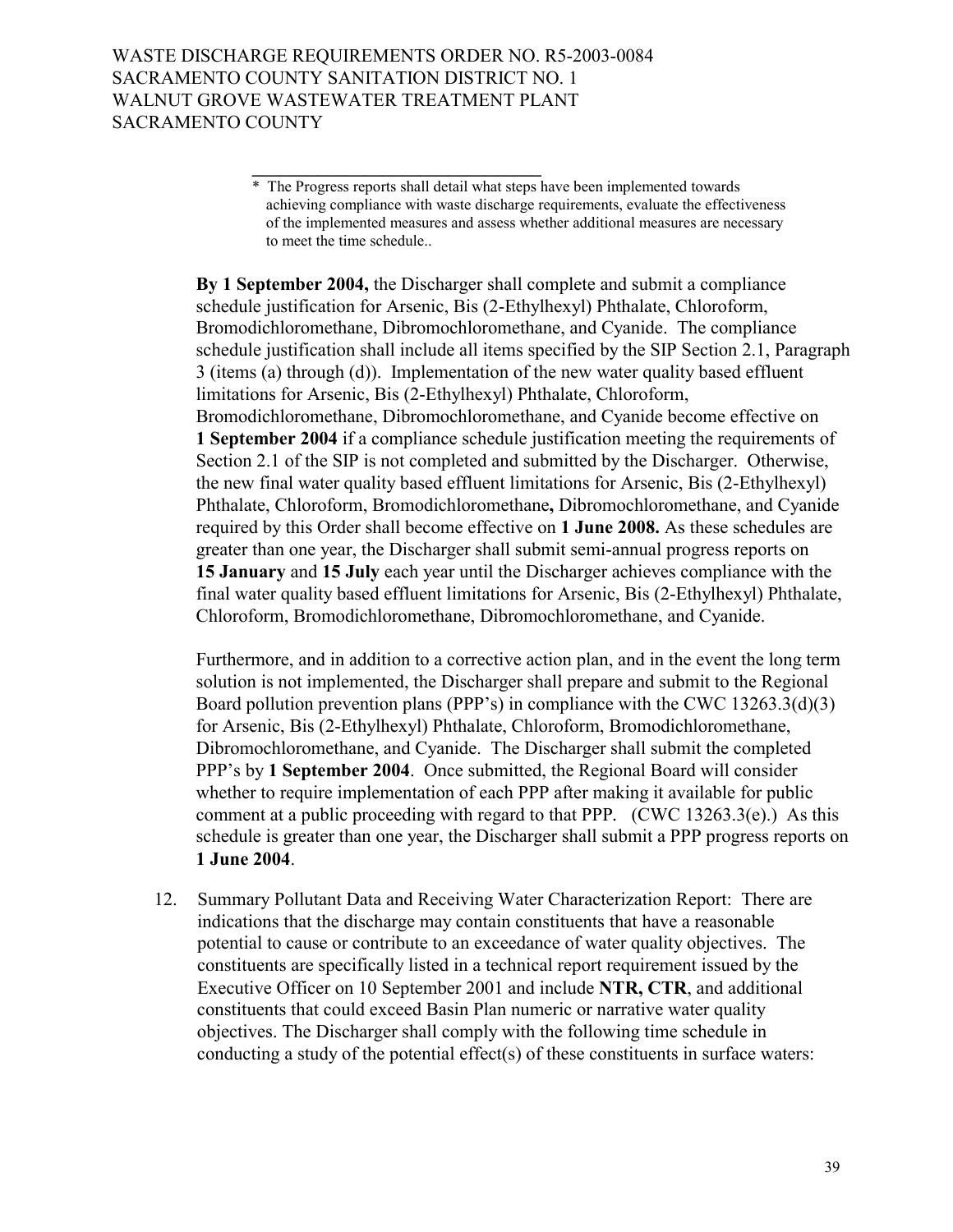# WASTE DISCHARGE REQUIREMENTS ORDER NO. R5-2003-0084 SACRAMENTO COUNTY SANITATION DISTRICT NO. 1 WALNUT GROVE WASTEWATER TREATMENT PLANT SACRAMENTO COUNTY

# Task Compliance Date

Submit Study Report for Dioxins **30 March 2004** 

 This Order is intended to be consistent with the requirements of the 10 September 2001 technical report. The technical report requirements shall take precedence in resolving any conflicts. The Discharger shall submit to the Regional Board on or before each compliance due date, the specified document or a written report detailing compliance or noncompliance with the specific date and task. If noncompliance is reported, the Discharger shall state the reasons for noncompliance and include an estimate of the date when the Discharger will be in compliance. The Discharger shall notify the Regional Board by letter when it returns to compliance with the time schedule. . If, after review of the study results, it is determined that the discharge has reasonable potential to cause or contribute to an exceedance of a water quality objective, this Order may be reopened and effluent limitations added for the subject constituents.

- 13. The Discharger shall conduct the **chronic toxicity testing** specified in the Monitoring and Reporting Program. If the testing indicates that the discharge causes, has the reasonable potential to cause, or contributes to an in-stream excursion above the water quality objective for toxicity, the Discharger initiate a Toxicity Identification Evaluation (TIE) to identify the causes of toxicity. The Discharger shall submit a work plan and time schedule for the TRE to the Executive Officer by **1 June 2004**. Following approval by the Executive Officer, the Discharger shall implement the work plan. The purpose of the TRE is to investigate the causes of, and to identify corrective control actions in response to effluent toxicity incidents. The objective of the TRE is to narrow the search for effective control measures for effluent toxicity. The TRE needs to be site specific but should follow EPA guidance (USEPA 821-R-02-012 & USEPA 821-R-02-013). This Order will be reopened and a chronic toxicity limitation included and/or a limitation for the specific toxicant identified in the TRE included. Additionally, if a chronic toxicity water quality objective is adopted by the State Water Resources Control Board, this Order may be reopened and a limitation based on that objective included.
- 14. The Discharger shall report to the Regional Board any toxic chemical release data it reports to the State Emergency Response Commission within 15 days of reporting the data to the Commission pursuant to section 313 of the "Emergency Planning and Community Right to Know Act of 1986".
- 15. The Discharger shall comply with all the items of the "Standard Provisions and Reporting Requirements for Waste Discharge Requirements (NPDES)", dated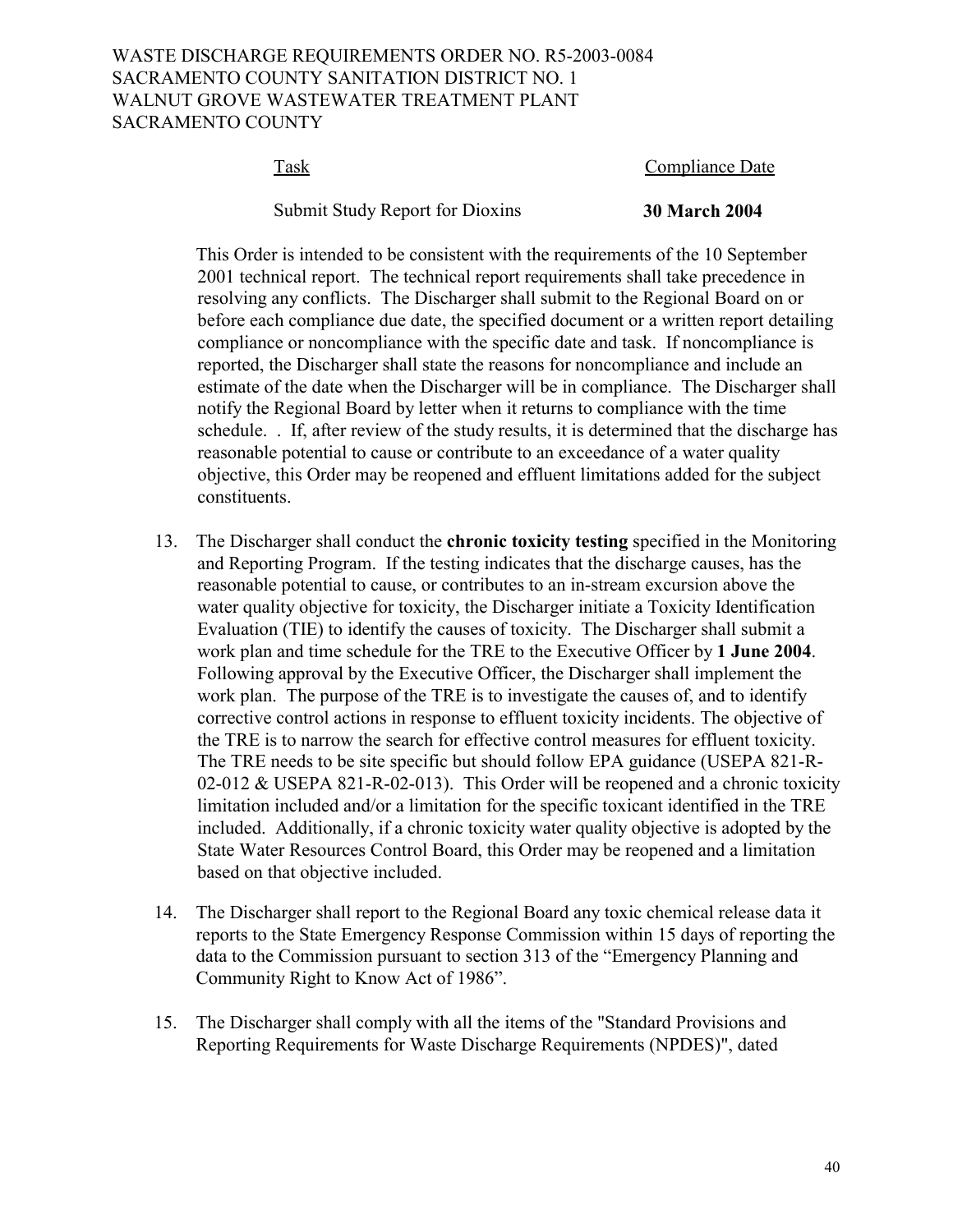1 March 1991, which are part of this Order. This attachment and its individual paragraphs are referred to as "Standard Provisions."

- 16. The Discharger shall comply with Monitoring and Reporting Program No. R5-2003-0084 which is part of this Order, and any revisions thereto as ordered by the Executive Officer.
- 17. The Discharger must submit and utilize EPA test methods and detection limits to achieve detection levels below applicable water quality criteria. At a minimum the Discharger shall comply with the Monitoring Requirements for these constituents as outlined in Section 2.3 and 2.4 of the Policy for Implementation of Toxics Standards for Inland Surface Waters, Enclosed Bays, and Estuaries of California, adopted 2 March 2000 by the State Water Resources Control Board. Sample results less than the reporting limits (RL), but greater than the laboratory's MDL, shall be reported as Detected but Not Quantified (DNQ).
- 18. When requested by USEPA, the Discharger shall complete and submit Discharge Monitoring Reports. The submittal date shall be no later than the submittal date specified in the Monitoring and Reporting Program for Discharger Self Monitoring Reports.
- 19. This Order expires on **1 June 2008** and the Discharger must file a Report of Waste Discharge in accordance with Title 23, CCR, not later than **180 days** in advance of such date in application for renewal of waste discharge requirements if it wishes to continue the discharge.
- 20. The Discharger shall implement, as more completely set forth in 40 CFR 403.5, the necessary legal authorities, programs, and controls to ensure that the following incompatible wastes are not introduced to the treatment system, where incompatible wastes are:
	- a. Wastes which create a fire or explosion hazard in the treatment works;
	- b. Wastes which will cause corrosive structural damage to treatment works, but in no case wastes with a pH lower than 5.0, unless the works is specially designed to accommodate such wastes;
	- c. Solid or viscous wastes in amounts which cause obstruction to flow in sewers, or which cause other interference with proper operation or treatment works;
	- d. Any waste, including oxygen demanding pollutants (BOD, etc.), released in such volume or strength as to cause inhibition or disruption in the treatment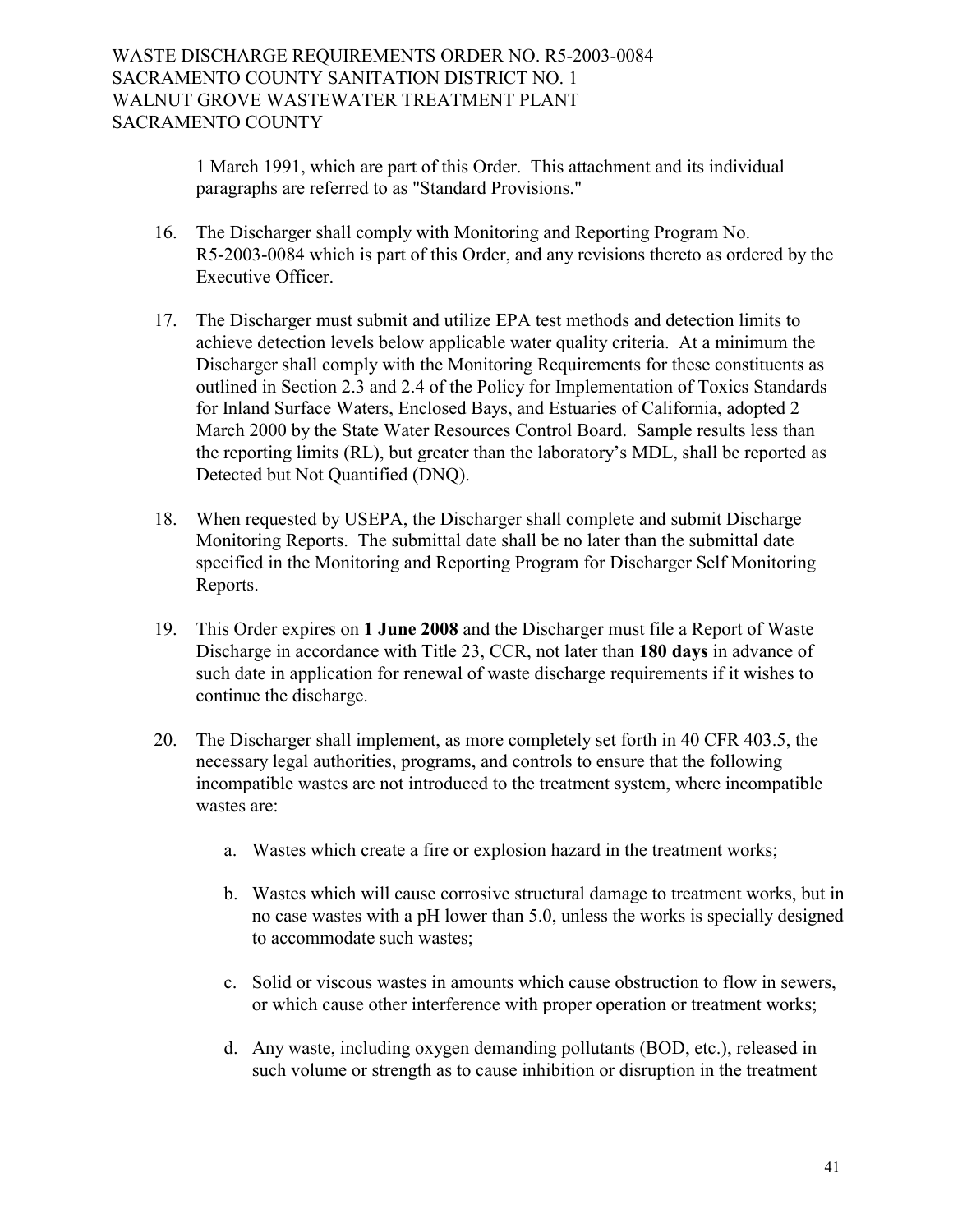works, and subsequent treatment process upset and loss of treatment efficiency;

- e. Heat in amounts that inhibit or disrupt biological activity in the treatment works, or that raise influent temperatures above 40°C (104°F), unless the Regional Board approves alternate temperature limits;
- f. Petroleum oil, non-biodegradable cutting oil, or products of mineral oil origin in amounts that will cause interference or pass through;
- g. Pollutants which result in the presence of toxic gases, vapors, or fumes within the treatment works in a quantity that may cause acute worker health and safety problems; and
- h. Any trucked or hauled pollutants, except at points pre-designated by the Discharger.
- 21. Prior to making any change in the discharge point, place of use, or purpose of use of the wastewater, the Discharger shall obtain approval of, or clearance from the State Water Resources Control Board (Division of Water Rights).
- 22. The interim limitations in this Order are based on the current treatment plant performance and established at the maximum observed concentration. Interim limitation has been established since compliance with NTR and CTR based effluent limitation cannot be achieved by the existing discharge. The Interim Limitation, B.2, establish enforceable mass and concentration ceilings until compliance with the Effluent Limitation, B.1, can be achieved, which is effective 1 June 2008.
- 23. In the event of any change in control or ownership of land or waste discharge facilities presently owned or controlled by the Discharger, the Discharger shall notify the succeeding owner or operator of the existence of this Order by letter, a copy of which shall be immediately forwarded to this office.
- 24. To assume operation under this Order, the succeeding owner or operator must apply in writing to the Executive Officer requesting transfer of the Order. The request must contain the requesting entity's full legal name, the State of incorporation if a corporation, address and telephone number of the persons responsible for contact with the Regional Board and a statement. The statement shall comply with the signatory paragraph of Standard Provision D.6 and state that the new owner or operator assumes full responsibility for compliance with this Order. Failure to submit the request shall be considered a discharge without requirements, a violation of the California Water Code. Transfer shall be approved or disapproved in writing by the Executive Officer.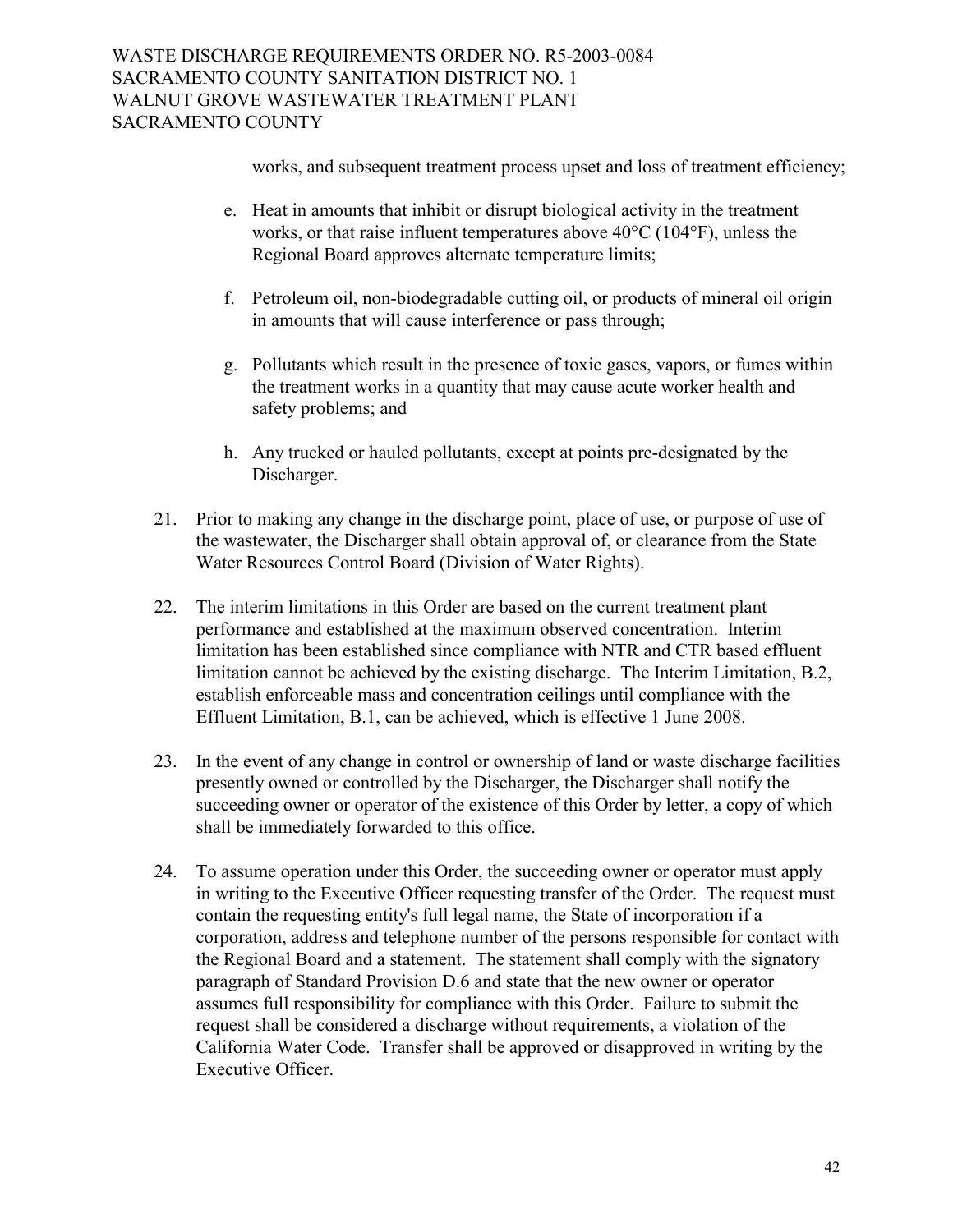# WASTE DISCHARGE REQUIREMENTS ORDER NO. R5-2003-0084 SACRAMENTO COUNTY SANITATION DISTRICT NO. 1 WALNUT GROVE WASTEWATER TREATMENT PLANT SACRAMENTO COUNTY

I, THOMAS R. PINKOS, Executive Officer, do hereby certify the foregoing is a full, true, and correct copy of an Order adopted by the California Regional Water Quality Control Board, Central Valley Region, on 6 June 2003.

> $\mathcal{L}_\text{max}$  , and the set of the set of the set of the set of the set of the set of the set of the set of the set of the set of the set of the set of the set of the set of the set of the set of the set of the set of the THOMAS R. PINKOS, Executive Officer

ARM/6/10/2003 amended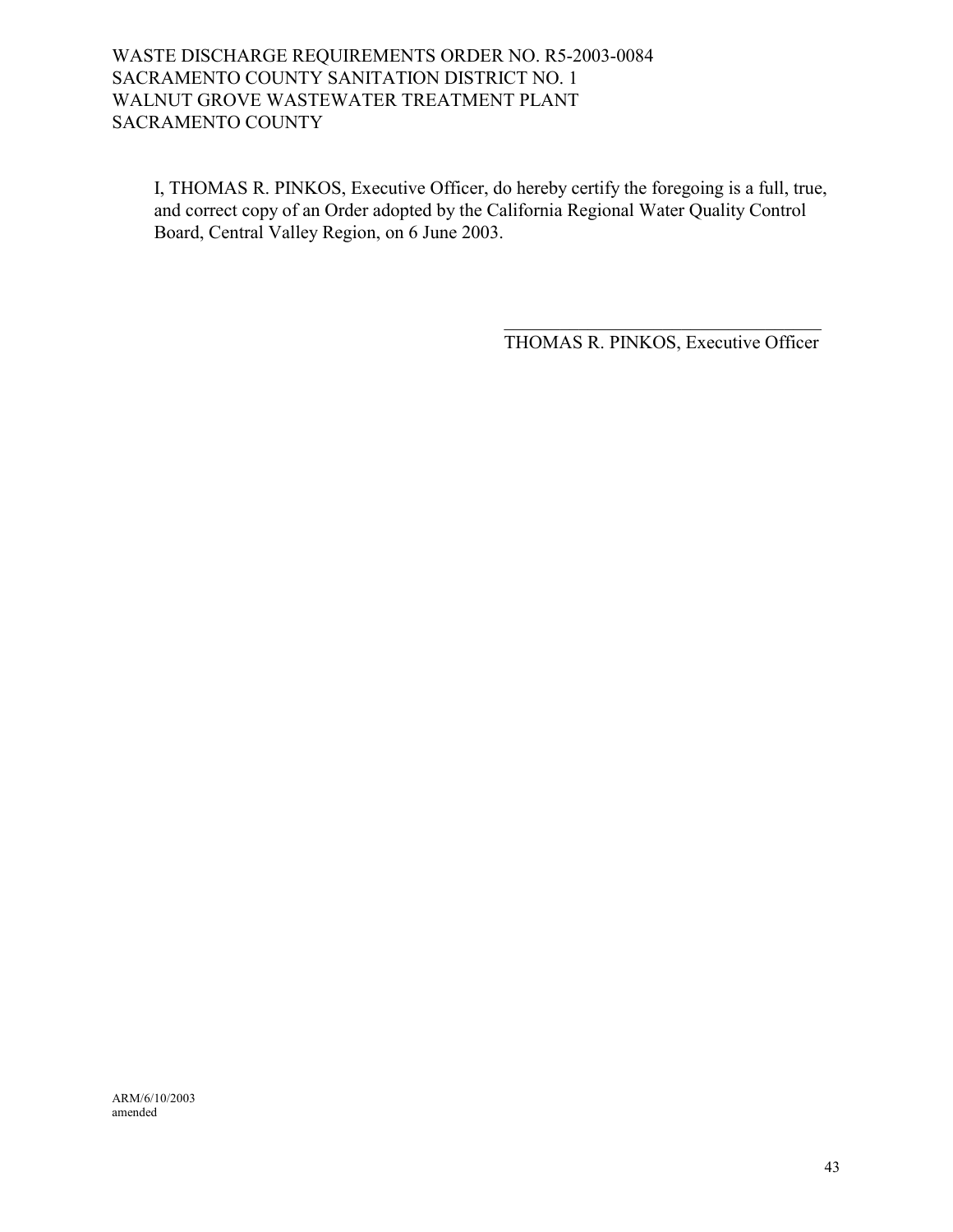# CALIFORNIA REGIONAL WATER QUALITY CONTROL BOARD CENTRAL VALLEY REGION

### MONITORING AND REPORTING PROGRAM NO. R5-2003-0084

### NPDES NO. CA0078794

#### FOR

# SACRAMENTO COUNTY SANITATION DISTRICT NO. 1 WALNUT GROVE WASTEWATER TREATMENT PLANT SACRAMENTO COUNTY

Monitoring and Reporting Program is issued pursuant to Water Code Section 13383 and 13267. This program to monitor groundwater and the surface water are necessary to assure compliance with the waste discharge requirements of this Order. The Discharger shall not implement any changes to this Program unless and until the Regional Board or Executive Officer issues a revised Monitoring and Reporting Program. Specific sample station locations shall be established under direction of the Board's staff, and a description of the stations shall be attached to this Order.

Section 13267 of the California Water Code states, in part, *"(a) A regional board, in establishing…waste discharge requirements…may investigate the quality of any waters of the state within its region"* and *"(b)(1) In conducting an investigation…, the regional board may require that any person who… discharges… waste… that could affect the quality of waters within its region shall furnish, under penalty of perjury, technical or monitoring program reports which the regional board requires."* This Monitoring and Reporting Program to monitor groundwater required by Order No. R5-2003-0084 are necessary to assure compliance with Order No. R5-2003-0084. The Discharger operates the facility that discharges waste subject to Order No. R5-2003-0084

The proposed Order includes monitoring requirements for influent, effluent, evaporation ponds, surface water, and groundwater monitoring requirements.

# **INFLUENT MONITORING1**

Samples shall be collected at approximately the same time as effluent samples and should be representative of the influent. Influent monitoring shall include at least the following:

| Constituents                    | <u>Units</u>     | <b>Type of Sample</b> | <b>Sampling Frequency</b> |
|---------------------------------|------------------|-----------------------|---------------------------|
| Flow                            | mgd              | Meter                 | Continuous <sup>2</sup>   |
| $20^{\circ}$ C BOD <sub>5</sub> | $mg/l$ , lbs/day | 24 hr. Composite      | Weekly <sup>3</sup>       |
| Suspended Solids                | $mg/l$ , lbs/day | 24 hr. Composite      | $\text{Weakly}^3$         |
| pH                              | pH Units         | Grab                  | $\text{Weakly}^3$         |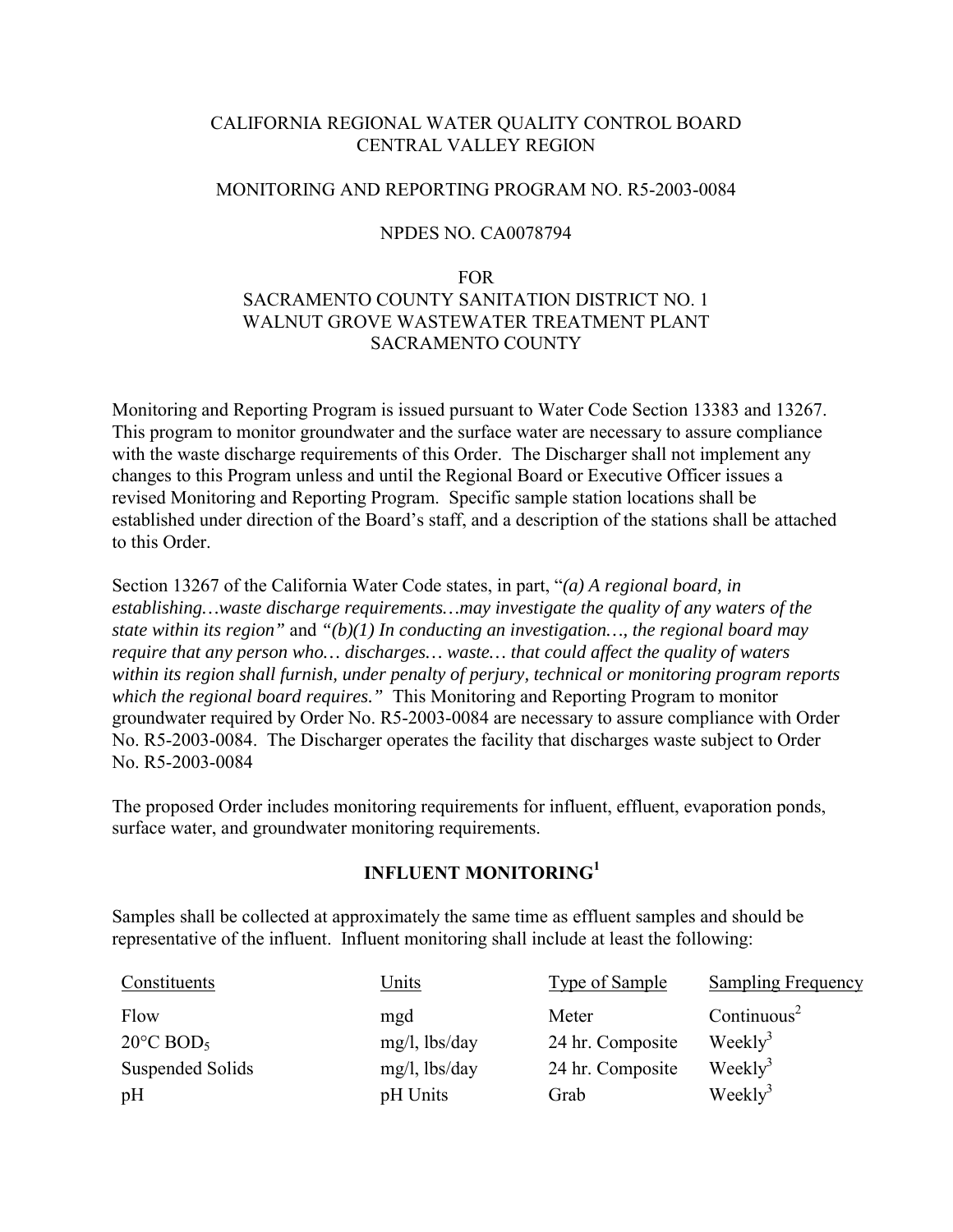| Constituents                           | <u>Units</u>  | Type of Sample | <b>Sampling Frequency</b> |
|----------------------------------------|---------------|----------------|---------------------------|
| Temperature                            | °F            | Grab           | Weekly <sup>3</sup>       |
| <b>Total Dissolved Solids</b>          | mg/l          | Grab           | Monthly <sup>3</sup>      |
| Electrical Conductivity $@25^{\circ}C$ | $\mu$ mhos/cm | Grab           | $\text{Weakly}^3$         |
| Arsenic                                | $\mu$ g/l     | Grab           | Monthly <sup>4</sup>      |
|                                        |               |                |                           |

1 City of Lockeís influent grab sampling shall be collected at the same time as WGWTP for two consecutive months for the first

12 months and reported separately.<br><sup>2</sup> Continuous when discharging to the drainage ditch and monthly when discharging to the evaporation ponds.

<sup>3</sup> Weekly when discharging to the drainage ditch and monthly when discharging to the evaporation ponds.

<sup>4</sup> Sampling to be done only when discharging to the drainage Ditch.

# **EFFLUENT MONITORING (For Discharge to Percolation Ponds)**

Effluent samples shall be collected downstream from the last connection through which wastes can be admitted into the ponds. Effluent samples should be representative of the total volume and quality of the discharge. Date and time of collection of samples shall be recorded and reported and should be representative of the influent. Effluent monitoring shall include at least the following:

| Constituents                    | Units           | <b>Type of Sample</b> | <b>Sampling Frequency</b> |
|---------------------------------|-----------------|-----------------------|---------------------------|
| Pond Volume                     | million gallons | <b>Staff Gauge</b>    | Weekly                    |
| $20^{\circ}$ C BOD <sub>5</sub> | mg/1            | Grab                  | Monthly                   |
| Suspended Solids                | mg/1            | Grab                  | Monthly                   |
| pH                              | Number          | Grab                  | Monthly                   |
| Dissolved Oxygen                | mg/1            | Grab                  | Monthly                   |
| Standard Minerals <sup>1</sup>  | mg/l            | Grab                  | Annually                  |

<sup>1.</sup> Standard minerals shall include all major cations and anions and include a verification that the analysis is complete (i.e., cation/anion balance).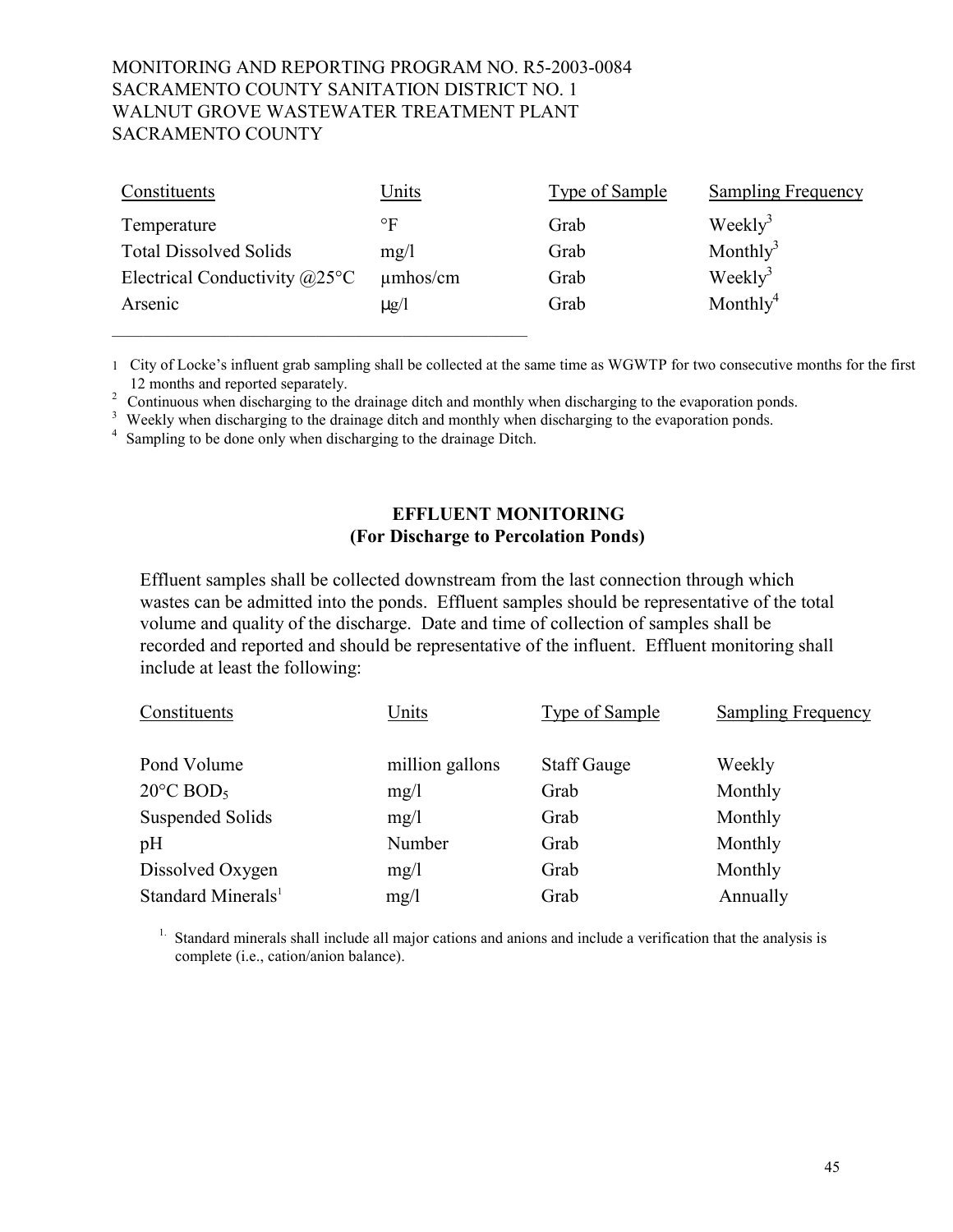# **EFFLUENT MONITORING (For Discharge to Drainage Ditch)**

Effluent samples representing discharge location R0 may be collected anywhere between the first receiving water (Ditch) and final disinfection provided the effluent samples are representative of the effluent discharged to the Ditch. Date and time of collection of samples shall be recorded and reported and should be representative of the influent. Effluent monitoring shall include at least the following:

| Constituents                      | Units                 | <b>Type of Sample</b>       | <b>Sampling Frequency</b> |
|-----------------------------------|-----------------------|-----------------------------|---------------------------|
| Flow                              | <b>MGD</b>            | Meter                       | Continuous                |
| $20^{\circ}$ C BOD <sub>5</sub>   | mg/l, lbs/day         | Grab                        | Weekly                    |
| <b>Suspended Solids</b>           | mg/l, lbs/day         | Grab                        | Weekly                    |
| Chlorine Residual <sup>10</sup>   | mg/l, lbs/day         | Grab                        | Weekly                    |
| <b>Total Coliform</b>             | MPN/100ml             | Grab                        | Weekly                    |
| Dissolved Oxygen                  | mg/1                  | Grab                        | Weekly                    |
| Settleable Solids                 | ml/l                  | Grab                        | Weekly                    |
| Temperature                       | $^{\circ}C/^{\circ}F$ | Grab                        | Weekly                    |
| pH                                | Number                | Grab                        | Weekly                    |
| <b>Electrical Conductivity</b>    | $\mu$ mhos/cm         | Grab                        | Weekly                    |
| @25°C                             |                       |                             |                           |
| Ammonia <sup>1,2</sup>            | $mg/l$ , lbs/day      | Grab                        | Weekly                    |
| <b>Total Dissolved Solids</b>     | $mg/l$ , lbs/day      | Grab                        | Monthly                   |
| Mercury $4,5$                     | $\mu$ g/l, lbs/day    | Grab                        | Monthly                   |
| Manganese                         | $\mu$ g/l, lbs/day    | Grab                        | Monthly                   |
| Bromodichloromethane <sup>3</sup> | $\mu$ g/l, lbs/day    | Grab                        | Monthly                   |
| Dibromochlormethane <sup>3</sup>  | $\mu$ g/l, lbs/day    | Grab                        | Monthly                   |
| Chloroform <sup>3</sup>           | $\mu$ g/l, lbs/day    | Grab                        | Monthly                   |
| Bis (2-Ethylhexyl) phthalate      | $\mu$ g/l, lbs/day    | Grab                        | Monthly                   |
| Arsenic                           | $\mu$ g/l             | Grab                        | Monthly                   |
| Cyanide                           | $\mu$ g/l             | Grab                        | Monthly                   |
| Acute Toxicity <sup>9</sup>       | $\mu$ g/l             | Grab                        | Twice/Year                |
| Priority Pollutants <sup>6</sup>  | $\mu$ g/l             | As appropriate <sup>'</sup> | Once <sup>8</sup>         |
|                                   |                       |                             |                           |

<sup>&</sup>lt;sup>1.</sup> Concurrent with biotoxicity monitoring.

 $\frac{1}{2}$  ,  $\frac{1}{2}$  ,  $\frac{1}{2}$  ,  $\frac{1}{2}$  ,  $\frac{1}{2}$  ,  $\frac{1}{2}$  ,  $\frac{1}{2}$  ,  $\frac{1}{2}$  ,  $\frac{1}{2}$  ,  $\frac{1}{2}$  ,  $\frac{1}{2}$  ,  $\frac{1}{2}$  ,  $\frac{1}{2}$  ,  $\frac{1}{2}$  ,  $\frac{1}{2}$  ,  $\frac{1}{2}$  ,  $\frac{1}{2}$  ,  $\frac{1}{2}$  ,  $\frac{1$ 

<sup>2</sup>. Report as both total and Un-ionized ammonia with corresponding pH and temperature measurements. If an ammonia value exceeds the chronic criteria, the Discharger shall conduct additional sampling on a daily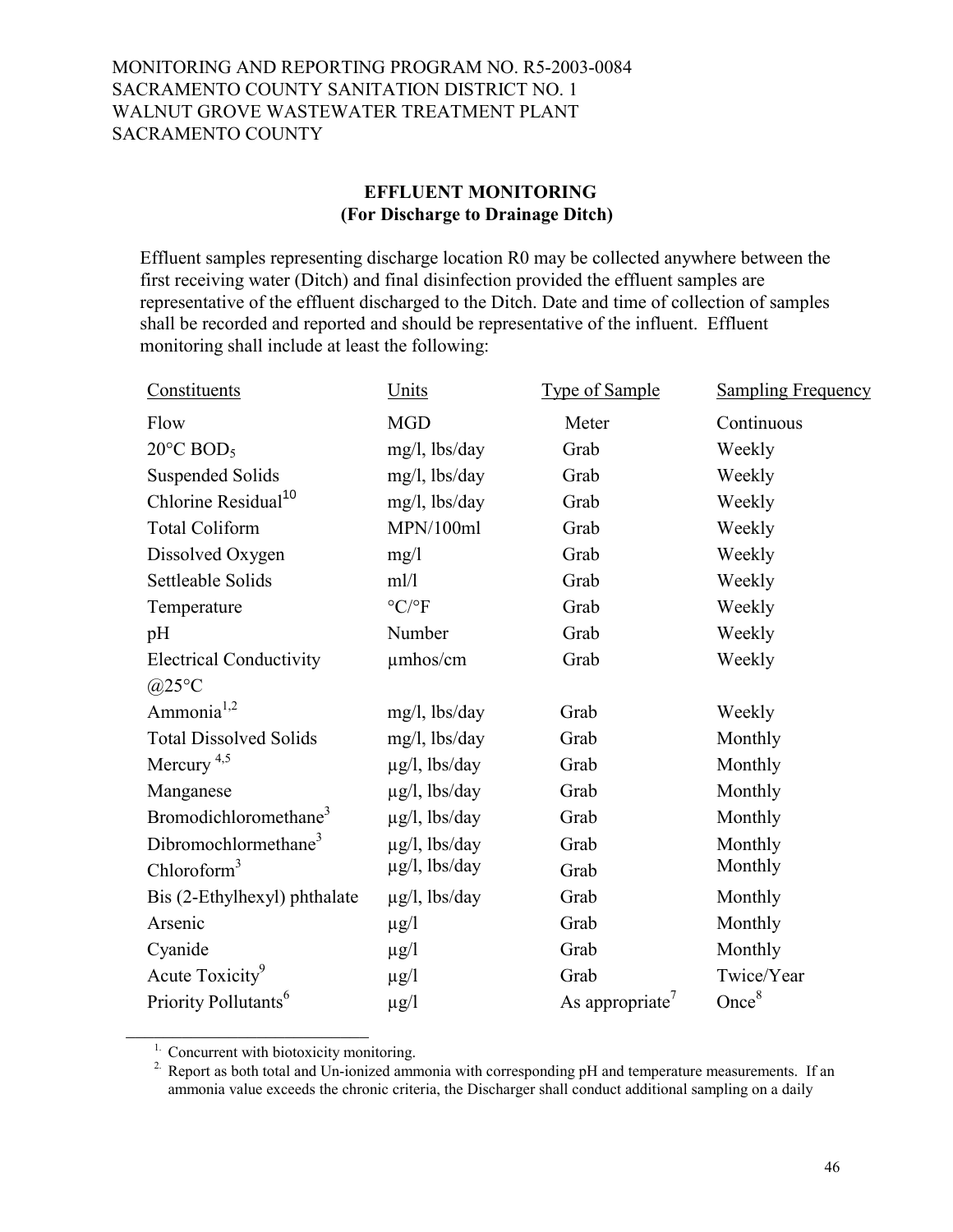basis for 4 consecutive days and will continue until no longer ammonia concentrations exceed the chronic

- <sup>3.</sup> Sample results less than the reporting limits (RL), but greater than the laboratory's MDL, shall be reported <sup>3</sup>
- as Detected but Not Quantified (DNQ). 4. To be collected concurrently with influent monthly monitoring.
- $<sup>5</sup>$  Requires use of "clean technique" (EPA Method 1631) for sampling, handling and analysis, or later</sup>
- amendment.<br><sup>6.</sup> Priority pollutants are defined as U.S. EPA Priority Pollutants and consist of the constituents listed in the most recent National Toxics Rule and California Toxics Rule.<br><sup>7</sup> Priority pollutants shall be grab samples, due to natural compositing by pond treatment<br><sup>8</sup> Hardness, pH and temperature shall be collected at the same time
- 
- be sampled once during the permit and collected in winter/spring 2007.<br><sup>9</sup> The bioassay shall be 96-hour acute toxicity test in accordance with EPA 821-R-02-012, Fifth Edition or
- later amendment approved by Board staff. Species shall be fathead minnows (Pimephales promelas). Temperature and pH shall be recorded each day of the test. No pH adjustment
- <sup>10.</sup> Samples shall be collected immediately prior to pumping Ditch water to Snodgrass Slough until 1 November 2004. Thereafter, samples shall be collected with the other effluent samples representative of the discharge to the Ditch.

# **CHRONIC TOXICITY MONITORING**

Chronic toxicity monitoring shall be conducted to determine whether the effluent from the treatment ponds is contributing toxicity to the Ditch, and the assimilative capacity characteristics of the Sacramento and San Joaquin Delta. The testing shall be conducted as specified in EPA 821-R-02-013, Fourth Edition, or later amendment. The proposed monitoring will be conducted twice during the term of this Order, once from a sample collected during the period of December 2004 and February 2005 and a second sample between December 2007 and February 2008. The monitoring program will be conducted as follows:

- a) All testing shall be conducted as specified in EPA 821-R-02-013, Fourth Edition or latest approved edition. The permit may be reopened if later amendments promulgated in Section 136 of the Code of Federal Regulation or elsewhere would lead to significant changes in the procedure.
- b) Effluent chronic toxicity samples shall be collected anywhere between the first receiving water (Ditch) and final disinfection provided the effluent samples are representative of the effluent discharged to the Ditch. Twenty-four hour flow proportional composite samples, representative of the volume and quality of the discharge shall be used for the test. Time and date of collection of the samples shall be recorded and maintained by the Discharger. Monitoring events will coincide whenever possible with effluent and receiving water monitoring.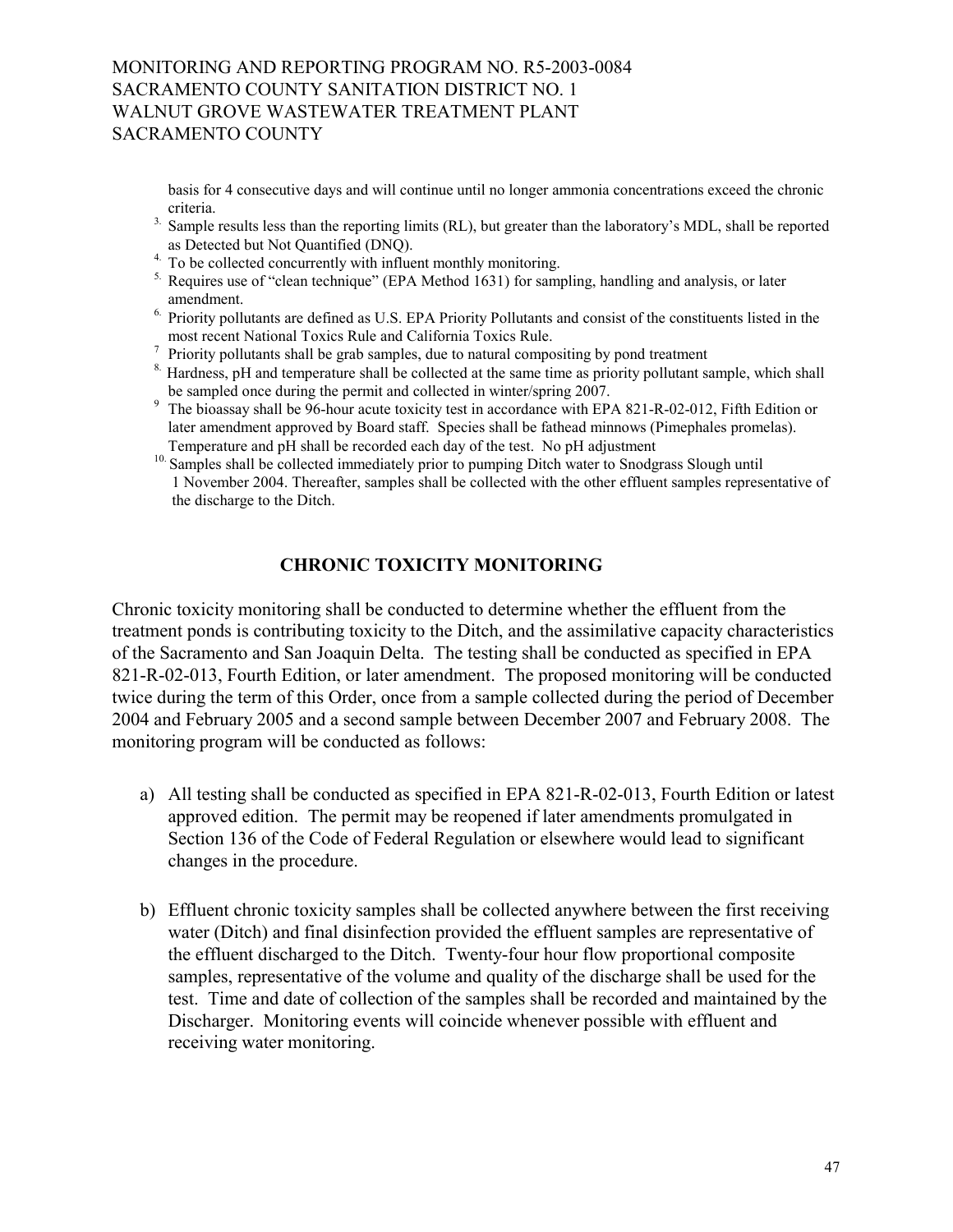- c) As required by the SIP, all chronic toxicity tests will be conducted with concurrent reference toxicant tests and reported with the test results.
- d) All tests must meet acceptability criteria as specified in the approved chronic toxicity methods manual. If test acceptability criteria are not met, the Discharger shall re-sample and re-test within 14 days of the onset of the failed test.
- e) Test organisms that will be used for the chronic toxicity testing shall consist of the following:
	- i) Fathead minnow (*Pimephales promelas*) representing a vertebrate species.
	- ii) Water flea (*Ceriodaphnia dubia*) representing an invertebrate species.
	- iii) Algae (*Selenastrum capricornutum*) representing a plant species.
- f) Dilution water used for the effluent chronic toxicity monitoring shall be a grab sample of the Ditch collected at R-1 of the Receiving Water Monitoring Program station, which is upstream of the point of discharge.
- g) In addition to chronic toxicity testing on the effluent, the Discharger shall also conduct concurrent toxicity tests on grab samples collected and representative of 100% upstream waters from the point of discharge at the Discharger's R-1 Receiving Water Monitoring station. If significant toxicity is noted on the 100% R-1 test sample, within 9 days of the onset of the receiving water tests, chronic toxicity using a standard five dilution series on the affected test species will be conducted. Dilution water, for the R-1 follow-up chronic toxicity test, will be laboratory control water.
- h) The Discharger shall conduct chronic toxicity testing using 100% effluent and 2 controls. If toxicity is found in any of the effluent tests, the Discharger must immediately retest according to the following test matrix:

|                               |     |          | Dilutions $(\%)$ |    |      | Controls               |     |
|-------------------------------|-----|----------|------------------|----|------|------------------------|-----|
|                               | 100 |          | 50               | 25 | 5.0  | Stream Water Lab Water |     |
| % Plant Effluent              | 100 | 75       | 50               | 25 | 12.5 |                        |     |
| % Dilution Water <sup>1</sup> |     | 25       | 50               | 75 | 87.5 | 100                    |     |
| % Lab Water                   | 0   | $\theta$ | $\theta$         |    |      |                        | 100 |

Dilution Series:

1. Dilution water shall be receiving water from the ditch taken upstream (north) from the discharge point. The dilution series may be altered upon approval of Board staff.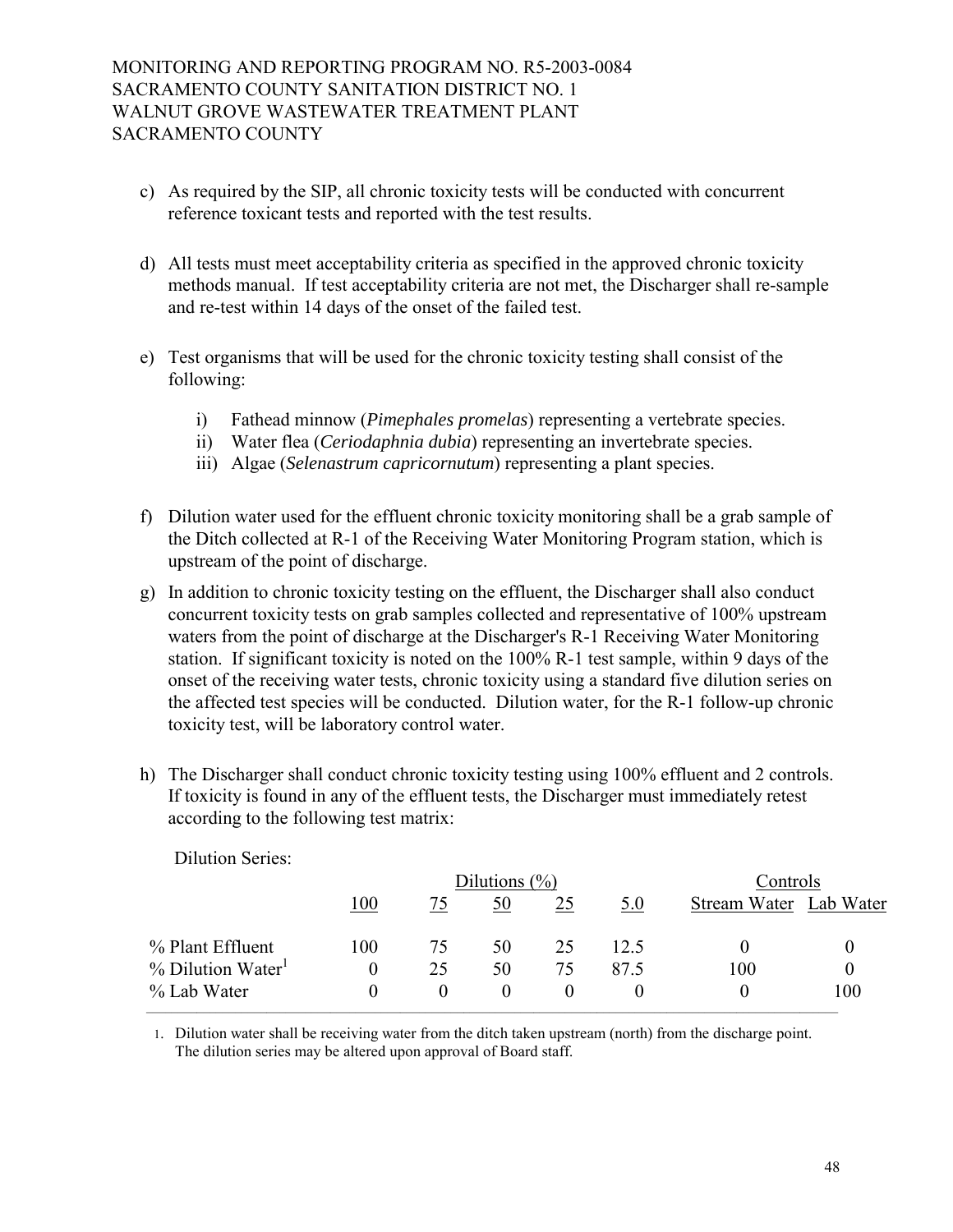- i) The Discharger will notify the Board within 5-days during the course of any biotoxicity monitoring event if it is discovered that an expected reportable effluent chronic toxicity result has the reasonable potential to cause, or contributes to an in-stream excursion above the water quality objective of the Ditch.
- j) Routine whole effluent toxicity test results will be reported with the monthly submittal of monitoring reports following the completion of the test.

# **RECEIVING WATER MONITORING**

All receiving water samples shall be grab samples. Receiving water monitoring stations shall be at the following locations or at a location, proposed by the Discharger and approved by the Board's Executive Officer. Access to all monitoring stations shall be safely and reasonably achieved. Receiving water monitoring is only required during the period of discharge to the Ditch (1 November to 15 May):

| <b>Station</b><br>Description<br>R1     |                                                                                                                                                             | 100 feet upstream of the Agricultural Drainage Ditch (Upstream of        |                  |
|-----------------------------------------|-------------------------------------------------------------------------------------------------------------------------------------------------------------|--------------------------------------------------------------------------|------------------|
|                                         |                                                                                                                                                             | discharge point) or as close as possible with Executive Officer approval |                  |
| R <sub>2</sub>                          | 100 feet downstream of the Agricultural Drainage Ditch<br>(Downstream of discharge point) or as close as possible with<br><b>Executive Officer approval</b> |                                                                          |                  |
| R <sub>3</sub>                          |                                                                                                                                                             | 100 feet north of discharge point (In Snodgrass Slough)                  |                  |
| R <sub>4</sub>                          |                                                                                                                                                             | 100 feet south of discharge point (In Snodgrass Slough)                  |                  |
|                                         |                                                                                                                                                             | Sampling                                                                 | Sampling         |
| Constituents                            | <u>Units</u>                                                                                                                                                | <b>Stations</b>                                                          | <b>Frequency</b> |
| Flow <sup>1</sup>                       | mgd                                                                                                                                                         | R <sub>1</sub> , R <sub>2</sub> , R <sub>3</sub> , R <sub>4</sub>        | Weekly           |
| Dissolved Oxygen                        | mg/1                                                                                                                                                        | RI, R2, R3, R4                                                           | Weekly           |
| pH                                      | Number                                                                                                                                                      | RI, R2, R3, R4                                                           | Weekly           |
| Electrical Conductivity $@25^{\circ}$ C | $\mu$ mhos/cm                                                                                                                                               | R <sub>1</sub> , R <sub>2</sub> , R <sub>3</sub> , R <sub>4</sub>        | Weekly           |
| Temperature                             | $\mathrm{P}^{\mathrm{o}}$                                                                                                                                   | R <sub>1</sub> , R <sub>2</sub> , R <sub>3</sub> , R <sub>4</sub>        | Weekly           |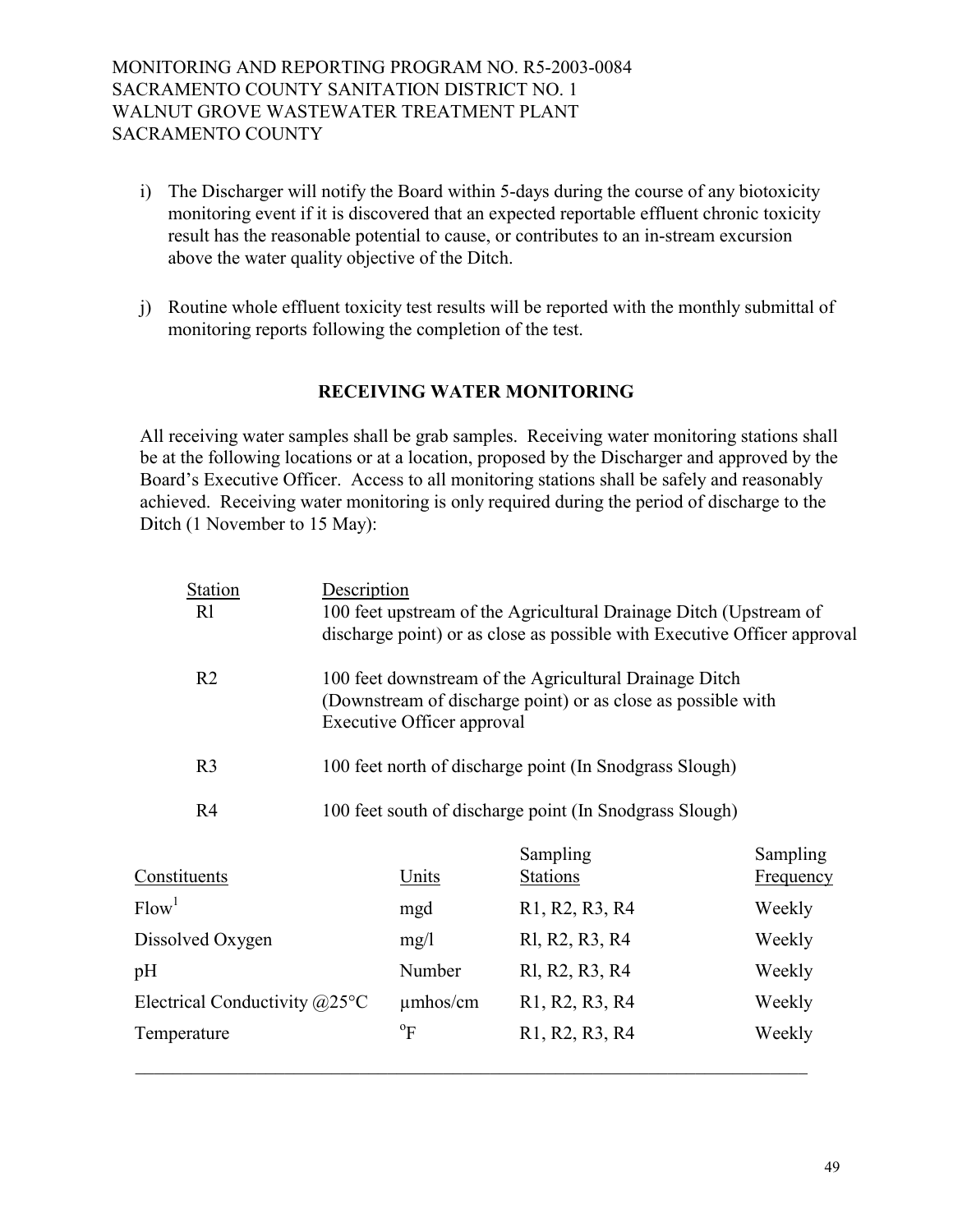1. Ditch flows sampling shall be measured during periods when flows are less than 1 cfs and estimated when Ditch flows are greater than 1 cfs. Snodgrass Slough flows shall be estimated based on Sacramento River flows from gauging station or other means when flow controlling locks are open from the Sacramento River. Snodgrass Slough flows may be reported as locks closed when flow is anticipated to be minimal.

In conducting the receiving water sampling, a log shall be kept of the receiving water conditions, throughout the reach bounded by Stations R-l, and R-2, R-3, and R-4. Attention shall be given to the presence or absence of:

- 
- 
- 
- d. Aquatic life
- a. Floating or suspended matter e. Visible films, sheens or coatings
- b. Discoloration f. Fungi, slimes, or objectionable growths
- c. Bottom deposits g. Potential nuisance conditions

Notes on receiving water conditions shall be summarized in the monitoring report.

Sampling records shall be retained for a minimum of five years. A log shall be kept of sludge quantities generated and of handling and disposal activities. The frequency of entries is discretionary, however, the log should be complete enough to serve as a basis for part of the annual report.

| Constituent           | Units  | Type of Sample | <b>Sampling Frequency</b> |
|-----------------------|--------|----------------|---------------------------|
| Groundwater Elev.     | Ft.    | Measurement    | Quarterly                 |
| <b>TDS</b>            | mg/1   | Grab           | Quarterly                 |
| <b>Total Nitrogen</b> | mg/1   | Grab           | Quarterly                 |
| pH                    | number | Grab           | Quarterly                 |
| Phosphorous           | mg/1   | Grab           | Quarterly                 |
| <b>Boron</b>          | mg/1   | Grab           | Quarterly                 |
| Chloride              | mg/1   | Grab           | Quarterly                 |
| Manganese             | mg/1   | Grab           | Quarterly                 |
| Iron                  | mg/1   | Grab           | Quarterly                 |

# **GROUND WATER MONITORING PROGRAM1**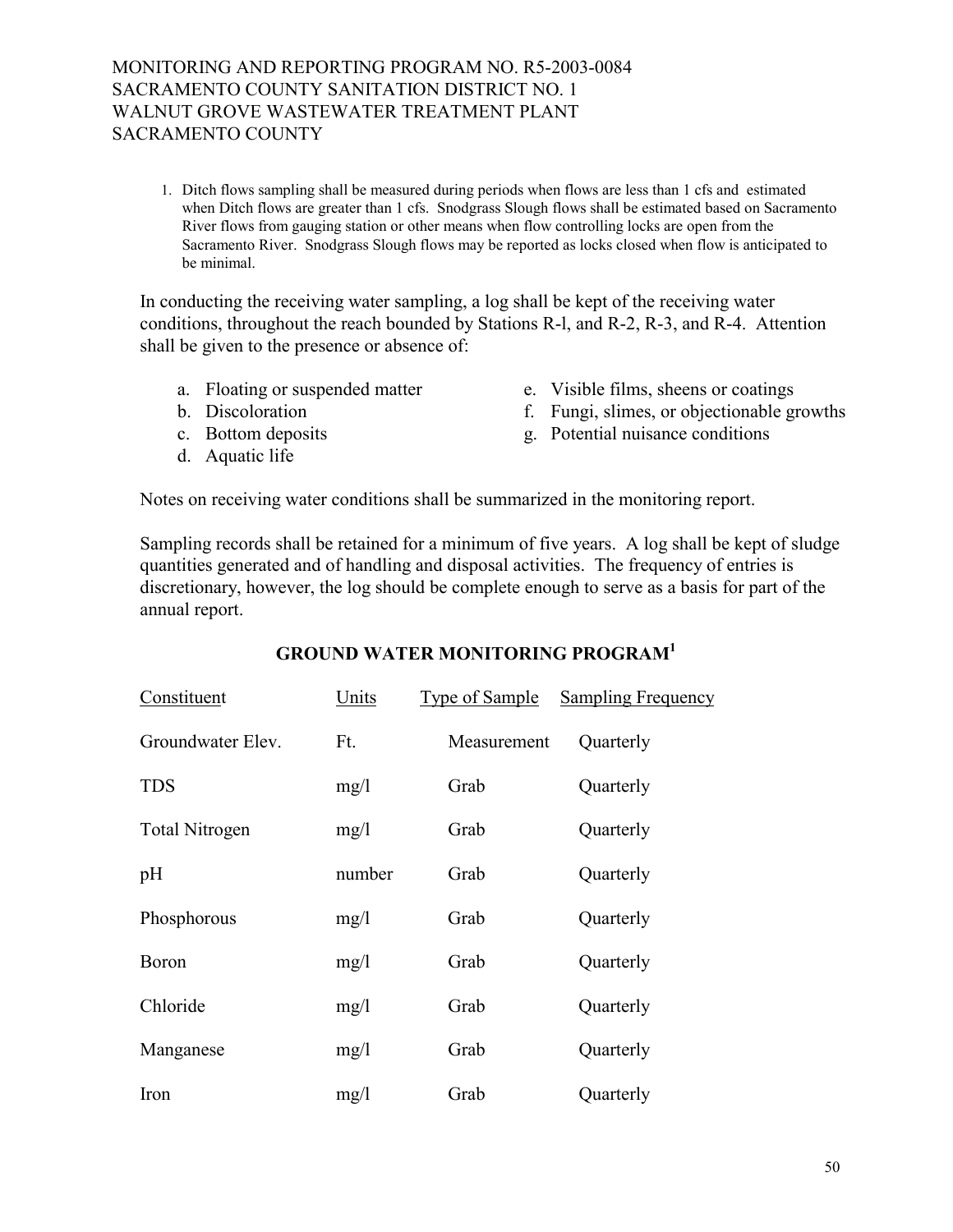| Constituent                    | Units           | <b>Type of Sample</b> | <b>Sampling Frequency</b> |
|--------------------------------|-----------------|-----------------------|---------------------------|
| Sodium                         | mg/1            | Grab                  | Quarterly                 |
| Arsenic                        | mg/1            | Grab                  | Semi-annually             |
| Cyanide                        | mg/l            | Grab                  | Semi-annually             |
| Fecal Coliform                 | MPN/100 ml Grab |                       | Semi-annually             |
| <b>Total Trihalomethanes</b>   | $\frac{u g}{l}$ | Grab                  | Semi-annually             |
| Standard Minerals <sup>2</sup> | mg/l            | Grab                  | Annually                  |

1. The ground water monitoring report must present, for each monitoring event, determinations for the direction and gradient of groundwater flow. The groundwater monitoring network shall include one or more background monitoring wells and sufficient number of designated monitoring wells to evaluate performance of BPTC measures and determine if the discharge has degraded groundwater. These include monitoring wells immediately down gradient of every treatment, storage, and disposal unit that does or may release waste constituents to groundwater.

2. Standard minerals shall include all major cations and anions and includes a verification that the analysis is complete (i.e., cation/anion balance).

# **REPORTING**

Semi Annual monitoring results shall be submitted to the Regional Board by the **first day of the second month** following sample collection. Quarterly and Annual monitoring results shall be submitted by the **first day of the second month** following each calendar quarter, semi-annual period, and/or year respectively.

In reporting the monitoring data, the Discharger shall arrange the data in tabular form so that the date, the constituents, and the concentrations are readily discernible. The data shall be summarized in such a manner to illustrate clearly whether the discharge complies with waste discharge requirements. The highest daily maximum for the month, monthly and weekly averages, and medians, should be determined and recorded. In accordance with Section 2.4.1 of the SIP, the Discharger shall also report the applicable Minimum Level (ML) and the laboratory's current Method Detection Limit (MDL) for all priority pollutants. If the Discharger monitors any pollutant at the locations designated herein more frequently than is required by this Order, the results of such monitoring shall be included in the calculation and reporting of the values required in the discharge monitoring report form. Such increased frequency shall be indicated on the discharge monitoring report form.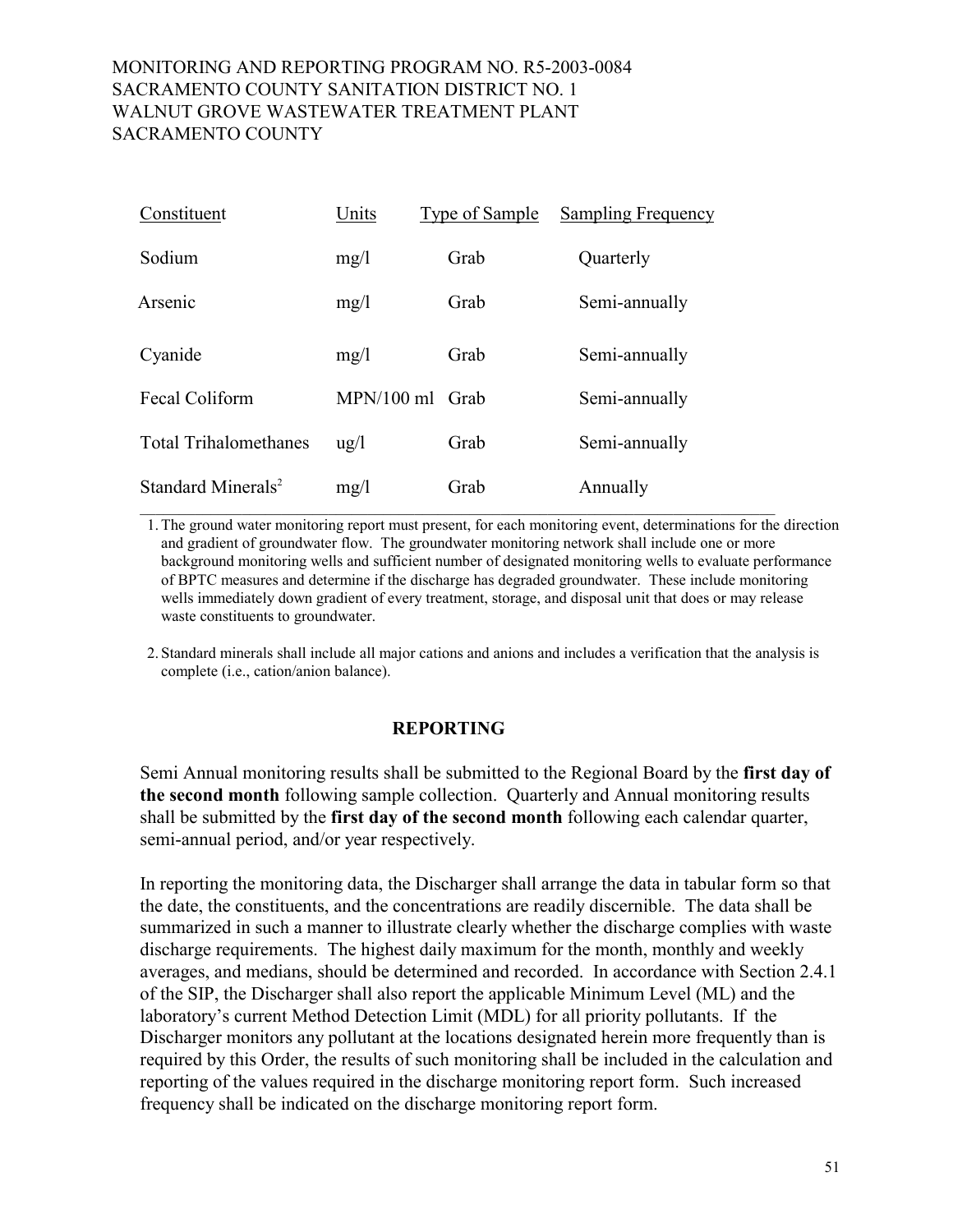The Discharger may also be requested to submit an annual report to the Board with both tabular and graphical summaries of the monitoring data obtained during the previous year. Any such request shall be made in writing. The report shall discuss the compliance record. If violations have occurred, the report shall also discuss the corrective actions taken and planned to bring the discharge into full compliance with the waste discharge requirements.

All reports submitted in response to this Order shall comply with the signatory requirements of Standard Provisions D.6.

The Discharger shall implement the above monitoring program on the first day of the month following effective date of this Order.

Ordered by:

THOMAS R. PINKOS, Executive Officer

6 June 2003 .

(Date)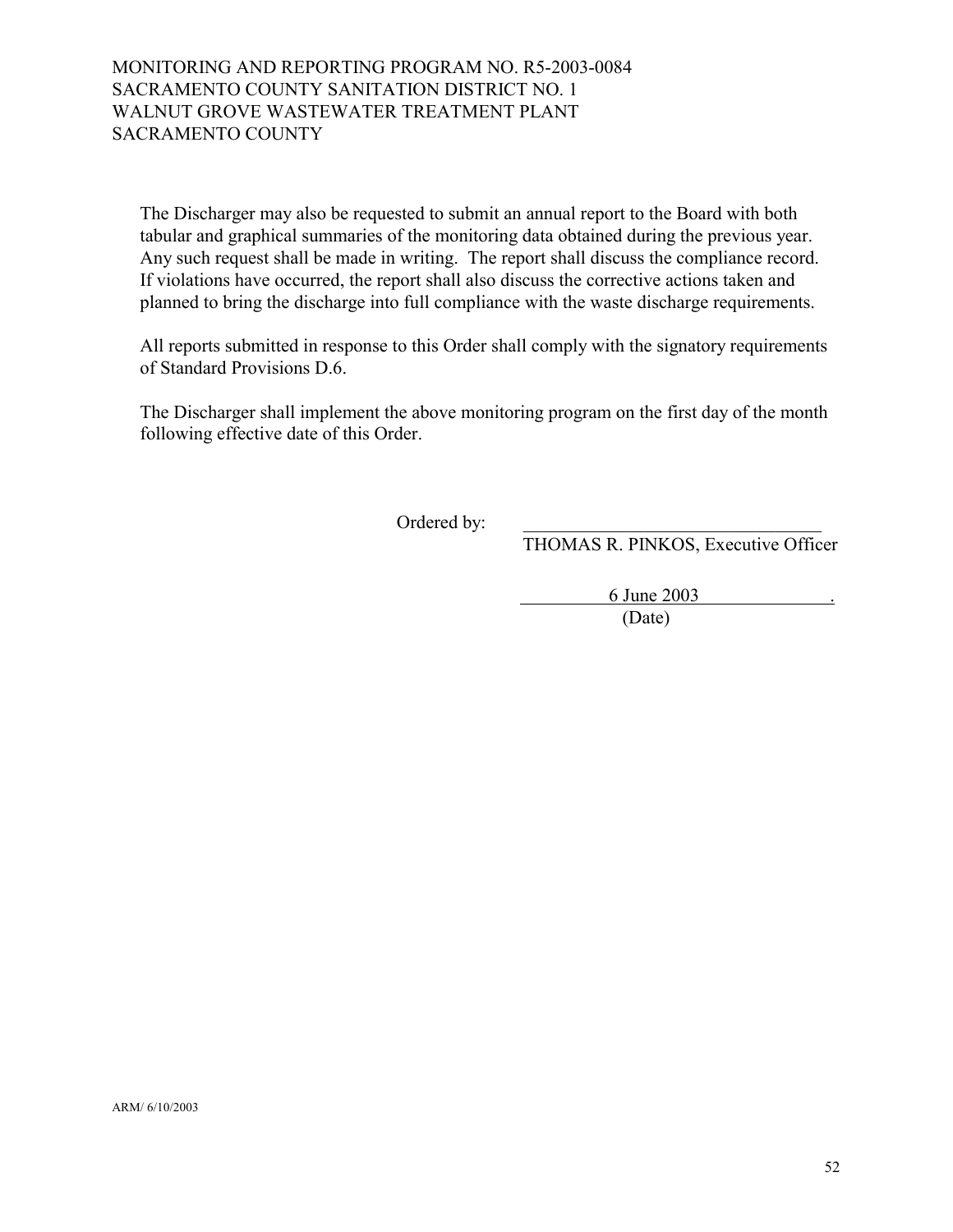Amended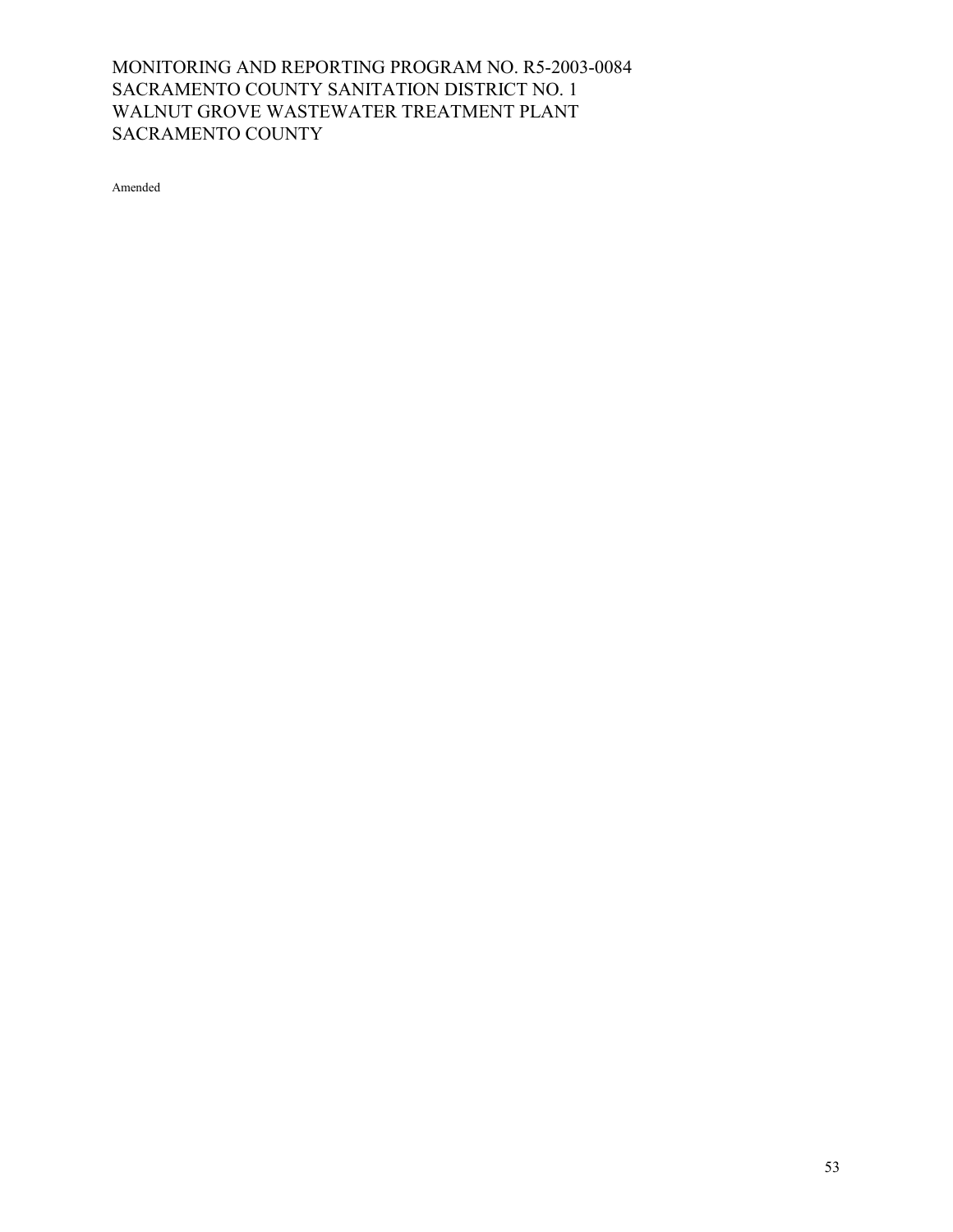# **ATTACHMENT - A (Map of Walnut Grove WWTP Vicinity)**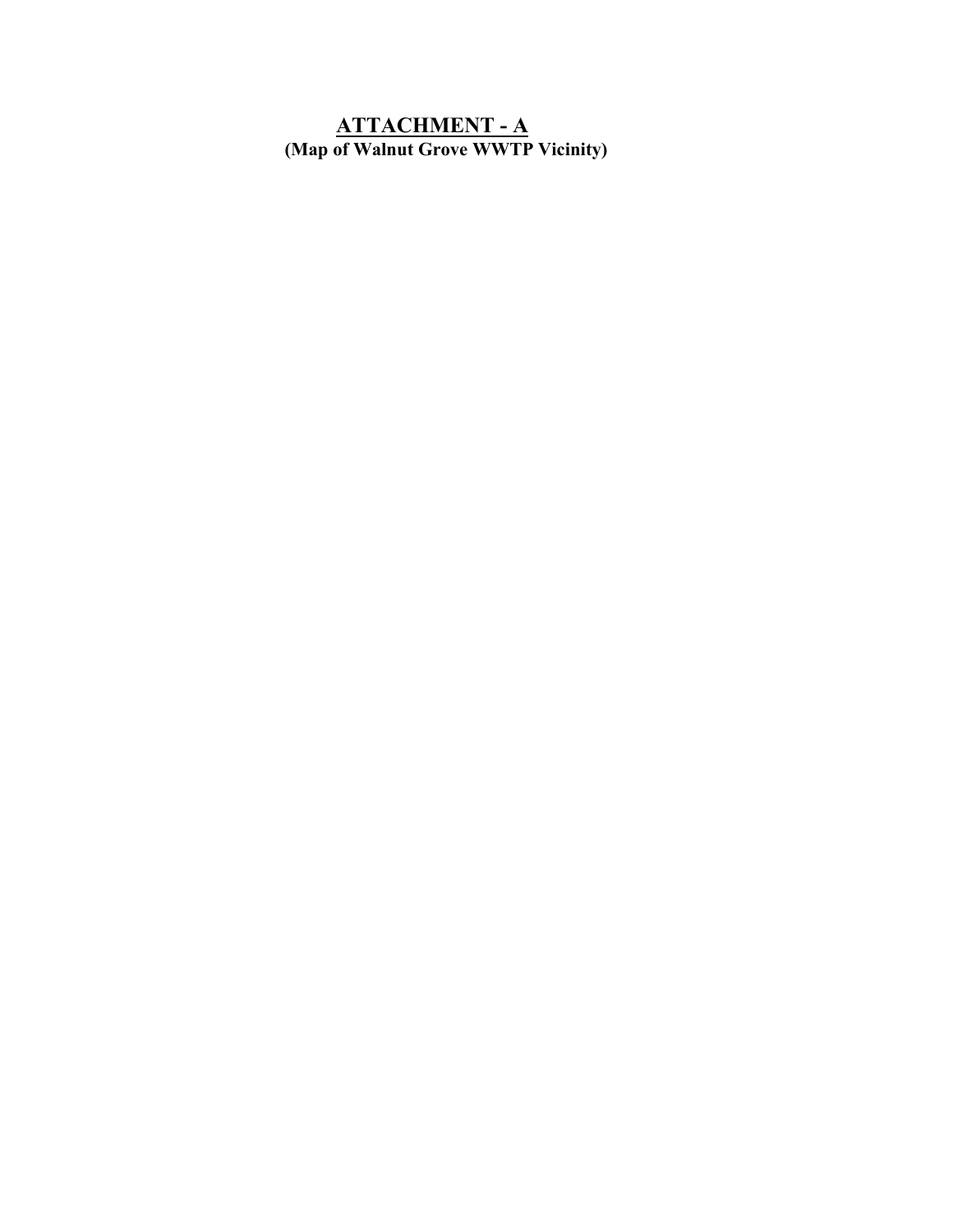# **ATTACHMENT - B (Walnut Grove WWTP Layout)**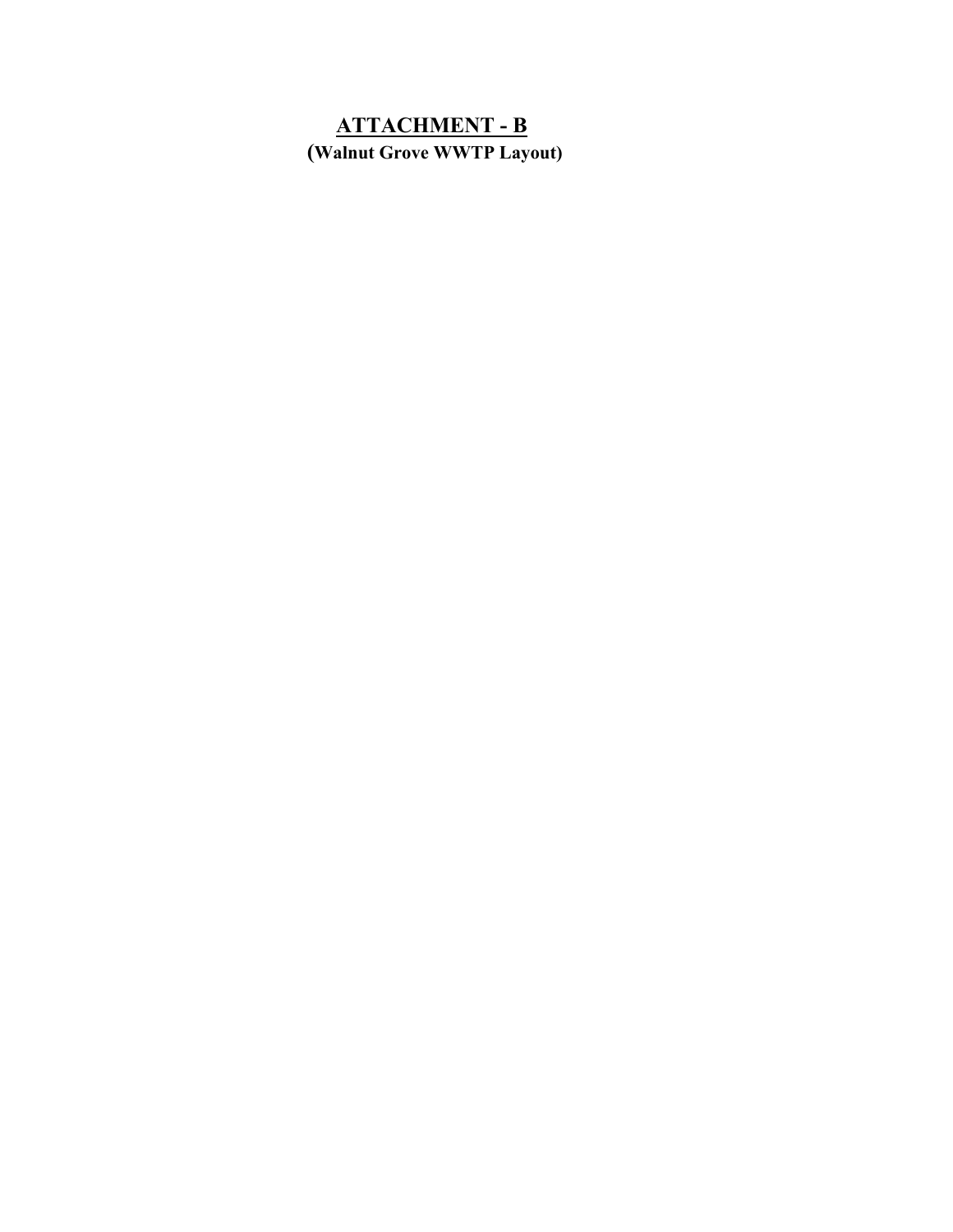# **ATTACHMENT - C**

10 September 2001

# REQUIREMENT TO SUBMIT MONITORING DATA (Water Code Section 1327)

The Regional Water Quality Control Board (Board) is required to protect and enhance the beneficial uses of surface and ground waters in the Region. As part of that effort, National Pollutant Discharge Elimination System (NPDES) Permits are adopted which prescribe effluent limits for the types and concentrations of chemical and physical constituents which can be safely discharged. In order to prepare appropriate NPDES Permits, it is necessary to have adequate characterization of the discharged effluent and the receiving water.

The following is a requirement that you collect effluent and receiving water samples and have them analyzed for a variety of potential waste constituents. In most cases this monitoring will be in addition to monitoring required in your NPDES Permit. To the extent that there is overlap between this request and monitoring already being done under your Permit, the monitoring need not be duplicated. This requirement is brought on by a number of factors:

- 1. On 2 March 2000, the State Water Resources Control Board adopted the *Policy for Implementation of Toxics Standards for Inland Surface Waters, Enclosed Bays, and Estuaries of California*, also known as the State Implementation Policy (SIP). The SIP established methods of evaluating receiving water criteria and developing effluent limitation in NPDES Permits for the priority pollutants contained in the US Environmental Protection Agency's (USEPA) *California Toxics Rule* and portions of USEPAís *National Toxics Rule*. Section 1.2 of the SIP directs the Board to issue Water Code Section 13267 letters to all NPDES dischargers requiring submittal of data sufficient to (1) determine if priority pollutants require effluent limitations (Reasonable Potential Analysis) and (2) calculate water quality-based effluent limitations. Further, Section 2.4 of the SIP requires that each discharger submit to the Regional Boards reports necessary to determine compliance with effluent limitations for priority pollutants in permits. Sections 2.4.1 through 2.4.4 of the SIP provide minimum standards for analyses and reporting. (Copies of the SIP may be obtained from the State Water Resources Control Board, or downloaded from http://www.swrcb.ca.gov/iswp/final.pdf.) To implement the SIP, effluent and receiving water data are needed for all priority pollutants. Effluent and receiving water pH and hardness are required to evaluate the toxicity of certain priority pollutants (such a heavy metals) where the toxicity of the constituents varies with pH and/or hardness. Section 3 of the SIP prescribes mandatory monitoring of dioxin congeners.
- 2. In addition to the specific requirements of the SIP, the Board is requiring the following monitoring needed for permit development:
	- a. Organophosphorous pesticides, principally diazinon and chlorpyrifos, are commonly-used insecticides found in many domestic wastewater discharges at concentrations which can cause toxicity both in effluent and in receiving water. These pesticides are not "priority"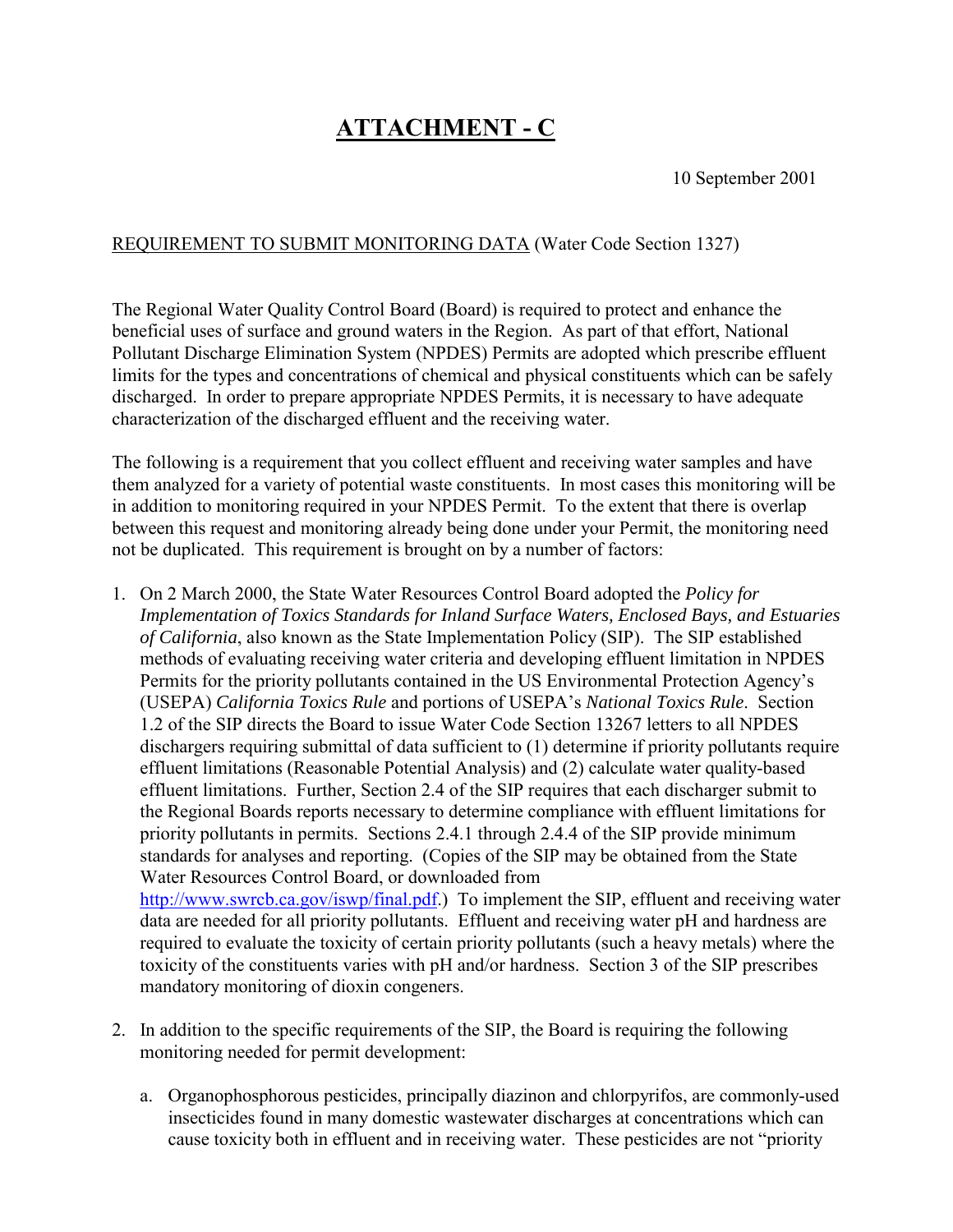pollutantsî and so are not part of the analytical methods routinely performed for NPDES discharges. **This monitoring is required of domestic wastewater dischargers only.**

- b. Drinking water constituents. Constituents for which drinking water Maximum Contaminant Levels (MCLs) have been prescribed in the California Code of Regulation are included in the *Water Quality Control Plan, Fourth Edition, for the Sacramento and San Joaquin River Basins* (Basin Plan). The Basin Plan defines virtually all surface waters within the Central Valley Region as having existing or potential beneficial uses for municipal and domestic supply. The Basin Plan further requires that, at a minimum, water designated for use as domestic or municipal supply shall not contain concentrations of chemical constituents in excess of the MCLs contained in the California Code of Regulations.
- c. Effluent and receiving water temperature. This is both a concern for application of certain temperature sensitive constituents, such as fluoride, and for compliance with the Basin Plan's thermal discharge requirements.
- d. Effluent and receiving water hardness and pH. These are necessary because several of the CTR constituents are hardness or pH dependent.
- e. Receiving water flow is needed to determine possible dilution available in the receiving water. The receiving water flows, in combination with the receiving water pollutant concentrations, will be used to determine if there is assimilative capacity in the receiving water for each pollutant, and whether dilution credits can be granted. Dilution credits can increase the concentrations of pollutants allowed in your effluent discharge if assimilative capacity is available in the receiving water.

*Pursuant to Section 13267 of the California Water Code, you are required* to submit monitoring data for your effluent and receiving water as described in Attachments I through IV.

Attachment I – Sampling frequency and number of samples.

Attachment  $II$  – Constituents to be monitored. This list identifies the constituents to be monitored. It is organized into groupings (Volatile Organics, Semi-Volatile Organics, Inorganics, Pesticides/Polychlorinated Biphenyls (PCBs), Other Constituents, and Discharge & Receiving Water Flows), which correspond to groupings in Attachment I. Also listed are the Controlling Water Quality Criteria and their concentrations. The criteria concentrations are compiled in the Central Valley Regional Water Board's staff report, *A Compilation of* Water Quality Goals.<sup>1</sup> Minimum quantitation levels for the analysis of the listed constituents will be equal to or less than the Minimum Levels (ML) listed in Appendix 4 of the SIP or the Detection Limits for Reporting Purposes (DLRs) published by the Department of Health Services which are below the controlling water quality criteria concentrations listed in Attachment II of this letter. In cases where the controlling water quality criteria concentrations are below the detection limits of all approved analytical methods, the best available procedure will be utilized that meets the lowest of the MLs and DLR. Also listed are suggested analytical procedures. You are not required to use these specific procedures as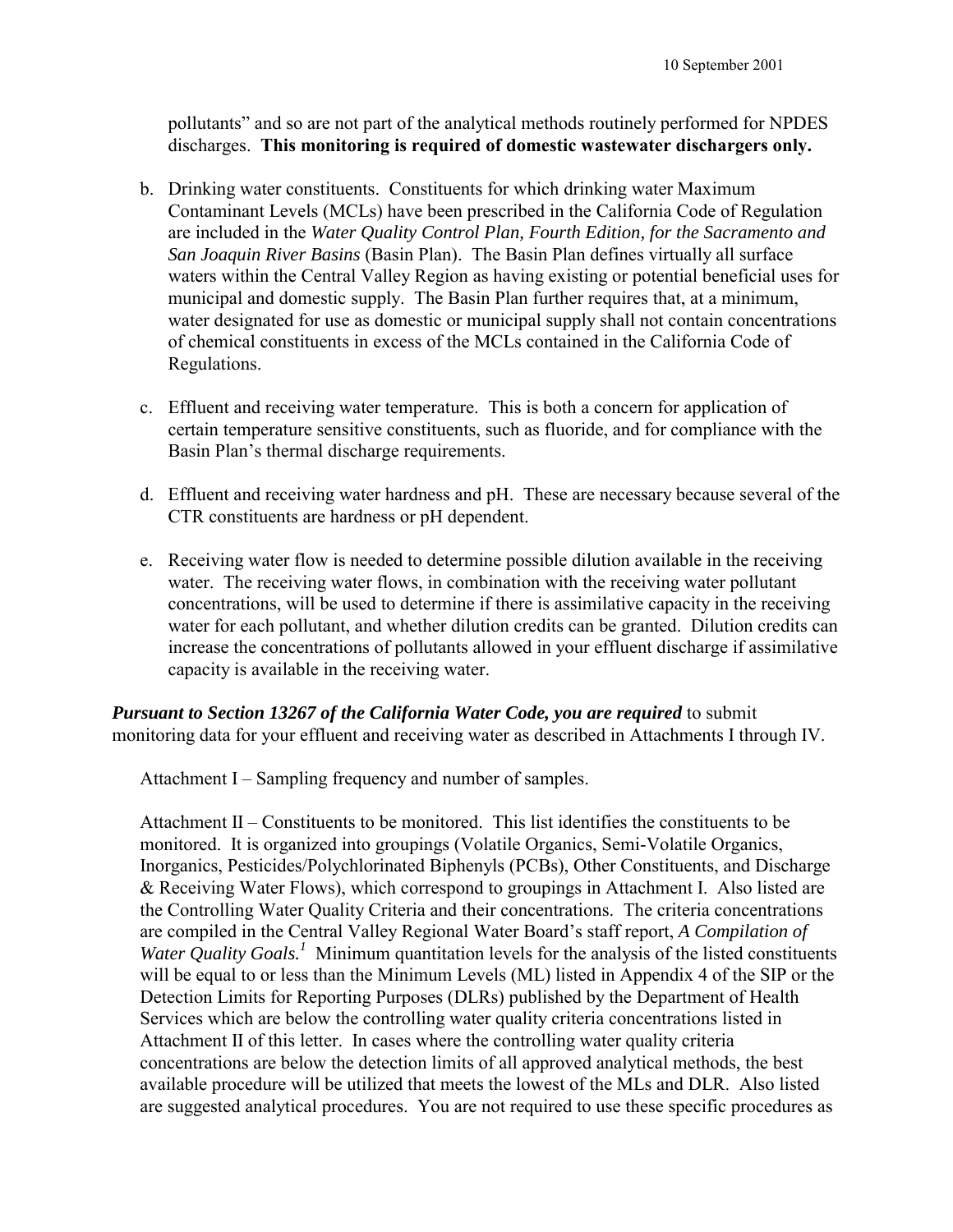long as the procedure you select achieves the desired minimum detection level. All analyses must be performed by a California certified environmental analytical laboratory.

Attachment III – Dioxin and furan sampling. Section 3 of the SIP has specific requirements for the collection of samples for analysis of dioxin and furan congeners, which are detailed in Attachment III. Briefly, dischargers classified as major must collect and analyze two samples per year (one collected in the wet season and one collected in the dry season) for congeners in each of the next three years. For dischargers classified as minor, one wet season and one dry season sample must be collected and analyzed at some time during the next three years.

Attachment IV  $-$  Reporting Requirements. This attachment provides laboratory and reporting requirements including a recommended data reporting format.

With the exception of dioxin and furan congener sampling which is due by **1 November 2004**  (see Attachment III), all samples shall be collected, analyses completed, and monitoring data shall be submitted to the Regional Board by **1 March 2003**. Any NPDES permit application submitted after **1 March 2002** shall include with the application at least one set of data for the constituents listed in Attachment II.

In the interest of generating and submitting data by the required dates, a schedule for compliance with this data request shall be prepared and submitted to the Executive Officer by **16 November**  2001. This schedule shall include the requirements of Attachment I and Attachment III. The schedule will also include the data submission requirements for applications submitted after **1 March 2002**.

Failure or refusal to submit technical or monitoring data as required by Section 13267, California Water Code, or falsifying any information provided is guilty of a misdemeanor and is subject to an administrative civil liability of up to \$1,000 per day of violation, in accordance with Section 13268, California Water Code.1

If you have any questions, please contact your Regional Board staff representative.

GARY M. CARLTON Attachments (4) Executive Officer

 $\overline{a}$ 1 Available on the internet at http://www.swrcb.ca.gov/rwqcb5/wq\_goals.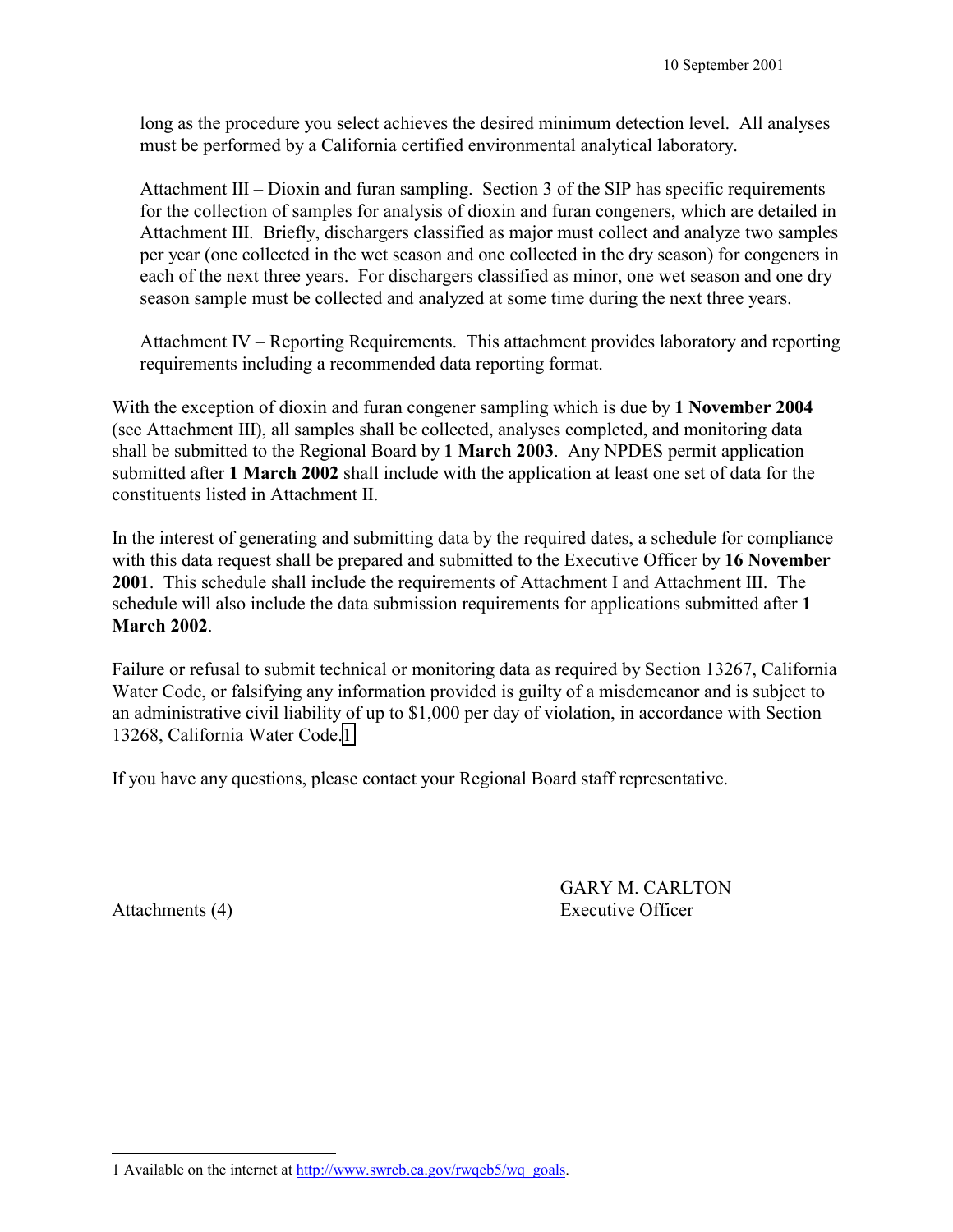# Attachment I – Sampling Frequency and Number of Samples (Minor Municipal)

Samples shall be collected from the effluent and upstream receiving water and analyzed for the constituents listed in Attachment II to provide the indicated number of valid sample results by the submittal due date. Sampling frequency shall be adjusted so that the appropriate number of samples is collected by the due date and so that the sampling is representative of the wastewater discharge.

| <b>Constituent/Sample</b><br>$/T$ ype $1$ | <b>Frequency</b> | <b>Timeframe</b><br>(years) | <b>Total</b><br>Number of |
|-------------------------------------------|------------------|-----------------------------|---------------------------|
|                                           |                  |                             | <b>Samples</b>            |
| Volatile                                  | Quarterly        | 1                           | 4                         |
| Organics/grab                             |                  |                             |                           |
| Semi-Volatile                             | Quarterly        | 1                           | 4                         |
| Organics/grab or                          |                  |                             |                           |
| composite                                 |                  |                             |                           |
| Inorganics/grab or                        | Quarterly        | $\mathbf{1}$                | $\overline{4}$            |
| composite                                 |                  |                             |                           |
| Pesticides &                              | Quarterly        | 1                           | 4                         |
| PCBs/grab or                              |                  |                             |                           |
| composite                                 |                  |                             |                           |
| Other                                     | Quarterly        | 1                           | 4                         |
| Constituents2/grab                        |                  |                             |                           |
| or composite                              |                  |                             |                           |
| Discharge $\&$                            | Monthly          | 1                           | 12                        |
| Receiving                                 |                  |                             |                           |
| Water Flow3                               |                  |                             |                           |
| Dioxins/grab or                           | Semi-annual      | 1                           | $\overline{2}$            |
| composite                                 |                  |                             |                           |

 $\overline{a}$ 1 The effluent sampling station and the upstream receiving water station specified in the NPDES Permit Monitoring and Reporting Program should be used.

<sup>2</sup> See list in Attachment II.

<sup>3</sup>Discharge and Receiving Water Flow. Discharge flow should be recorded and reported for each day of sample collection. All NPDES dischargers should have a means of measuring the volume of discharge as part of their monitoring already required by the NPDES Permit Monitoring and Reporting Program. Receiving Water Flow, however, is not generally required by NPDES Permit Monitoring Programs. For facilities that already conduct receiving water flow monitoring, the receiving water flow should be recorded and reported for each day in which sampling occurs. For facilities that do not routinely conduct receiving water flow monitoring, provide the best estimate of flow reasonably obtainable. It may be possible to obtain flow data from an existing nearby gauging station.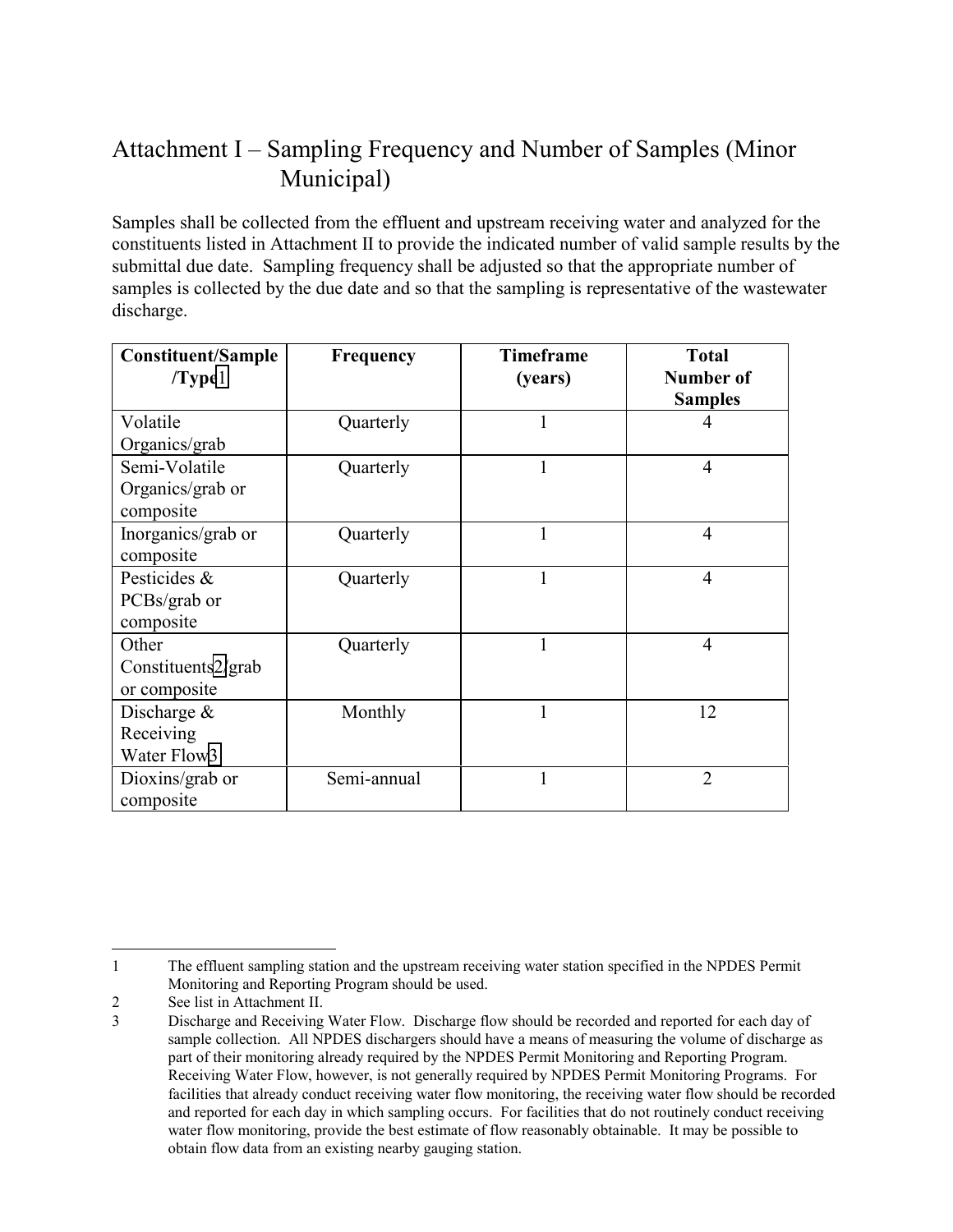# **Attachment III** -**Dioxin and Furan Sampling**

Section 3 of the State Implementation Plan requires that each NPDES discharger conduct sampling and analysis of dioxin and dibenzofuran congeners. The required number and frequency of sampling are as follows:

- o Major NPDES Dischargers once during dry weather and once during wet weather for each of three years, for a total of six samples.
- o **Minor NPDES Dischargers** once during dry weather and once during wet weather for one year during the three-year period, for a total of two samples.

Each sample shall be analyzed for the seventeen congeners listed in the table below. High Resolution GCMS Method 8290, or another method capable of individually quantifying the congeners to an equivalent detection level, shall be used for the analyses.

Sampling shall start during winter 2001/2002 and all analyses shall be completed and submitted by 1 November 2004. Sample results shall be submitted along with routine monitoring reports as soon as the laboratory results are available.

For each sample the discharger shall report:

- o The measured or estimated concentration of each of the seventeen congeners
- o The quantifiable limit of the test (as determined by procedures in Section 2.4.3, No. 5 of the SIP)
- o The Method Detection Level (MDL) for the test
- o The TCDD equivalent concentration for each analysis calculated by multiplying the concentration of each congener by the Toxicity Equivalency Factor (TEF) in the following table, and summing the resultant products to determine the equivalent toxicity of the sample expressed as 2,3,7,8-TCDD.

| Congener               | <b>TEF</b> |
|------------------------|------------|
| 2,3,7,8TetraCDD        | 1          |
| 1,2,3,7,8-PentaCDD     | 1.0        |
| 1,2,3,4,7,8-HexaCDD    | 0.1        |
| 1,2,3,6,7,8-HexaCDD    | 0.1        |
| 1,2,3,7,8,9-HexaCDD    | 0.1        |
| 1,2,3,4,6,7,8-HeptaCDD | 0.01       |
| OctaCDD                | 0.0001     |
| 2,3,7,8-TetraCDF       | 0.1        |
| 1,2,3,7,8-PentaCDF     | 0.05       |
| 2,3,4,7,8-PentaCDF     | 0.5        |
| 1,2,3,4,7,8-HexaCDF    | 0.1        |
| 1,2,3,6,7,8-HexaCDF    | 0.1        |
| 1,2,3,7,8,9-HexaCDF    | 0.1        |
| 2,3,4,6,7,8-HexaCDF    | 0.1        |
| 1,2,3,4,6,7,8-HeptaCDF | 0.01       |
| 1,2,3,4,7,8,9-HeptaCDF | 0.01       |
| OctaCDF                | 0.0001     |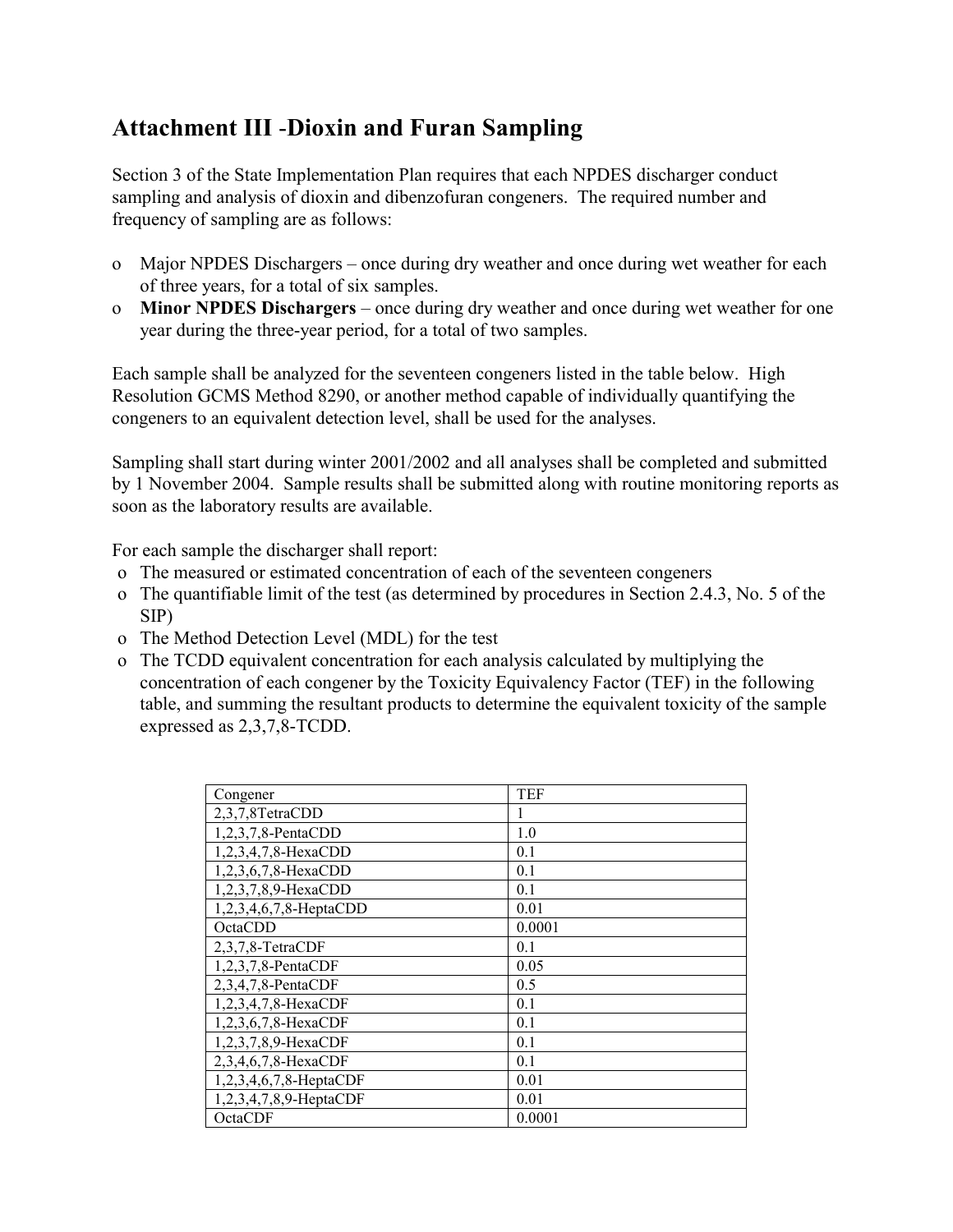# **Attachment IV – Reporting Requirements**

- 1. **Laboratory Requirements**. The laboratory analyzing the monitoring samples shall be certified by the Department of Health Services in accordance with the provisions of Water Code Section 13176 and must include quality assurance/quality control data with their reports.
- 2. **Criterion Quantitation Limit (CQL)**. The criterion quantitation limits will be equal to or lower than the minimum levels (MLs) in Appendix 4 of the *Policy for Implementation of Toxics Standards for Inland Surface Waters, Enclosed Bays, and Estuaries of California* (Copies of the SIP may be obtained from the State Water Resources Control Board, or downloaded from [http://www.swrcb.ca.gov/iswp/final.pdf\)](http://www.swrcb.ca.gov/iswp/final.pdf) or the detection limits for purposes of reporting (DLRs) published by the Department of Health Services ([http://www.dhs.ca.gov/ps/ddwem/chemicals/DLR/dlrindex.htm\)](http://www.dhs.ca.gov/ps/ddwem/chemicals/DLR/dlrindex.htm) which is below the controlling water quality criterion concentrations summarized in attachment II of this letter.
- 3. **Method Detection Limit (MDL)**. The method detection limit for the laboratory shall be determined by the procedure found in 40 Code of Federal Regulations (CFR) Part 136, Appendix B (revised as of May 14, 1999).
- 4. **Reporting Limit (RL).** The reporting limit for the laboratory. This is the lowest quantifiable concentration that the laboratory can determine. Ideally, the RL should be equal to or lower than the CQL to meet the purposes of this monitoring.
- 5. **Reporting Protocols**. The results of analytical determinations for the presence of chemical constituents in a sample shall use the following reporting protocols:
	- a. Sample results greater than or equal to the reported RL shall be reported as measured by the laboratory (i.e., the measured chemical concentration in the sample).
	- b. Sample results less than the report RL, but greater than or equal to the laboratory's MDL, shall be reported as ìDetected, but Not Quantified,î or DNQ. The estimated chemical concentration of the sample shall also be reported.
	- c. For the purposes of data collection, the laboratory shall write the estimated chemical concentration next to DNQ as well as the words "Estimated Concentration" (may be shortened to "Est. Conc."). The laboratory, if such information is available, may include numerical estimates of the data quantity for the reported result. Numerical estimates of data quality may be percent accuracy  $(\pm a$  percentage of the reported value), numerical ranges (low to high), or any other means considered appropriate by the laboratory.
	- d. Sample results that are less than the laboratory's MDL shall be reported as "Not Detected" or ND.
- 6. **Data Format**. The monitoring report shall contain the following information for each pollutant:
	- a. The name of the constituent.
	- b. Sampling location.
	- c. The date the sample was collected.
	- d. The time the sample was collected.
	- e. The date the sample was analyzed. For organic analyses, the extraction date will also be indicated to assure that hold times are not exceeded for prepared samples.
	- f. The analytical method utilized.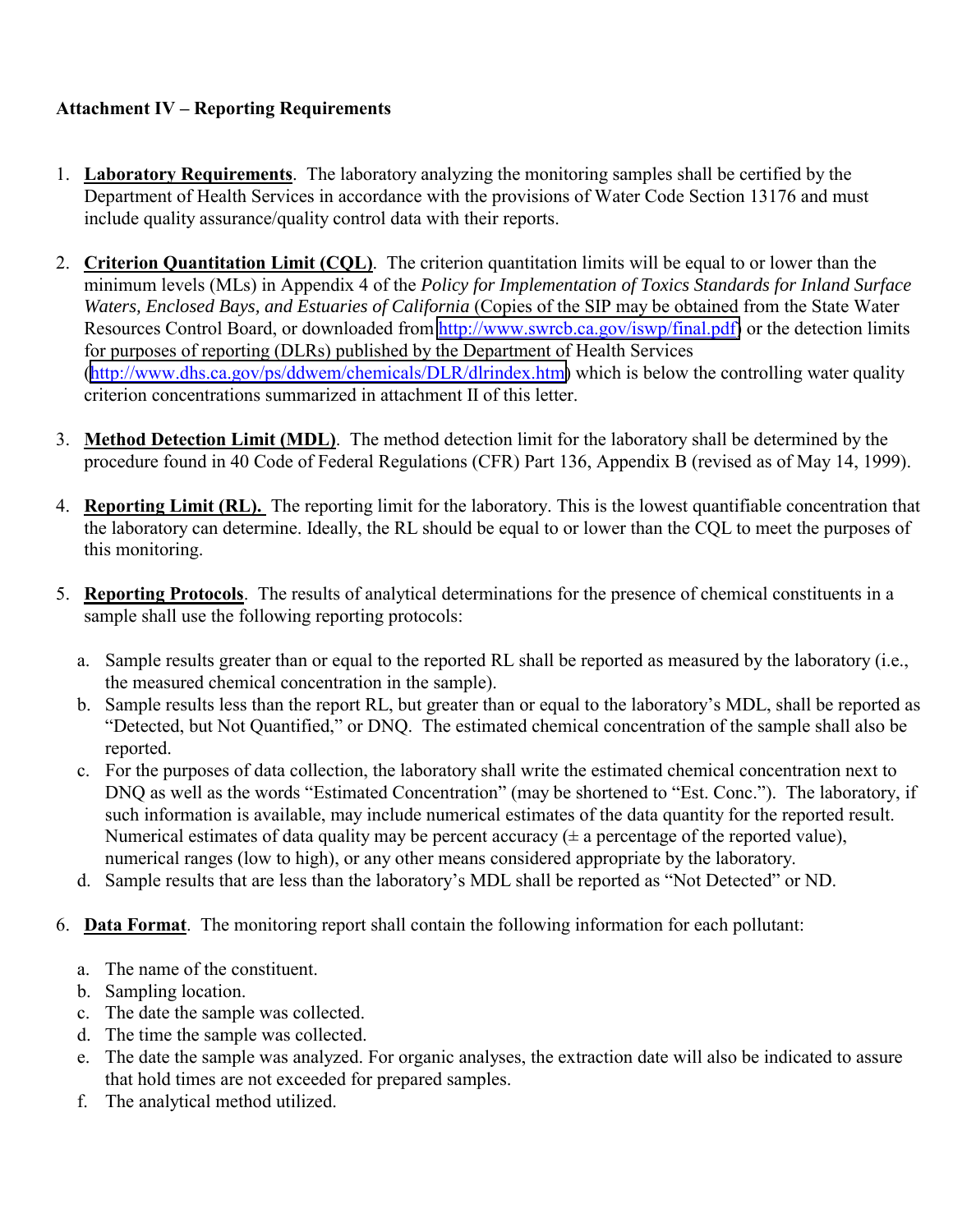- g. The measured or estimated concentration.
- h. The required Criterion Quantitation Limit (CQL).
- i. The laboratory's current Method Detection Limit (MDL), as determined by the procedure found in 40 CFR Part 136, Appendix B (revised as of May 14, 1999).
- j. The laboratory's lowest reporting limit (RL).
- k. Any additional comments.

# 6. **Example of Data Format**.

| Discharger:          |  |
|----------------------|--|
| <b>Contact Name:</b> |  |
| Phone Number:        |  |

| Discharger:          | Name of Laboratory: |
|----------------------|---------------------|
| <b>Contact Name:</b> | Laboratory Contact: |
| Phone Number:        | Phone Number:       |

| Name of<br>Constituent<br>and CTR # | SamplingL<br>ocation* | Date Sample<br>Collected | Time<br>Sample<br>Collected | Date<br>Sample<br>Analyzed | <b>USEPA</b><br>Method<br>Used | Analytical<br>Results<br>(ug/L) | <b>CQL</b><br>(ug/L) | <b>MDL</b><br>(ug/L) | RL<br>(ug/L) |
|-------------------------------------|-----------------------|--------------------------|-----------------------------|----------------------------|--------------------------------|---------------------------------|----------------------|----------------------|--------------|
| (See Attach II)                     |                       |                          |                             |                            |                                |                                 |                      |                      |              |
|                                     |                       |                          |                             |                            |                                |                                 |                      |                      |              |
|                                     |                       |                          |                             |                            |                                |                                 |                      |                      |              |
|                                     |                       |                          |                             |                            |                                |                                 |                      |                      |              |
|                                     |                       |                          |                             |                            |                                |                                 |                      |                      |              |
|                                     |                       |                          |                             |                            |                                |                                 |                      |                      |              |
|                                     |                       |                          |                             |                            |                                |                                 |                      |                      |              |
|                                     |                       |                          |                             |                            |                                |                                 |                      |                      |              |
|                                     |                       |                          |                             |                            |                                |                                 |                      |                      |              |
|                                     |                       |                          |                             |                            |                                |                                 |                      |                      |              |
|                                     |                       |                          |                             |                            |                                |                                 |                      |                      |              |
|                                     |                       |                          |                             |                            |                                |                                 |                      |                      |              |
|                                     |                       |                          |                             |                            |                                |                                 |                      |                      |              |
|                                     |                       |                          |                             |                            |                                |                                 |                      |                      |              |
|                                     |                       |                          |                             |                            |                                |                                 |                      |                      |              |
|                                     |                       |                          |                             |                            |                                |                                 |                      |                      |              |
|                                     |                       |                          |                             |                            |                                |                                 |                      |                      |              |

*\*The effluent sampling station and the upstream receiving water station specified in the NPDES Permit Monitoring and Reporting Program should be used. Other sampling locations must be approved by Regional Board staff. Include longitude and latitude coordinates for the receiving water sampling stations.*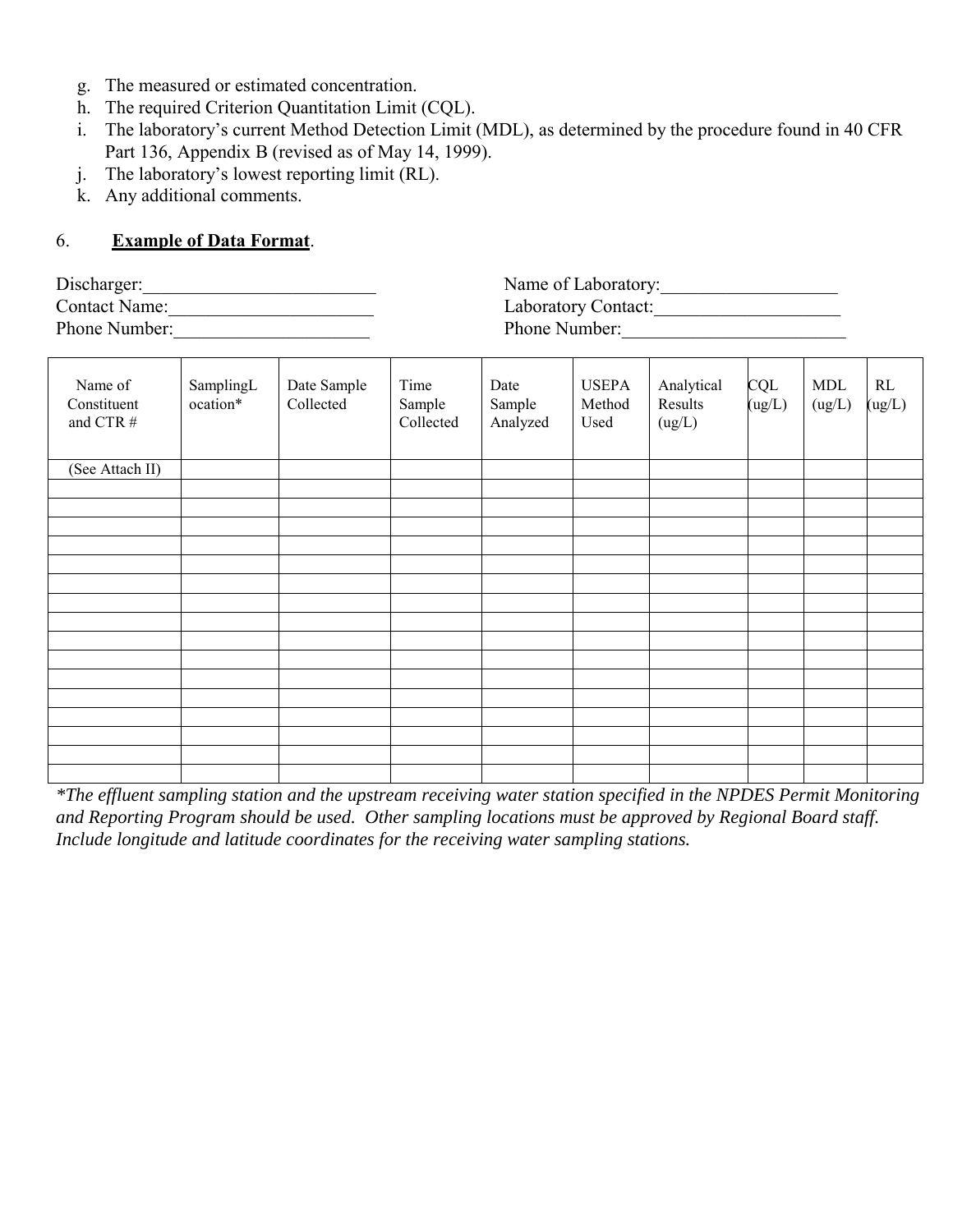# **ATTACHMENT - D SUMMARY EFFLUENT DATA AND CRITERIA, PRIORITY POLLUTANTS**

| <b>Constituent CTR#</b>      | Sb        | As                           | Be                     | $Cd^{\dagger}$  | Cr           | $Cr$ (III)             | Cr (VI)                | Cu                 | Pb          | Hg              | Ni                           | <b>Se</b>   | <b>Silver</b>    | <b>Thallium</b>  | Zinc             | Cyanide      | Asb          |
|------------------------------|-----------|------------------------------|------------------------|-----------------|--------------|------------------------|------------------------|--------------------|-------------|-----------------|------------------------------|-------------|------------------|------------------|------------------|--------------|--------------|
| $(Jan-May'02)$               | $\mu$ g/L | $\mu\text{g}/\text{L}$<br>#2 | $\mu\text{g}/\text{L}$ | $\mu g/L$<br>#4 | <b>Total</b> | $\mu\text{g}/\text{L}$ | $\mu\text{g}/\text{L}$ | $\mu g/L$<br>#6    | $\mu g/L$   | $\mu g/L$<br>#8 | $\mu\text{g}/\text{L}$<br>#9 | $\mu g/L$   | $\mu g/L$<br>#11 | $\mu g/L$<br>#12 | $\mu g/L$<br>#13 | $\mu$ g/L    | MF/l<br>#15  |
|                              | #1        |                              | #3                     |                 | $\mu$ g/l    | # 5a                   | # 5 <sub>b</sub>       |                    | #7          |                 |                              | #10         |                  |                  |                  | #14          |              |
| Effl. Con. (min.)            | 0.21      | 14                           | N/A                    | 0.083           | 0.51         | N/A                    | 0.3                    | 3.9                | 0.13        | 0.011           | 4.2                          | 1.0         | <b>ND</b>        | N/A              | 9.8              | 6.8          | ND           |
| (ug/L)                       |           |                              |                        |                 |              |                        |                        |                    |             |                 |                              |             |                  |                  |                  |              |              |
| Effl. Con. (Max.)            | 0.3       | 26                           | N/A                    | 0.13            | 1.3          | N/A                    | N/A                    | 5.0                | 0.26        | 0.027           | 7.3                          | 4.2         | 0.02             | N/A              | 19.6             | 22           | 0.22         |
| (ug/L)                       |           |                              |                        |                 |              |                        |                        |                    |             |                 |                              |             |                  |                  |                  |              |              |
| $CMC$ ( $\mu$ g/l)Freshwater |           | 340                          |                        | 1.7             |              | 275                    | 16                     | 6                  | 25          |                 | 229                          | p           | 0.81             |                  | 57               | 22           |              |
| Diss. $\omega$ 43 mg/l       |           | i, m, w                      |                        | e,i,m,w,        |              | e,i,m,o                | i,m,w                  | $e,i,m,w,$ $e,i,m$ |             |                 | e,i,m,w                      |             | e,i,m            |                  | e,i,m,w          | $\mathbf{O}$ |              |
| Hardness                     |           |                              |                        | $\mathbf x$     |              |                        |                        | X                  |             |                 |                              |             |                  |                  | X                |              |              |
| $CMC$ ( $\mu$ g/l)Freshwater |           |                              |                        | 1.7             |              | 870                    |                        | 6.3                | 28          |                 | 230                          | 20          | 0.95             |                  | 59               |              |              |
| Total $(a)$ 43 mg/l          |           |                              |                        |                 |              |                        |                        |                    |             |                 |                              |             |                  |                  |                  |              |              |
| Hardness                     |           |                              |                        |                 |              |                        |                        |                    |             |                 |                              |             |                  |                  |                  |              |              |
| $CCC (\mu g/l)$ Freshwater   |           | 150                          |                        | 1.2             |              | 89                     | 11                     | 4.3                | 1.0         |                 | 25                           |             |                  |                  | 58               | 5.2          |              |
| Diss. $\omega$ 43 mg/l       |           | i.m.w                        |                        | e,i,m,w         |              | e,i,m,o                | i,m,w                  | e,i,m,w            | e,i,m       |                 | $e_i, m, w$                  |             |                  |                  | e,i,m,w          | $\Omega$     |              |
| Hardness                     |           |                              |                        |                 |              |                        |                        |                    |             |                 |                              |             |                  |                  |                  |              |              |
| $CCC (µg/l)$ Freshwater      |           |                              |                        | 1.3             |              | 104                    |                        | 4.5                | 1.1         |                 | 26                           | 5           |                  |                  | 59               |              |              |
| Total $(a)$ 43 mg/l          |           |                              |                        |                 |              |                        |                        |                    |             |                 |                              |             |                  |                  |                  |              |              |
| Hardness                     |           |                              |                        |                 |              |                        |                        |                    |             |                 |                              |             |                  |                  |                  |              |              |
| HHealth $(\mu g/l)$          | 14        |                              |                        |                 |              |                        |                        | 1300               |             | 0.050           | 610                          |             |                  | 1.7              |                  | 700          | 7Mil         |
| Water+Org                    | a.s       |                              | N                      | N               |              | $\mathbf N$            | n                      |                    | $\mathbf n$ | a               | a                            | $\mathbf n$ |                  | a,s              |                  | a            | $f/l \, k,s$ |
| HHealth $(\mu g/l)$          | 4300      |                              |                        |                 |              |                        |                        |                    |             | 0.051           | 4600                         |             |                  | 6.3              |                  | 220,000      |              |
| Org Only                     | a,t       |                              | ${\bf N}$              | ${\bf N}$       |              | $\mathbf N$            | n                      |                    | $\mathbf n$ | a               | a                            | $\mathbf n$ |                  | a,t              |                  | a, j         |              |
| Numeric Basin Plan           | MCI       | Site Sp                      | <b>MCL</b>             | <b>USEPA</b>    | <b>MCL</b>   |                        |                        | Site Sp            | AL          | 303d            | <b>MCL</b>                   | <b>MCL</b>  | Site Sp          | <b>MCL</b>       | Site Sp          | Site Sp      | <b>MCL</b>   |
| Objective $(\mu g/l)$        | 6         | 10                           | 4                      | 0.14            | 50           |                        |                        | 10                 | 15          | $\bf{0}$        | 100                          | 50          | 10               | $\overline{2}$   | 100              | 10           | 7 Mil        |
| (MCL, site specific)         |           |                              |                        | <b>CCC</b>      |              |                        |                        |                    |             |                 |                              |             |                  |                  |                  |              | f/1          |
|                              |           |                              |                        | 0.93            |              |                        |                        |                    |             |                 |                              |             |                  |                  |                  |              |              |
|                              |           |                              |                        | <b>CMC</b>      |              |                        |                        |                    |             |                 |                              |             |                  |                  |                  |              |              |
| Narrative Basin Plan         |           | <b>MCL</b>                   |                        |                 |              |                        |                        |                    | AL          |                 |                              |             |                  |                  |                  |              |              |
| Objective $(\mu g/l)$        |           | 50                           |                        |                 |              |                        |                        |                    | 15          |                 |                              |             |                  |                  |                  |              |              |
| (Toxicity=Prop65,etc)        |           |                              |                        |                 |              |                        |                        |                    |             |                 |                              |             |                  |                  |                  |              |              |
| Reasonable Potential         |           |                              |                        | ${\bf N}$       | ${\bf N}$    |                        |                        |                    | ${\bf N}$   | $\mathbf Y$     | $\mathbf N$                  | N           | N                | ${\bf N}$        | ${\bf N}$        | $\mathbf Y$  | N            |

Notes: Footnotes from Final Rule, Water Quality Standards; Establishment of Numeric Criteria for Priority Toxic Pollutants for the State of California,

40 CFR Part 131, FR/Vol. 65, No. 97/Thursday, May 18, 2000/Rules and Regulations, \* Data from Dec 2000 effluent sampling,

I = Inconclusive, 303d Listed Constituent, Sac-SJ Delta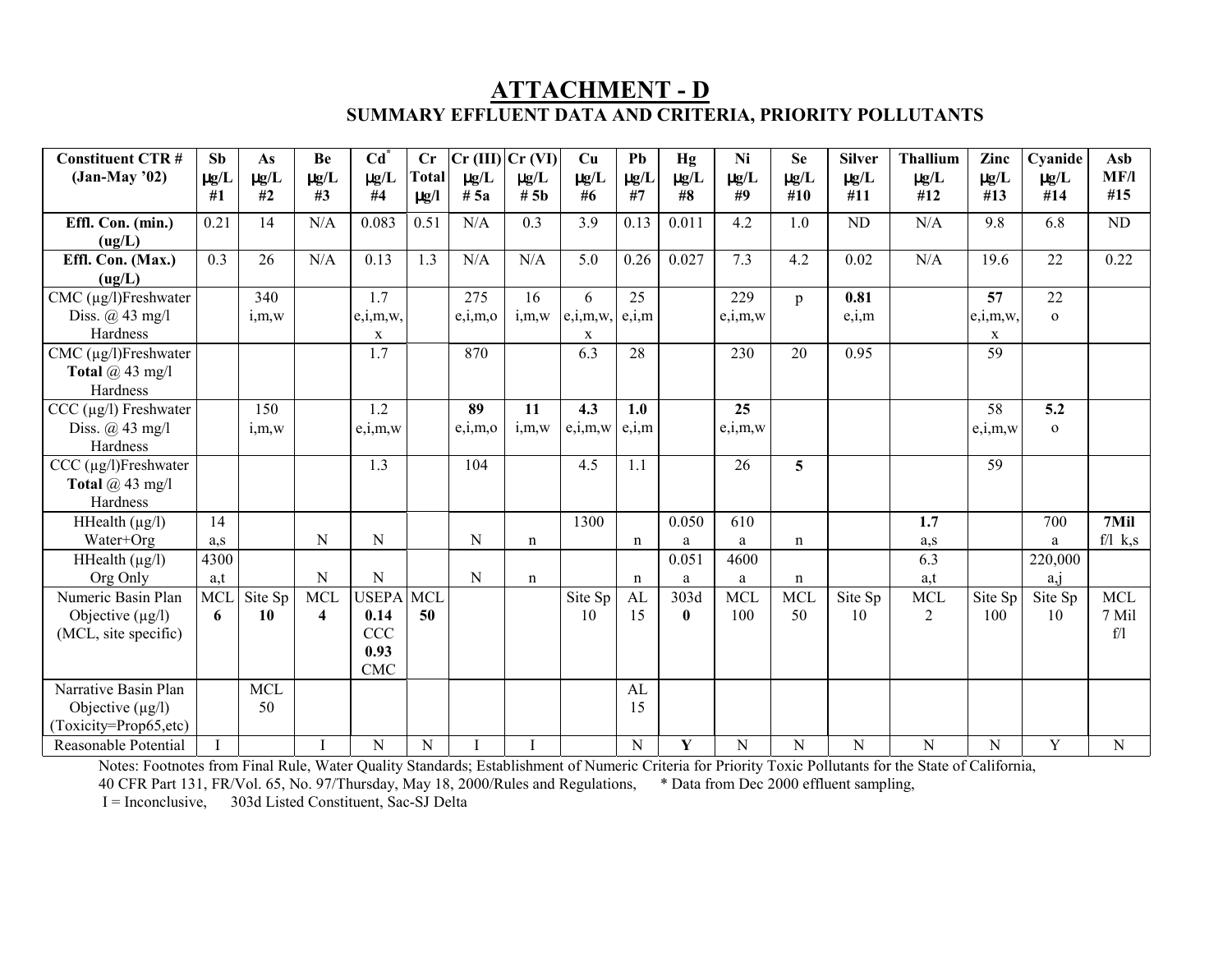# **EFFLUENT DATA, PRIORITY POLLUTANTS (CONTINUED)**

| Constituent/CTR<br>$(Jan-May'02)$ | 2, 3, 7, 8-TCDD    | Acrolein<br>#17 | Acrylonitrile   Benzene <sup>*</sup><br># $18$ | #19  | <b>Bromoform</b><br>#20 | Carbon<br><b>Tetrachloride</b> | <b>Chlorobenzene</b> | Chlorodibromo- Chloroethane<br>methane | #24         | 2-Chloro-                         |
|-----------------------------------|--------------------|-----------------|------------------------------------------------|------|-------------------------|--------------------------------|----------------------|----------------------------------------|-------------|-----------------------------------|
|                                   | (Dioxin)<br># $16$ |                 |                                                |      |                         | #21                            | #22                  | #23                                    |             | ethylvinyl<br><b>Ether</b><br>#25 |
| Effl. Con. (Min)<br>ug/L          | ND                 | ND              | N/A                                            | 0.3  | ND                      | 0.9                            | ND                   | 6.9                                    | 2.4         | ND                                |
| Effl. Conc. (Max)<br>ug/L         | ND                 | ND              | N/A                                            | 0.37 | ND                      | 1.6                            | ND                   | 10 <sup>1</sup>                        | 3.2         |                                   |
| $CMC$ (ug/L)                      |                    |                 |                                                |      |                         |                                |                      |                                        |             |                                   |
| CCC (ug/L)                        |                    |                 |                                                |      |                         |                                |                      |                                        |             |                                   |
| HHealth (ug/L)                    | 0.000000013        | 320             | 0.059                                          | 1.2  | 4.3                     | 0.25                           | 680                  | 0.41                                   |             |                                   |
| Water +Org Only                   | $\mathbf{c}$       | S.              | a, c, s                                        | a,c  | a, c                    | a, c, s                        | a,s                  | a, c                                   |             |                                   |
| HHealth $(\mu g/l)$               | 0.000000014        | 780             | 0.66                                           | 71   | 360                     | 4.4                            | 21,000               | 34                                     |             |                                   |
| Org Only                          | $\mathbf{c}$       |                 | a,c,t                                          | a,c  | a,c                     | a,c,t                          | a,j,t                | a,c                                    |             |                                   |
| Reasonable<br>Potential           |                    | N               |                                                |      | N                       | Y                              | N                    | Y                                      | $\mathbf N$ | N                                 |

Footnotes from Final Rule, Water Quality Standards; Establishment of Numeric Criteria for Priority Toxic Pollutants for the State of California \* Data from Dec 2000 effluent sampling

# EFFLUENT DATA, PRIORITY POLLUTANTS (cont'd)

| Constituent/CTR<br>$(Jan-May'02)$ | <b>Chloroform</b><br># 26       | Dichloro-<br>bromomethane | 1,1-Dichloro-<br>ethane | 1,2-Dichloro-<br>ethane | 1,1-Dichloro-<br>ethylene | $1,2-$<br>Dichloro- | 1,3-Dichloro-<br>propylene | <b>Ethylbenzene</b><br>#33 | Methyl<br><b>Bromide</b> | Methyl<br><b>Chloride</b> |
|-----------------------------------|---------------------------------|---------------------------|-------------------------|-------------------------|---------------------------|---------------------|----------------------------|----------------------------|--------------------------|---------------------------|
|                                   | Not a CTR<br><b>Constituent</b> | #27                       | #28                     | #29                     | #30                       | propane<br>#31      | #32                        |                            | #34                      | #35                       |
| Effl. Con. (Min)                  | 230                             | 50                        | ND.                     | ND                      | ND                        | ND.                 | ND                         | ND                         | ND                       | ND                        |
| ug/L                              |                                 |                           |                         |                         |                           |                     |                            |                            |                          |                           |
| Effl. Conc. (Max)                 | 1060                            | 69                        | ND                      | ND                      | ND                        | ND                  | ND                         | ND                         | ND                       | ND                        |
| ug/L                              |                                 |                           |                         |                         |                           |                     |                            |                            |                          |                           |
| $BP$ Obj, $(ug/L)$                | P65                             |                           |                         | MCL                     |                           |                     | <b>MCL</b>                 | <b>MCL</b>                 |                          |                           |
|                                   | 10                              |                           |                         | 5                       |                           |                     | 0.5                        | 700                        |                          |                           |
| $CMC$ (ug/L)                      |                                 |                           |                         |                         |                           |                     |                            |                            |                          |                           |
| CCC (ug/L)                        |                                 |                           |                         |                         |                           |                     |                            |                            |                          |                           |
| HHealth $(ug/L)$                  | <b>USEPA</b>                    | 0.56                      |                         | 0.38                    | 0.057                     | 0.52                | 10                         | 3,100                      | 48                       |                           |
| Water +Org Only                   | 5.7                             | a, c                      |                         | a, c, s                 | a, c, s                   | a                   | a, s                       | a,s                        | a                        | n                         |
| HHealth $(\mu g/l)$               | <b>USEPA</b>                    | 46                        |                         | 99                      | 3.2                       | 39                  | 1,700                      | 29,000                     | 4,000                    |                           |
| Org Only                          | 470                             | a,c                       |                         | a,c,t                   | a,c,t                     | a                   | a,t                        | a,t                        | a                        | n                         |
| Reasonable                        | N                               | Y                         | $\mathbf N$             |                         |                           |                     |                            | N                          | $\mathbf N$              | N                         |
| Potential                         |                                 |                           |                         |                         |                           |                     |                            |                            |                          |                           |

Footnotes from Final Rule, Water Quality Standards; Establishment of Numeric Criteria for Priority Toxic Pollutants for the State of California

\* Data from Dec 2000 effluent sampling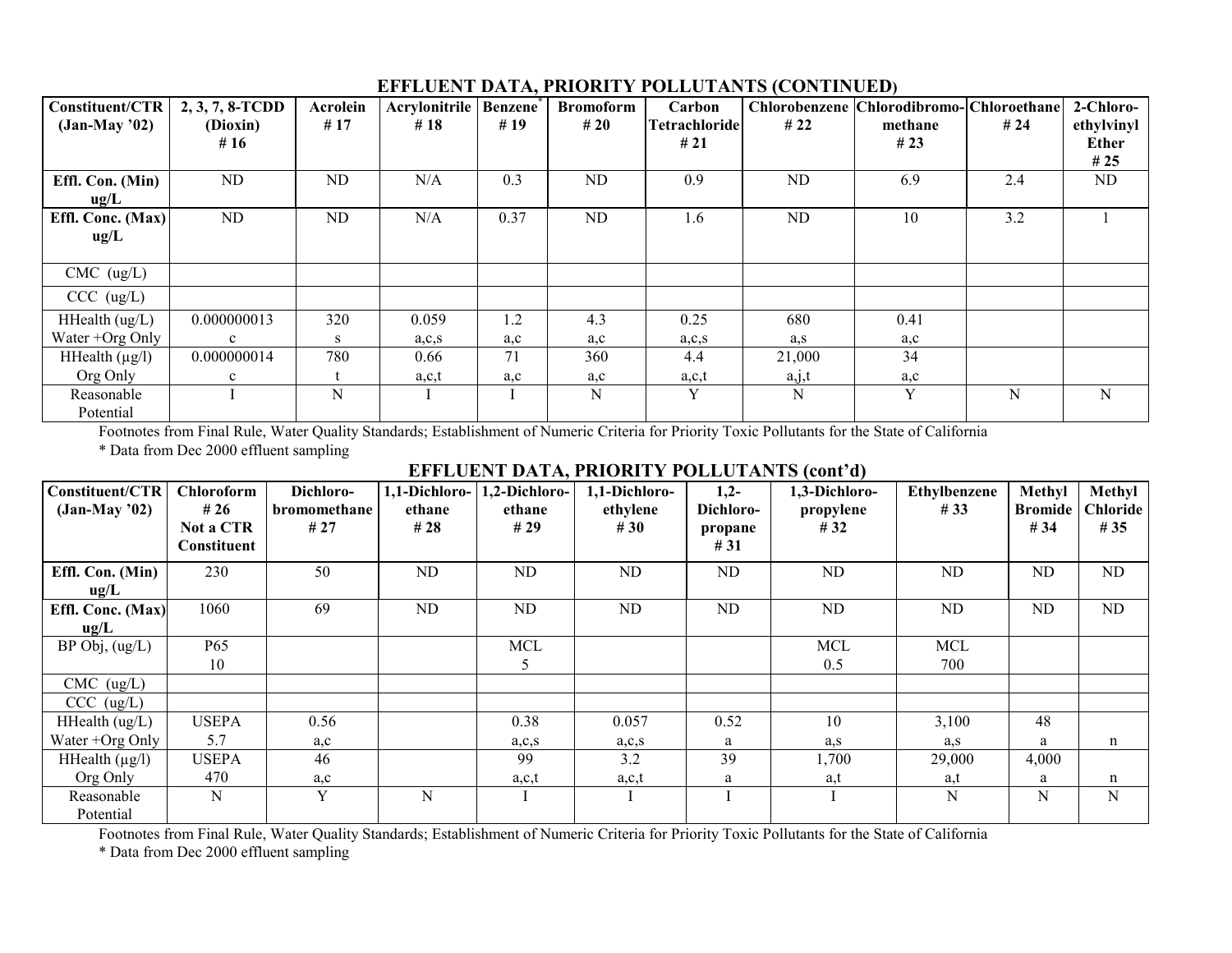| Constituent/CTR<br>$(Jan-May' 02)$ | Methylene<br><b>Chloride</b><br># $36$ | 1,1,2,2-Tetra-<br>chloroethane<br># 37 | Tetrachloro-<br>ethylene<br># 38 | <b>Toluene</b><br>#39 | $1,2$ -Trans-<br><b>Dichloro</b><br>ethylene<br>#40 | $1,1,1-$<br>Trichloro-<br>ethane<br>#41 | $1,1,2-$<br>Trichloro-<br>ethane<br>#42 | Trichloro-<br>ethylene<br>#43 | <b>Vinyl</b><br>Chloride<br>#44 | 2-Chloro-<br>phenol<br>#45 |
|------------------------------------|----------------------------------------|----------------------------------------|----------------------------------|-----------------------|-----------------------------------------------------|-----------------------------------------|-----------------------------------------|-------------------------------|---------------------------------|----------------------------|
| Effl. Conc. (Min)<br>ug/L          | 0.6                                    | ND                                     | ND                               | 0.39                  | ND                                                  | ND                                      | ND.                                     | ND                            | ND                              | ND                         |
| Effl. Con. (Max)<br>ug/L           | 1.2                                    | ND                                     | ND                               | 0.97                  | ND                                                  | ND                                      | ND                                      | ND                            | 0.5                             | ND                         |
| BP Obj, (ug/L)                     | $\rm MCL$                              | <b>MCL</b>                             | <b>MCL</b>                       | <b>MCL</b>            | <b>MCL</b>                                          | <b>MCL</b>                              | <b>MCL</b>                              | <b>MCL</b>                    | <b>MCL</b>                      |                            |
|                                    | 5                                      | 1.0                                    |                                  | 150                   | 10                                                  | 200                                     | 0.5                                     | $\mathcal{L}$                 | 0.5                             |                            |
| $CMC$ (ug/L)                       |                                        |                                        |                                  |                       |                                                     |                                         |                                         |                               |                                 |                            |
| CCC (ug/L)                         |                                        |                                        |                                  |                       |                                                     |                                         |                                         |                               |                                 |                            |
| HHealth (ug/L)                     | 4.7                                    | 0.17                                   | 0.8                              | 6,800                 | 700                                                 |                                         | 0.60                                    | 2.7                           | 2                               | 120                        |
| Water +Org Only                    | a, c                                   | a, c, s                                | $c_{s}$                          | a                     | a                                                   | n                                       | a, c, s                                 | $c_{\rm S}$                   | $c_{,S}$                        | a                          |
| HHealth $(\mu g/l)$                | 1,600                                  | 11                                     | 8.85                             | 200,000               | 140,000                                             |                                         | 42                                      | 81                            | 525                             | 400                        |
| Org Only                           | a,c                                    | a,c,t                                  | c, t                             | a                     | a                                                   | n                                       | a,c,t                                   | c, t                          | c, t                            | a                          |
| Reasonable<br>Potential            | N                                      |                                        |                                  | N                     | $\mathbf N$                                         | ${\bf N}$                               |                                         | $\mathbf N$                   | $\mathbf N$                     | $\mathbf N$                |

### **EFFLUENT DATA, PRIORITY POLLUTANTS (cont'd)**

Footnotes from Final Rule, Water Quality Standards; Establishment of Numeric Criteria for Priority Toxic Pollutants for the State of California \* Data from Dec 2000 effluent sampling

# **EFFLUENT DATA, PRIORITY POLLUTANTS**

| Constituent/CTR #/   | 2, 4 Dichlorophenol | $2,4$ -Dimethyl- |             | 2-Methyl 4,6-Di- 2,4-Dinitrophenol 2-Nitrophenol |      | $4-Nitro-$ | 4-chloro-3-   | Pentachloro | Phenol    |
|----------------------|---------------------|------------------|-------------|--------------------------------------------------|------|------------|---------------|-------------|-----------|
| $(Jan-May'02)$       | # 46                | phenol           | nitrophenol | #49                                              | # 50 | phenol     | methyl-phenol | - phenol    | # 54      |
|                      |                     | #47              | #48         |                                                  |      | #51        | #52           | #53         |           |
| Effl. Conc (Min)     | ND                  | ND               | ND          | ND                                               | ND   | ND         | ND            | ND          | ND        |
| ug/L                 |                     |                  |             |                                                  |      |            |               |             |           |
| Effl. Conc. (Max)    | <b>ND</b>           | ND.              | ND          | ND.                                              | ND   | ND         | ND            | ND          | ND        |
| ug/L                 |                     |                  |             |                                                  |      |            |               |             |           |
| $BP$ Obj, $(ug/L)$   |                     |                  |             |                                                  |      |            |               | <b>MCL</b>  |           |
|                      |                     |                  |             |                                                  |      |            |               | 1.0         |           |
| $CMC$ (ug/L)         |                     |                  |             |                                                  |      |            |               | 4           |           |
| At $pH=6.5$          |                     |                  |             |                                                  |      |            |               | f,w         |           |
| CCC (ug/L)           |                     |                  |             |                                                  |      |            |               | 5.3         |           |
| At $pH=6.5$          |                     |                  |             |                                                  |      |            |               | $f_{,W}$    |           |
| HHealth (ug/L)       | 93                  | 540              | 13.4        | 70                                               |      |            |               | 0.28        | 21,000    |
| Water +Org Only      | a,s                 | a                | S.          | a,s                                              |      |            |               | a,c         | a         |
| HHealth $(\mu g/l)$  | 790                 | 2,300            | 765         | 14,000                                           |      |            |               | 8.2         | 4,600,000 |
| Org Only             | a,t                 | a                |             | a,t                                              |      |            |               | a, c, 1     | a, j, t   |
| Reasonable Potential |                     |                  |             |                                                  |      |            |               |             |           |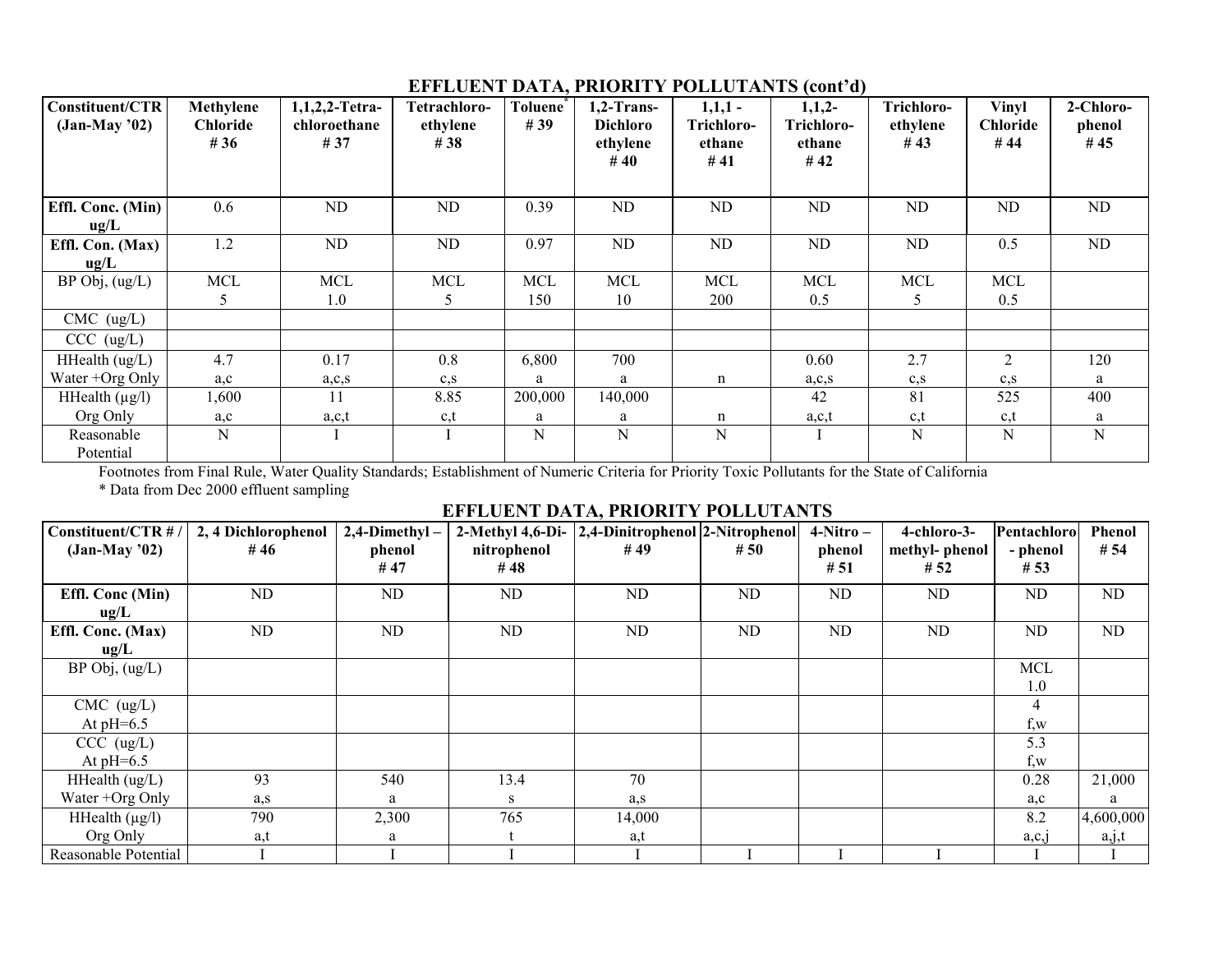|                          | 2, 4, 6 Trichloro- | Acenaphthene | Acenaphthylene<br># 57 | Anthracene<br># 58 | <b>Benzidine</b><br>#59 | Benzo(a)          | Benzo(a)       | Benzo(b)          | Benzo (ghi)        |
|--------------------------|--------------------|--------------|------------------------|--------------------|-------------------------|-------------------|----------------|-------------------|--------------------|
| onstituent/C<br>TR#      | phenol<br># 55     | # 56         |                        |                    |                         | anthracene<br>#60 | Pyrene<br># 61 | fluoran-<br>thene | perylene<br># $63$ |
| $(Jan-May'02)$           |                    |              |                        |                    |                         |                   |                | # $62$            |                    |
| Effl. Conc (Min)<br>ug/L | ND                 | ND           | ND                     | ND                 | ND                      | ND                | ND             | ND                | ND                 |
|                          | ND                 | ND           | ND                     | ND                 | ND                      | ND                | ND             | ND                | ND                 |
| ffl. Conc.               |                    |              |                        |                    |                         |                   |                |                   |                    |
| (Max)                    |                    |              |                        |                    |                         |                   |                |                   |                    |
| ug/L                     |                    |              |                        |                    |                         |                   |                |                   |                    |
| $BP$ Obj, $(ug/L)$       | P65                |              |                        |                    |                         |                   |                |                   |                    |
|                          | 5                  |              |                        |                    |                         |                   |                |                   |                    |
| $CMC$ (ug/L)             |                    |              |                        |                    |                         |                   |                |                   |                    |
| CCC (ug/L)               |                    |              |                        |                    |                         |                   |                |                   |                    |
| HHealth $(ug/L)$         | 2.1                | 1,200        |                        | 9,600              | 0.00012                 | 0.0044            | 0.0044         | 0.0044            |                    |
| Water +Org Only          | a,c                | a            |                        | a                  | a, c, s                 | a, c              | a, c           | a,c               |                    |
| HHealth $(\mu g/l)$      | 6.5                | 2,700        |                        | 110,000            | 0.00054                 | 0.049             | 0.049          | 0.049             |                    |
| Org Only                 | a,c                | a            |                        |                    | a,c,t                   | a,c               | a,c            | a,c               |                    |
| Reasonable Potential     |                    |              |                        |                    |                         |                   |                |                   |                    |

# **EFFLUENT DATA, PRIORITY POLLUTANTS (contíd)**

# **EFFLUENT DATA, PRIORITY POLLUTANTS (cont'd)**

| Constituent/CTR #    | Benzo(k)     | Bis (2-Chloro- | Bis $(2-$    | Bis $(2 -$        | $ Bis$ (2-Ethyl-              | 4-Bromo-      | <b>Butyl-</b>    | 2-Chloro-   | 4-Chloro-phenyl     |
|----------------------|--------------|----------------|--------------|-------------------|-------------------------------|---------------|------------------|-------------|---------------------|
| $(Jan-May'02)$       | fluoranthene | ethoxy)        | Chloro-      | <b>Chloroiso-</b> | hexyl) Phthalate <sup>*</sup> | phenyl Phenyl | benzyl           | naphthalene | <b>Phenyl Ether</b> |
|                      | # $64$       | Methane        | ethyl) Ether | propyl) Ether     | # 68                          | <b>Ether</b>  | <b>Phthalate</b> | #71         | #72                 |
|                      |              | # $65$         | # 66         | # 67              |                               | #69           | # 70             |             |                     |
| Effl. Conc (Min)     | ND.          | ND             | ND           | ND.               | < 1.0                         | ND            | ND               | ND          | ND                  |
| $u\mathbf{g}/L$      |              |                |              |                   |                               |               |                  |             |                     |
| Effl. Conc. (Max)    | ND           | ND             | ND           | ND                | 3.4                           | ND            | ND               | ND          | ND                  |
| ug/L                 |              |                |              |                   |                               |               |                  |             |                     |
| $BP$ Obj, $(ug/L)$   |              |                | P65          |                   | <b>MCL</b>                    |               |                  |             |                     |
|                      |              |                | 0.15         |                   | 4                             |               |                  |             |                     |
| $CMC$ (ug/L)         |              |                |              |                   |                               |               |                  |             |                     |
| CCC (ug/L)           |              |                |              |                   |                               |               |                  |             |                     |
| HHealth $(ug/L)$     | 0.0044       |                | 0.031        | 1,400             | 1.8                           |               | 3,000            | 1,700       |                     |
| Water +Org Only      | a, c         |                | a, c, s      | a                 | a, c, s                       |               | a                | a           |                     |
| HHealth $(\mu g/l)$  | 0.049        |                | 1.4          | 170,000           | 5.9                           |               | 5,200            | 4,300       |                     |
| Org Only             | a,c          |                | a,c,t        | a,t               | a,c,t                         |               | a                | a           |                     |
| Reasonable Potential |              |                |              |                   | v                             |               |                  |             |                     |

Footnotes from Final Rule, Water Quality Standards; Establishment of Numeric Criteria for Priority Toxic Pollutants for the State of California \* Data from Dec 2000 effluent sampling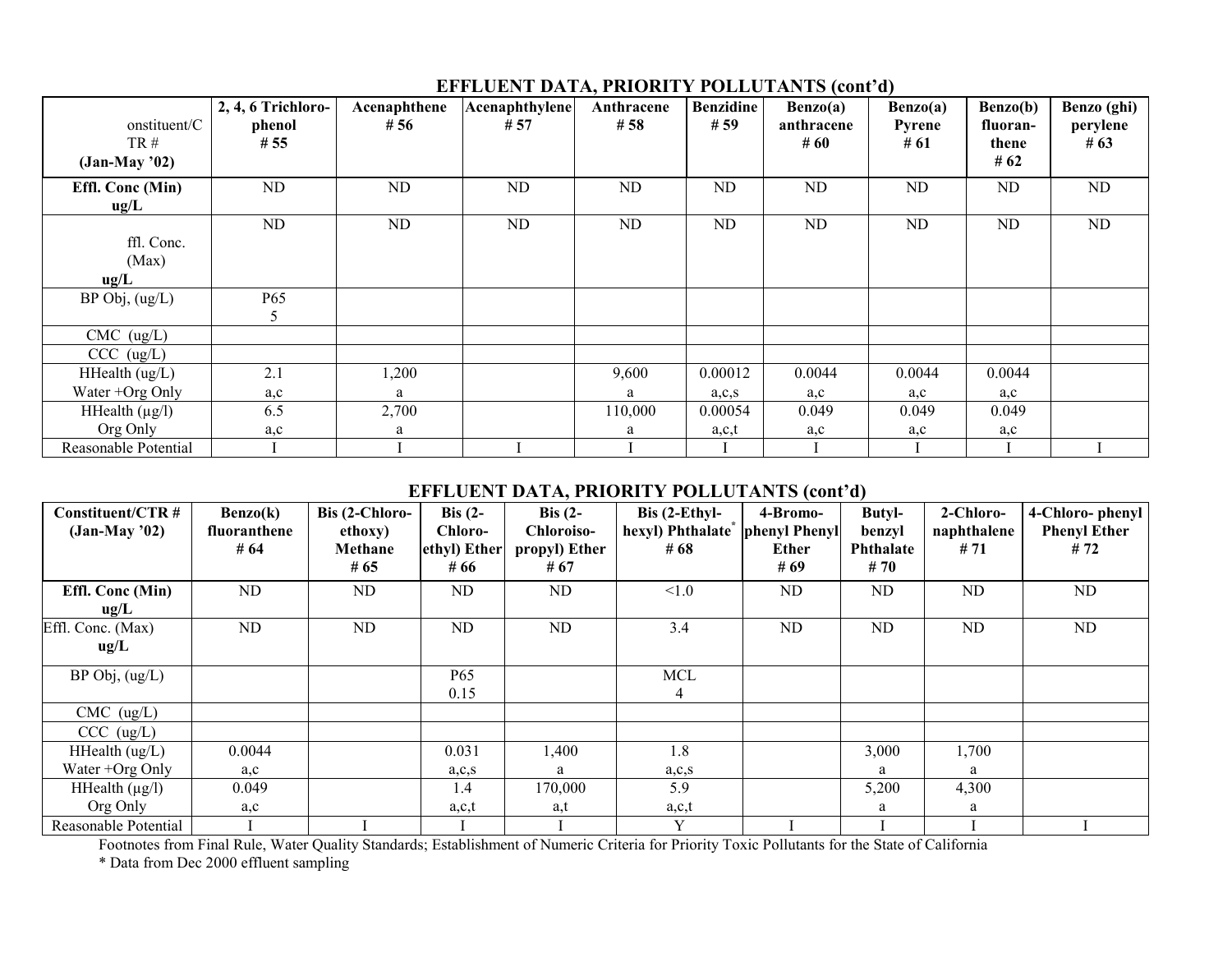| $Construct/CTR$ #<br>$(Jan-May'02)$               | <b>Chrysene</b><br>#73 | Dibenzo (ah)<br>anthracene<br>#74 | 1,2 Dichloro-<br>benzene<br>#75 | 1, 3 Dichloro-<br>benzene*<br>#76 | 1, 4 Dichloro-<br>benzene<br>#77 | 3,3-Dichloro-<br>benzidine<br>#78 | Diethyl<br><b>Phthalate</b><br># 79 | Dimethyl<br><b>Phthalate</b><br># 80 | Di-n-Butyl<br>Phthalate<br># 81 |
|---------------------------------------------------|------------------------|-----------------------------------|---------------------------------|-----------------------------------|----------------------------------|-----------------------------------|-------------------------------------|--------------------------------------|---------------------------------|
| Effl. Conc (Min)<br>ug/L                          | ND                     | ND                                | ND                              | ND                                | < 0.3                            | ND                                | ND                                  | ND                                   | ND                              |
| Effl. Conc. (Max)<br>ug/L                         | ND                     | ND                                | ND                              | ND                                | 0.63                             | ND                                | ND                                  | ND                                   | ND                              |
| $BP$ Obj, $(ug/L)$                                | P65<br>0.1             | P <sub>65</sub><br>0.1            | <b>MCL</b><br>600               |                                   | <b>MCL</b>                       | <b>P65</b><br>0.3                 |                                     |                                      |                                 |
| $CMC$ (ug/L)                                      |                        |                                   |                                 |                                   |                                  |                                   |                                     |                                      |                                 |
| CCC (ug/L)<br>HHealth $(ug/L)$<br>Water +Org Only | 0.0044<br>a, c         | 0.0044<br>a,c                     | 2,700<br>a                      | 400                               | 400                              | 0.04<br>a, c, s                   | 23,000<br>a,s                       | 313,000<br>S                         | 2,700<br>a,s                    |
| HHealth $(\mu g/l)$<br>Org Only                   | 0.049<br>a,c           | 0.049<br>a,c                      | 17,000<br>a                     | 2,600                             | 2,600                            | 0.077<br>a,c,t                    | 120,000<br>a,t                      | 2,900,000                            | 12,000<br>a,t                   |
| Reasonable Potential                              |                        |                                   |                                 |                                   | ${\bf N}$                        |                                   |                                     |                                      |                                 |

### **EFFLUENT DATA, PRIORITY POLLUTANTS (contíd)**

Footnotes from Final Rule, Water Quality Standards; Establishment of Numeric Criteria for Priority Toxic Pollutants for the State of California \* Data from Dec 2000 effluent sampling

# **EFFLUENT DATA, PRIORITY POLLUTANTS (contíd)**

|                      | $2,4$ -Dinitro – | 2,6-Dinito- | Di-n-Octyl | $1,2$ -Diphenyl – | Fluoranthene | <b>Fluorene</b> | Hexachloro-     | Hexachloro- | Hexachloro-     |
|----------------------|------------------|-------------|------------|-------------------|--------------|-----------------|-----------------|-------------|-----------------|
| onstituent/          | toluene          | toluene     | Phthalate  | hydrazine         | #86          | # 87            | benzene         | butadiene   | cyclopentadiene |
| CTR#                 | # 82             | #83         | # 84       | #85               |              |                 | #88             | #89         | #90             |
| $(Jan-May'02)$       |                  |             |            |                   |              |                 |                 |             |                 |
| Effl. Conc (Min)     | ND               | ND          | ND         | ND                | ND           | ND              | ND              | ND          | ND              |
| ug/L                 |                  |             |            |                   |              |                 |                 |             |                 |
| Effl. Conc. (Max)    | ND               | ND          | ND         | ND                | ND           | ND              | ND              | ND          | ND              |
| ug/L                 |                  |             |            |                   |              |                 |                 |             |                 |
| $BP$ Obj, $(ug/L)$   | <b>P65</b>       |             |            | P <sub>65</sub>   |              |                 | P <sub>65</sub> |             | <b>MCL</b>      |
|                      | 1.0              |             |            | 0.4               |              |                 | 0.2             |             | 50              |
| $CMC$ (ug/L)         |                  |             |            |                   |              |                 |                 |             |                 |
| CCC (ug/L)           |                  |             |            |                   |              |                 |                 |             |                 |
| HHealth $(ug/L)$     | 0.11             |             |            | 0.040             | 300          | 1,300           | 0.00075         | 0.44        | 240             |
| Water +Org Only      | $c_{,S}$         |             |            | a, c, s           | a            | a               | a, c            | a, c, s     | a,s             |
| HHealth $(\mu g/l)$  | 9.1              |             |            | 0.54              | 370          | 14,000          | 0.00077         | 50          | 17,000          |
| Org Only             | c, t             |             |            | a,c,t             | a            | a               | a,c             | a,c,t       | a,j,t           |
| Reasonable Potential |                  |             |            |                   |              |                 |                 |             |                 |

Footnotes from Final Rule, Water Quality Standards; Establishment of Numeric Criteria for Priority Toxic Pollutants for the State of California

\* Data from Dec 2000 effluent sampling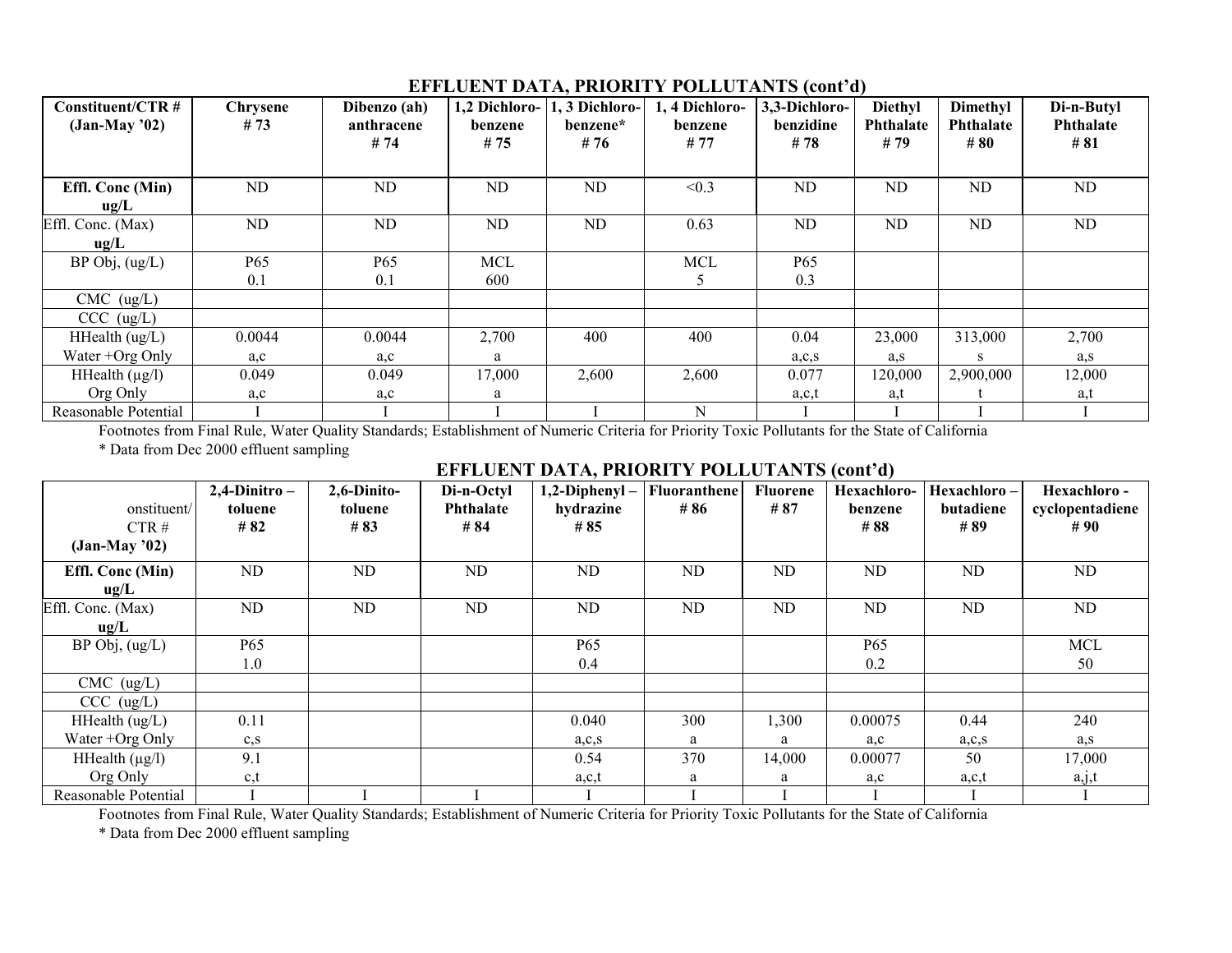# **EFFLUENT DATA, PRIORITY POLLUTANTS (cont'd)**

| Constituent/CTR #    | Hexachloro- | Indeno (1,2,3-cd) | <b>Isophorone</b> | Naphthalene | Nitrobenzene | N-Nitrosodimethyl- | N-Nitrosodi-n-  | N-Nitrosodiphenyl |
|----------------------|-------------|-------------------|-------------------|-------------|--------------|--------------------|-----------------|-------------------|
| $(Jan-May'02)$       | ethane      | pyrene            | #93               | #94         | #95          | Amine              | Propyl-amine    | amine             |
|                      | #91         | #92               |                   |             |              | #96                | #97             | #98               |
| Effl. Conc (Min)     | ND          | ND                | ND                | ND          | <b>ND</b>    | ND                 | <b>ND</b>       | ND.               |
| $u\mathfrak{g}/L$    |             |                   |                   |             |              |                    |                 |                   |
| Effl. Conc. (Max)    | ND.         | ND.               | ND.               | <b>ND</b>   | ND.          | ND                 | ND              | ND.               |
| ug/L                 |             |                   |                   |             |              |                    |                 |                   |
| $BP$ Obj, $(ug/L)$   | P65         |                   |                   |             |              | P65                | P <sub>65</sub> | P65               |
|                      | 10          |                   |                   |             |              | 0.02               | 0.05            | 40                |
| $CMC$ (ug/L)         |             |                   |                   |             |              |                    |                 |                   |
| CCC (ug/L)           |             |                   |                   |             |              |                    |                 |                   |
| HHealth $(ug/L)$     | 1.9         | 0.0044            | 8.4               |             | 17           | 0.00069            | 0.005           | 5.0               |
| Water +Org Only      | a, c, s     | a,c               | $c_{\rm S}$       |             | a.s          | a, c, s            | a               | a, c, s           |
| HHealth $(\mu g/l)$  | 8.9         | 0.049             | 600               |             | 1,900        | 8.1                | 1.4             | 16                |
| Org Only             | a,c,t       | a,c               | c,t               |             | a, j, t      | a,c,t              | a               | a,c,t             |
| Reasonable Potential |             |                   |                   |             |              |                    |                 |                   |

# **EFFLUENT DATA, PRIORITY POLLUTANTS (cont'd)**

| Constituent/CTR #<br>$(Jan-May'02)$ | Phenanthrene<br>#99 | Pyrene<br>#100 | 1,2,4-Trichloro-<br>benzene | Aldrin<br>#102                                                                 | $\alpha$ -BHC<br>#103 | $\beta$ -BHC<br>#104 | $\gamma$ -BHC<br>(Lindane) | $\delta$ -BHC<br>#106 | Chlordane<br>#107 | 4,4' DDT<br>#108 |
|-------------------------------------|---------------------|----------------|-----------------------------|--------------------------------------------------------------------------------|-----------------------|----------------------|----------------------------|-----------------------|-------------------|------------------|
|                                     |                     |                | #101                        |                                                                                |                       |                      | #105                       |                       |                   |                  |
| Effl. Conc (Min)<br>ug/L            | ND                  | ND             | ND                          | ND                                                                             | ND                    | ND                   | ND.                        | <b>ND</b>             | ND                | ND               |
| ffl. Conc.<br>(Max)<br>ug/L         | ND                  | ND             | ND                          | ND                                                                             | ND                    | ND                   | ND.                        | ND                    | ND                | ND               |
| $BP$ Obj, $(ug/L)$                  |                     |                | <b>MCL</b>                  | 303d/OCPest 303d/OCPest303d/OCPest303d/OCPest303d/OCPest303d/OCPest303d/OCPest |                       |                      |                            |                       |                   |                  |
|                                     |                     |                | 70                          | < 0.005                                                                        | < 0.01                | < 0.01               | < 0.019                    | < 0.005               | < 0.1             | < 0.01           |
| $CMC$ (ug/L)                        |                     |                |                             | 3                                                                              |                       |                      | 0.95                       |                       | 2.4               | 1.1              |
|                                     |                     |                |                             | g                                                                              |                       |                      | W                          |                       | g                 | g                |
| CCC (ug/L)                          |                     |                |                             |                                                                                |                       |                      |                            |                       | 0.0043            | 0.001            |
|                                     |                     |                |                             |                                                                                |                       |                      |                            |                       | g                 | g                |
| HHealth (ug/L)                      |                     | 960            |                             | 0.00013                                                                        | 0.0039                | 0.014                | 0.019                      |                       | 0.00057           | 0.00059          |
| Water +Org Only                     |                     | a              |                             | a,c                                                                            | a,c                   | a,c                  | $\mathbf{c}$               |                       | a,c               | a,c              |
| HHealth $(\mu g/l)$                 |                     | 11,000         |                             | 0.00014                                                                        | 0.013                 | 0.046                | 0.063                      |                       | 0.00059           | 0.00059          |
| Org Only                            |                     | a              |                             | a,c                                                                            | a,c                   | a,c                  | $\mathbf{c}$               |                       | a,c               | a,c              |
| Reasonable Potential                |                     |                |                             |                                                                                |                       |                      |                            |                       |                   |                  |

Footnotes from Final Rule, Water Quality Standards; Establishment of Numeric Criteria for Priority Toxic Pollutants for the State of California

\* Data from Dec 2000 effluent sampling

M C 50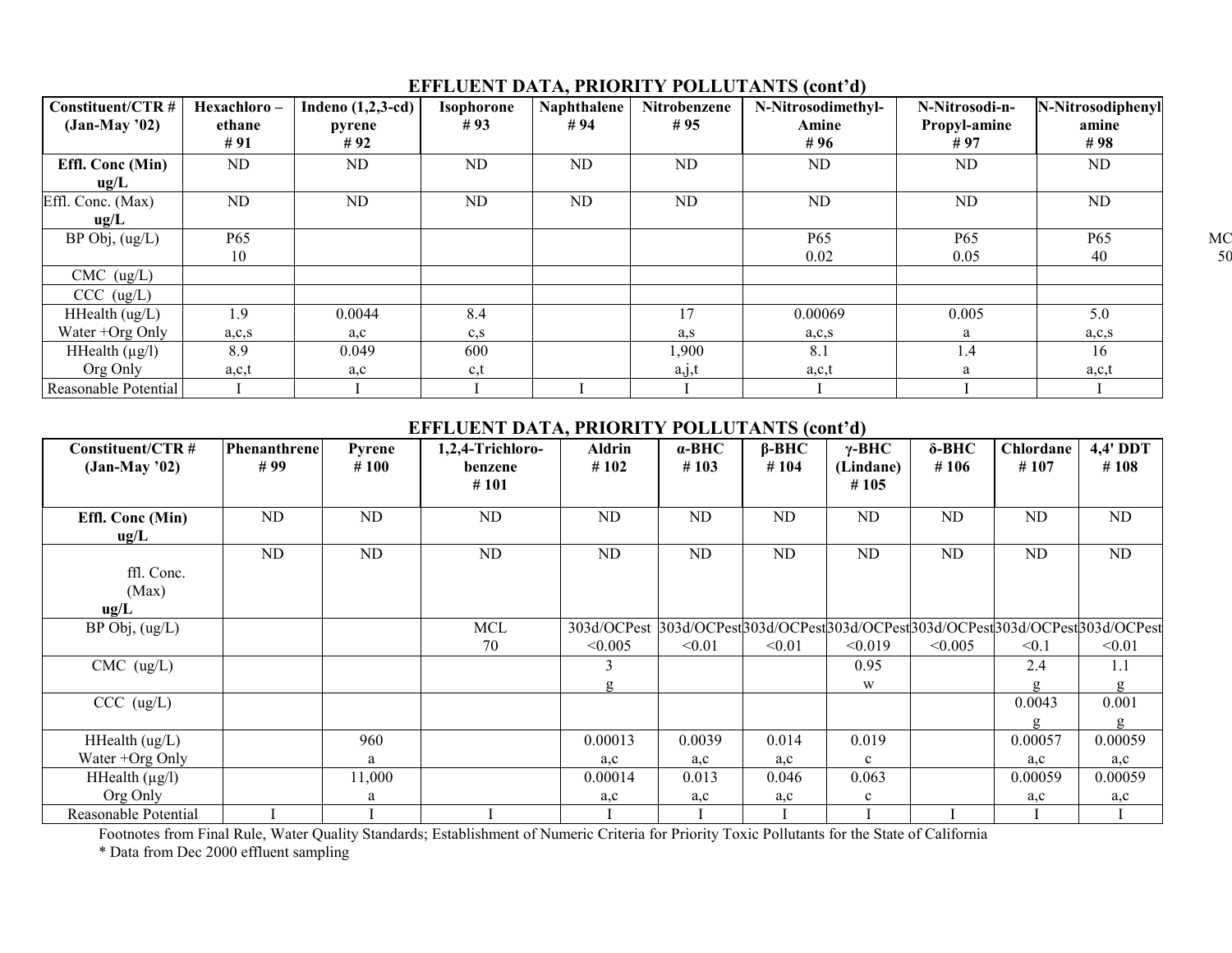# **EFFLUENT DATA, PRIORITY POLLUTANTS (cont'd)**

| Constituent/CTR #<br>$(Jan-May'02)$ | 4, 4'-DDE<br>#109 | $4,4'$ -DDD<br>#110 | <b>Dieldrin</b><br>#111 | alpha-Endo-<br>sulfan<br>#112 | beta-Endo-<br>sulfan<br>#113 | Endosulfan<br><b>Sulfate</b><br>#114 | Endrin<br>#115          | Endrin<br>Aldehyde<br>#116 | Heptachlor<br>#117 | Heptachlor<br>Epoxide<br>#118 |
|-------------------------------------|-------------------|---------------------|-------------------------|-------------------------------|------------------------------|--------------------------------------|-------------------------|----------------------------|--------------------|-------------------------------|
| Effl. Conc (Min)                    | <b>ND</b>         | ND                  | ND                      | ND                            | ND                           | ND.                                  | ND                      | ND                         | ND                 | ND.                           |
| ug/L                                |                   |                     |                         |                               |                              |                                      |                         |                            |                    |                               |
| Effl. Conc. (Max)                   | <b>ND</b>         | ND                  | ND                      | ND                            | ND                           | ND.                                  | ND                      | ND                         | ND                 | ND                            |
| ug/L                                |                   |                     |                         |                               |                              |                                      |                         |                            |                    |                               |
| $BP$ Obj, $(ug/L)$                  | OCPest < 0.05     | OCPest              | 303d/OCPest             | 303d/OCPest                   | 303d/OCPest                  | 303d/OCPest                          | 303d/OCPest 303d/OCPest |                            | 303d/OCPest        | 303d/OCPest                   |
|                                     |                   | < 0.05              | < 0.01                  | < 0.02                        | < 0.01                       | < 0.05                               | < 0.01                  | < 0.01                     | < 0.01             | < 0.01                        |
| $CMC$ (ug/L)                        |                   |                     | 0.24                    | 0.22                          | 0.22                         |                                      | 0.086                   |                            | 0.52               | 0.52                          |
|                                     |                   |                     | W                       | g                             | g                            |                                      | W                       |                            |                    | g                             |
| CCC (ug/L)                          |                   |                     | 0.056                   | 0.056                         | 0.056                        |                                      | 0.036                   |                            | 0.0038             | 0.0038                        |
|                                     |                   |                     | W                       | g                             | g                            |                                      | W                       |                            |                    | g                             |
| HHealth (ug/L)                      | 0.00059           | 0.00083             | 0.00014                 | 110                           | 110                          | 110                                  | 0.76                    | 0.76                       | 0.00021            | 0.00010                       |
| Water $+{\rm Org}$ Only             | $a_{\rm c}$       | a,c                 | a,c                     | a                             | a                            | a                                    | a                       | a                          | $a_{\rm c}$        | a,c                           |
| HHealth $(\mu g/l)$                 | 0.00059           | 0.00084             | 0.00014                 | 240                           | 240                          | 240                                  | 0.81                    | 0.81                       | 0.00021            | 0.00011                       |
| Org Only                            | a,c               | a,c                 | a,c                     | a                             | a                            | a                                    | $a_{1}$                 | a,                         | a,c                | a,c                           |
| Reasonable Potential                |                   |                     |                         |                               |                              |                                      |                         |                            |                    |                               |

Footnotes from Final Rule, Water Quality Standards; Establishment of Numeric Criteria for Priority Toxic Pollutants for the State of California \* Data from Dec 2000 effluent sampling

# **EFFLUENT DATA, PRIORITY POLLUTANTS (cont'd)**

| Constituent/CTR #<br>$(Jan-May'02)$     | <b>PCBs#119</b> | <b>PCBs 120</b> | PCB <sub>s</sub> #121-125 | Toxaphene $#126$ |  |
|-----------------------------------------|-----------------|-----------------|---------------------------|------------------|--|
| Effl. Conc (Min)<br>ug/L                | ND              | ND              | ND                        | ND               |  |
|                                         | ND              | ND              | ND                        | ND               |  |
| ffl. Conc. (Max)                        |                 |                 |                           |                  |  |
| ug/L                                    |                 |                 |                           |                  |  |
| Basin Plan Objective (ug/L)             | P <sub>65</sub> | P <sub>65</sub> | P <sub>65</sub>           | 303d/OCPest      |  |
|                                         | 0.045           | 0.045           | 0.045                     | < 0.5            |  |
| $CMC$ (ug/L)                            |                 |                 |                           | 0.73             |  |
| CCC (ug/L)                              | 0.014u          | 0.014u          | 0.014u                    | 0.0002           |  |
| HHealth $\frac{u g}{L}$ Water +Org Only | $0.00017c$ , v  | $0.00017c$ , v  | 0.00017c.v                | 0.00073a.c       |  |
| HHealth $(\mu g/l)$ Org Only            | $0.00017c$ , v  | $0.00017c$ , v  | $0.00017c$ , v            | $0.00075a$ ,c    |  |
| Reasonable Potential                    |                 |                 |                           |                  |  |

Footnotes from Final Rule, Water Quality Standards; Establishment of Numeric Criteria for Priority Toxic Pollutants for \* Data from Dec 2000 effluent sampling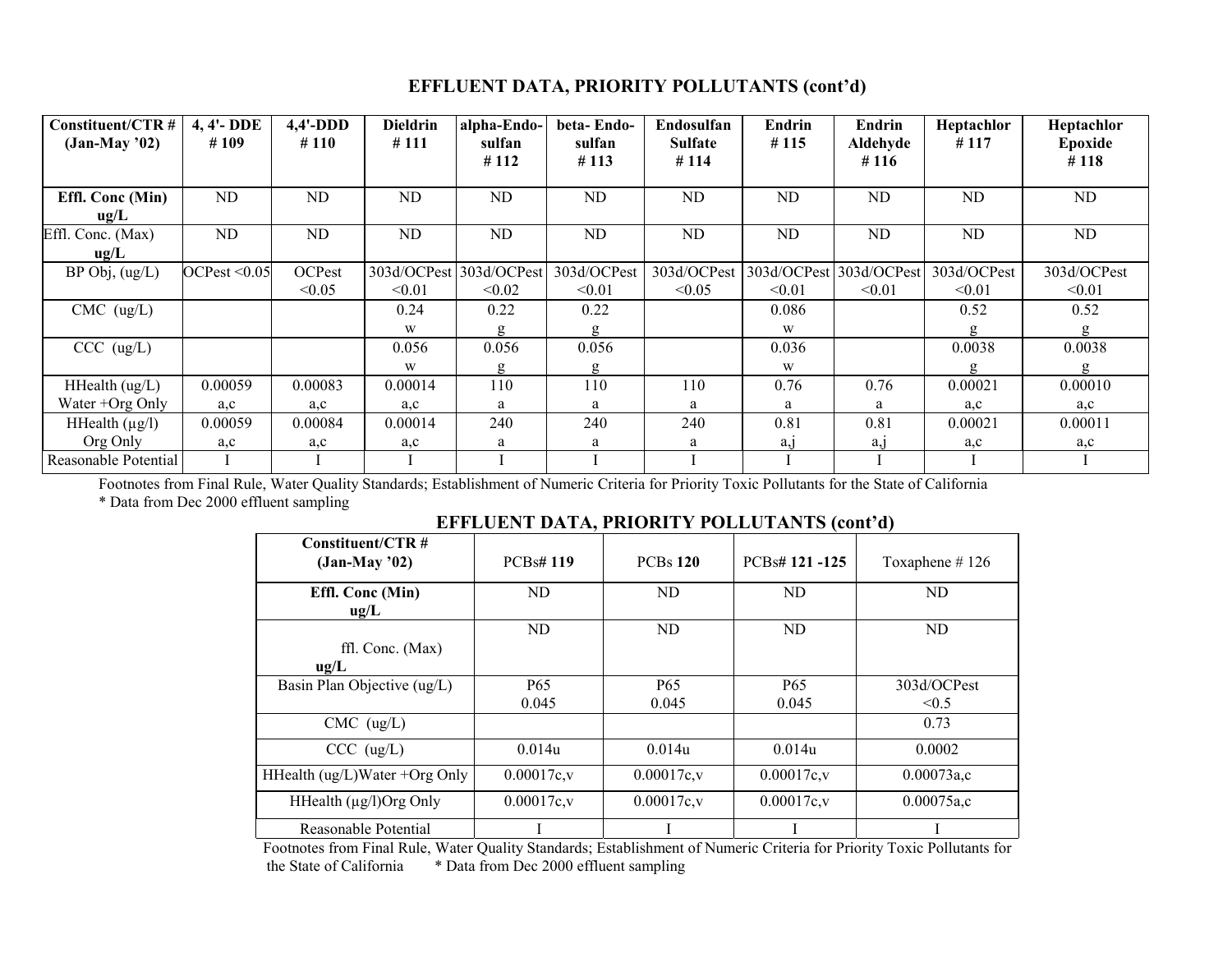# **ATTACHMENT E**

# **AMBIENT WATER QUALITY CRITERIA FOR AMMONIA**

# **Total Ammonia Temperature and pH-Dependent Values of the CCC (Chronic Criterion) For Fish Early Stages Present**

| <b>Continuous Concentration Criteria for Fish Early Life Stages Present,</b> |              |       |       |       |       |       |       |       |       |       |
|------------------------------------------------------------------------------|--------------|-------|-------|-------|-------|-------|-------|-------|-------|-------|
| $30$ -day Avg (mg N/l)<br>Temperature, <sup>o</sup> C                        |              |       |       |       |       |       |       |       |       |       |
| pН                                                                           | $\mathbf{0}$ | 14    | 16    | 18    | 20    | 22    | 24    | 26    | 28    | 30    |
| 6.5                                                                          | 6.67         | 6.67  | 6.06  | 5.33  | 4.68  | 4.12  | 3.62  | 3.18  | 2.8   | 2.46  |
| 6.6                                                                          | 6.57         | 6.57  | 5.97  | 5.25  | 4.61  | 4.05  | 3.56  | 3.13  | 2.75  | 2.42  |
| 6.7                                                                          | 6.44         | 6.44  | 5.86  | 5.15  | 4.52  | 3.98  | 3.50  | 3.07  | 2.70  | 2.37  |
| 6.8                                                                          | 6.29         | 6.29  | 5.72  | 5.03  | 4.42  | 3.89  | 3.42  | 2.00  | 2.64  | 2.32  |
| 6.9                                                                          | 6.12         | 6.12  | 5.56  | 4.89  | 4.30  | 3.78  | 3.32  | 2.92  | 2.57  | 2.25  |
| 7.0                                                                          | 5.91         | 5.91  | 5.37  | 4.72  | 4.15  | 3.65  | 3.21  | 2.82  | 2.48  | 2.18  |
| 7.1                                                                          | 5.67         | 5.67  | 5.15  | 4.53  | 3.98  | 3.50  | 3.08  | 2.70  | 2.38  | 2.09  |
| 7.2                                                                          | 5.39         | 5.39  | 4.90  | 4.31  | 3.78  | 3.33  | 2.92  | 2.57  | 2.26  | 1.99  |
| 7.3                                                                          | 5.08         | 5.08  | 4.61  | 4.06  | 3.57  | 3.13  | 2.76  | 2.42  | 2.13  | 1.87  |
| 7.4                                                                          | 4.73         | 4.73  | 4.30  | 3.78  | 3.32  | 2.92  | 2.57  | 2.26  | 1.98  | 1.74  |
| 7.5                                                                          | 4.36         | 4.36  | 3.97  | 3.49  | 3.06  | 2.69  | 2.37  | 2.08  | 1.83  | 1.61  |
| 7.6                                                                          | 3.98         | 3.98  | 3.61  | 3.18  | 2.79  | 2.45  | 2.16  | 1.90  | 1.67  | 1.47  |
| 7.7                                                                          | 3.58         | 3.58  | 3.25  | 2.86  | 2.51  | 2.21  | 1.94  | 1.71  | 1.50  | 1.32  |
| 7.8                                                                          | 3.18         | 3.18  | 2.89  | 2.54  | 2.23  | 1.96  | 1.73  | 1.52  | 1.33  | 1.17  |
| 7.9                                                                          | 2.80         | 2.80  | 2.54  | 2.24  | 1.96  | 1.73  | 1.52  | 1.33  | 1.17  | 1.03  |
| 8.0                                                                          | 2.43         | 2.43  | 2.21  | 1.94  | 1.71  | 1.50  | 1.32  | 1.16  | 1.02  | 0.897 |
| 8.1                                                                          | 2.10         | 2.10  | 1.91  | 1.68  | 1.47  | 1.29  | 1.14  | 1.00  | 0.879 | 0.773 |
| 8.2                                                                          | 1.79         | 1.79  | 1.63  | 1.43  | 1.26  | 1.11  | 0.973 | 0.855 | 0.752 | 0.661 |
| 8.3                                                                          | 1.52         | 1.52  | 1.39  | 1.22  | 1.07  | 0.941 | 0.827 | 0.727 | 0.639 | 0.562 |
| 8.4                                                                          | 1.29         | 1.29  | 1.17  | 1.03  | 0.906 | 0.796 | 0.700 | 0.615 | 0.541 | 0.475 |
| 8.5                                                                          | 1.09         | 1.09  | 0.990 | 0.870 | 0.765 | 0.672 | 0.591 | 0.520 | 0.457 | 0.401 |
| 8.6                                                                          | 0.920        | 0.920 | 0.836 | 0.735 | 0.646 | 0.568 | 0.499 | 0.439 | 0.386 | 0.339 |
| 8.7                                                                          | 0.778        | 0.778 | 0.707 | 0.622 | 0.547 | 0.480 | 0.422 | 0.371 | 0.326 | 0.287 |
| 8.8                                                                          | 0.661        | 0.661 | 0.601 | 0.528 | 0.464 | 0.408 | 0.359 | 0.315 | 0.277 | 0.244 |
| 8.9                                                                          | 0.565        | 0.565 | 0.513 | 0.451 | 0.397 | 0.349 | 0.306 | 0.269 | 0.237 | 0.208 |
| 9.0                                                                          | 0.486        | 0.486 | 0.442 | 0.389 | 0.342 | 0.300 | 0.264 | 0.232 | 0.204 | 0.179 |

\* Criteria Continuous Concentration

**NOTE**: Chronic Criterion includes a restriction that the highest 4-day average within the 30-day averaging period cannot be greater than twice the Chronic Criterion.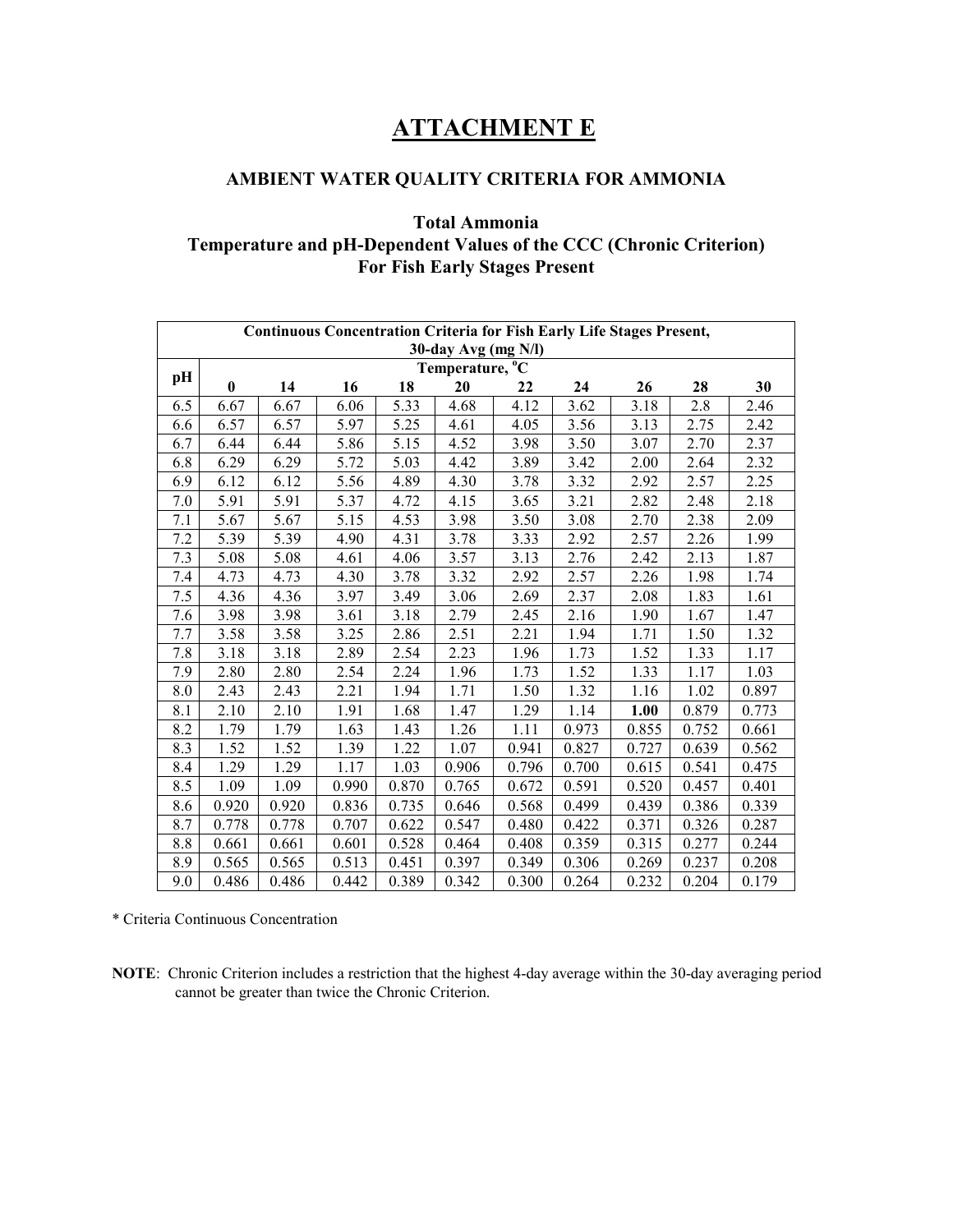# **ATTACHMENT F**

# **AMBIENT WATER QUALITY CRITERIA RECOMMENDED TO PROTECT FRESHWATER AQUATIC LIFE**

# **TOTAL AMMONIA NITROGEN pH-Dependent Values of the CMC (Acute Criterion)**

Ē

| <b>Maximum Concentration Criteria</b> |                  |                  |  |  |  |  |  |  |
|---------------------------------------|------------------|------------------|--|--|--|--|--|--|
| 1-hr Avg (mg $N/l$ )*                 |                  |                  |  |  |  |  |  |  |
|                                       | <b>Salmonids</b> | <b>Salmonids</b> |  |  |  |  |  |  |
| pH                                    | <b>Present</b>   | <b>Absent</b>    |  |  |  |  |  |  |
| 6.5                                   | 32.6             | 48.8             |  |  |  |  |  |  |
| 6.6                                   | 31.3             | 46.8             |  |  |  |  |  |  |
| 6.7                                   | 29.8             | 44.6             |  |  |  |  |  |  |
| 6.8                                   | 28.0             | 42.0             |  |  |  |  |  |  |
| 6.9                                   | 26.2             | 39.2             |  |  |  |  |  |  |
| $7.0\,$                               | 24.1             | 36.1             |  |  |  |  |  |  |
| 7.1                                   | 21.9             | 32.9             |  |  |  |  |  |  |
| $\overline{7.2}$                      | 19.7             | 29.5             |  |  |  |  |  |  |
| 7.3                                   | 17.5             | 26.2             |  |  |  |  |  |  |
| 7.4                                   | 15.3             | 23.0             |  |  |  |  |  |  |
| 7.5                                   | 13.3             | 19.9             |  |  |  |  |  |  |
| 7.6                                   | 11.4             | 17.0             |  |  |  |  |  |  |
| 7.7                                   | 9.64             | 14.4             |  |  |  |  |  |  |
| 7.8                                   | 8.11             | 12.1             |  |  |  |  |  |  |
| 7.9                                   | 6.77             | 10.1             |  |  |  |  |  |  |
| 8.0                                   | 5.62             | 8.41             |  |  |  |  |  |  |
| 8.1                                   | 4.64             | 6.95             |  |  |  |  |  |  |
| $\overline{8.2}$                      | 3.83             | 5.73             |  |  |  |  |  |  |
| 8.3                                   | 3.15             | 4.71             |  |  |  |  |  |  |
| 8.4                                   | 2.59             | 3.88             |  |  |  |  |  |  |
| 8.5                                   | 2.14             | 3.20             |  |  |  |  |  |  |
| 8.6                                   | 1.77             | 2.65             |  |  |  |  |  |  |
| 8.7                                   | 1.47             | 2.20             |  |  |  |  |  |  |
| 8.8                                   | 1.23             | 1.84             |  |  |  |  |  |  |
| 8.9                                   | 1.04             | 1.56             |  |  |  |  |  |  |
| 9.0                                   | 0.885            | 1.32             |  |  |  |  |  |  |

\* Criteria Maximum Concentration (CMC) with Salmonids Present

 $CMC =$  0.275  $+$  39.0 .

 $1 + 10^{(7.204-pH)}$   $1 + 10^{(pH - 7.204)}$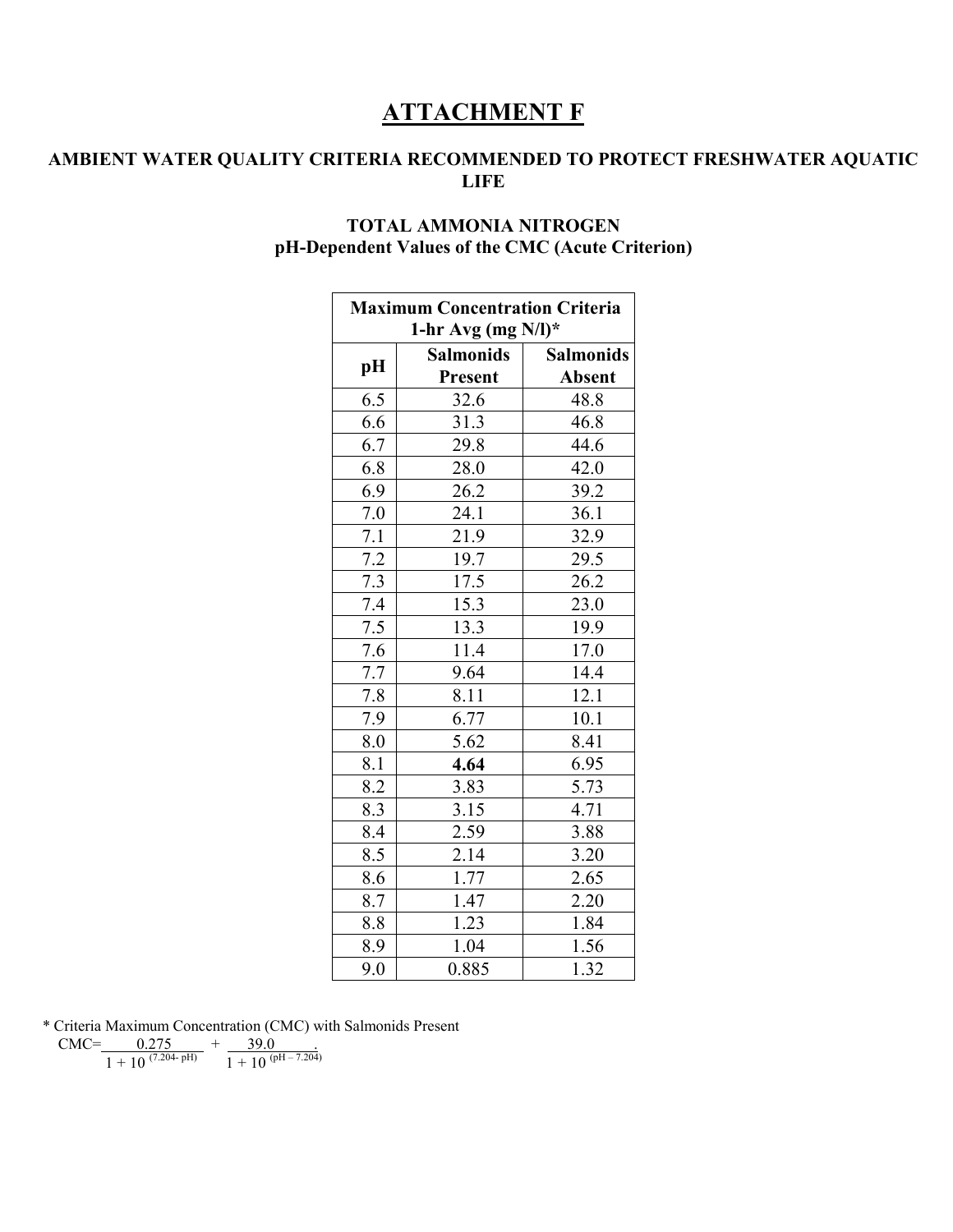# INFORMATION SHEET

# SACRAMENTO COUNTY SANITATION DISTRICT NO. 1 WALNUT GROVE WASTEWATER TREATMENT PLANT SACRAMENTO COUNTY ORDER NO. R5-2003-0084

# **I. OVERVIEW OF FACILITIES**

The Sacramento County Sanitation District No.1 owns and operates a wastewater collection, treatment, and disposal system, and provides sewerage service to the City of Walnut Grove. The treatment and disposal facility is in the County of Sacramento, approximately  $\frac{1}{2}$  mile east of the City of Walnut Grove, in Section l9, T5N, R4E, MDB&M as shown in Attachment A, made a part of this Order. The City of Walnut Grove and Sacramento County Sanitation District No.1 are hereafter jointly referred to as Discharger.

The Walnut Grove Wastewater Treatment Plant (WGWTP) is reported in the report of waste discharge to have a design treatment capacity of 0.5 million gallons per day (mgd) monthly average dry weather flow and 0.86 mgd daily peak wet weather flow (PWWF). The current summertime flow to the plant is 0.03 mgd. The high winter flows are a result of a significant inflow/infiltration (I/I) problem of the collection system. The process units at the Walnut Grove facility consist of influent splitter box, stabilization ponds, effluent splitter box, and 14.5 acres of evaporation/percolation ponds for summer disposal. The wintertime treatment includes chlorination disinfection and de-chlorination of the treated wastewater from the stabilization pond system prior to discharge into an unnamed agricultural drainage ditch (Ditch). The 14.5 acres of evaporation/percolation ponds are not used in the winter months for disposal due to high groundwater conditions. The Ditch gravity flows about  $\frac{1}{2}$ mile to the levee of Snodgrass Slough where the wastewater is pumped into the Slough, tributary to the Sacramento, Mokelumne and San Joaquin Rivers, all waters of the State. Snodgrass Slough, Sacramento, Mokelumne, and San Joaquin Rivers are all waters of the United States. The discharge into Snodgrass Slough is located at the point(s), latitude  $N38^\circ$ 14' 12<sup>no</sup> and longitude W121<sup>o</sup> 29' 57". All these water bodies, including the Ditch, are located within the legal boundaries of the Sacramento-San Joaquin Delta (Delta). Solids collected in the process are stored and stabilized in the ponds and are taken to the Sacramento Regional Wastewater Treatment Plant for final disposal, as needed. A certified Grade II operator staffs the WGWTP facility during the day.

The City of Locke, located a mile north of Walnut Grove is proposing to abandon their wastewater treatment facilities and pump its raw sewage to the WGWTP for treatment and disposal. Locke's existing sewer system including both its treatment and disposal facilities have been in violation of WDR No. 5-00-062, due to it's age and lack of proper operation and maintenance. Locke's sewer collection system and the main interceptor for transport to the WGWTP are currently under construction by the grants from U.S. Department of Agriculture and the Sacramento Housing and Redevelopment Agency. The construction is scheduled to be completed by July 2003. The Lock wastewater contribution to the WGWTP will be approximately 0.017 mgd.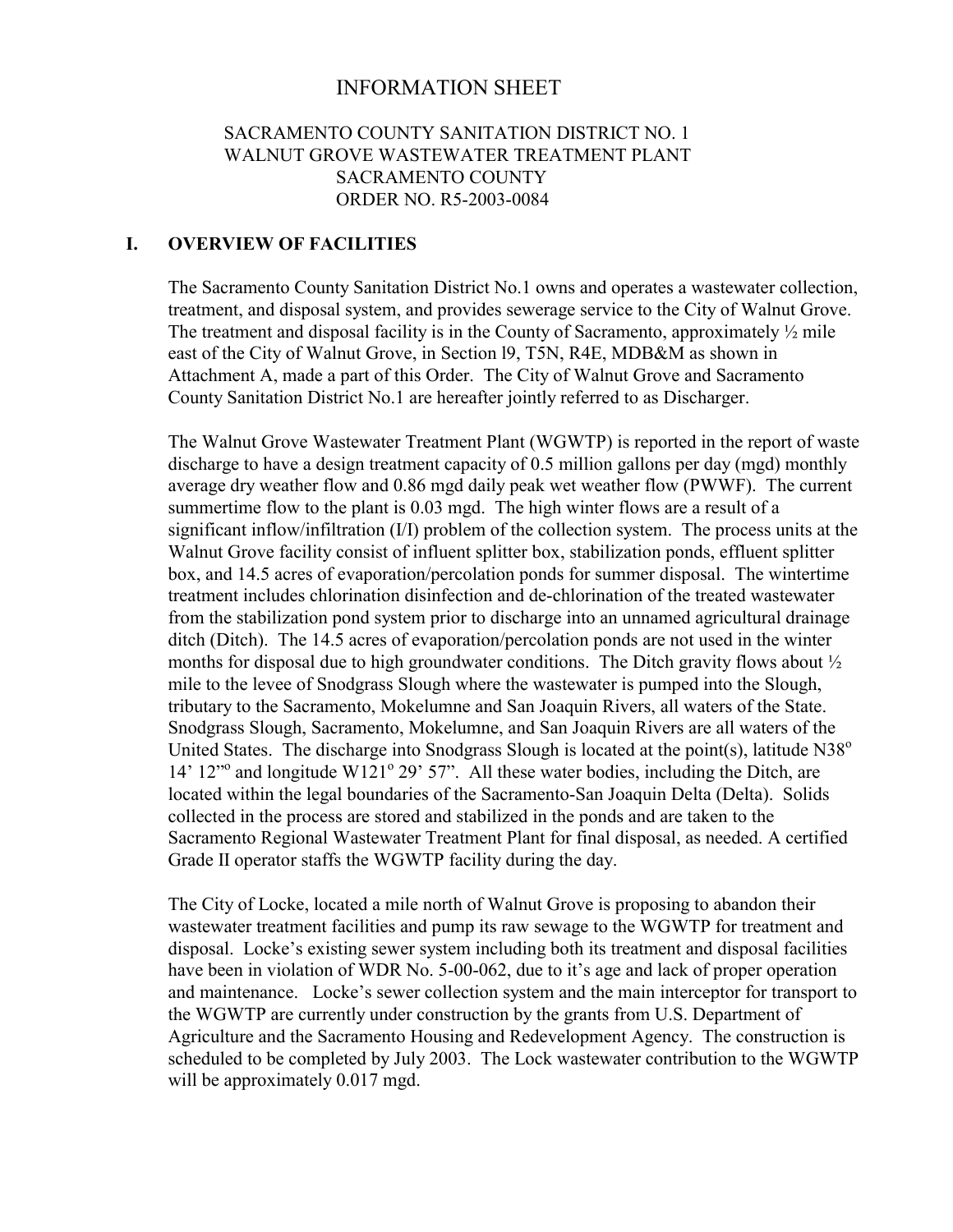## **II. EXISTING PERMIT**

Discharges from the facility were previously regulated by Waste Discharge Requirements (WDRs) Order No. 96-069, NPDES No. CA0078794, which was adopted by the Board on 22 March 1996. This Order was issued for the discharge of secondary and disinfected effluent to surface waters during winter months (1 November through 15 May) and to the evaporation/percolation ponds during the remainder of the year. The City's WDR expired in April 2001. Consequently, new WDRs are being drafted which will require compliance with the California Toxic Rule and other permitting changes since the last permit renewal in 1996. In addition, the City of Locke is proposing to abandon their wastewater treatment facilities and pump its raw sewage to the Walnut Grove Plant for treatment and disposal. Though there is an additional estimated average dry weather flow of 0.017 mgd generated by the City of Locke, the permitted discharge flow remains the same as in the previous Order.

Surface water drainage in the area is to the Ditch, which eventually is discharged to the Sacramento-San Joaquin Delta.

## **III. NEW APPLICATION FOR PERMIT RENEWAL**

In September 2000, the Discharger submitted an application for renewal of the NPDES permit. Previous Order No. 96-069 expired on 1 April 2001. Consequently, the Discharger submitted a Report of Waste Discharge (RWD), and requested for a permit renewal on 26 September 2000. Supplemental information to complete filing of the application was submitted on 14 February 2001, 17 September 2002, and 4 November 2002. Included in their supplemental information was chemical analysis of the priority pollutants in the plant effluent.

This renewal permit will reflect minor revisions to update the effluent limitations for discharge to both surface water and to the land. Also, due to the complexities of issues and associated costs involved to comply with the new effluent limitations contained in this permit, additional time has been granted to consider alternative means of complying with this Order other than treatment plant upgrades and continued discharge at their existing location. Accordingly, this Order provides up to one year to conduct feasibility studies to evaluate and select the most cost effective and environmentally feasible alternative. The selected alternative may provide better economic assurances of long-term treatment and disposal for the people of Walnut Grove. If after the feasibility study of alternative projects is conducted and alternative means of treatment and/or disposal is proposed, a new or revised report of waste discharge would be submitted and revisions to this Order will be considered.

The revisions to the previous permit include guidelines and the regulatory requirements for the protection of groundwater, monitoring and reporting of priority pollutants, sampling for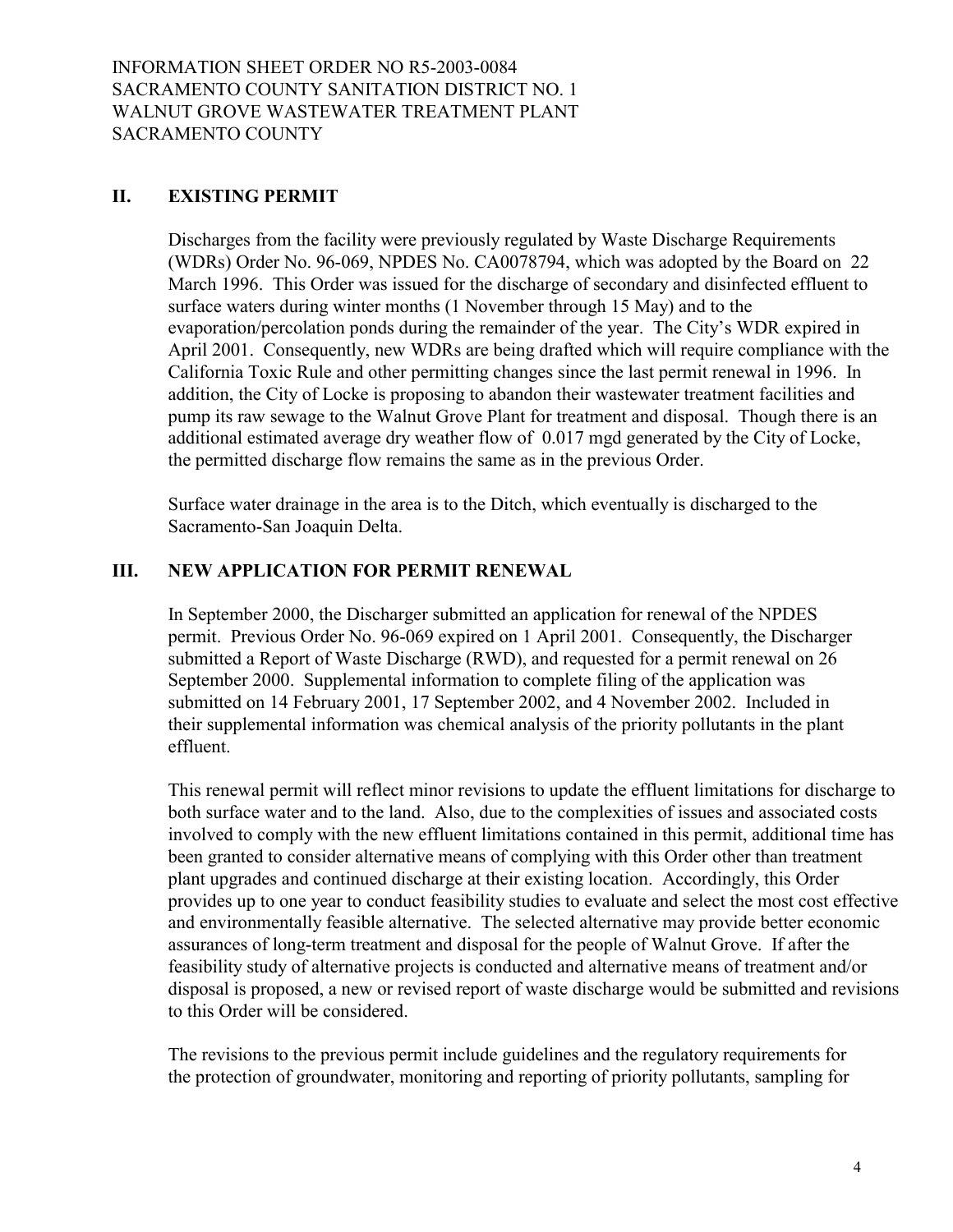National Toxic Rule (NTR), California Toxic Rule (CTR) and additional constituents in both the discharge and the receiving waters.

## **IV. TREATMENT PLANT CONSIDERATIONS**

## **For Discharge to Existing Ditch**

Federal regulations, 40 CFR, Part 133, provide technology based effluent limitations for BOD and TSS, as well as means of adjusting these limits where waste stabilization ponds are the principal processes used for secondary treatment. Pursuant to the regulations at 40 CFR Sections 133.105(a), (b) and 133.103, absent any adjustment, the BOD and TSS 30-day average discharge limit shall not exceed 45 mg/l, the 7-day average shall not exceed 65 mg/l, and the 30-day BOD percent removal shall not be less than 65 percent. Order No. 96-069 adjusted the effluent limitation for BOD to 45 mg/l as a 30-day average discharge limitation, which has been continued in this permit as an interim limitation, based on past treatment performance. With respect to TSS, the regulations at 40 CFR Section 133.103(c) provide that effluent quality levels set forth in Section  $133.105(b)(1)$ ,  $(b)(2)$  and  $(b)(3)$  may be adjusted to conform to the TSS concentrations achievable with waste stabilization ponds, provided that: (1) waste stabilization ponds are the principal process used for secondary treatment; and (2) operation and maintenance data indicate that the TSS values specified in Section 133.105(b)(1), (b)(2) and (b)(3) cannot be achieved. The regulations also provide that the term TSS concentrations "achievable with waste stabilization ponds" means a TSS value, determined by U.S. EPA or the state which is equal to the effluent concentration achieved 90 percent of the time within a State or other area by waste stabilization ponds that are achieving a BOD effluent quality of 45 mg/l as a 30-day average. U.S. EPA has issued a maximum TSS limitation for each state based on these regulations. The maximum limitation for California was 95 mg/l as a 30-day average (43 Federal Register 53161). Based on this determination, previous Order No. 96-069, specified that the TSS 30-day average discharge limit shall not exceed 95 mg/l and there were no weekly or daily maximum limits. The present plant performance at times when the plant was properly operated and maintained meets these effluent quality limitations. However, the ability to meet these effluent limitations may be a function of a diluted influent quality from very high inflow/infiltrations rather than a function of adequate secondary treatment. In the past two years , the inflow to the plant has decreased dramatically due to the elimination of the major sources of inflow. Data from the year 2001-02 discharge period indicates, the plant is presently operating at a reduced percentage of the plants' design capacity and the data presently indicate that the effluent limit for TSS included in this permit can be met through proper operation and maintenance of the treatment works when the plant is operating at this lower capacity level. However, Monitoring data from two of the past three years indicate that the BOD percent removal, during the wet weather, fell below the Federal Secondary Treatment Standards of at least 65 percent removal (40 CFR ß133.105). Consequently, the Discharger does not appear to provide secondary treatment to all its wastewater consistently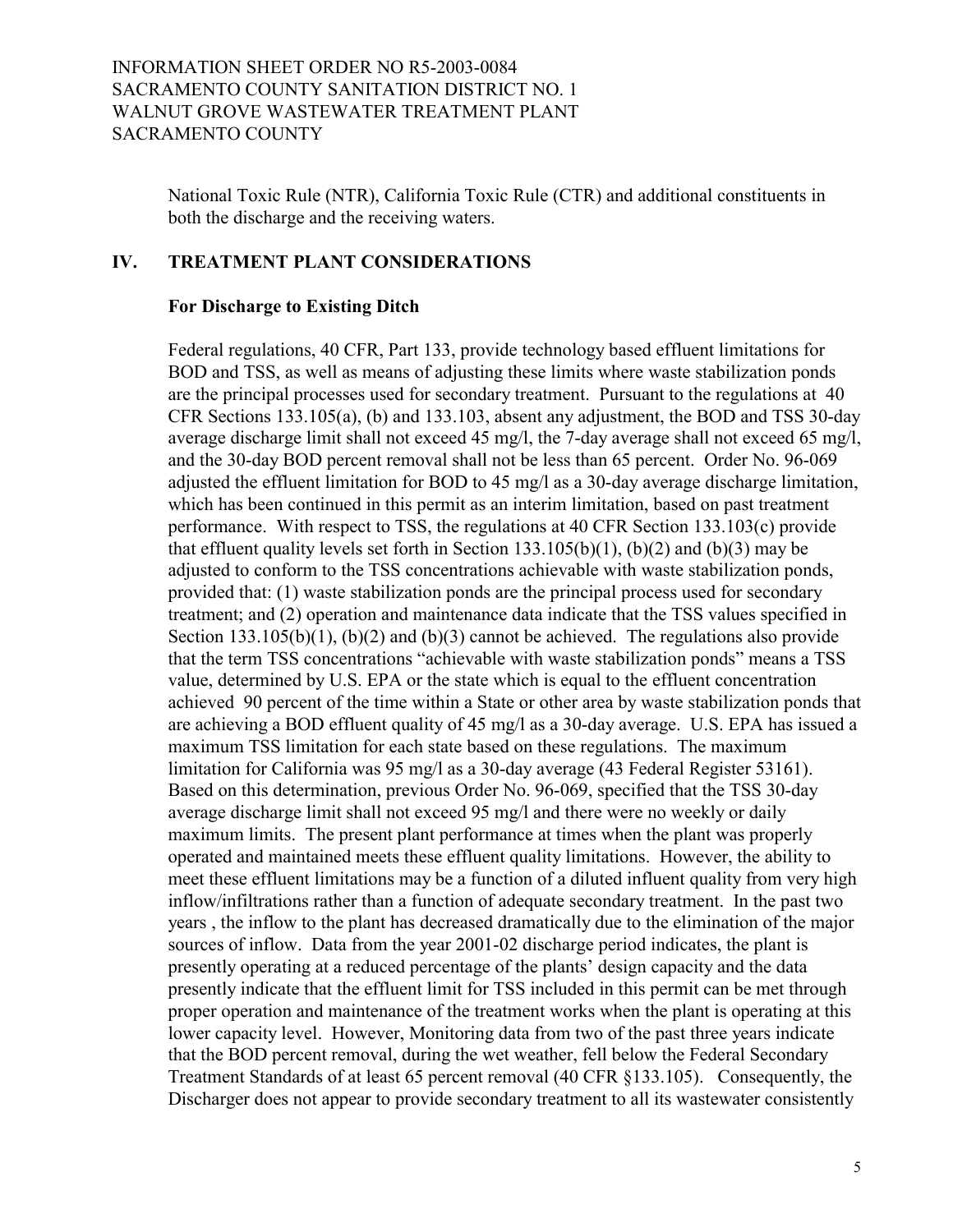during peak wet weather flows. Even though the 65% removal is an interim limit until the facility is upgraded to meet final effluent limitations, there is still a need to meet the Federal minimum requirements in the interim. Therefore, provisions of this Order require a minimum of secondary treatment for the entire projected peak flows be provided in accordance with a time schedule, if it is determined minimum secondary treatment is not currently achieved during high peak flow periods

The current design flow is reported at 0.5 mgd. Flows of this magnitude are roughly 10 times the average dry weather flows. The high flows are due to excessive I/I flowing into the collection system. Based on data from the past 3 discharge periods (as shown in the table below), at times when wet weather flows approach 0.2 mgd the plant has failed to meet the federal minimum treatment standard of 65% removal of the diluted influent BOD. It is questionable if the existing treatment pond system has adequate detention capacity to adequately treat wastes under high flow conditions. Hence, provisions in this Order require certification from a registered Civil Engineer, with experience in sanitary engineering and wastewater treatment plant design, that the system is capable of meeting the requirements and limitations contained in this Order. This Order requires the design flow of the current system be reevaluated and the actual design flow, if different, be resubmitted to the Board. If the design flow is lower than the actual flows, then either the plant must increase in treatment capacity or additional I/I corrective measures must be taken to lower peak flows to treatment capabilities.

| Date       | Effl. Flow | Influent   | Effluent | % Removal  |
|------------|------------|------------|----------|------------|
|            | <b>MGD</b> | $BOD$ mg/L | BOD mg/L | <b>BOD</b> |
| 17 Nov '99 | 0.063      | 350        | $<$ 30   | 91         |
| 25 Jan '00 | 0.286      | 32         | 23       | $28***$    |
| 07 Feb '00 | 0.136      | 67         | 14       | 79*        |
| 06 Mar '00 | 0.430      | 52         | 6        | 88         |
| 03 Apr '00 | 0.119      | 150        | $<$ 3    | 98         |
| 01 May '00 | 0.208      | 110        | 40       | $63**$     |
| 08 Jan '01 | 0.213      | 41         | 36       | $12**$     |
| 06 Feb '01 | 0.042      | 210        | 70       | 66*        |
| 06 Mar '01 | 0.189      | 85         | 23       | $73*$      |
| 20 Mar '01 | 0.064      | 370        | 21       | 94         |
| 27 Mar '01 | 0.056      | 270        | 50       | $81*$      |
| 03 Apr '01 | 0.027      | 140        | 36       | $74*$      |
| 10 Jan '02 | 0.187      | 70         | 11       | 84*        |
| 05 Feb '02 | 0.078      | 110        | 11       | 90         |
| 05 Mar '02 | 0.062      | 160        | 16       | 90         |
| 02 Apr '02 | 0.055      | 130        | 25       | $81*$      |

Data From Monitoring Reports (1999-2002)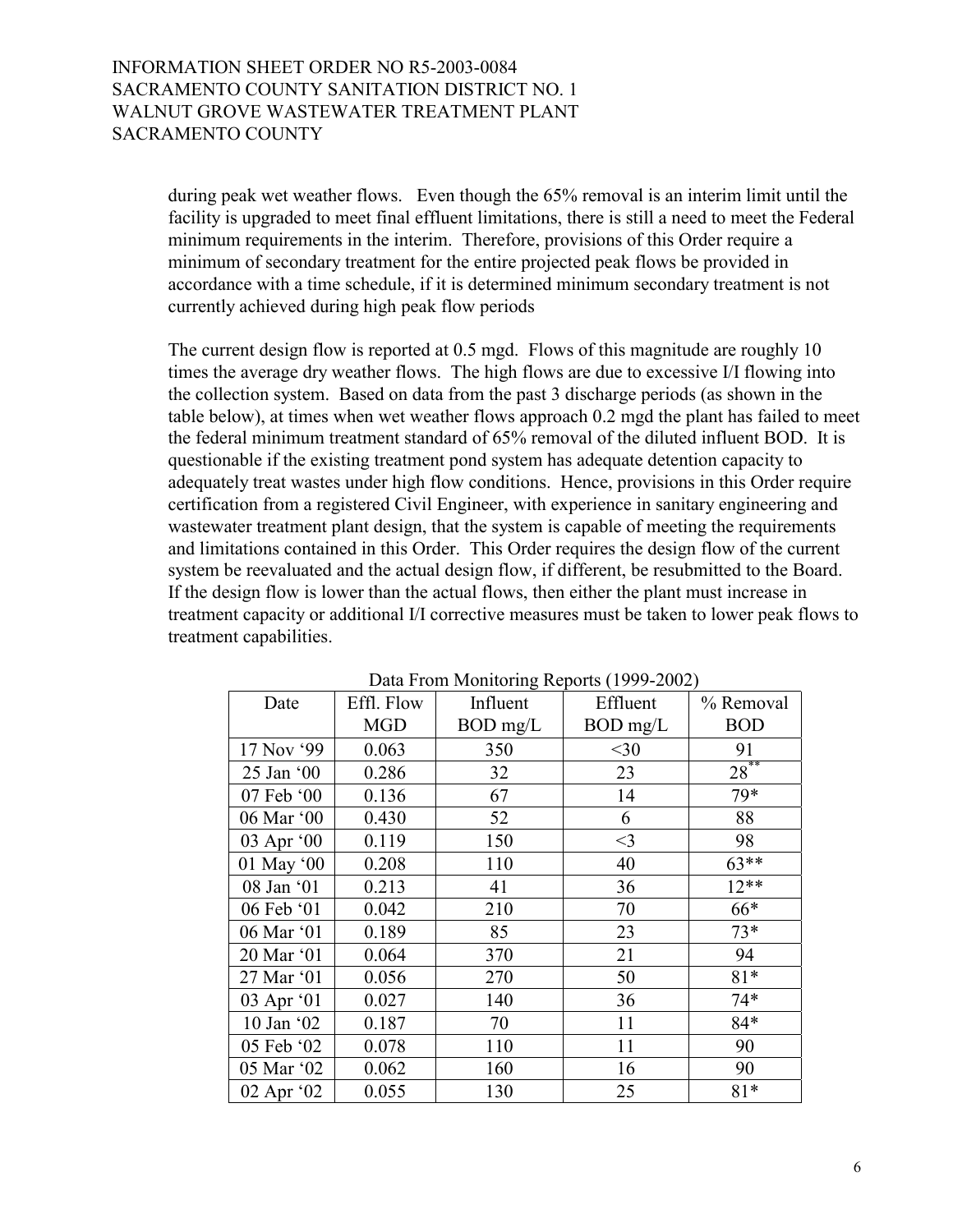\* Represents less than secondary level treatment standards (>85% removal) \*\* Violation of WDR Order No. 96-069 and federal treatment standards (>65% BOD removal)

Based on the above data, the current ponds at WGWTP do not appear to have adequate capacity to provide reliable treatment consistently to comply with Federal Regulation, 40 CFR Part 133. These regulations, at the current design flow, require that the minimum levels of effluent quality be achieved from secondary treatment and/or meet at least secondary treatment standards, specifically for BOD with a minimum of 65% removal. Therefore, to minimize the incomplete treatment of wastewater at the highest flows and possibly avoid the expense of future plant upgrades to accommodate high peak flows, the discharger shall continue to aggressively reduce the peak I/I to the extent possible. Provisions of this Order require the discharger to submit to the Board a work plan, a budget, progress reports, and proposed corrective action to be taken to reduce the I/I in accordance with a time schedule.

#### **For Discharge to Evaporation/Percolation Pond**

The City's wastewater system principally consists of stabilization ponds. Experience with wastewater ponds systems shows they may experience problems with odors, flooding and overflows, toxicity from base or acid conditions, mosquitoes and levee damage. Pond Disposal Limitations have been included in this Order to avoid the problems commonly observed at this type of system and to assure compliance with Waste Discharge Requirements. The Order requires: (1) that odors not be perceivable beyond the treatment and disposal area; (2) that dissolved oxygen content be maintained above  $1 \text{ mg/l}$  (to assure the absence of offensive odors); (3) the facility be designed and operated to prevent washout or inundation from 100-year storm events; (4) mosquito control; (5) prohibition of public contact with wastewater; (6) pH to be maintained between 6.5 and 9.0; and (7) a minimum freeboard of 2 feet.

### **V. TERTIARY TREATMENT REQUIREMENTS**

As defined in the findings of the NPDES Order, the point of discharge (Ditch) is a water of the United States, are waters in the defined Delta, and have prescribed beneficial uses which have not been fully protected by prior permits. Beneficial uses of Delta include contact recreation uses and irrigation. Because of the lack of assimilative capacity in the receiving waters, at the point of discharge, a higher degree of wastewater treatment is necessary for continuous protection of all present and future beneficial uses of the receiving water. That higher degree of treatment is defined as tertiary treatment and for the purposes of the WGWTP NPDES Order it is described as wastewater that is adequately oxidized, coagulated and filtered as defined by the DHS for the protection of public health. As a result, final effluent limitations are required by this Order in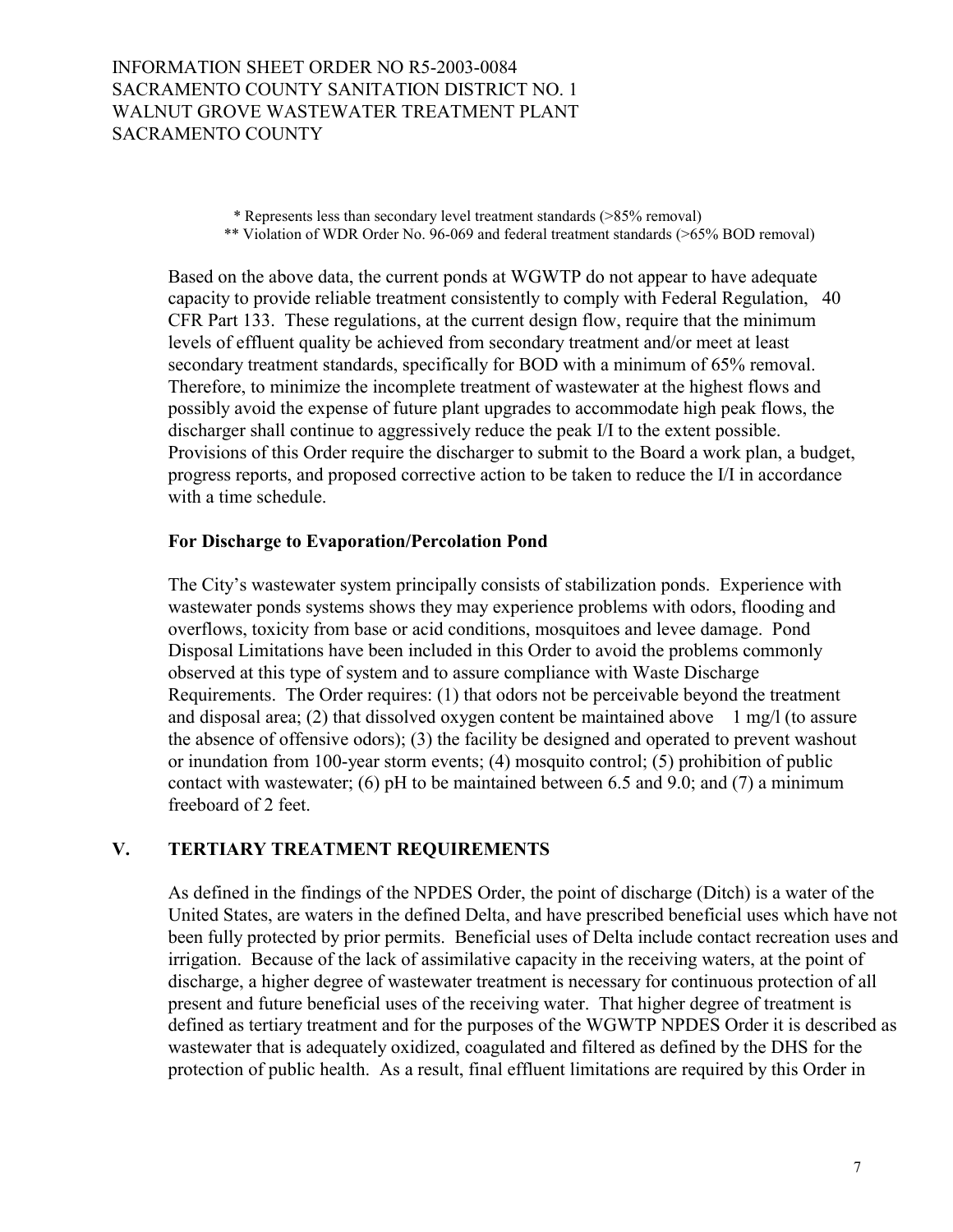accordance with a time schedule. Effluent limitations are based on technology-based standards for tertiary treatment and will meet all human health criteria as recommended by DHS .

The agricultural drainage ditch that Walnut Grove discharges to is part of the Sacramento-San Joaquin Delta and as indicated in Table II-1 of the Basin Plan has the designated beneficial use of MUN as an existing use. Because these receiving waters naturally provide no dilution water, this Order includes a provision that requires the Discharger to construct tertiary or advanced treatment facilities in accordance with a 5-year compliance time schedule.

The existing Walnut Grove discharge to the Ditch is also accessible to the general public. The Ditch originates in the community of Walnut Grove, near the Sacramento River, and flows immediately adjacent to a local elementary school, past the wastewater treatment plant, and continues to the levee of Snodgrass Slough where it is pumped through the levee and into the Slough. Whether actual human contact with the treated wastes in the Ditch takes place is deemed irrelevant since the Ditch is within the legal boundaries of the Delta, and therefore have the designated beneficial uses of REC-1 and REC-2 as existing uses. The Basin Plan requires protection of past, present and probable future beneficial uses. Since the discharge to the Ditch will result, at times, in minimal dilution flows entering streams within the defined Delta, recreation types 1 and 2 as defined in the Basin Plan must be protected. This Order includes a provision that requires the Discharger to construct tertiary or advanced treatment facilities in accordance with a 5-year compliance time schedule.

The existing discharge to the Ditch is also accessible to the general public for agricultural irrigation. Agricultural supply waters in the local area of the Ditch are either from the Sacramento River or from Snodgrass Slough. The main crop grown in the area of the Ditch is alfalfa. However, the Ditch is within the legal boundaries of the Delta, and therefore has the designated beneficial use of unrestricted irrigation. DHS recommends that in cases where treated wastewater discharges to agricultural ditches or creeks identified to have beneficial uses of irrigation of vegetables or fruit crops that do not come in contact with the treated wastewater and dilution is <20:1, then the wastewater only needs to be adequately oxidized and disinfected. DHS also recommends that in cases where beneficial uses include contact recreation and food crop irrigation and the receiving stream provides <20: 1 dilution, then the wastewater should be oxidized, coagulated and filtered and the effluent be disinfected such that the median MPN of coliform organisms does not exceed 2.2/100ml. The Ditch has no available dilution and in accordance with the Basin Plan must be protected for irrigated agriculture. Therefore, this Order includes a Provision that requires the Discharger to construct tertiary or advanced treatment facilities in accordance within 5-years after adoption of the renewed NPDES Order.

There are no bacteria/total coliform requirements in the Basin Plan for water designated to have agricultural use. The Basin Plan requires recreational contact use water to contain less than 200MPN/100 ml fecal coliform for a 30-day average. However, this objective was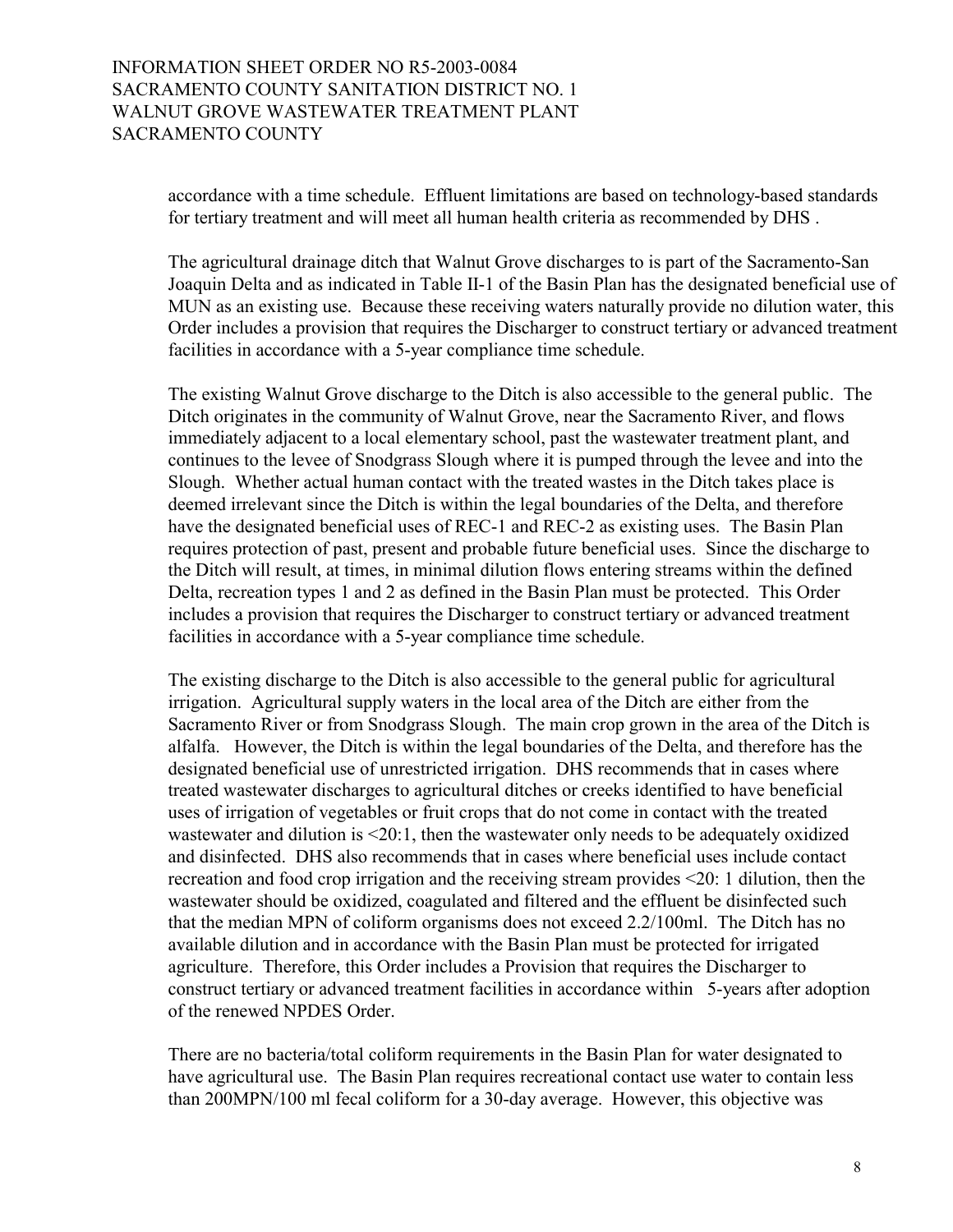established for natural stream systems not containing wastewater discharges with human pathogens. There are requirements for total coliform and more advanced pathogen removal as established for reclaimed wastewater under Title 22. However, the discharge is not part of a planned reclamation project. The Regional Board requested the California Department of Health Services (DHS) for guidance regarding the use of relatively undiluted wastewater. DHS responded to the Regional Board with recommending treatment levels to protect public health from both contact recreation and food crop irrigation. DHS recommends that, in cases where relatively undiluted wastewater discharges are permitted to agricultural ditches and creeks that have been identified by the Regional Board to have beneficial uses of body contact recreation or irrigation of vegetables and food crops where the vegetables or fruit may come in contact with the treated wastewater, then the wastewater should be adequately oxidized, coagulated, filtered, and disinfected. The wastewater should be considered adequately disinfected if:

- 1) The chlorine disinfection process provides a CT (residual chlorine concentration times modal contact time) value of not less than 450 milligram-minutes per liter at all times, with a modal contact time of at least 90 minutes, based on peak dry weather design flow; and
- 2) The median concentration of total coliform bacteria measured in the disinfected effluent does not exceed an MPN of 2.2 per 100 ml utilizing the bacteriological results of the last seven days for which analyses have been completed and the number of total coliform bacteria does not exceed an MPN of 23 per 100 ml in more that one sample in any 30 day period. No single sample should exceed an MPN of 240 per 100 ml for total coliform bacteria.

To protect the body contact recreation and agricultural irrigation beneficial uses, a tertiary level of treatment for pathogen removal is required. Final effluent limits for **total coliform** of 2.2 MPN/100ml for a 7-day median and 23 MPN/100 ml for a daily maximum and **turbidity** limits of 2 NTU for a daily average and 5 NTU for daily maximum are prescribed. The effluent limitation for total coliform is intended as an indicator of the effectiveness of the entire treatment train and the effectiveness of removing pathogens. The turbidity effluent limitation is intended as a second indicator of the effectiveness of the treatment process and to assure compliance with the required level of treatment. Interim disinfection effluent limits are based on secondary treatment capabilities at 23 MPN as a 30-day median and 240 MPN as the daily maximum.

The Discharger has not estimated the addition of tertiary treatment with coagulation (using the projected design flow of 0.5 mgd). However, based on similar project upgrades, the capital costs would be about 2.0 million dollars. The economic impact from the capital improvement project, using outside money, would increase the monthly user fee by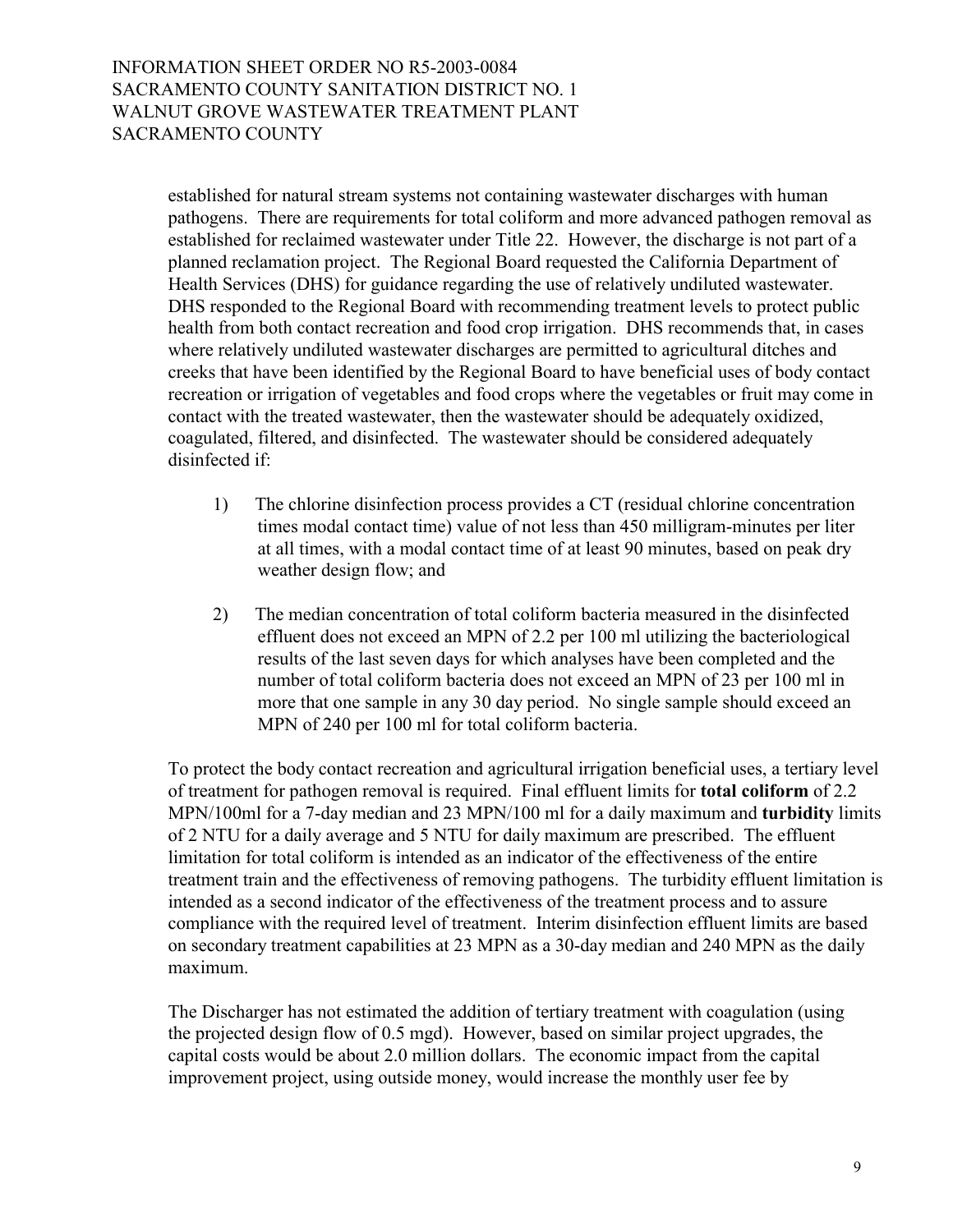approximately \$55. The economic analysis for implementation of tertiary or advanced treatment is calculated as follows:

\$2 x 10<sup>6</sup> (Capital Cost) / 264 (households yr 2000) = \$7575/household  $A = P x (A/P)^{n=20 \text{ yrs}}$  & i=6% = 7575 (0.0872) = \$660/yr = \$55/month The total cost for the proposed improvements would add up to  $$62.90/m$ onth  $$7.90 + $55$ )

Alternatively, the economic impact from the capital improvement project, using low interest (3%) loan funds provided in perpetuity by California State Revolving Fund Program (SRF), for the construction of wastewater treatment and water recycling facilities, would only increase the monthly user fee by approximately \$42. The economic analysis using SRF monies for implementation of advanced treatment is calculated as follows:

\$2 x 10<sup>6</sup> (Capital Cost)/264 (household yr 2000) = \$7575/household  $A = P x (A/P)^{n=20 \text{ yrs}} \& 1=3\% = 7575 (0.0672) = $509/\text{yr} = $42/\text{month}$ 

These economic analysis conclude that for the 264 households in the City of Walnut Grove a 20 year monthly rate increase would range (depending on the source of money) from \$42 to \$55 per household if none of the cost were passed onto to industrial, commercial and institutional users. The increase in monthly rate does not include annual operation and maintenance costs. The Board considers \$2 million dollars a significant amount of money to the 669 residential users and their monthly rates will increase appreciably as a result of building tertiary or advanced treatment facilities. However, given the location of the existing discharge and the existing beneficial uses of the receiving waters that must be protected, this monthly rate is not out of line with other communities in similar circumstances.

It is also possible that tertiary or advanced treatment will allow the Discharger to meet additional effluent limitations contained in this permit. However, the ability to meet this permit's effluent limitations will not be known until the new tertiary or advanced treatment facilities are constructed and operational. Once data are obtained from the new facility, reevaluation of reasonable potential will be provided based on the quality of the new effluent. If the quality of the tertiary effluent does not meet all permit limitations, additional treatment and disposal options will have to be considered. Provisions of this permit allow five years for the construction of tertiary treatment facilities and to achieve full compliance with effluent limitations regarding BOD, suspended solids, total coliform, and turbidity. Full compliance with effluent limitations for specific tri-halomethanes, volatile organics and metals are also required and expected to be met with the construction of the tertiary facilities in five years which is the maximum time allowed by the California Toxics Rule. One benefit of the expansion to tertiary is the expected lowering of the mass of these metals with further treatment.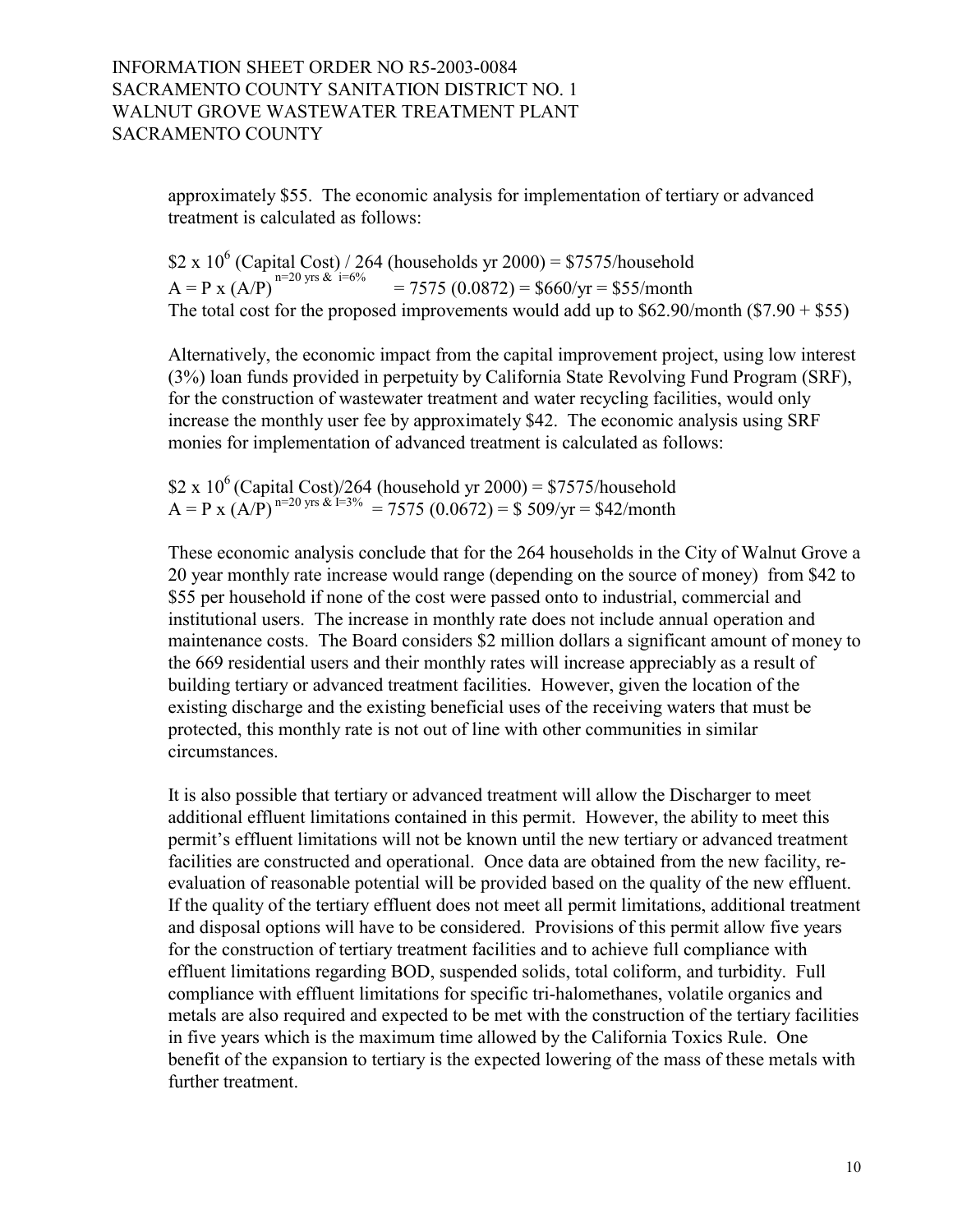If feasible, the Discharger may consider alternatives to tertiary treatment to comply with final effluent limitations. Alternatives include: (1) relocation of effluent point of discharge where assimilative capacity exists to the pollutants of concern, and (2) elimination of surface water discharge through total land disposal or by land reclamation of treated effluent.

Additionally, if the Discharger believes any of the above mentioned beneficial uses like; agricultural irrigation, MUN, and contact recreation (REC-1) is not a present and probable future beneficial use of the Ditch then the discharger may seek a site-specific amendment to the Basin Plan. Currently, Basin Plan amendment is the only method of deleting the beneficial uses for these Delta waters.

## **VI. SUMMARY OF NEW ORDER**

This Order includes the proposed incorporation of the City of Locke into WGWTP for treatment and disposal. Based on the new Report of Waste Discharge, permitted discharge flow remains the same as in the previous Order. However, this Order broadens certain effluent limitation guidelines of previous Order representing the degree of effluent treatment attainable by the technology based currently available for wastewater treatment plants.

Because of the complexities of issues and associated costs involved to comply with the new effluent limitations, the Discharger's request for additional time to evaluate alternatives means of complying with this Order has been granted. This Order requires Discharger to submit an engineering feasibility report and select a cost effective project to comply with this Order in accordance with the time schedule.

This Order also requires the Discharger to provide information on whether pollutants in the discharge have a reasonable potential to cause or contribute to an in-stream excursion above a water quality objective. This Order requires the Discharger to develop and submit: 1) *salinity source control work plan, 2) chronic toxicity testing results, 3) hydro-geologic evaluation and groundwater monitoring report, 4) CTR constituents corrective action plan, 5) reduction of I/I work plan, and 6)* a *Summary Pollutant Data and Receiving Water Characterization Report.* This Order may be reopened to establish water quality based effluent limitations, if required supplemental data, required by provisions in this Order, indicates a pollutant has a reasonable potential.

In addition, this Order also requires the Discharger to include tertiary or advanced treatment capabilities in order to protect the beneficial uses of the Ditch for municipal and domestic water supply, body contact recreation and agricultural irrigation, and to comply with final effluent limits for total coliform.

## **VII. RECEIVING WATER BENEFICAL USES**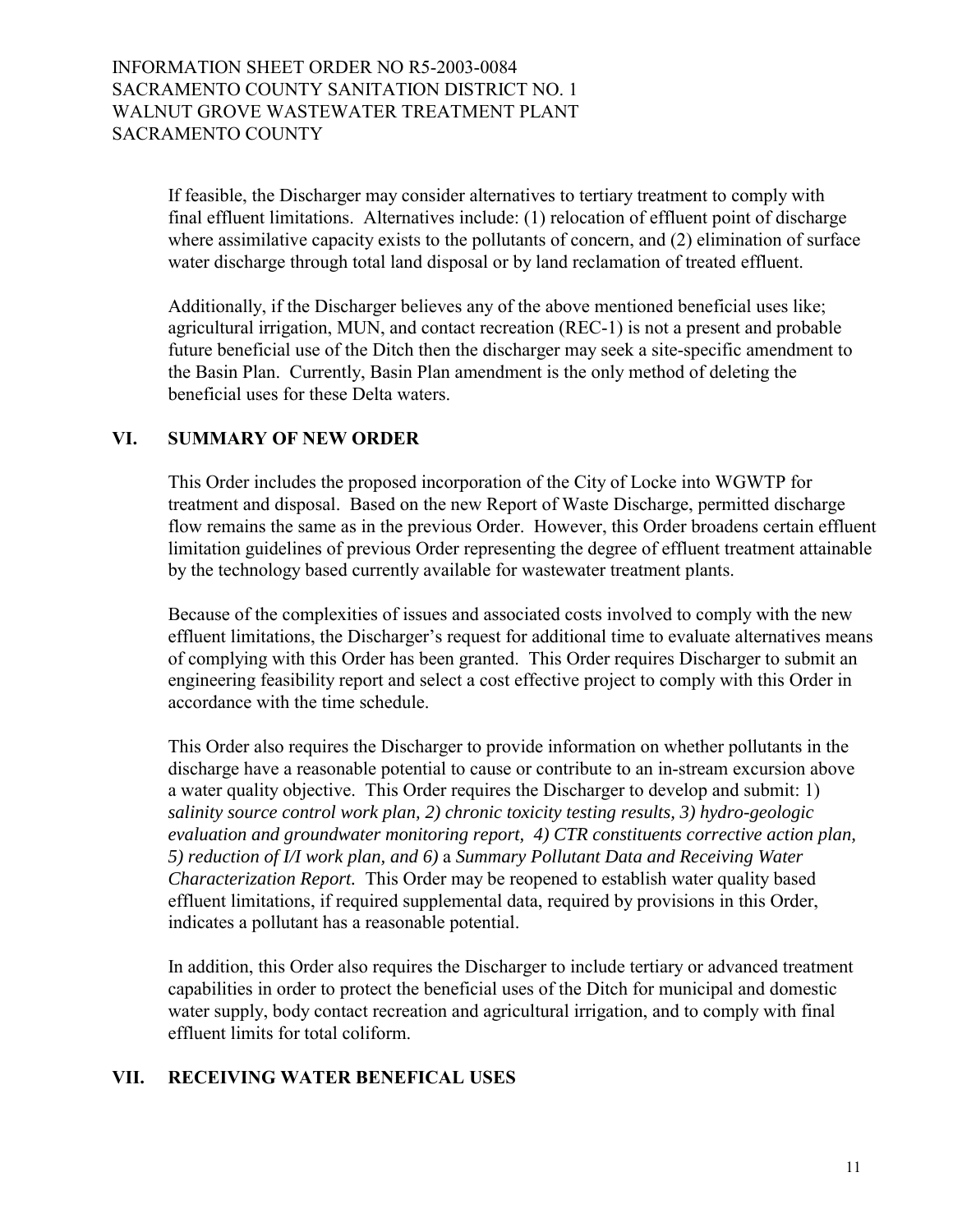The Sacramento River and San Joaquin River Basins cover about one fourth of the total area of the State and over 30 percent of the State's irrigable land. The Sacramento and San Joaquin Rivers furnish roughly 51 percent of the State ës water supply. Surface water from the two drainage basins meet and form the Delta, which ultimately drains to San Francisco Bay. Most of the basin is agricultural land, with an agricultural history dating to the 1870ís. The Sacramento River is the largest tributary to the San Joaquin River. The basins are bound by the crests of the Sierra Nevada on the east and the Coast Range and Klamath Mountains on the west. They extend some 400 miles from the California-Oregon border southward to the headwaters of the San Joaquin River.

The Regional Board adopted a Water Quality Control Plan; Fourth Edition, for the Sacramento River and San Joaquin River Basins (Basin Plan) that designates beneficial uses, establishes water quality objectives, and contains implementation programs and policies to achieve water quality objectives for all waters of the Basin. The requirements in this Order implement the Basin Plan.

The Basin Plan at page II-2.00 states that: "Protection and enhancement of existing and potential beneficial uses are primary goals of water quality planning. Existing and potential beneficial uses which currently apply to surface waters of the basins are presented in Figure II-1 and Table II-1. The beneficial uses of any specifically identified water body apply to its tributary streams. The Basin Plan does not identify any beneficial uses specifically for the Ditch, but the Basin Plan does identify present and potential uses for the Sacramento and San Joaquin Rivers, to which the Ditch is tributary. The Basin Plan identifies the following beneficial uses for the Sacramento – San Joaquin River Delta: municipal and domestic supply, agricultural irrigation, agricultural stock watering, industrial process water supply, industrial service supply, body contact water recreation, other non-body contact water recreation, warm freshwater aquatic habitat, cold freshwater aquatic habitat, warm fish migration habitat, cold fish migration habitat, warm spawning habitat, wildlife habitat, and navigation. The Basin Plan defines the beneficial uses and with respect to disposal of wastewaters states that "... disposal of wastewaters is [not] a prohibited use of waters of the State; it is merely a use which cannot be satisfied to the detriment of beneficial uses." Upon review of the flow conditions, habitat values, and beneficial uses of the Ditch, the Regional Board finds that the beneficial uses identified in the Basin Plan for the Sacramento and San Joaquin Delta are all applicable to the Ditch.

## **VIII. WATER QUALITY OBJECTIVES**

The Porter Cologne Water Quality Control Act defines water quality objectives as *"…the limits or levels of water quality constituents or characteristics which are established for the reasonable protection of beneficial uses of water or the prevention of nuisance within a specific area*î.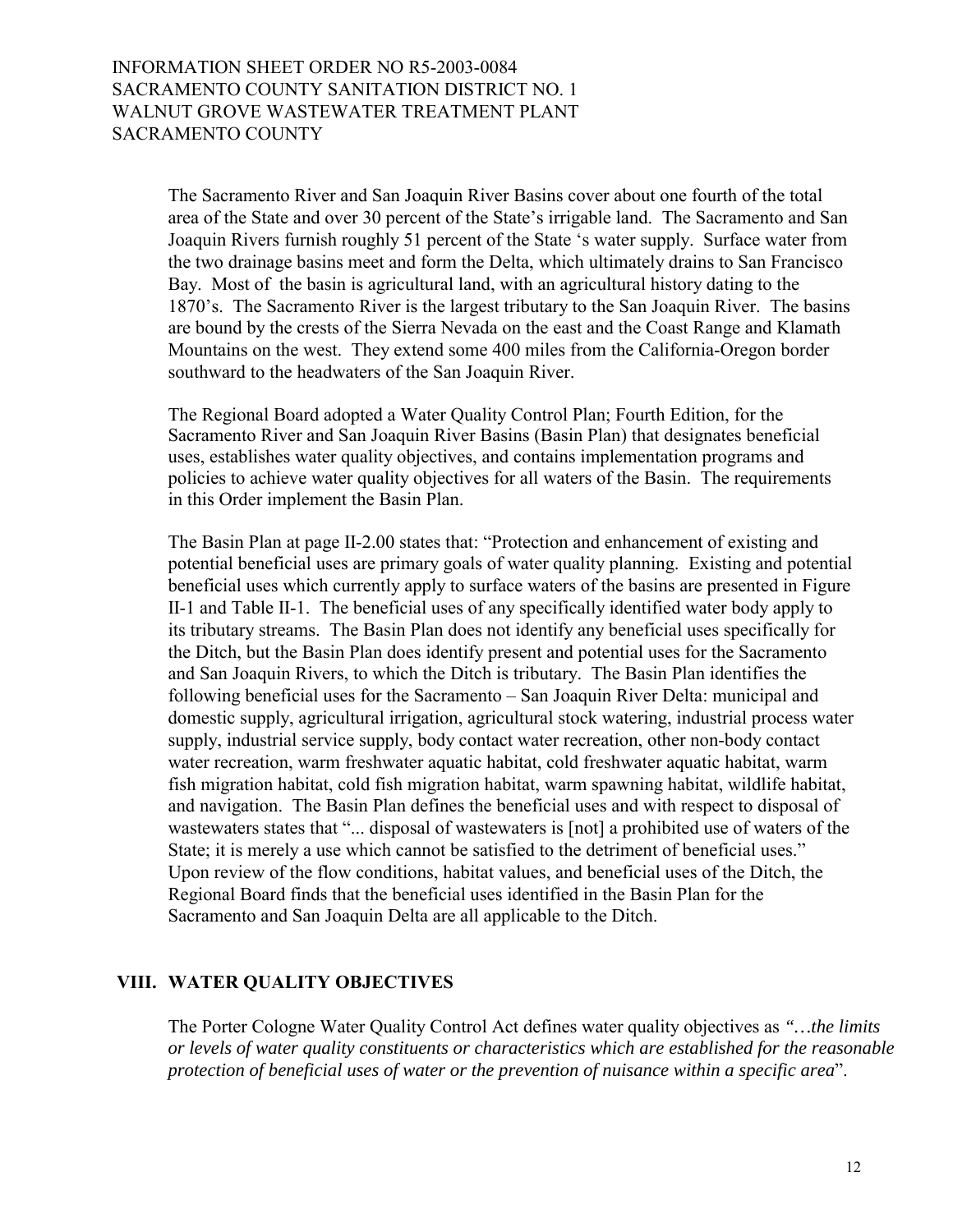Water quality objectives designed to protect beneficial uses and prevent nuisances are found in the Basin Plan, and may be stated in either numerical or narrative form.

### **A. BASIN PLAN OBJECTIVES**

Specific water quality objectives, which apply to surface waters in the Sacramento and San Joaquin Delta, are provided in Chapter III of the Basin Plan.

## 1. **Receiving Water Objectives:**

### a. **Dissolved Oxygen (DO)**

At page III-5.00 the Basin Plan states; *for surface water bodies within the legal boundaries of the Delta, the dissolved oxygen (DO) concentration shall not be reduced below 5.0 mg/l all the time.* 

The new Order allows discharge to the Ditch only during the winter months (1) November to 15 May). In winter months the flow in the Ditch, if any, is mostly from the storm water run-offs, which generally is rich in dissolved oxygen. The treated plant effluent, therefore, should not contribute to a decrease in DO in the River. However, a minimum level of 5 mg/l as an effluent limitation is set for this criteria to protect warm water body species in the Ditch.

## b. **Oil and Grease**

The Basin Plan states "Waters shall not contain oils, greases, waxes, or other *materials in concentrations that cause nuisance, result in a visible film or coating on the surface of the water or on objects in the water, or otherwise adversely affect beneficial uses.*"

The current wastewater treatment activity is not anticipated to generate any oils, greases, waxes, or other materials that can cause nuisance, result in a visible film or coating on the surface of the water or on objects in the water, or otherwise adversely affect beneficial uses. Therefore, there is no reasonable potential to exceed the criteria established by the Basin Plan.

### c. **pH**

The Basin Plan provides that the pH (of surface waters) shall not be depressed below 6.5 nor raised above 8.5 pH Units. The Basin Plan further provides that changes in normal ambient pH levels shall not exceed 0.5 pH Units in fresh waters with designated COLD or WARM beneficial uses. The wastewater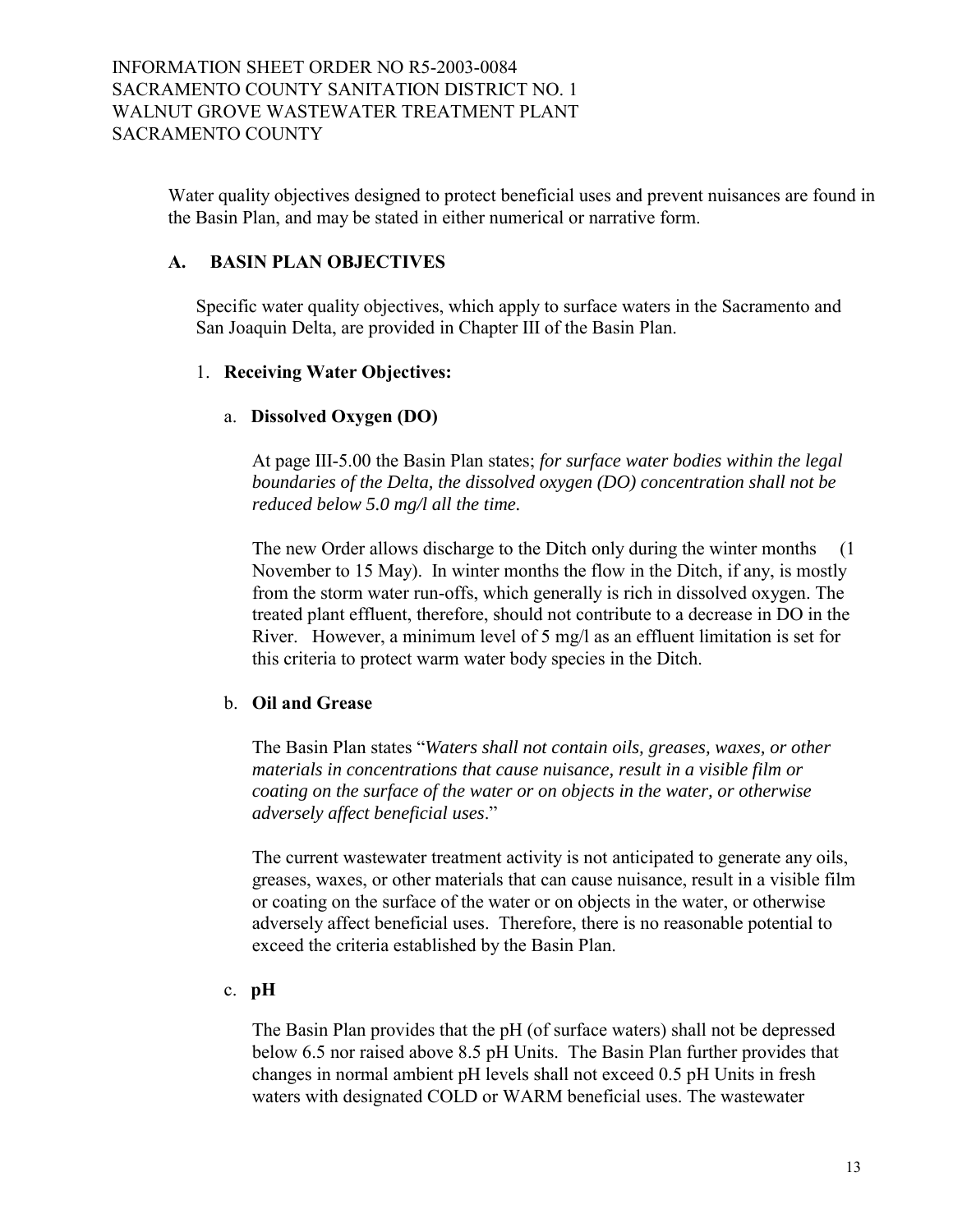analysis submitted by the discharger indicates the lowest and highest monthly average pH values of 6.3 and 7.5 in the effluent, respectively. These readings indicate that the current wastewater treatment activity has a reasonable potential to generate effluent with a pH concentrations that could adversely affect beneficial uses. Hence, an effluent limitation for this criterion is set at 6.5 (daily minimum) and 8.5 (daily maximum), which are protective of receiving waters. An effluent and receiving water limitations have been established in the Order.

### d. **BOD**

40 Code of Federal Regulations (CFR), Section 133.102 contains regulations describing the minimum level of effluent quality—for biochemical oxygen demand (BOD) and total suspended solids (TSS)—attainable by secondary treatment. These standards continue to be applied in this Order.

In addition, 40 CFR 133.102, in describing the minimum level of effluent quality attainable by secondary treatment, states that the 30-day average percent removal shall not be less than 85 percent. Therefore, this Order contains a limitation requiring an average of 85 percent removal of BOD and TSS over each calendar month

## e. **Settleable Matter**

The Basin Plan states, *<sup><i>the water shall not contain substances in concentrations*</sup> *that result in the deposition of material that causes nuisances or adversely affects beneficial uses*.î The current wastewater treatment activity has a reasonable potential to generate settleable matter in concentrations that could adversely affect beneficial uses. There are occasions where it is necessary to drain process for cleaning and maintenance. This practice could result in process unit sediments being discharged directly to the Ditch. Hence, an effluent limitation for this criterion is set at 0.1 ml/l (monthly average) and 0.2 ml/l (daily maximum), which are protective of receiving waters.

## f. **Temperature**

At page III-8.00, the Basin Plan states; *"The natural receiving water temperature of intrastate waters shall not be altered unless it can be demonstrated to the satisfaction of the Regional Water Board that such alteration in temperature does not adversely affect beneficial uses. At no time or place shall the temperature of COLD or WARM intrastate waters be increased more than 5ºF above natural receiving water temperature… In determining compliance with the*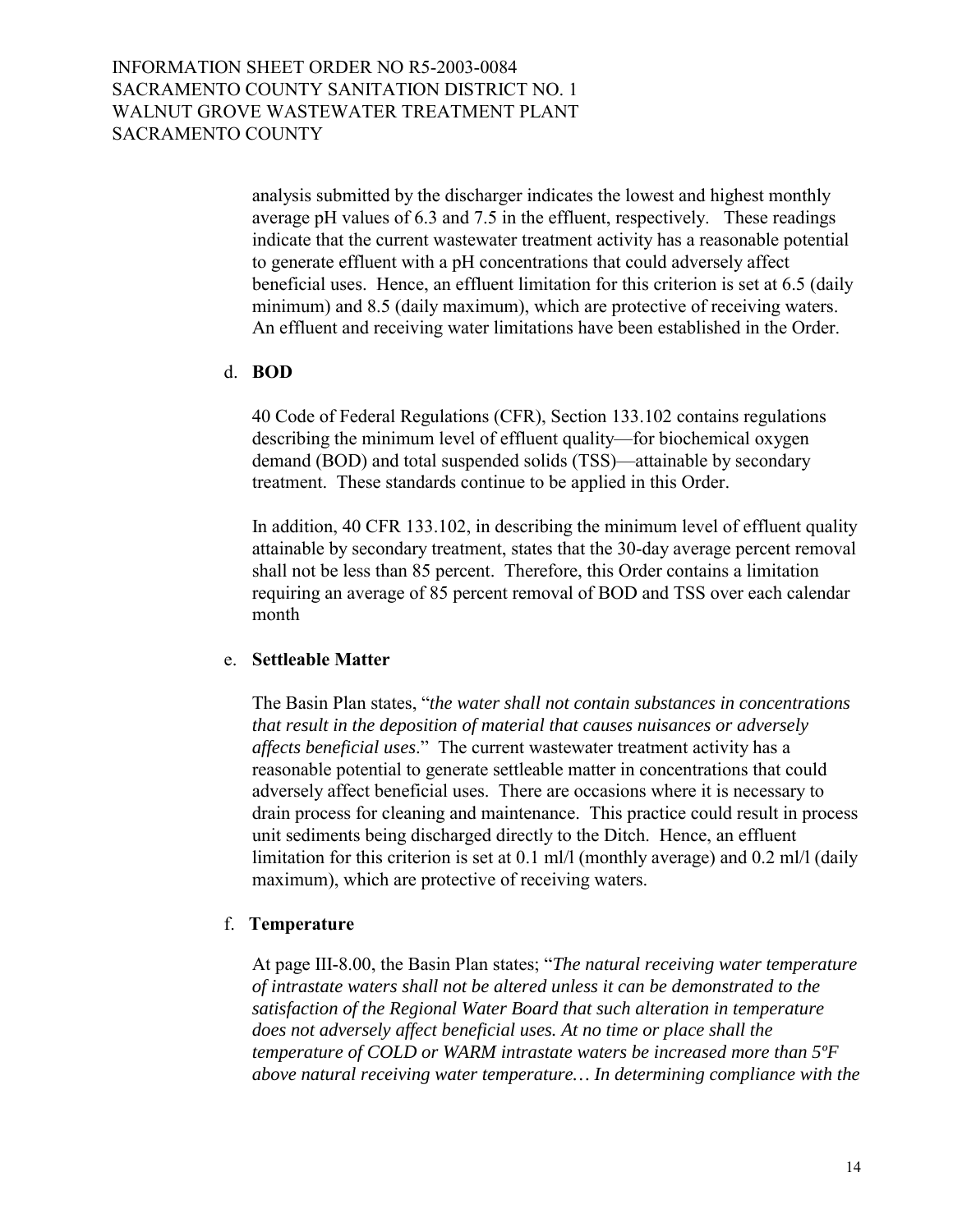*water quality objectives for temperature, appropriate averaging periods may be applied provided that beneficial uses will be fully protected.*î

The current practice of effluent discharge is not expected to cause variation in receiving water temperature by more than 5°F. This is due to the influent wastewater, which is circulated through several process units for several hours within the plant before it is discharged into the Ditch. Consequently, no effluent limitation has been included in this Order.

### g. **Suspended Matter**

Regarding suspended material, the Basin Plan states: "Waters shall not contain *suspended material in concentrations that cause nuisance or adversely affect beneficial uses.*" The Basin Plan further states for biostimulatory substances: "Water *shall not contain biostimulatory substances, which promote aquatic growths in concentrations that cause nuisance or adversely affect beneficial uses.*"

The current wastewater treatment process has a reasonable potential to generate suspended matter. Municipal wastewater contains numerous suspended matter, which tend to escape the treatment and/or removal process. Because at times, any of the secondary or tertiary treatment process units could malfunction causing solids to stay suspended. This practice could result in suspended matter being discharged directly to the Ditch. Hence, an effluent limitation for this criterion is set at 10 mg/l (monthly average) and 20 mg/l (daily maximum). The rationale for establishing these limits are based on the following requirements: Regulations promulgated under 40 CFR 122.44 (a) require technology based effluent limitations to be placed in NPDES permits based on national effluent limitations guidelines and standards. Furthermore, Section 301 of CWA requires that all POTWs wastewater discharges receive at least secondary level treatment prior to discharge to protect the beneficial uses of the receiving waters. Therefore, in view of these requirements, and the need to protect the beneficial uses of the Ditch, an effluent limitation of 10 mg/l (monthly average) and 20 mg/l (daily maximum) have been established. These limits are considered fair and reasonable for protecting the beneficial uses of receiving waters.

#### h. **Toxicity**

At page III-8.00 the Basin Plan provides that relative to toxicity: *"All waters shall be maintained free of toxic substances in concentrations that produce detrimental physiological responses in human, plant, animal, or aquatic life*. *This objective applies regardless of whether the toxicity is caused by a single substance or the interactive effect of multiple substances*".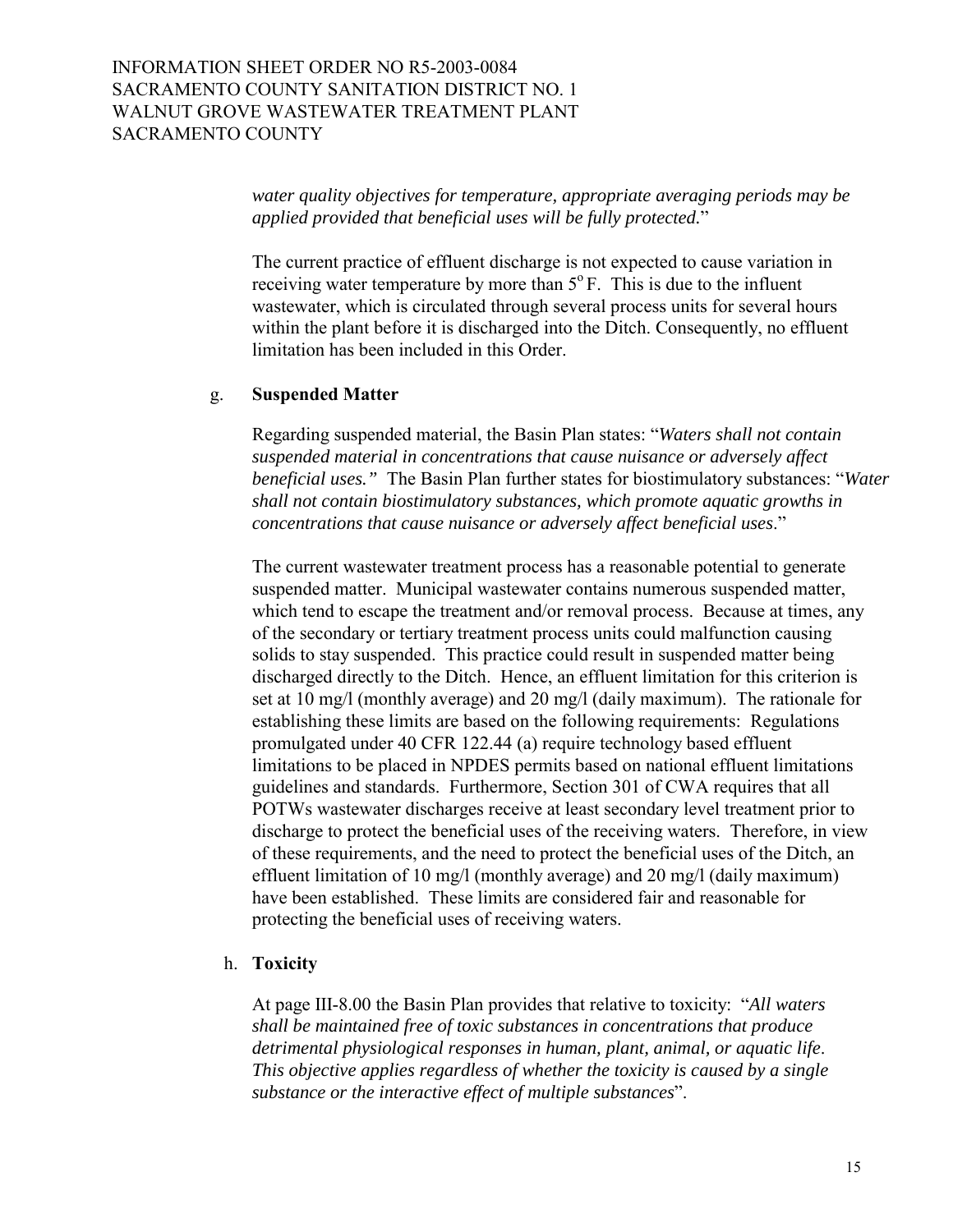Under the CWA Section 304(a), EPA has developed methodologies and specific criteria guidance to protect aquatic life and human health. These methodologies are intended to provide protection for all surface waters on a national basis. The methodologies have been subject to public review, as have the individual criteria guidance documents. Water quality criteria developed under Section 304(a) of the CWA are based solely on data and scientific judgments on the relationship between pollutant concentrations and environmental and human health effects. Section 304(a) criteria do not reflect consideration of economic impacts or the technological feasibility of meeting the chemical concentrations in ambient water. Section 304(a) criteria provide guidance to States in adopting water quality standards that ultimately provide a basis for controlling discharges or releases of pollutants. USEPA's ambient water quality criteria have been used as a means of supplementing the integrated approach to toxics control, and in some cases deriving numeric limitations to protect receiving waters from toxicity as required in the Basin Plan's narrative standard prohibiting the discharge of toxic constituents in toxic amounts.

This Order contains provisions that require complete characterization of the discharge. The characterization will include analysis for toxic constituents. Provisions also require direct effluent testing for chronic toxicity.

### i. **Turbidity**

The Basin Plan states: "Waters shall be free of changes in turbidity that cause *nuisance or adversely affect beneficial uses. Increases in turbidity attributable to controllable water quality factors shall not exceed the following limits:*

- *Where natural turbidity is between 0 and 5 (NTUs), increases shall not exceed 1 NTU.*
- *Where natural turbidity is between 5 and 50 NTU's, increases shall not exceed 20 percent.*
- *Where natural turbidity is between 50 and 100 NTU's, increases shall not exceed 10 NTU's.*
- *Where natural turbidity is greater than 100 NTU's, increases shall not exceed 10 percent."*

There is a reasonable potential to exceed the receiving water turbidity criteria due to discharges from the stabilization ponds, when a little to no dilution is available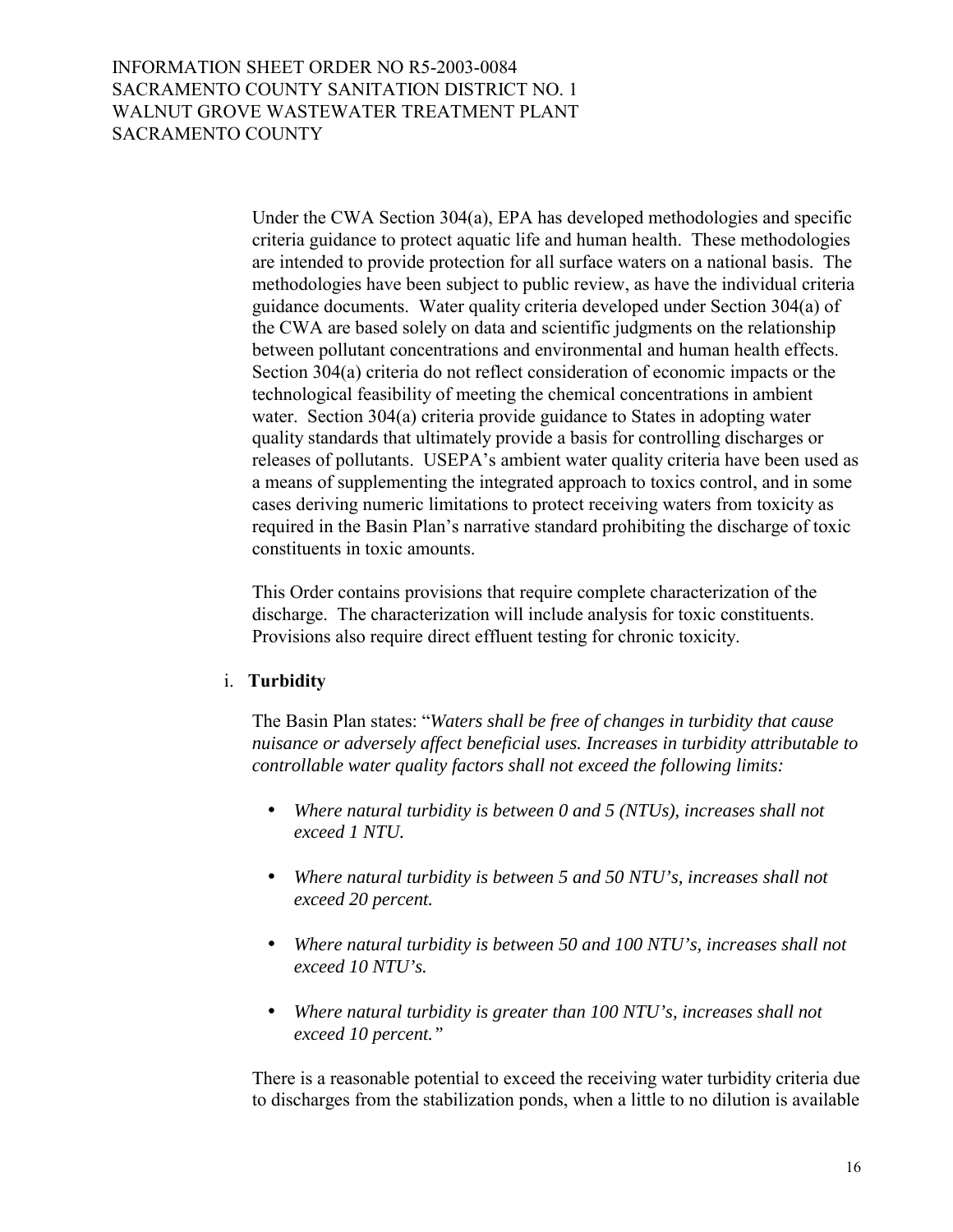in the Ditch. Although, some discharges may occur during the period when a reasonable amount of dilution in the Ditch is expected to take place, a larger amount of discharges also occur during low or no flows in the Ditch. Therefore, receiving water limitations have been incorporated into this Order in conformance with Basin Plan objectives.

### j. **Ammonia**

The Basin Plan prohibits the discharge of toxic constituents in toxic concentrations. The Basin Plan prohibition against the discharge of toxic constituents protects the beneficial use of preservation and enhancement of fish, wildlife and other aquatic resources. The receiving unnamed agricultural Ditch, most of the time, has no dilution at the point of discharge and therefore, the discharge has a reasonable potential to exceed Ambient Water Quality Criteria for ammonia. An effluent limitation for ammonia has been included in this permit, which will vary with pH and temperature for fish early life stages present as shown on Attachments E (chronic-30-day averages) and Attachment F (acute-1-hour-averages).

### k. **Arsenic**

The Basin Plan includes water quality objectives that *"waters shall be maintained free of toxic substances in concentrations that produce detrimental physiological responses in human, plant, animal, or aquatic life*î and that ì*waters shall not contain chemical constituents in concentrations that adversely affect beneficial uses*î. Municipal and domestic supply is a beneficial use of the receiving stream. Based on effluent sampling results submitted by the Discharger, arsenic in the discharge has a reasonable potential to cause or contribute to an in-stream excursion above the U.S. EPA Primary Maximum Contaminant Level (MCL) of 10  $\mu$ g/l for arsenic. For example, USEPA's 10<sup>-6</sup> incremental cancer risk estimate for drinking water is 0.02  $\mu$ g/l. OEHHA's 10<sup>-6</sup> risk level is 0.023 µg/l. USEPA's recommended ambient water quality criterion for protection of human health in waters considered to be potential sources of drinking water is 0.018  $\mu$ g/l at the 10<sup>-6</sup> risk level. Since naturally occurring arsenic exists in the area, it is more appropriate to use the regulatory level of 10 µg/l in this situation that the cancer risk levels. Therefore, this permit sets an effluent limitation for Arsenic of 10 µg/l as a monthly annual average and is based on protection of the beneficial use of municipal and domestic water supply, the Basin Plan water quality objective for chemical constituents and toxicity, and the U.S. EPA Primary MCL. However, this Order includes a provision that requires the Discharger to perform a study, which will include sampling for arsenic in the influent and effluent on a monthly basis at a lower detection limit, and allow the Board to reopen this Order and establish an effluent limitation for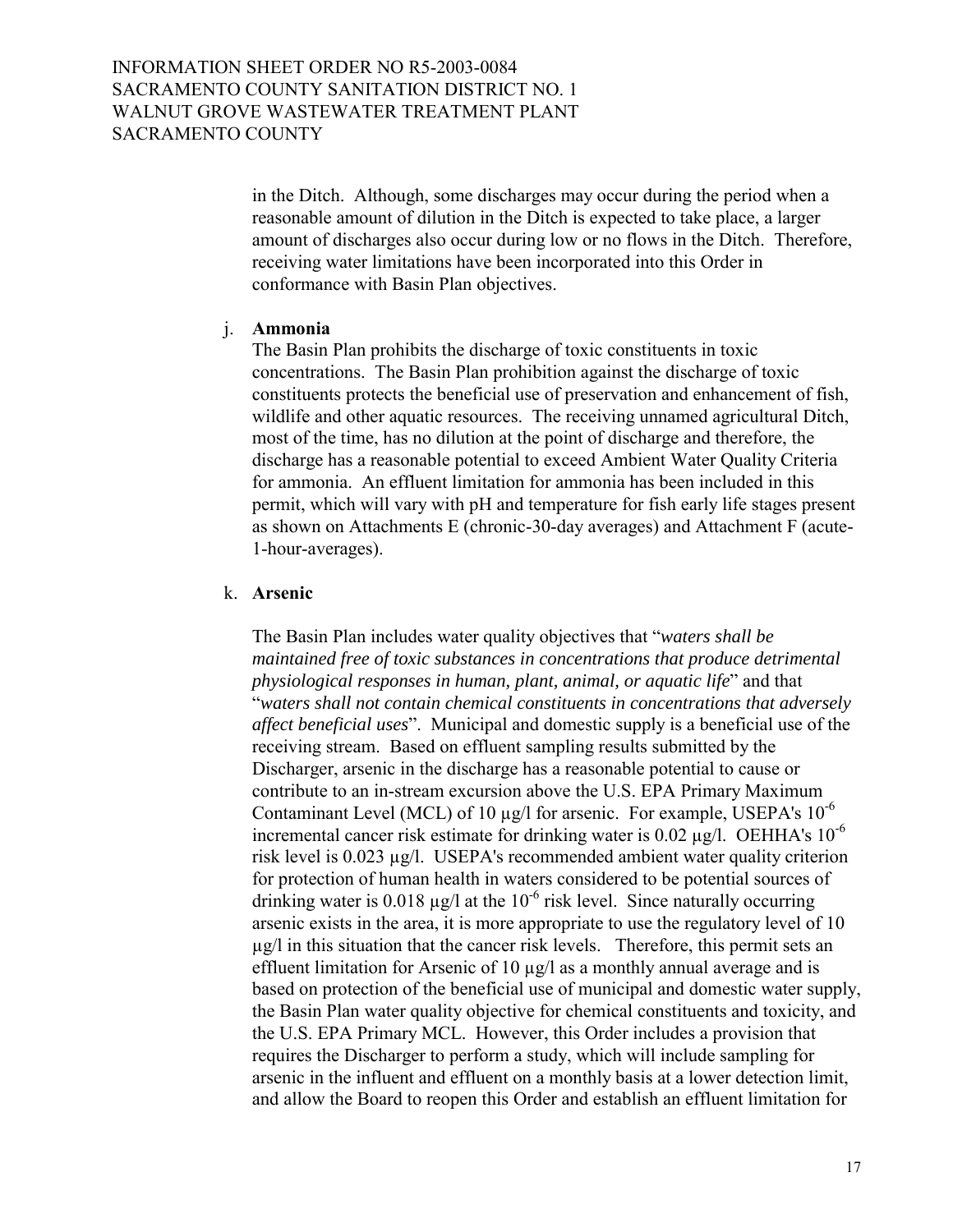arsenic if deemed necessary. Analytical results for arsenic are from samples collected between January and May 2002 at concentrations ranging from 14 g/l to 26 g/l. The measured effluent concentrations are greater than the primary maximum contaminant level of 10 mg/l water quality criteria. Therefore, final effluent limitation for arsenic are included in this Order.

### l. **Bis (2-ethylhexyl) phthalate**

Based on effluent sampling results submitted by the Discharger, the discharge has a reasonable potential to cause or contribute to an in-stream excursion above the CTR standards for bis (2-ethylhexyl) phthalate. The CTR includes a standard for the protection of human health based on a one-in-a-million cancer risk for Bis (2-ethylhexyl) phthalate at  $1.8 \mu g/l$ . Municipal and domestic supply is a beneficial use of the receiving water.

Bis (2-ethylhexyl) phthalate was detected in effluent samples collected in December 2000 and winter of 2002 at concentrations of 3.4 µg/l. The CTR criterion for waters from which both water and aquatic organisms are consumed is 1.8µg/l for Bis (2-ethylhexyl) phthalate. The measured effluent concentration is greater than the water quality criteria; therefore, Effluent Limitation for Bis (2 ethylhexyl) phthalate is included in this Order.

The SIP requires that CTR human health and aquatic life objectives be set equal to the average monthly limitation. A daily limitation was then calculated as shown below:

 Final Effluent Limit For Bis (2-ethylhexyl) phthalate: The ECA (effluent concentration allowance) = C (criterion) =  $1.8 \mu g/l$ Due to lack of adequate data, the default coefficient of variation ( $CV = \sigma/\mu$ ) is 0.60 From SIP Table 2, the MDEL/AMEL Multiplier by extrapolation ( $n=4$ ,  $CV =$ 0.60) is 2.01 The AMEL (average monthly effluent limit) =  $ECA = 1.8 \mu g/l$ The MDEL (maximum daily effluent limit) = ECA x MDEL/AMEL multiplier =  $1.8 \times 2.01 = 3.6 \mu g/l$ 

Interim Effluent Limit For Bis (2-ethylhexyl) phthalate:

Based on plant performance, the interim effluent limit is calculated statistically by multiplying the maximum observed concentration of 3.4 µg/l by a factor of 3.11 (obtained from EPA's Technical Support Document Table  $6C-6$  for 99<sup>th</sup> percentile occurrence probability and using a default coefficient of variation of 0.6 due to minimal sampling data with the required sampling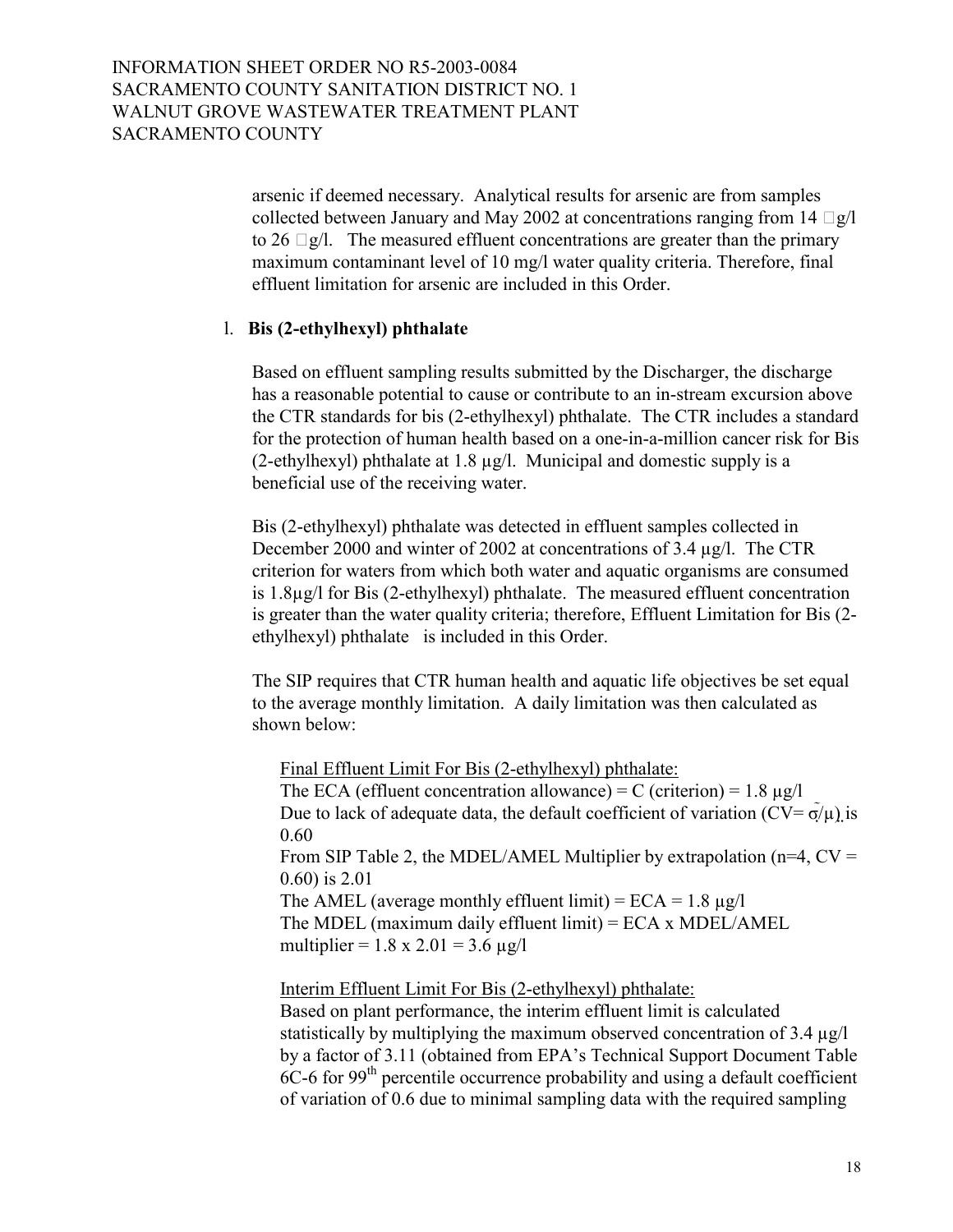frequency at 4 per year), the MDEL for Bis (2-ethylhexyl) phthalate  $= 3.4$  $\mu$ g/l x 3.11 = 11  $\mu$ g/l as a daily maximum..

#### m. **Chlorine, Total Residual**

The Basin Plan prohibits the discharge of toxic materials in toxic concentrations. The Discharger uses chlorine for disinfection of the effluent waste stream. Aquatic habitat is a beneficial use of the Ditch. Chlorine can cause toxicity to aquatic organisms when discharged to surface waters. U.S. EPA recommends, in its Ambient Water Quality Criteria for the protection of fresh water aquatic life, maximum 1-hour average and 4-day average chlorine concentrations of 0.019 mg/l and 0.011 mg/l, respectively. The use of chlorine as a disinfectant presents a reasonable potential that it could be discharged in toxic concentrations. Effluent Limitations for chlorine have been included in this Order to protect the receiving stream aquatic life beneficial uses. Effluent Limitations have been established based on the ambient water quality criteria for chlorine.

The resulting average monthly effluent total residual chlorine concentration limitation is 0.011 mg/l. Because chlorine is a toxic constituent that can be and will be monitored continuously, an average one-hour limitation is considered more appropriate than an average daily limitation. Average one-hour, four-day, and one-month effluent limitations for chlorine, based on these criteria, are included in this Order.

#### n. **Chloroform**

Chloroform, one of several Total Tri-halomethanes, was detected in effluent samples collected between January and May 2002 at concentrations ranging from 230  $\mu$ g/l to 1060  $\mu$ g/l. Municipal and domestic supply is a beneficial use of the receiving stream. The narrative toxicity objective and this beneficial use designation comprise a water quality standard applicable to pollutants in the receiving stream. The Basin Plan contains the *Policy for Application of Water Quality Objectives*, which provides that narrative objectives may be translated using numerical limits published by other agencies and organizations. The Cal/EPA Office of Environmental Health Hazard Assessment (OEHHA) has published the Toxicity Criteria Database, which contains cancer potency factors for chemicals, including chloroform, that have been used as a basis for regulatory actions by the boards, departments and offices within Cal/EPA. The OEHHA cancer potency value for oral exposure to chloroform is 0.031 milligrams per kilogram body weight per day (mg/kg-day). By applying standard toxicological assumptions used by OEHHA and U.S. EPA in evaluating health risks via drinking water exposure of 70 kg body weight and 2 liters per day water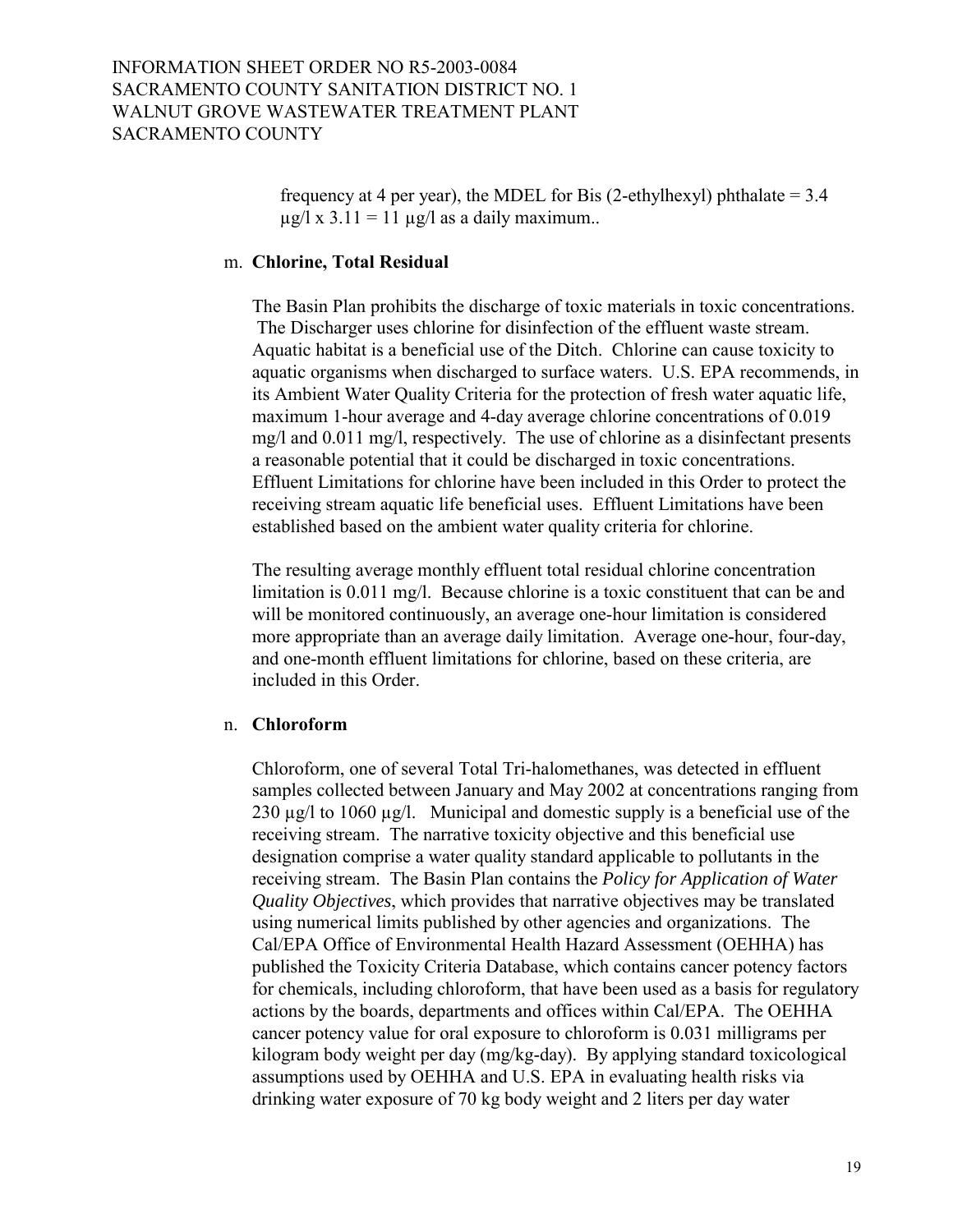consumption, this cancer potency factor is equivalent to a concentration in drinking water of 1.1 µg/l at the one-in-a-million cancer risk level. This risk level is consistent with that used by the Department of Health Services (DHS) to set *de minimis* risks from involuntary exposure to carcinogens in drinking water in developing MCLs and Action Levels and by OEHHA to set negligible cancer risks in developing Public Health Goals for drinking water. The one-in-a-million cancer risk level is also mandated by U.S. EPA in applying human health protective criteria contained in the *National Toxics Rule* and the *California Toxics Rule* to priority toxic pollutants in California surface waters. A recent decision by the State Water Resources Control Board, Order No. WQ2002-0015, found that application of a chloroform limitation for a discharge to an ephemeral stream based on a cancer risk analysis was not appropriate since the U.S. EPA is evaluating the science used to develop the CTR and has reserved application of a water quality standard. This Order establishes an Effluent Limitation at the maximum contaminate level (MCL) for total tri-halomethanes, the sum of bromoform, bromodichloromethane, chloroform and dibromochloromethane, based on protection of the municipal beneficial use of 80 µg/l. Based on information included in analytical laboratory results submitted by the Discharger, the discharge was found to have a reasonable potential to cause or contribute to an in-stream excursion above the water quality objective for municipal uses by causing exceedance of the primary MCL for tri-halolmethanes. Therefore, a final effluent limitation for total tri-halomethanes (which includes chloroform) are included in this Order and are based on the Basin Plan objective for municipal use.

#### o. **Cyanide**

Based on effluent sampling results submitted by the Discharger, the discharge has a reasonable potential to cause or contribute to an in-stream excursion above the CTR standards for cyanide. The CTR includes maximum 1-hour average and 4-day average cyanide concentrations of 22 µg/l and 5.2 µg/l, respectively, for the protection of freshwater aquatic life. Freshwater aquatic habitat is a beneficial use of the Ditch.

Cyanide was detected in effluent samples collected between January and May 2002 at concentrations ranging from 7  $\mu$ g/l to 22  $\mu$ g/l. The measured effluent concentrations are greater than the water quality criteria; therefore, Effluent Limitations for cyanide are required. Effluent Limitations for cyanide are included in this Order and are based on CTR standards for the protection of freshwater aquatic life.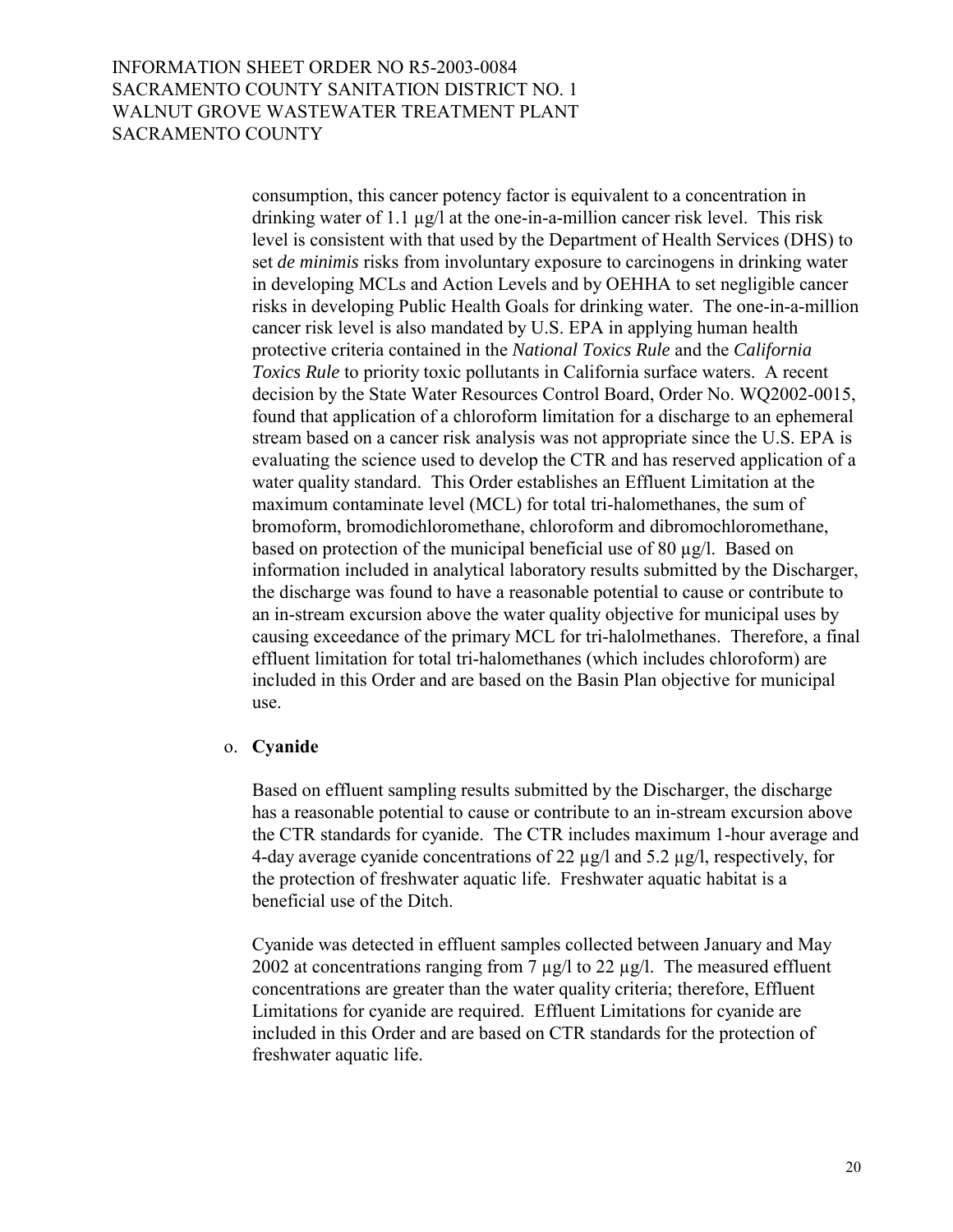The SIP requires converting CTR chronic (four-day) and acute (one-hour) aquatic life criteria to average monthly and maximum daily effluent limitations based on the variability of the existing data and the expected frequency of monitoring. Equations summarizing the conversion are shown below:

 Final Effluent Limit ECA (Effluent Concentration Allowance) = 5.2  $\mu$ g/l (acute) & 22  $\mu$ g/l (chronic) LTA (Long-Term Average) Chronic = ECA x ECAmultiplier, chronic  $= 5.2 \times 0.527$  (from SIP Table 1 at CV=0.6) LTA (Chronic)  $= 2.7 \text{ µg} /l$ LTA (Long-term Average) Acute =  $ECA \times ECA$  multiplier, acute  $= 22 \times 0.321$  (from SIP Table 1 at CV=0.6)  $= 7.06 \mu g/l$ 

AMEL (Average Monthly Effluent Limitation) = LTA Chronic x AMELmultiplier  $= 2.7 \times 1.55$  (from SIP Table 2) AMEL  $= 4.2 \mu g/l$ 

MDEL (Maximum Daily Effluent Limitation) =  $ECA \times MDEL$  multiplier  $= 2.7 \times 3.11$  (from SIP Table 2) MDEL  $= 8.4 \text{ µg} /l$ 

Interim Effluent Limit:

Based on plant performance, the interim effluent limit is calculated statistically by multiplying the maximum observed concentration of 22 µg/l by a factor of 3.11 (obtained from EPA's Technical Support Document Table  $6C-6$  for 99<sup>th</sup> percentile occurrence probability, and using a default coefficient of variation of 0.6 due to minimal sampling data with the required sampling frequency at 4 per year), the MDEL for Cyanide =  $22 \mu g/l \times 3.11 =$ 68 µg/l as a daily maximum.

## p. **Dibromochloromethane**

Based on effluent sampling results submitted by the Discharger, the discharge has a reasonable potential to cause or contribute to an in-stream excursion above the CTR standards for dibromochloromethane. The CTR includes standards for the protection of human health based on a one-in-a-million cancer risk for dibromochloromethane. Municipal and domestic supply is a beneficial use of the receiving stream. The standard for waters from which both water and organisms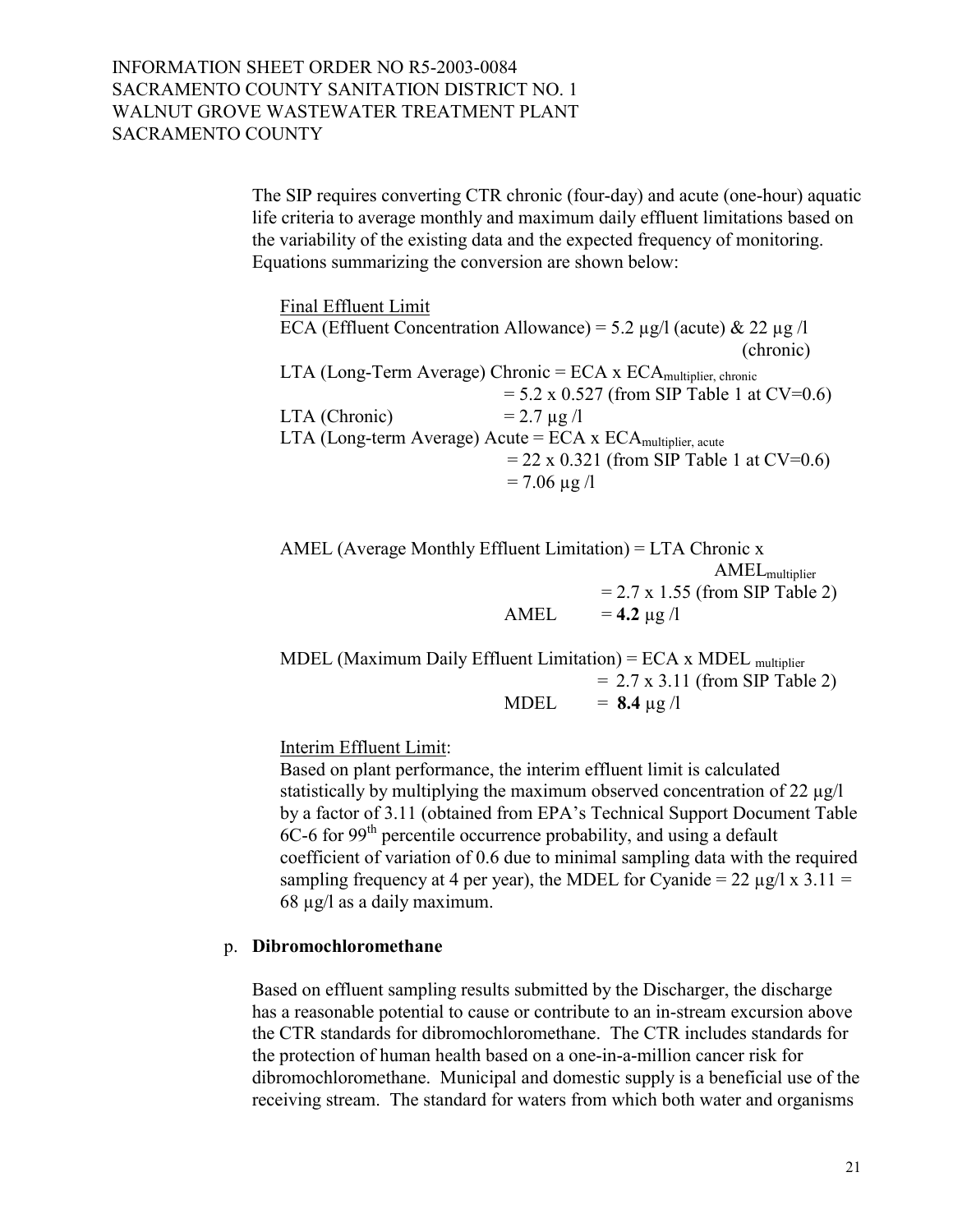are consumed is  $0.41 \mu g/l$ . The maximum observed effluent dibromochloromethane concentration was 10 µg /l.

Dibromochloromethane was detected in an effluent sample collected between January and May 2002 at concentrations ranging from 6.9 µg/l to 10 µg/l. The CTR criterion for waters from which both water and aquatic organisms are consumed is 0.41  $\mu$ g/l. The measured effluent concentrations are greater than the water quality criteria; therefore, Effluent Limitations for dibromochloromethane are required. Effluent Limitations for dibromochloromethane are included in this Order and are based on the CTR standard for the protection of human health.

The SIP requires that CTR human health objectives be set equal to the average monthly limitation. A maximum daily limitation was then calculated in accordance with the SIP, as shown below:

### Final Effluent Limit:

The ECA (effluent concentration allowance) = C (criterion) =  $0.41 \mu g/l$ Due to lack of adequate data, the default coefficient of variation ( $CV = \sigma/\mu$ ) is 0.60 From SIP Table 2, the MDEL/AMEL Multiplier by extrapolation ( $n=4$ ,  $CV =$ 0.60) is 2.01 The AMEL (average monthly effluent limit) =  $ECA = 0.41 \mu g/l$ . The MDEL (maximum daily effluent limit) = ECA x MDEL/AMEL multiplier =  $0.41 \times 2.01 = 0.82 \text{ µg/l}$ 

Interim Effluent Limit:

Based on plant performance, the interim effluent limit is calculated statistically by multiplying the maximum observed concentration of 10 µg/l by a factor of 3.11 (obtained from EPA's Technical Support Document Table  $6C-6$  for 99<sup>th</sup> percentile occurrence probability, and using a default coefficient of variation of 0.6 due to minimal sampling data with the required sampling frequency at 4 per year), the MDEL for Dibromochloromethane =  $10 \mu g / \lambda x$  3.11 = 31  $\mu g / \lambda$  as a daily maximum.

## **q. Bromodichloromethane**

Based on effluent sampling results submitted by the Discharger, the discharge has a reasonable potential to cause or contribute to an in-stream excursion above the CTR standards for bromodichloromethane. The CTR includes standards for the protection of human health based on a one-in-a-million cancer risk for bromodichloromethane. Municipal and domestic supply is a beneficial use of the receiving water. The standard for waters from which both water and organisms are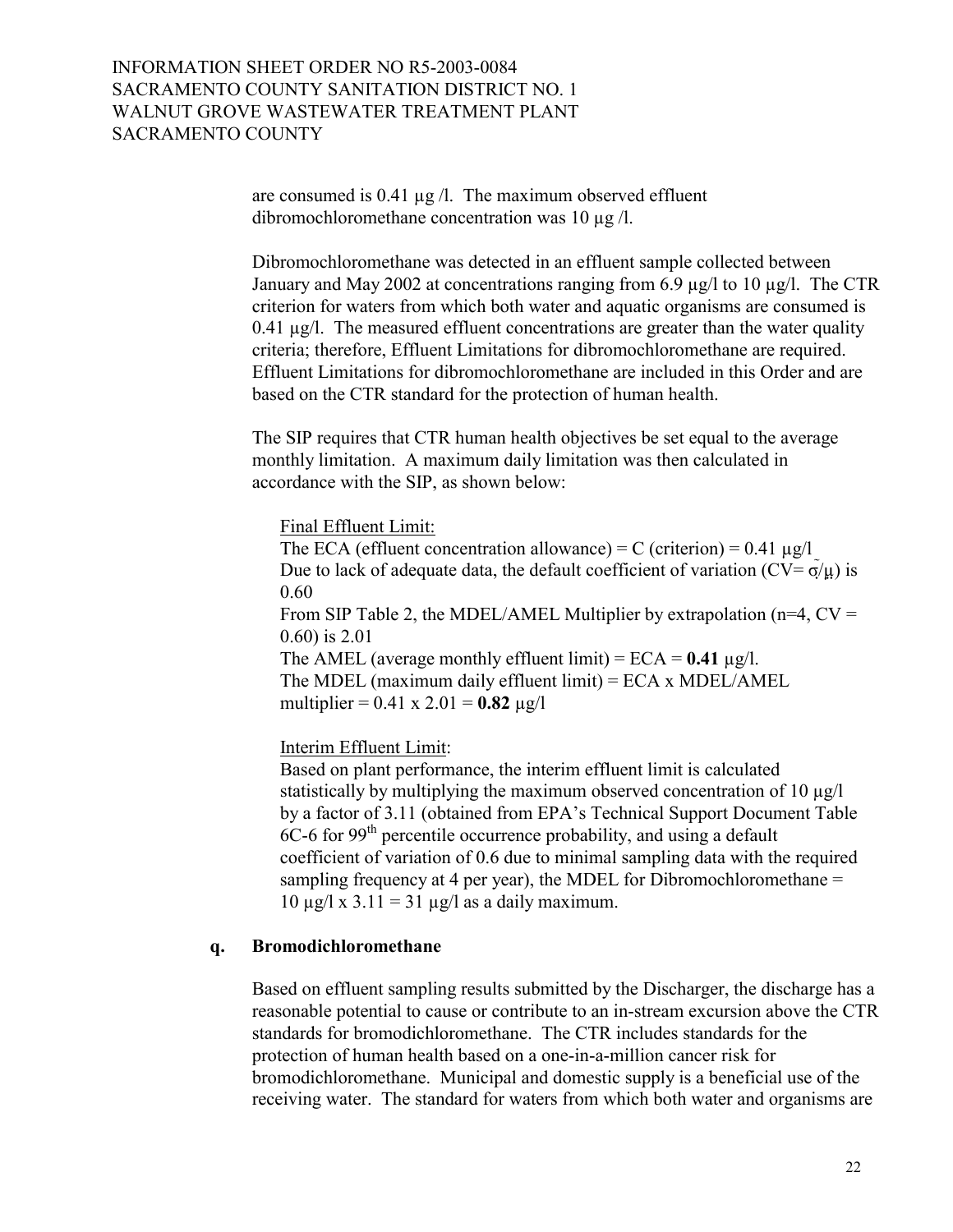consumed is 0.56 µg/l. The maximum observed effluent bromodichloromethane concentration was  $69 \mu g/l$ . Bromodichloromethane was detected in an effluent sample collected between January and May 2002 at concentrations of 55 µg/l and 69 µg/l. The CTR criterion for waters from which both water and aquatic organisms are consumed is  $0.56 \mu g/l$ . The measured effluent concentrations are greater than the water quality criteria; therefore, Effluent Limitations for dibromochloromethane are required. Effluent Limitations for bromodichloromethane are included in this Order and are based on the CTR standard for the protection of human health.

The SIP requires that CTR human health objectives be set equal to the average monthly limitation. A daily limitation was then calculated in accordance with the SIP, as shown below:

Final Effluent Limit:

The ECA (effluent concentration allowance) = C (criterion) =  $0.56 \mu g/l$ Due to lack of adequate data, the default coefficient of variation ( $CV = \sigma/\mu$ ) is 0.60 From SIP Table 2, the MDEL/AMEL Multiplier by extrapolation ( $n=4$ ,  $CV =$ 0.60) is 2.01 The AMEL (average monthly effluent limit) =  $ECA = 0.56 \mu g/l$ . The MDEL (maximum daily effluent limit) = ECA x MDEL/AMEL multiplier =  $0.56 \times 2.01 = 1.1 \text{ µg/l}$ 

Interim Effluent Limit:

Based on plant performance, the interim effluent limit is calculated statistically by multiplying the maximum observed concentration of 69  $\mu$ g/l by a factor of 3.11 (obtained from EPA's Technical Support Document Table 6C-6 for  $99<sup>th</sup>$  percentile occurrence probability, and using a default coefficient of variation of 0.6 due to minimal sampling data with the required sampling frequency at 4 per year), the MDEL for Bromodichloromethane = 69  $\mu$ g/l x 3.11 = 215  $\mu$ g/l as a daily maximum.

## r. **Manganese**

The Basin Plan includes a water quality objective that "...water designated for *use as domestic or municipal supply (MUN) shall not contain concentrations of chemical constituents in excess of the maximum contaminant levels (MCLs) specified in the provisions of Title 22 of the California Code of Regulations.*î Municipal and domestic supply is a beneficial use of the Ditch. Based on effluent sampling results submitted by the Discharger, manganese in the discharge has a reasonable potential to cause or contribute to an in-stream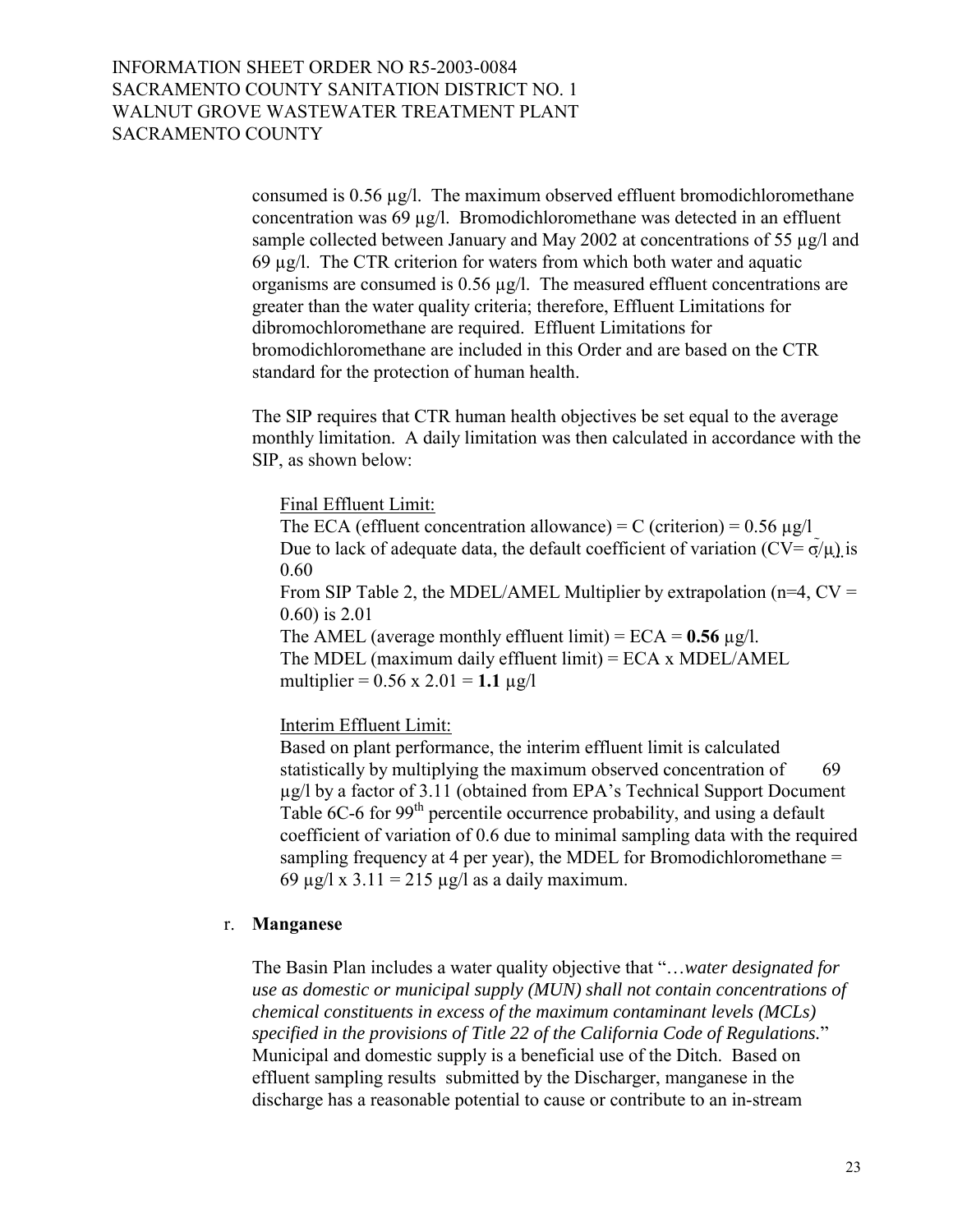excursion above the Secondary Maximum Contaminant Level (MCL) of 50 µg/l for manganese. The Basin Plan also includes water quality objectives that water is free of discoloration and taste- or odor-producing substances in concentrations that cause nuisance or adversely affect beneficial uses. The Basin Plan identifies non-contact water recreation, which includes aesthetic enjoyment, as a beneficial use of the Ditch. Manganese concentrations in excess of the Secondary MCL produces aesthetically undesirable discoloration and taste. An Effluent Limitation for manganese is included in this Order and is based on protection of the Basin Plan water quality objectives for chemical constituents, color, and tastes and odors and the DHS Secondary MCL.

Manganese was detected in an effluent sample collected between January and May 2002 at concentrations ranging from 160  $\mu$ g/l to 220  $\mu$ g/l. The measured effluent concentrations are greater than the secondary maximum contaminant level of 50 µg/l water quality criteria; therefore, Final Effluent Limitation for manganese is included in this Order.

#### **s. Mercury**

Municipal and domestic supply is a beneficial use of the Ditch. The CTR contains a human health criterion (based on a one-in-a-million cancer risk) of 0.050 µg/l for waters from which both water and aquatic organisms are consumed. The current U.S. EPA Ambient Water Quality Criteria for Protection of Freshwater Aquatic Life, continuous concentration, for mercury is 0.77 µg/l (30-day average, chronic criteria). In 40 CFR Part 131, U.S. EPA acknowledges that the human health criteria may not be protective of some aquatic or endangered species*.* Both values are controversial and subject to change. In the CTR, U.S. EPA reserved the mercury criteria for freshwater and aquatic life and may adopt new criteria at a later date. The maximum observed effluent mercury concentration was 0.027 µg/l l. The Delta has been listed as an impaired water body pursuant to Section 303(d) of the Clean Water Act because of mercury. Because the Delta has been listed as an impaired water body for mercury, the discharge must not cause or contribute to increased mercury levels. The SIP, Section 1.3, requires the establishment of an effluent limitation for a constituent when the receiving stream background water quality exceeds an applicable criterion or objective. This Order contains an interim performancebased mass Effluent Limitation of 0.01 lbs/year for mercury for the effluent discharge to the Ditch. This limitation is based maintaining the mercury loading at the current level until a total maximum daily load (TMDL) can be established and EPA develops mercury standards that are protective of human health. The mass limitation was derived using the maximum observed effluent mercury concentration  $(0.027 \text{ g/l})$  and the reported average daily surface water effluent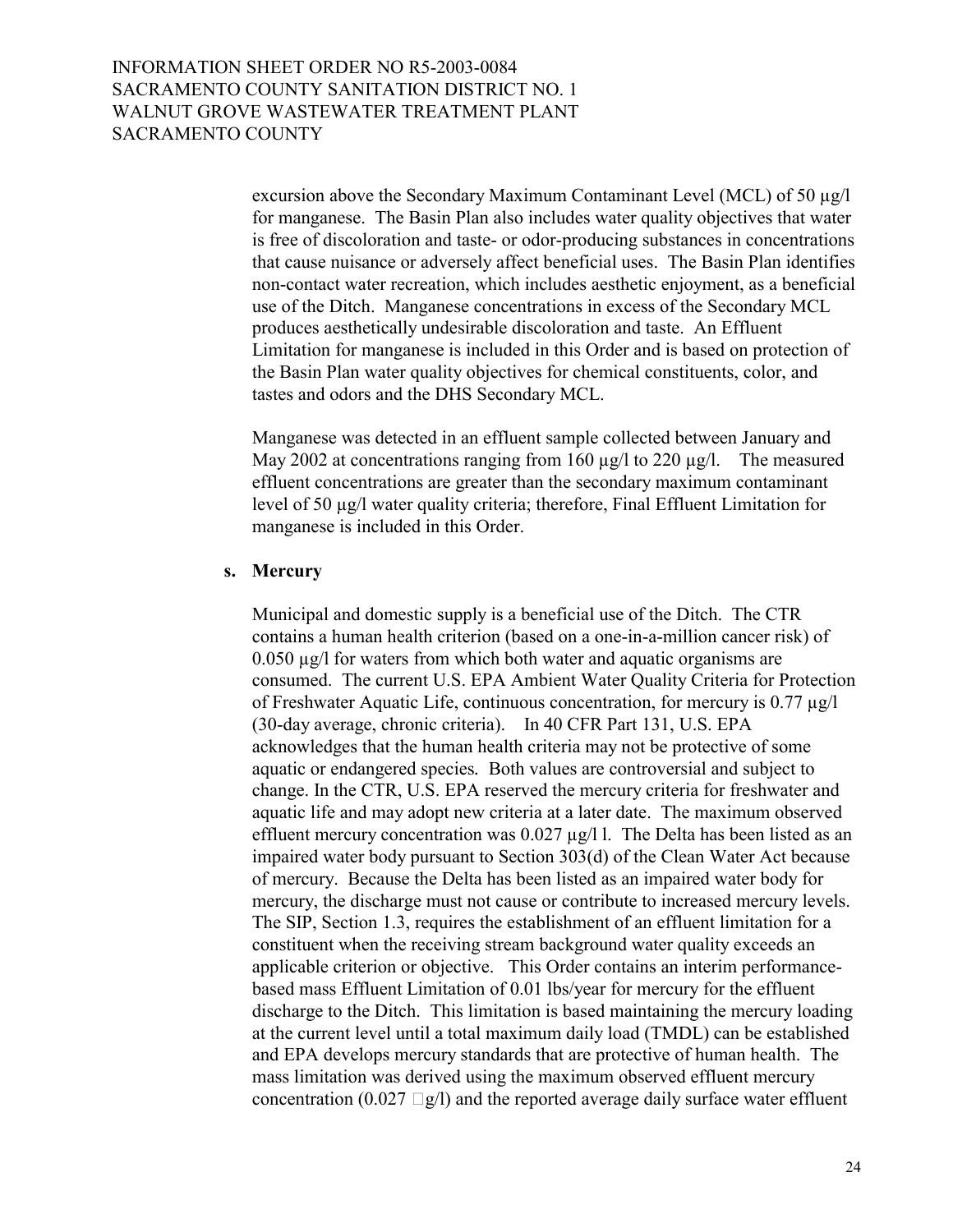> flow rate (0.226 mgd) and using the maximum allowable 195 days of discharge. Compliance time schedules have not been included since the discharge currently meets the concentration based limitation and the mass limitation can be met through implementation measures and/or by implementing best management practices for controlling mercury and limiting new sewer discharges containing mercury concentrations

### t. **Pathogens**

Municipal and domestic supply, agricultural irrigation, and body contact water recreation are beneficial uses of the receiving stream. Coliform limits are imposed to protect the beneficial uses of the receiving water, including public health through contact recreation and drinking water pathways. The Ditch is within the legal boundaries of the Delta, and therefore has the designated beneficial use of unrestricted irrigation. DHS recommends that in cases where treated wastewater discharges to agricultural ditches or creeks identified to have beneficial uses of irrigation of vegetables or fruit crops that do not come in contact with the treated wastewater and dilution is <20:1, then the wastewater only needs to be adequately oxidized and disinfected. DHS also recommends that in cases where beneficial uses include contact recreation and food crop irrigation and the receiving stream provides <20: 1 dilution, then the wastewater should be oxidized, coagulated and filtered and the effluent be disinfected such that the median MPN of coliform organisms does not exceed 2.2/100ml. The Ditch has no available dilution and in accordance with the Basin Plan must be protected for irrigated agriculture. Based on a review of the effluent monitoring, the Discharger will not able to meet the new limitations; therefore, a time schedule for compliance is included in this Order. This Order includes a Provision that requires the Discharger to construct tertiary treatment in accordance with a 5-year compliance time schedule.

The current effluent total coliform organisms limitations for the Discharger include a monthly median of 2.2 MPN/100 ml and a daily maximum of 23 MPN/100 ml.

#### u. **303 (d) pesticides**

The Sacramento – San Joaquin Delta has been listed as an impaired water body pursuant to Section 303(d) of the Clean Water Act because of: (1) diazinon and chlorpyrifos (organophosphate pesticides), (2) aldrin, chlordane, dieldrin, endosulfan, endrin, 4,4'DDT, heptachlor, heptachlor epoxide, hexachlorocyclohexane (including lindane), and toxaphene (chlorinated hydrocarbon pesticides), and (3) unknown toxicity. The Basin Plan requires that;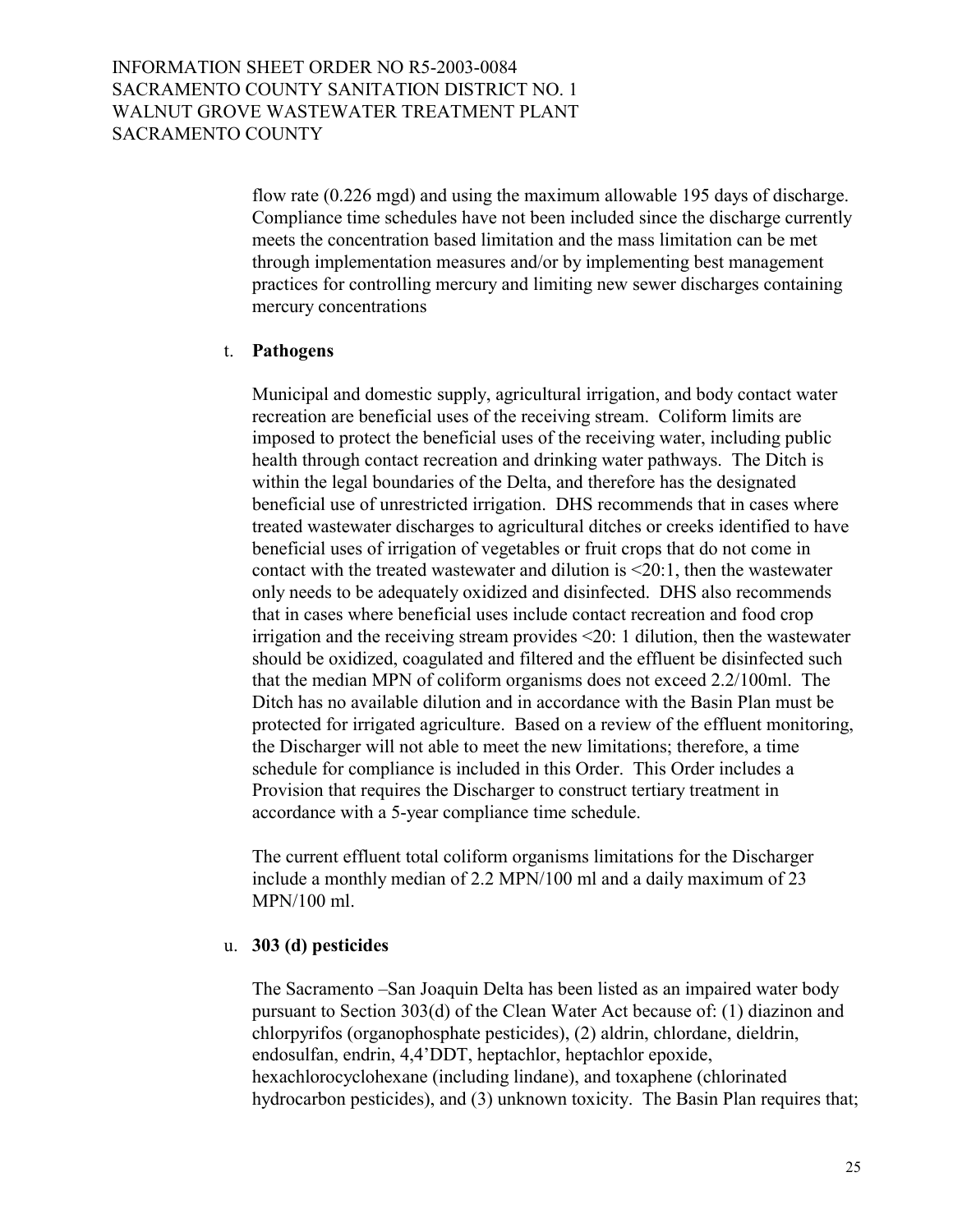no individual pesticides shall be present in concentrations that adversely affect beneficial uses; discharges shall not result in pesticide concentrations in bottom sediments or aquatic life that adversely affects beneficial uses; total chlorinated hydrocarbon pesticide concentrations shall not be present in the water column at detectable concentrations and pesticide concentrations shall not exceed those allowable by applicable antidegradation policies. The Discharger has previously been required to complete effluent analyses for both organochlorine pesticide and organophosphate pesticide. However, none of these pesticides were detected at levels above the CTR criteria established in Appendix 4 of the SIP, and hence, these constituents do not appear to have a reasonable potential to cause or contribute to an in-stream excursion above the Basin Plan objective for organochlorine pesticides listed in Attachment D. Hence, no effluent limits are included in this Order.

#### **v. Salts**

 Total Dissolved Solids (TDS) concentrations in the effluent were found to range between 700 mg/l and 1200 mg/l in samples collected between January and May 2002. The Secondary MCL recommended range is 500 mg/l, the upper range is 1000 mg/l and the short-term range is 1500 mg/l. The Agricultural Water Quality Goal is 450 mg/l, and this value represents a guideline for interpreting water quality for irrigation. In order to protect potential irrigation uses, this permit requires salt reduction in the discharge.

It is the State Water Resource Control Board's policy to reduce salt loading to the Sacramento-San Joaquin Delta and in accordance with Resolution 68-16 permits must require use of best practicable treatment or control of the discharge to achieve the highest water quality consistent with the maximum benefit to the people of the state

 To ensure the highest degree of water quality is protected from degradation and since dissolved solids are not readily amendable to conventional treatment, the Discharger is required by this Order to identify and implement to the extent feasible source control measures, consisting of a public education program, evaluation of local ordinance development, and evaluate possible transition to an alternative City source water. This Order requires the discharger to develop a salinity source control study, implement corrective actions, provide annual progress reports, and submit a final effectiveness assessment report.

 Furthermore, the effluent concentration may also be a source of groundwater degradation. The infiltration into groundwater is available through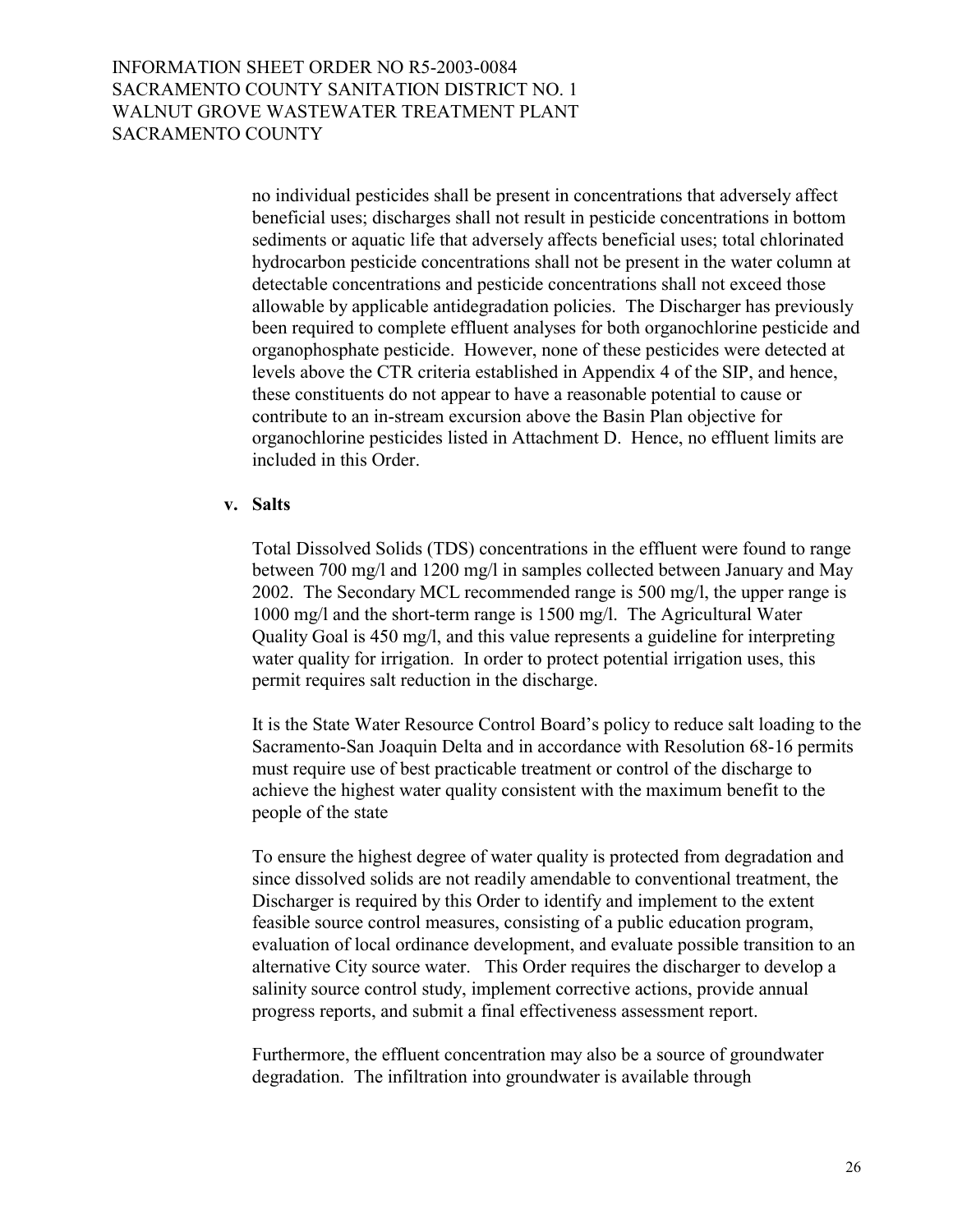percolation/evaporation disposal ponds as well as the treated effluent discharge to the Ditch.

There were several other constituents, which were detected in the effluent, that do not pose a reasonable potential to cause an exceedance of a water quality standard and therefore, effluent limits for these constituents were not included in the proposed permit:

### **B. WATER QUALITY OBJECTIVES & CALIFORNIA TOXIC RULE (CTR)**

### 1**. Effluent Limitations:**

#### a**. Technology Based**

Technology-based treatment requirements under section 301(b) of the CWA represent the minimum level of control that must be imposed in a permit issued under section 402 of the CWA. Regulations promulgated at 40 CFR 122.44 (a) require technology-based effluent limitations to be placed in NPDES permits based on national effluent limitations guidelines and standards, best professional judgment (BPJ), or a combination of the two.

40CFR436.32 provides effluent limitations guidelines representing the degree of effluent reduction attainable by the application of the Best Practicable Control Technology (BPCT) currently available for Water Treatment Facilities.

### b**. Water Quality Based**

Where technology-based effluent limitations are inadequate to ensure compliance with water quality standards applicable to the receiving water, more stringent effluent limits based upon applicable water quality protection standards are imposed.

#### **California Toxics Rule (CTR)/National Toxics Rule (NTR)**

On 18 May 2000 the U.S. Environmental Protection Agency (USEPA) published a Final Rule, Water Quality Standards; Establishment of Numeric Criteria for Priority Toxic Pollutants for the State of California (Federal Register/Vol. 65, No. 97). This final rule promulgated; numeric aquatic life criteria for 23 priority toxic pollutants; numeric human health criteria for 57 priority toxic pollutants; and compliance schedule provisions. The criteria in this final rule, commonly referred to as the California Toxics Rule (CTR), supplement the water quality criteria promulgated for California in the National Toxics Rule (NTR) codified at 40 CFR 131.36, as amended.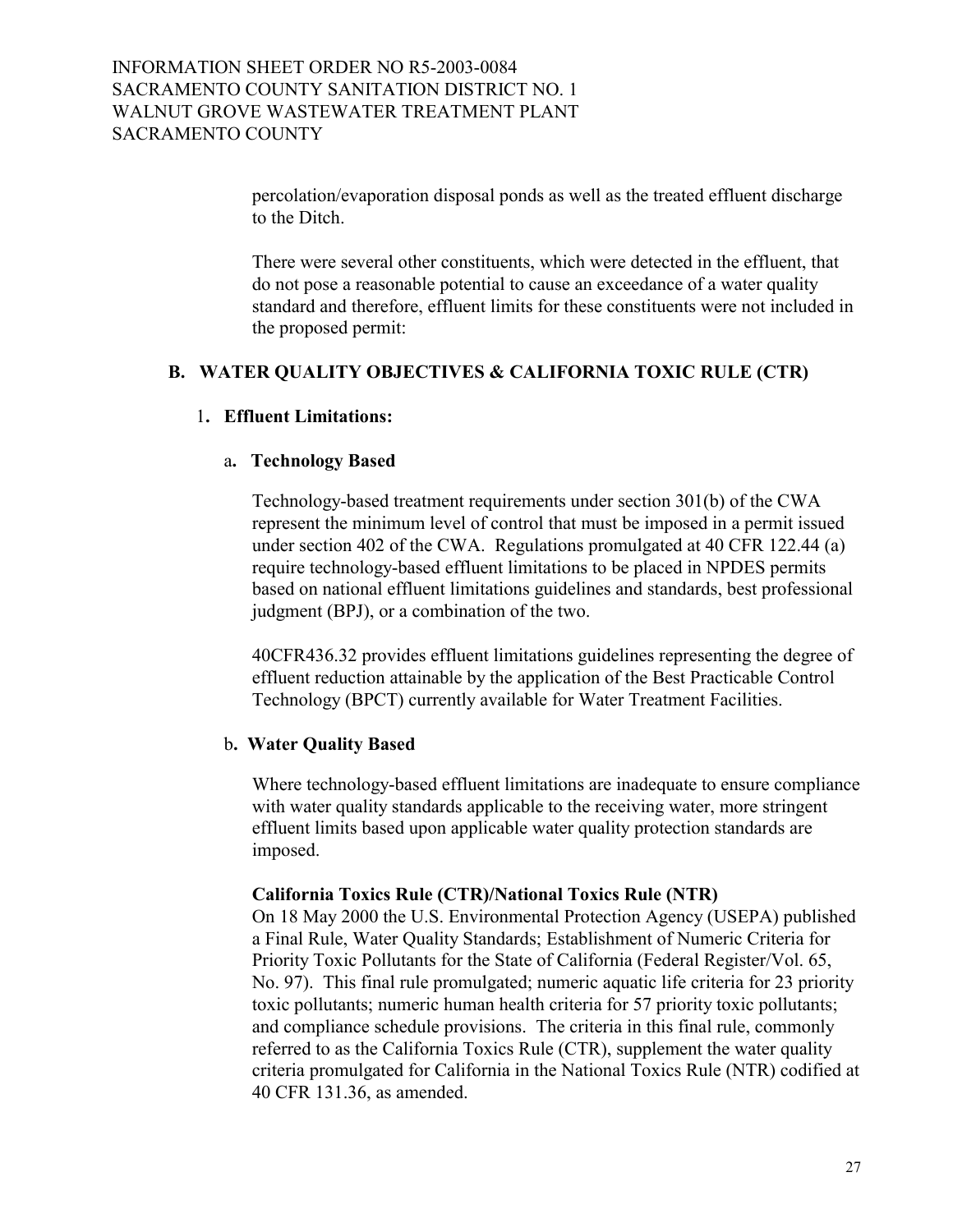On 2 March 2000, the California State Water Resources Control Board (SWRCB) adopted the Policy for Implementation of Toxics Standards for Inland Surface Waters, Enclosed Bays, and Estuaries of California (Phase 1 of the Inland Surface Waters Plan and the Enclosed Bays and Estuaries Plan). This Policy, commonly referred to as the State Implementation Plan (SIP), establishes implementation provisions for priority pollutant criteria promulgated by the USEPA through the NTR and CTR.

### **Pollutant Data and Receiving Water Characterization**

Federal regulations require effluent limitations for all pollutants that are or may be discharged at a level that will cause or have the reasonable potential to cause, or contribute to an in-stream excursion above a narrative or numerical water quality standard. This Order contains provisions that:

- a. Require the Discharger to conduct a study to provide information as to whether the levels of National Toxics Rule, California Toxics Rule or other pollutants in the discharge cause or contribute to an in-stream excursion above a water quality or Basin Plan numeric or narrative objective;
- b. If the discharge has a reasonable potential to cause or contribute to an instream excursion above a water quality objective, requires the Discharger to submit information to calculate effluent limitations for those constituents; and
- c. Allows the Board to reopen this Order and include effluent limitations for those constituents.

On 10 September 2001 the Executive Officer issued a letter, in conformance with State Water Code, Section 13267, requiring the Discharger prepare a technical report assessing effluent and receiving water quality. A copy of that letter, including its attachments I through IV, is incorporated into this Order as Attachment C. A provision contained in this Order is intended to be consistent with the requirements of Attachment C in requiring sampling for National Toxics Rule (NTR), California Toxics Rule (CTR) and additional constituents to determine if the discharge has a reasonable potential to cause or contribute to water quality impacts. The requirements contained in Attachment C list specific constituents, detection levels, acceptable time frames and report requirements. The provision contained in this Order is intended to duplicate the requirements of the technical report request.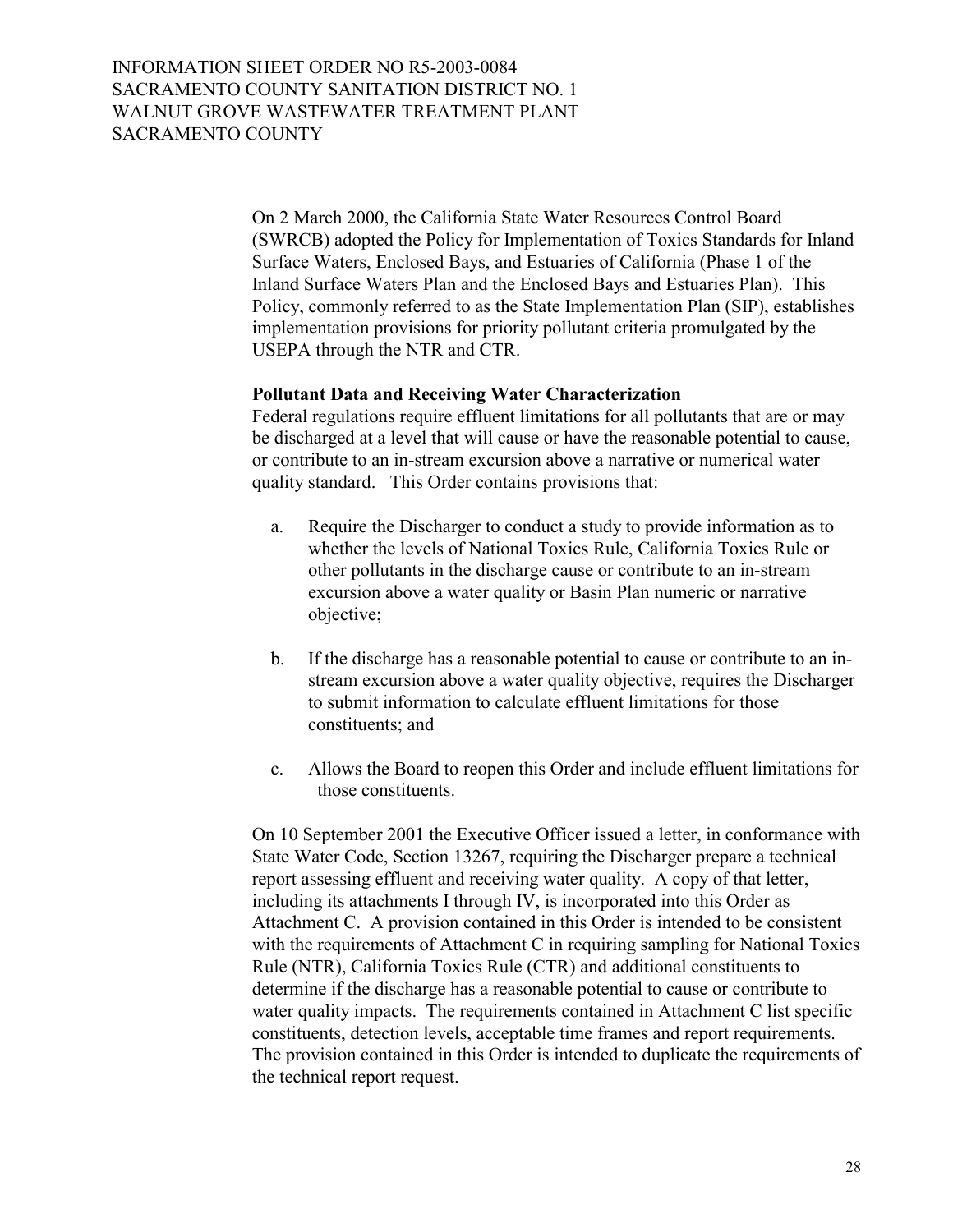In addition to CTR/NTR compliance for individual constituents, the Discharger is required to conduct the Chronic Toxicity Testing as specified in the Monitoring and Reporting Program. If the testing indicates that the discharge causes, has the reasonable potential to cause, or contributes to an in-stream excursion above the water quality objective for toxicity, this Order requires the Discharger will initiate a Toxicity Identification Evaluation (TIE) to identify the causes of toxicity. Upon completion of the TIE, the Discharger will submit a work plan to conduct a Toxicity Reduction Evaluation (TRE) and, after Board evaluation, conduct the TRE. The purpose of the TRE is to investigate the causes of, and to identify corrective control actions in response to effluent toxicity incidents. The objective of the TRE is to narrow the search for effective control measures for effluent toxicity. This Order will be reopened and a chronic toxicity limitation included and/or a limitation for the specific toxicant identified in the TRE included. Additionally, if a chronic toxicity water quality objective is adopted by the State Water Resources Control Board, this Order may be reopened and a limitation based on that objective included.

#### **C. GROUNDWATER CONSIDERATIONS**

In allowing a discharge, the Regional Board must comply with CWC Section 13263 in setting appropriate conditions. The Regional Board is required, relative to the groundwater that may be affected by the discharge, to implement the Basin Plan and consider the beneficial uses to be protected along with the water quality objectives essential for that purpose. The Regional Board need not authorize the full utilization of the waste assimilation capacity of the groundwater (CWC Section 13263(b)) but must consider other waste discharges and factors that affect that capacity. The Basin Plan establishes the beneficial uses for area groundwater as municipal and domestic supply, agricultural supply, industrial service supply, and industrial process supply. Procedures for application of water quality objectives to protect these uses, and the process for and factors to consider in allocating waste assimilation capacity, are set forth in the Basin Plan.

The anti-degradation directives of CWC Section 13000 require that waters of the State that are better in quality than established water quality objectives be maintained "consistent with the maximum benefit to the people of the State." Waters can be of high quality for some constituents or beneficial uses and not others. Policies and procedures for complying with this directive are set forth in the Basin Plan (including by reference State Water Board Resolution No. 68-16, ìStatement of Policy With Respect to Maintaining High Quality Waters in California," commonly referred to for convenience by Resolution 68-16 or as the "Anti-degradation" Policy).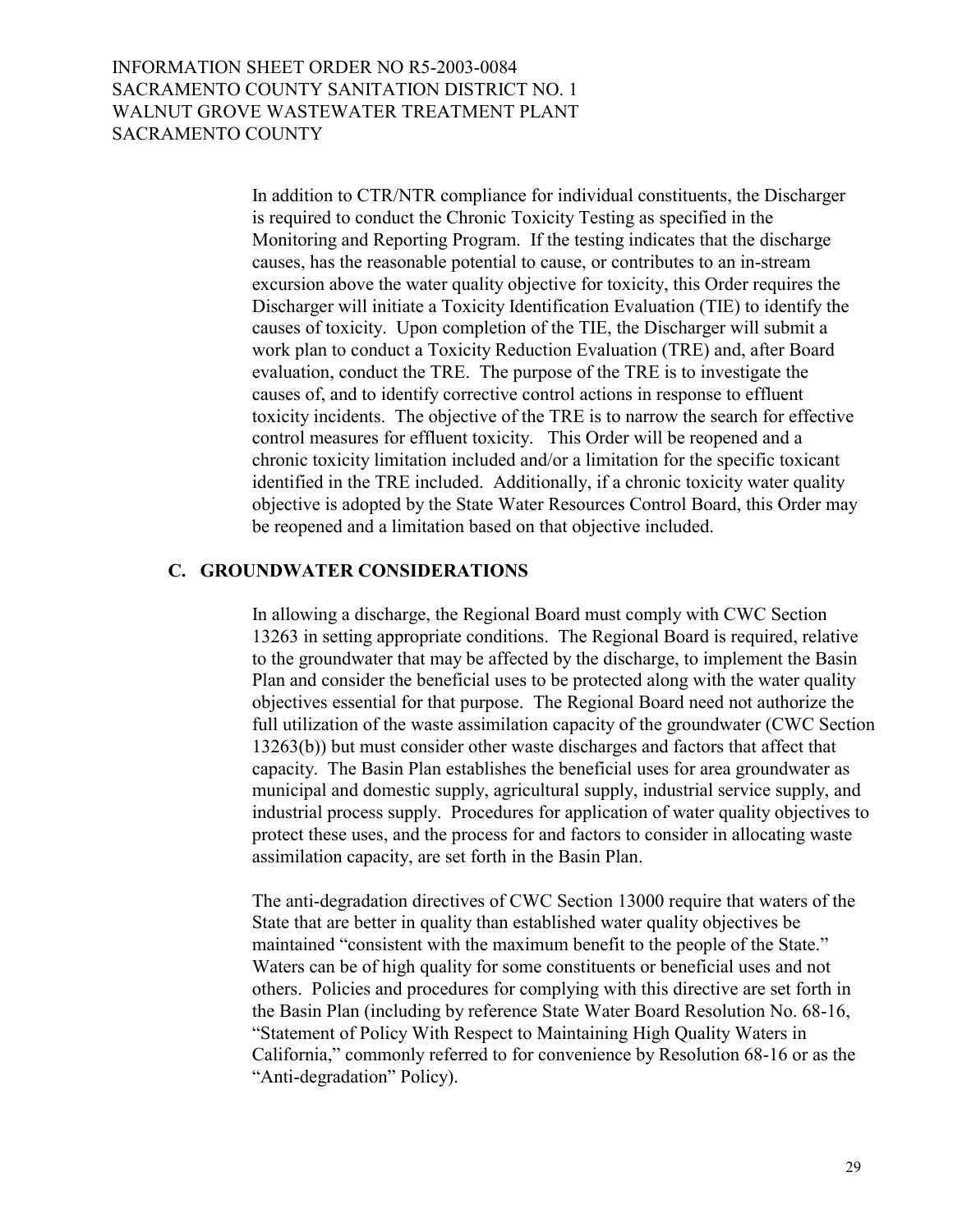Resolution 68-16 establishes essentially a two-step process to comply with the policy. The first step is if a discharge will degrade high quality water, the discharge may be allowed if any change in water quality (a) will be consistent with maximum benefit to the people of the State, (b) will not unreasonably affect present and anticipated beneficial uses of such water, and (c) will not result in water quality less than that prescribed in State policies (*e.g*., water quality objectives in the Basin Plan). The second step is that any activities that result in discharges to such high quality waters are required to use the best practicable treatment or control (BPTC) of the discharge necessary to avoid a pollution or nuisance and to maintain the highest water quality consistent with the maximum benefit to the people of the State.

In authorizing waste discharges, the Regional Board evaluates each case to determine whether degradation should be allowed and then either proscribes or limits the degradation on a constituent-by-constituent basis to that which complies with Resolution 68-16. If allowing water quality degradation, the Regional Board must first find that the degradation is at least balanced by the benefit to the public of the activity creating the discharge and that the discharge undergoes BPTC. To facilitate this process and protect their interests, dischargers must provide material and relevant technical information that fully characterizes:

- site-specific hydrogeologic conditions
- background quality of the receiving water
- background quality of other waters that may be affected by the discharge
- all waste constituents to be discharged
- waste treatment and control measures
- how treatment and control measures qualify as BPTC
- the extent that each waste constituent after BPTC will degrade the quality of the groundwater
- how the expected degradation compares to water quality objectives
- how the expected degradation is consistent with maximum public benefit

Water quality objectives (objectives) define the least stringent criteria that could apply as water quality limitations for groundwater at this location, except where natural background quality already exceeds the objective. When the Regional Board adopts objectives in the Basin Plan, it is required to comply with CWC Section 13241, including consideration of economics. Section 13241 does not indicate how the Regional Board is to consider economics in its decisions or emphasize any one of the Section 13241 factors over another. Regardless, Section 13241 applies to the imposition of requirements only when the Regional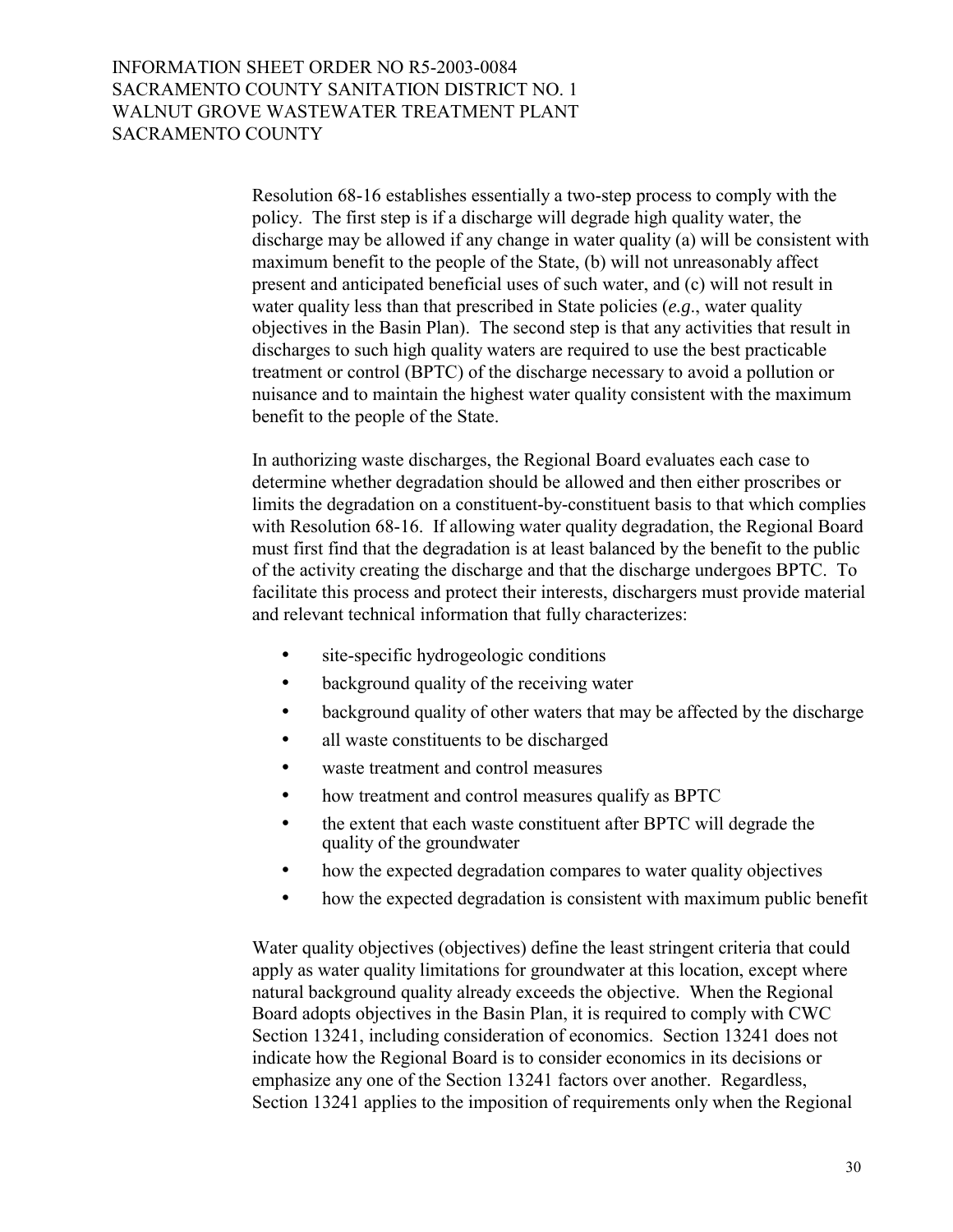Board is considering whether to impose groundwater limitations more stringent than an objective (see SWRCB Order WQ 95-4, slip op. page 5). Even where a Basin Plan narrative objective exists, and the Regional Board adopts a numeric effluent limitation in waste discharge requirements to implement the narrative objective, the Regional Board is not required to consider the factors in CWC Section 13241.

The objectives in the Basin Plan occur in numeric and narrative form. In issuing waste discharge requirements, the Regional Board must implement the Basin Plan, including all its objectives, but need not allow degradation to the objectives (California Water Code Section 13263). Narrative objectives generally specify that groundwater shall not contain constituents (e.g., chemicals, pesticides, toxic substances, taste- and odor-producing substances) in concentrations that adversely affect beneficial uses. For some narrative objectives, the Basin Plan establishes minimum numerical objectives. Basin Plan numerical objectives are the concentration thresholds necessary for the reasonable protection of beneficial uses of the water. For example, the narrative objective for chemical constituents specifies that, as a minimum, groundwaters designated for municipal supply shall not exceed maximum contaminant levels (MCLs). Similar objectives exist for radioactivity and pesticides. Numeric objectives based on these MCLs are in Title 22. Numeric objectives in the Basin Plan are intended to assure protection of municipal supply also include total coliform of less than 2.2/100 ml. Hence, groundwater limitations are included in this Order.

### **D. FREEBOARD**

The Order contains a limitation for pond freeboard. Pond levees can fail for a variety of reasons, typically, a lack of maintenance or overtopping due to wave action. The Order requires a minimum pond freeboard of two feet be maintained to prevent overtopping.

### **E. STORM WATER**

Stormwater provisions are a part of this new Order. Therefore, it is not necessary for the Discharger to obtain a separate coverage under the Statewide General Permit for Discharges of Stormwater Associated with Industrial Activities.

## **IX. TITLE 27**

Title 27, CCR, Section 20380 et seq. ("Title 27"), contains regulations to address certain discharges to land. Title 27 establishes a waste classification system, specifies siting and construction standards for full containment of classified waste, requires extensive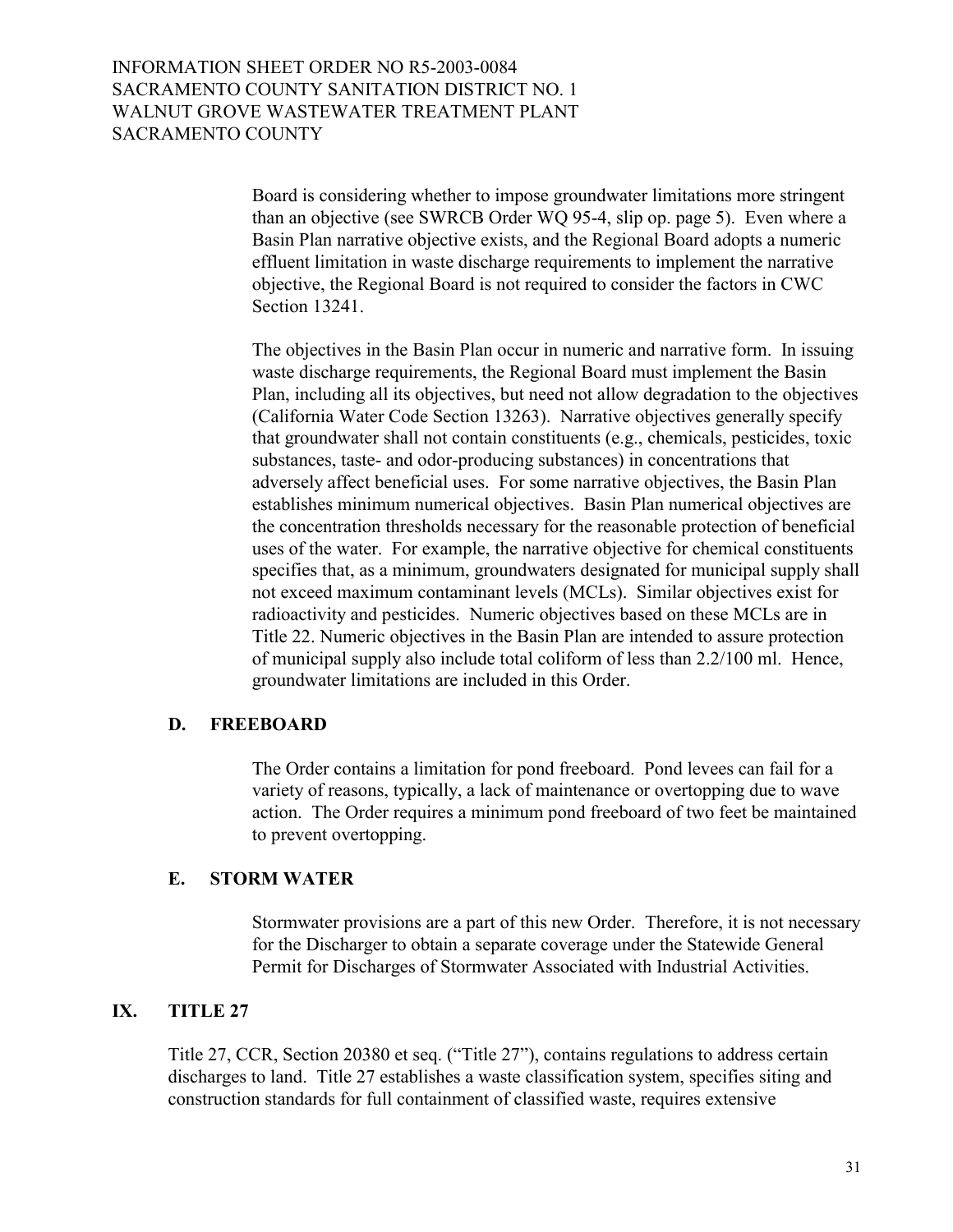> monitoring of groundwater and the unsaturated zone for any indication of failure of containment, and specifies closure and post-closure maintenance requirements. Generally, no degradation of groundwater quality by any waste constituent is acceptable.

Discharges of domestic sewage and treated effluent can be treated and controlled to a degree that will not result in unreasonable degradation of groundwater. For this reason, they have been conditionally exempted from Title 27, except for residual sludge and solid waste generated as part of the treatment process [section 20090(a) of Title 27]. The condition requires that the discharge not result in violation of any water quality objective in groundwater.

Groundwater monitoring at the site to date has not been sufficient to establish the most appropriate groundwater limits. Reasonable time is necessary to gather specific information about the WGWTP and the site's hydro-geologic conditions to make informed, appropriate, long-term decisions. This proposed Order, therefore, establishes provisions to assure protection of the beneficial uses of groundwater by requiring the Discharger to install sufficient number of monitoring wells and to submit a report showing that degradation of the ground water complies with SWRCB Resolution No. 68-16.